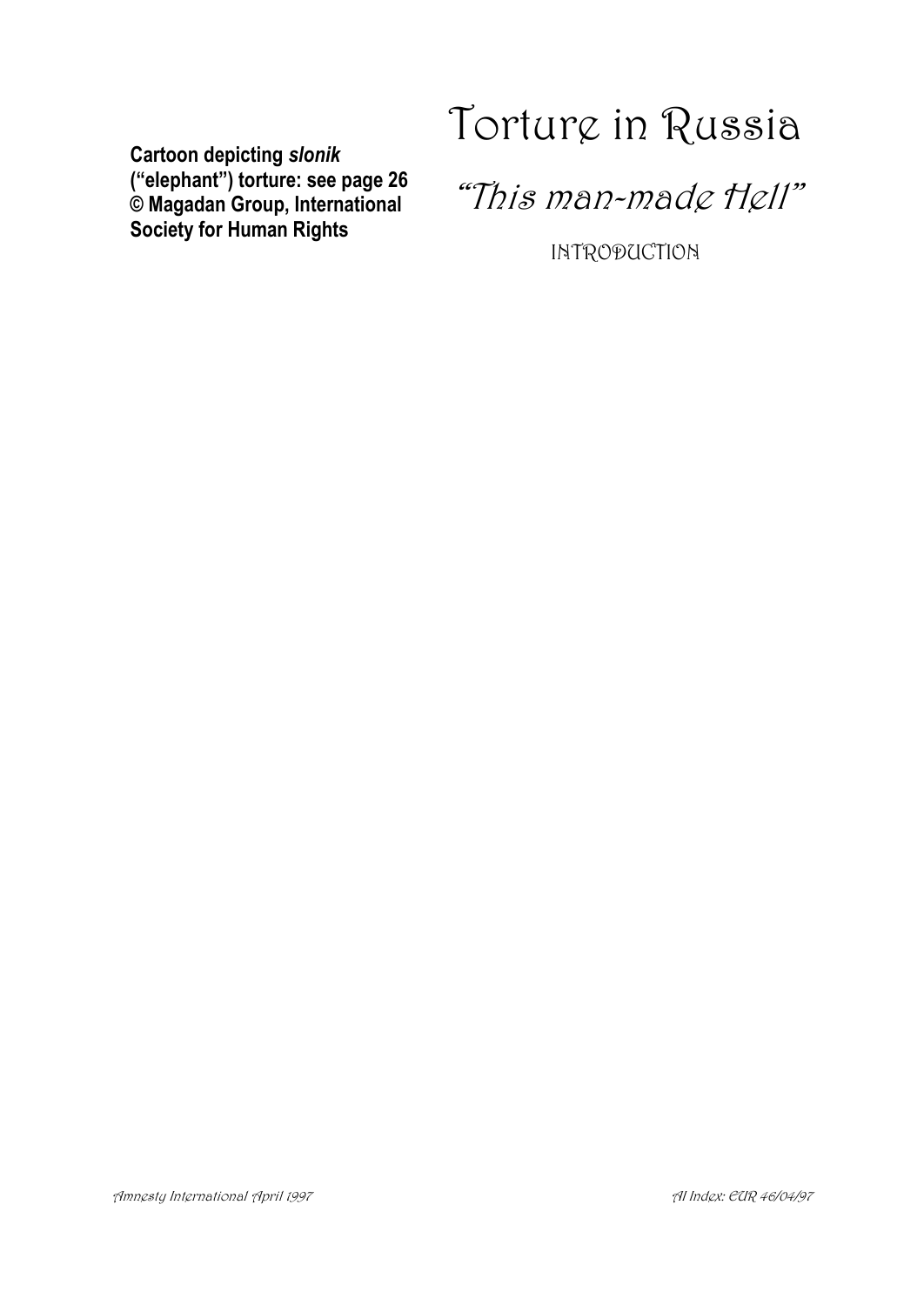## *"We don't have torture here; it's prohibited by law. And in fact, we have never had torture in Russia. No, there is no torture..."*

Colonel Leonid Golovnyov, Deputy head of the Department on Information, MVD of the Russian Federation, 1996

On 12 November 1996 the United Nations (UN) Committee against Torture in Geneva examined the Second Periodic Report of the Russian Federation under the Convention against Torture and Other Cruel, Inhuman or Degrading Treatment or Punishment (Convention against Torture). <sup>i</sup> Amnesty International urged the Russian Government to implement the recommendations of the UN Committee against Torture.

Amnesty International had submitted its own report to the members of the Committee detailing its concerns about allegations of systematic and widespread use of torture and ill-treatment in Russia. In addition, this current report was submitted to the members of the Committee in a draft form in order to brief them on particular individual cases of concern to Amnesty International and give them a solid background information regarding the practice of torture and ill-treatment of suspects in the Russian Federation. The human rights organization also held a meeting with the Russian delegation in Geneva in which measures planned by the authorities were discussed.

Amnesty International has received numerous reports of torture and ill-treatment of criminal suspects in police custody throughout the Russian Federation, and within the context of the conflict in Chechnya. Members of ethnic minorities are particularly vulnerable. There is an apparent pattern of ill-treatment of detainees who are members of ethnic minorities, specifically ethnic Chechens and those from the Caucasus, by the law enforcement officials in Moscow, the capital, and other parts of Russia. The torture methods used by the police officers include asphyxiation, known in Russian as slonik ("elephant"), beatings, and special methods of physical restraint, known as lastochka ("swallow"). Under the guise of fighting crime, there is a tendency to expand the powers of security and law enforcement agencies to the detriment of constitutional rights and guarantees.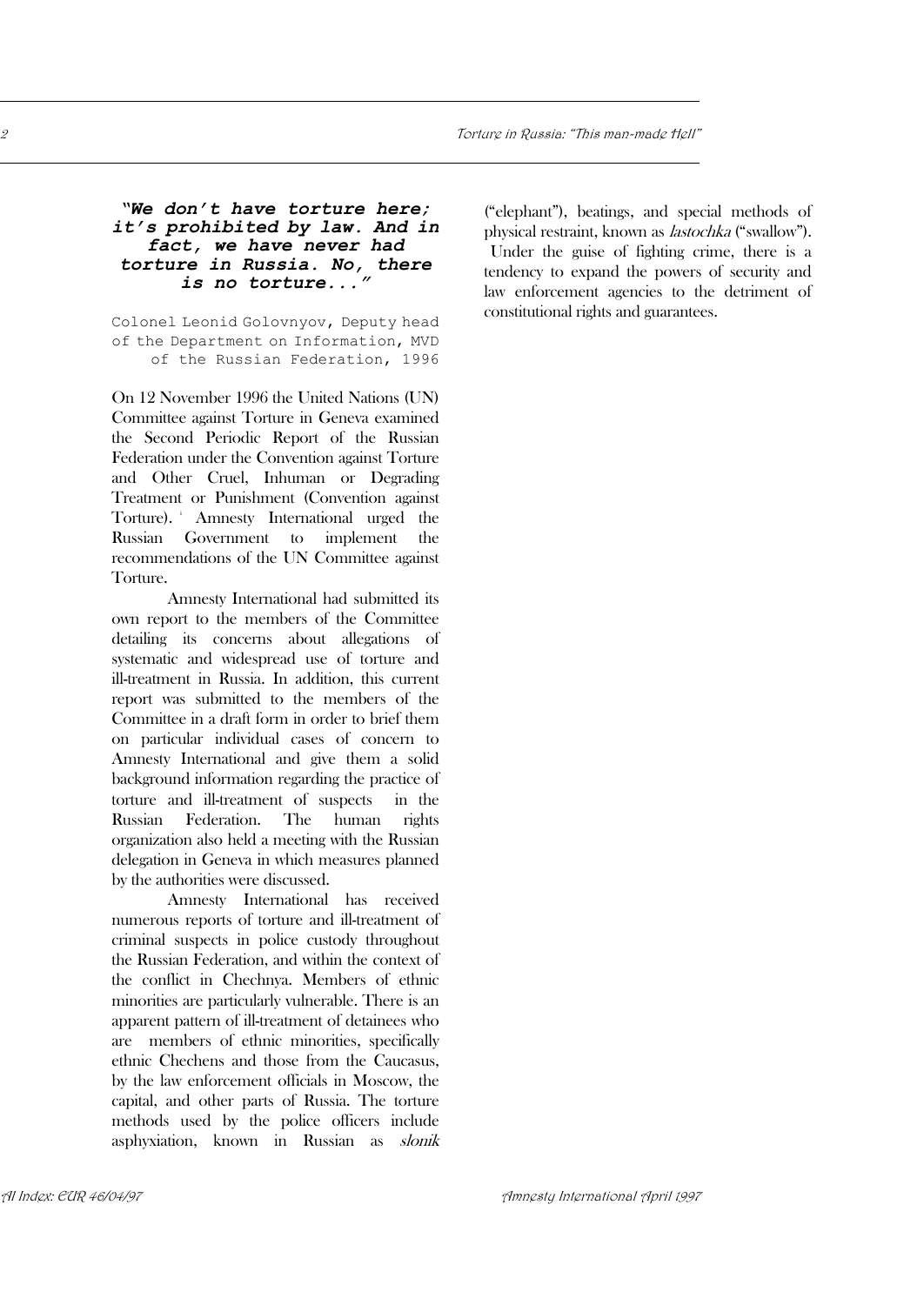The findings of the Committee against Torture confirmed Amnesty International´s concerns: soldiers have been brutalized by older soldiers and officers in the army without the authorities taking appropriate remedial measures; the authorities have failed to establish an effective machinery for the prompt examination of prisoners' complaints; the process of harmonizing domestic legislation with human rights is progressing slowly; the police and prison personnel lack training; people facing extradition do not enjoy appropriate safeguards; the widespread reported abuses of human rights in the conflict in Chechnya, including torture, are not being investigated promptly and effectively.

Amnesty International strongly supports the recommendation of the Committee that the Russian Federation adopt a comprehensive action plan to stop torture. The plan includes:

 $\Box$  the criminalization of torture

- $\square$  expediting the process of training of personnel, including medical personnel, of all agencies engaged in the enforcement of the law and detention of prisoners;
- $\Box$  the adoption of programs to inform detainees and the public of their rights and the legal means to protect them;
- $\Box$  the establishment of an effective machinery to monitor the conditions under which investigations of crimes are conducted, the conditions under which persons are held in custody and conditions in prisons;
- $\Box$  the establishment of an appropriate process for the prompt investigation of complaints of suspects, detainees and prisoners and the prosecution of the offenders;
- $\Box$  the radical improvement of conditions in prisons;
- $\Box$  the abolition of acts, rules and regulations allowing remand in custody for longer than 48 hours without judicial authorization;
- $\Box$  the abolition of acts, rules and regulations limiting access to legal assistance; and
- $\Box$  the establishment of an independent committee to investigate allegations of torture and inhuman or degrading treatment

committed by the military forces of the Russian Federation and Chechen separatists with a view to bringing to justice those against whom there is evidence of their involvement or complicity in such acts.

The information in this report is based on various sources, including two visits to Russia by Amnesty International delegates to interview victims of torture and ill-treatment and visit penal institutions. $<sup>1</sup>$ </sup>

<u>—</u>

<sup>&</sup>lt;sup>1</sup>During a July 1996 visit to Russia Amnesty International delegates gathered an extensive number of personal testimonies and interviewed victims of torture and ill-treatment. A representative of the organization visited the pre-trial detention centre (SIZO) No. 60-1 and the corrective labour colony in the town of Ryazan, which for the first time had opened their doors to human rights monitors. In Moscow, Amnesty International visited SIZO No. 2 at the Butyrka prison and the City Department of Internal Affairs No. 40. A number of interviews with victims of alleged torture and ill-treatment were conducted in Moscow, St. Petersburg and Ryazan. Information on ill-treatment had also been gathered during an earlier visit by Amnesty International to Siberia in December 1995.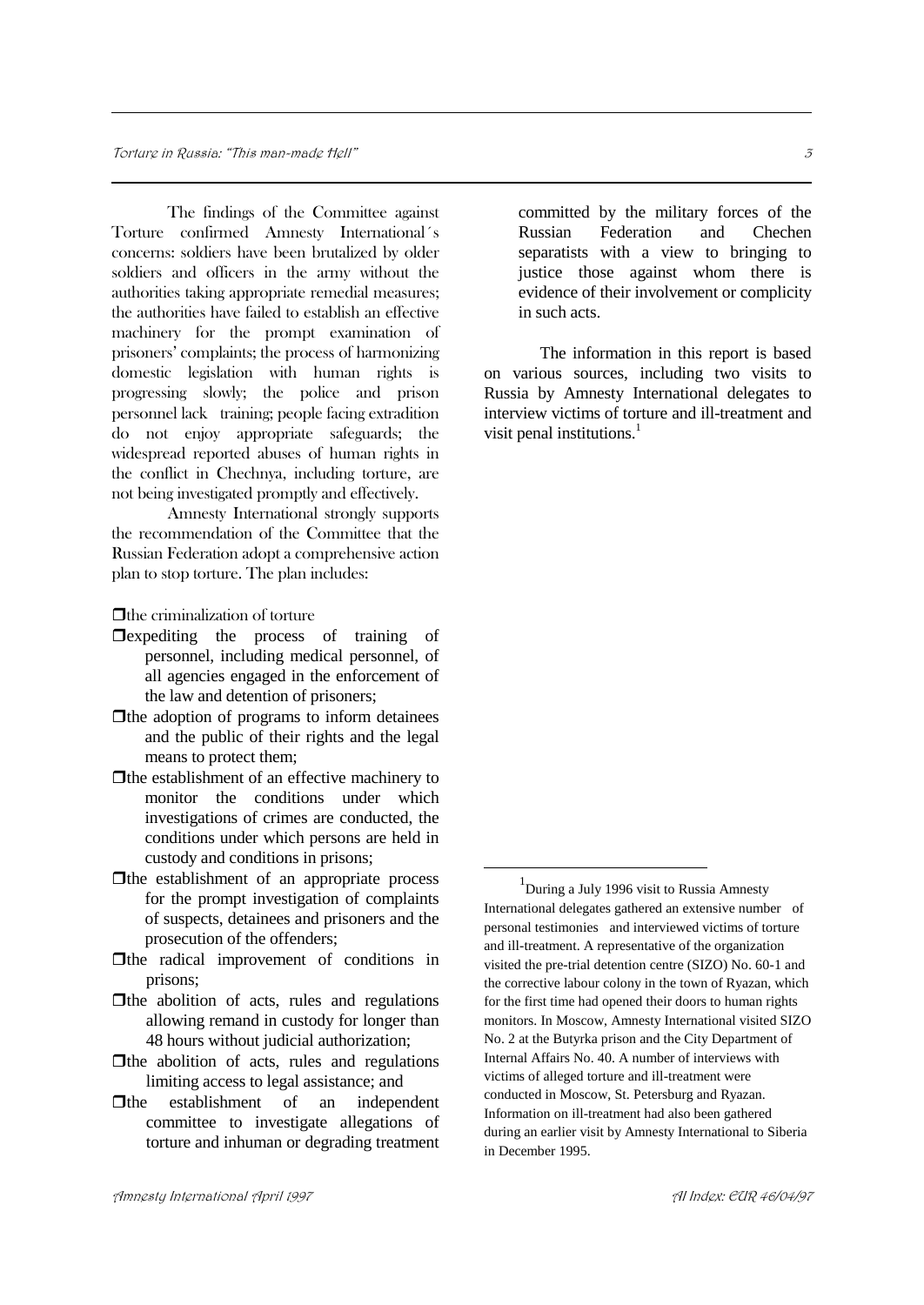## I. CURRENT LEGISLATION FACILITATING TORTURE AND ILL-TREATMENT

## *"I am all for the violation of human rights if the human is a bandit or a criminal".*

Sergey Stepashin in 1994, then head of the FSB commenting on the Presidential Decree on fighting organized crime No 1226

The Russian Federation is a party to the Convention against Torture, and to the International Covenant on Civil and Political Rights (ICCPR) and its first Optional Protocol.<sup>2</sup> Both these treaties prohibit the use of torture and other cruel, inhuman or degrading treatment or punishment. The 1993 Russian Constitution provides in Article 21 (2) that "no one shall be subjected to torture, violence or other cruel or degrading treatment or punishment. No one may be subjected to medical, scientific or other experiments without voluntary consent".<sup>3</sup>

Nevertheless, new legislation continued to be enacted by the State Duma (the lower house of the Russian Parliament) or promulgated by the President, and old legislation has remained in force, which facilitates the occurrence of acts of torture and ill-treatment.

## 1. Presidential Decree No. 1226 of 14 June 1994

For some time Amnesty International has expressed concern about Presidential Decree No. 1226 of 14 June 1994,"Urgent measures to defend the population from banditry and other manifestations of

organized crime"<sup>4</sup>, and urged the President to rescind it, on the grounds that it conflicts with international human rights standards and the Russian Constitution and facilitates torture and ill-treatment.<sup>5</sup> The organization has called on the President to order, as a matter of urgency, a thorough and impartial investigation into all human rights violations and abuses, including allegations of torture and ill-treatment by law enforcement officials while conducting investigations, arrests and interrogations, and specifically those which occurred under the provisions of the presidential decree on fighting organized crime.

The presidential decree allows law enforcement authorities to detain persons suspected of ties to organized crime for up to 30 days without charge and without access to a lawyer or to the outside world. This conflicts with Article 22 of the Russian Constitution which provides that a person may not be held for more than 48 hours before a court rules on the legality of the detention. Article 9 of the ICCPR states that "anyone who is arrested or detained on a criminal charge shall be brought promptly before a judge", and that "anyone who is deprived of his liberty by arrest or detention shall be entitled to take proceedings before a court, in order that that court may decide without delay on the lawfulness of his detention and order his release if the detention is not lawful". The presidential decree also does not guarantee the right of the accused to access to a defence counsel during the period spent in detention. Prompt access to a defence lawyer of one's own

access<br><sup>2</sup> The USSR acceded to the Optional Protocol formally in July 1991. The Russian Federation is bound as a successor state to both the ICCPR and the Optional Protocol.  $\frac{1226 - 14}{\frac{1994}{\cdots}}$   $\frac{1226 - 14}{\cdots}$  1994, "

 $^3$  As one of the leading experts and promoters of the Russian legal reform, Sgrgey Pashin,  $\overline{ }$   $\overline{ }$   $\overline{ }$   $\overline{ }$   $\overline{ }$   $\overline{ }$   $\overline{ }$   $\overline{ }$   $\overline{ }$   $\overline{ }$   $\overline{ }$   $\overline{ }$   $\overline{ }$   $\overline{ }$   $\overline{ }$   $\overline{ }$ 

noted in 1995, "people in a lawless state (which Russia still is) suffer more from arbitrary noted in 1995, "people in a lawless state (which Russia still is) suffer more from arbitrary

enforcement of the law and misapplications of proper legal norms than from the enargy of the enacty *and the enactional to the presidential candidates* enforcement of the law and misapplications of proper legal norms than laws". *on the occasion of the 16 June 1996 Presidential Elections,* AI Index: EUR 46/29/96.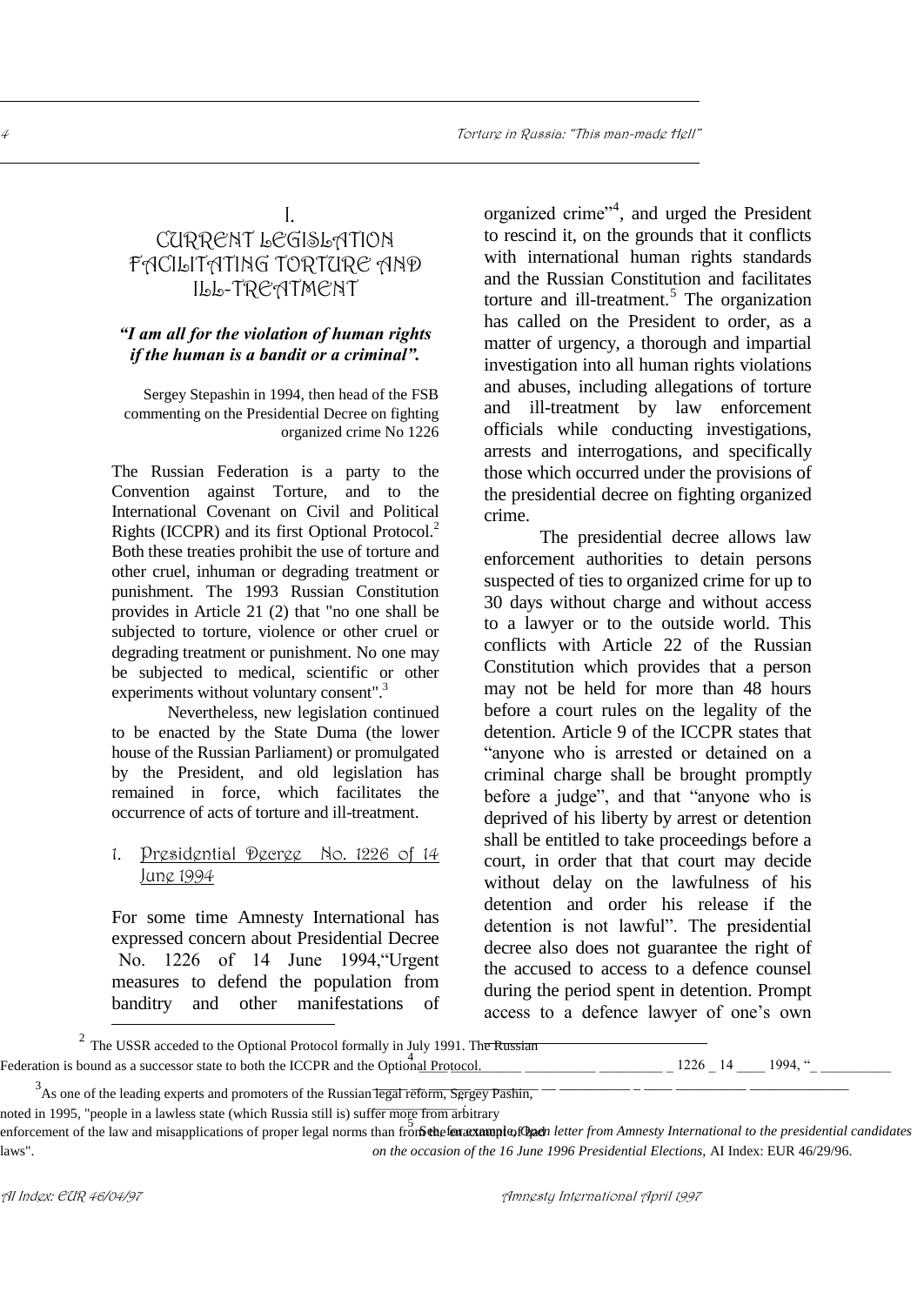choice is recognized as an essential safeguard in international standards such as Principles 15, 17 and 18 of the UN Body of Principles for the Protection of All Persons under Any Form of Detention or Imprisonment (Body of Principles) and Principle 7 of the UN Basic Principles on the Role of Lawyers. Amnesty International has found that denial of such access to a lawyer, family and medical practitioner is one of the possible pre-conditions of torture.<sup>6</sup>

Accompanying the decree is another document, "Instructions on Effecting the Norms of the Decree of the President of the Russian Federation of June 14, 1994, No. 1226," of 24 June 1995, signed by the Procurator General, the Minister of Internal Affairs, and the Director of the Federal Security Service of the Russian Federation. Both acts authorize law enforcement officials to conduct searches of individuals, their relatives, and private homes without a court warrant, and to detain individuals without charge but "with sufficient grounds" for up to 30 days.

In 1994 the State Duma identified no fewer than eight constitutional articles with which the decree is in conflict. The breaches of the Constitution are so evident that they are acknowledged even by the lawyers of the State Legal Administration, which is controlled by the President. However, law enforcement authorities employ this decree extensively, especially with respect to members of ethnic minorities from the decree, about 14,000 people were detained for up to 30 days without being charged.<sup>7</sup>

## 2. Presidential Decrees No. 1815 of 2 November 1993 and No. 1025 of 10 July 1996

In addition to Decree No. 1226 on fighting organized crime, on 10 July 1996 the Russian President signed a new Decree No. 1025 "On Urgent Measures on Strengthening Law and Order and Intensifying the Fight Against Crime in Moscow and Moscow Region".<sup>8</sup> The decree gives additional legal powers to law enforcement officials in Moscow city and the surrounding Moscow Region (*oblast*) in their activities in fighting crime. The decree authorizes law enforcement officials to detain up to 30 days for a personal identity check people deemed to be vagrants, beggars or homeless. It also allows the expulsion and resettlement of such people to places outside Moscow and Moscow Region if "significant reasons" are found to do this; no additional explanation of the terms and conditions for expulsion and resettlement are given in the decree. This is in violation of Article 27 of the Russian Constitution, which provides for the right of any person to freedom of movement and a choice of place of residence.

According to reports in the press and from human rights groups in Moscow, Decree No. 1025 has already been used by law enforcement officials allegedly to target ethnic Chechens as well as other persons from the Caucasus resident in Moscow.<sup>9</sup>

| Caucasus. Criminal suspects detained und titistia magazine, No. 4, 1995.                                                                                                                                                                                                                                                                                                                                                                                               |  |                                      |  |
|------------------------------------------------------------------------------------------------------------------------------------------------------------------------------------------------------------------------------------------------------------------------------------------------------------------------------------------------------------------------------------------------------------------------------------------------------------------------|--|--------------------------------------|--|
| the provisions of this decree are often                                                                                                                                                                                                                                                                                                                                                                                                                                |  | $1996$ "<br>1025 10                  |  |
| subjected to torture and ill-treatment by the                                                                                                                                                                                                                                                                                                                                                                                                                          |  |                                      |  |
| police or by officers from the Department on                                                                                                                                                                                                                                                                                                                                                                                                                           |  | ", Rossiyskaya Gazeta, 16 July 1996. |  |
| Fighting Organized Crime (RUOP).<br>According to official information, during the decree of 10 July was not published until 16 July. On 11 and 12 July bombs exploded<br>According to official information, during the expose public<br>first six months after the introductional philip comments broadcast on television, threatening to expel members of the ethnic<br>Chechen diaspora from the city and linking them to the two explosions. During the days before |  |                                      |  |

<u>—</u>

Chechen diaspora from the<br>
6 See Amnesty International, Torture in the Eighties (AI Index: ACT 04/01/84), p. 79. the decree was published the Mayor and other government officials reportedly made statements ex: ACT 04/01/64), p. 79.<br>quoting the decree and its provisions on forcible deportation of persons from the city and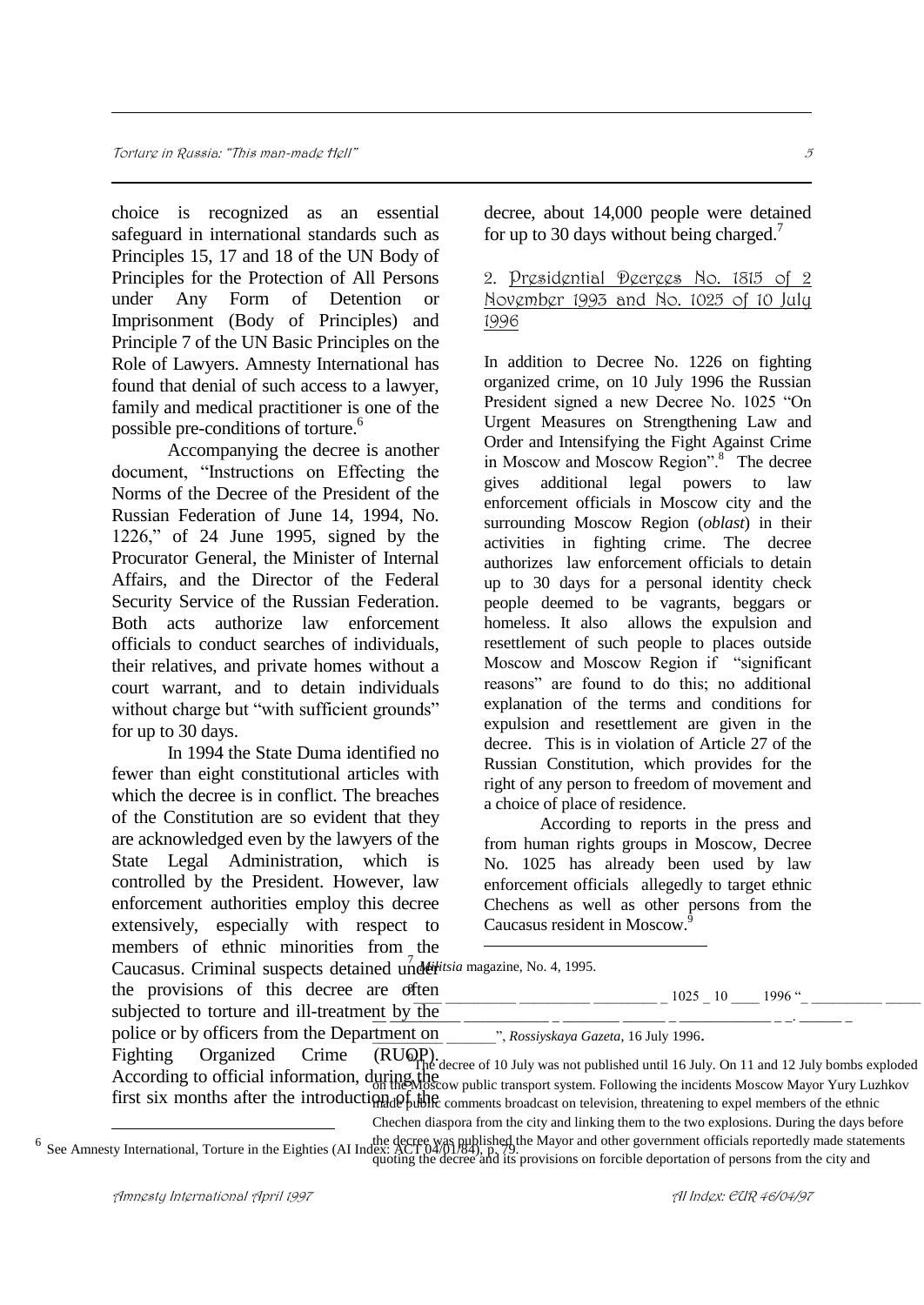È,

1993.

*to the* 

*Constitutional Court seeking a ruling on the constitutionality a to human rights standards of these*

ew of Russia's Report by the nst Torture on 196, one of the the Russian legation, Yury y Head of the Committee on ial and Legal "As I see it all *thal decrees made a major democracy*; *they are in keeping with international standards and should not be abrogated. Any call for their abrogation is should like to his is the same position held by the State Duma - we cannot abrogate a presidential decree. According to existing legislation a motion decree to be recognised as unconstitutional backing of 50 bmitted to the Constitutional Court. This was done by a number of deputies.*

Throughout Russia the period under which people deemed to be vagrants or beggars can be held without charge had already been extended to nine days, in violation of the 48-hour maximum period provided in the Constitution and the 72-hour maximum period permitted by the Code of Criminal Procedure, by Presidential Decree No. 1815 of 2 November 1993 "On Measures to Prevent Vagrancy and Begging"<sup>10</sup>. This decree was used extensively by the Russian federal army to legitimize detention in "filtration camps" of residents of Chechnya during the armed conflict there (see below). Furthermore, members of the Charitable Foundation "Nochlezhka", an independent group based in St. Petersburg which provides help and assistance to that city's homeless, have registered several cases of physical abuse and other ill-treatment by police of vagrants detained under this decree.<sup>11</sup> None

allegedly claimed that they would use it extens  $\phi$  decrees. Unfortunately all <sup>Izvestiya,</sup> 16 July 1996). 10 " <u>—</u>  $Unfortunately$  *all materials are currently with Constitutional Court is not* 

> <sup>11</sup>Interview with members of "Nochlezhka" and homeless persons, victims of police ill-treatment, during a visit by Amnesty International in July 1996.

During the review of Russia's Second Periodic Report by the Committee against Torture on 12 November 1996, one of the members of the Russian Government delegation, Yury Ivanov, a Deputy Head of the State Duma's Committee on Law and Judicial and Legal Reform, stated: *"As I see it all three presidential decrees mentioned have made a major contribution to democracy; they are in keeping with international standards and should not be abrogated. Any call for their abrogation is unacceptable. I should like to assure you that this is the same position held by the State Duma - we cannot abrogate a presidential decree. According to existing legislation a motion calling for a decree to be recognised as unconstitutional* 

*covered by the law passed in 1994 which sets time limits for a court to deal with particular cases, and so it is not subject* 

*to such deadlines".*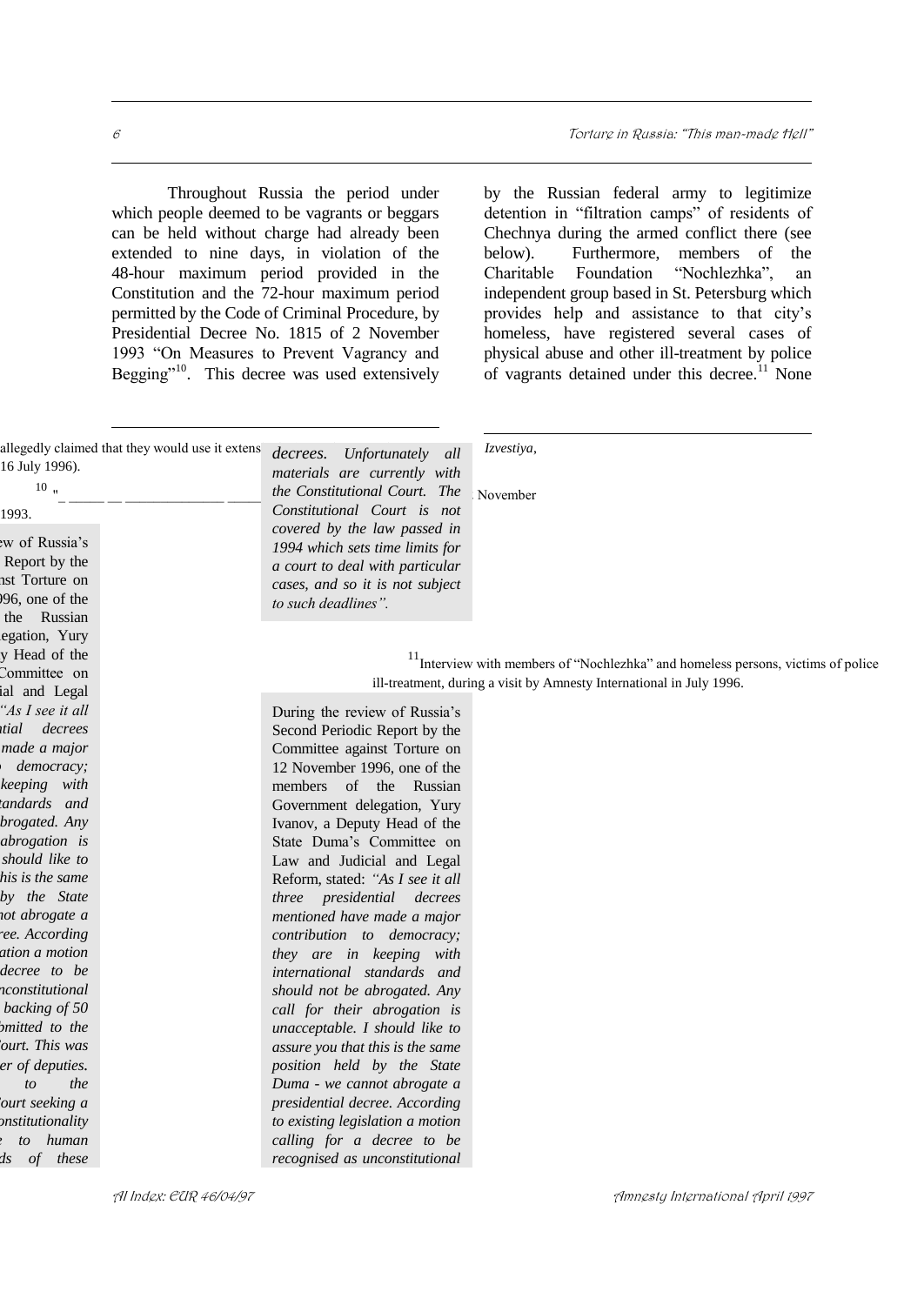democracy; they are in keeping with international *z*  $\overline{z}$ During the review of Russia's Second Periodic Report by the Committee against Torture on 12 November 1996, one of the members of the Russian Government delegation, Yury Ivanov, a Deputy Head of the State Duma's Committee on Law and Judicial and Legal Reform, stated: *"As I see it all three presidential decrees mentioned have made a major contribution to standards and should not be abrogated. Any call for their abrogation is unacceptable. I should like to assure you that this is the same position held by the State Duma - we cannot abrogate a presidential decree. According to existing legislation a motion calling for a decree to be recognised as unconstitutional can, if it has the backing of 50 deputies, be submitted to the Constitutional Court. This was done by a number of deputies. They went to the Constitutional Court seeking a ruling on the constitutionality and adherence to human rights standards of these decrees. Unfortunately all materials are currently with the Constitutional Court. The Constitutional Court is not covered by the law passed in 1994 which sets time limits for a court to deal with particular cases, and so it is not subject to such deadlines".*

> of these cases are known to have been promptly and impartially investigated by the authorities. 3. The Code of Criminal Procedure

> After a significant delay, a new Criminal Code was adopted by the State Duma in May 1996, and has entered into force in January 1997. Although this is a significant step forward in Russian legal reform, the adoption of a new Code of Criminal Procedure continues to be delayed, which has a significant negative impact

*backing of 50 bmitted to the Constitutional Court. This was done by a number of deputies. to the Constitutional Court seeking a ruling on the constitutionality and adherence to human rights standards of these differentiall* all *materials are currently with the Constitutional Court. The Constitutional Court is not covered by the law passed in*   $time$  limits for *a court to deal with particular cases, and so it is not subject to such deadlines".*

—<br>—

on the areas where human rights are often in jeopardy.

The old Code of Criminal Procedure, albeit heavily amended, continues to be applied, even though in a number of instances it violates constitutional provisions. Although the Russian Constitution provides in Article 15 (1) for direct applicability of its norms in the judicial process, it explicitly places a limitation on this provision by stating that until legislation on criminal procedure is brought into line with the new Constitution, "pre-existing procedures for the arrest, taking into custody and detention of persons suspected of committing crimes are retained".

Nevertheless, in May 1995 the Constitutional Court ruled that two provisions of the Code, Article 220 (1) and Article 220 (2), violated the Constitution by restricting the right to challenge the legality of arrest to individuals who, at the time of the complaint, were actually in custody. <sup>12</sup> In November 1995, the Constitutional Court ruled unconstitutional the provisions of Article 209 (5) of the Code of Criminal Procedure, which limits the right of individuals who consider their rights to have been violated, to challenge authorities in court. The above-mentioned articles are inconsistent also with Article 9 (4) of the ICCPR and restrict the ability of detainees to have access to a judge who could exercise some judicial supervision over conditions of detention.

In practice, procurators often refer to the provisions of the Code of Criminal Procedure to justify violations in the procedure for individual complaints. For example, in cases where a decision has been taken either to close a criminal case or not to open a criminal case, the office of the procurator, after investigating all allegations of ill-treatment submitted by an individual, is required to issue a document which explains the basis for its decision. However, as a rule, the individuals who filed the complaint are not

<u>—</u>

 $12$ The current Code does not require that suspects be informed of charges against them and does not provide for the right of a suspect to a hearing before a judge, at which time he or she could challenge the grounds of the arrest.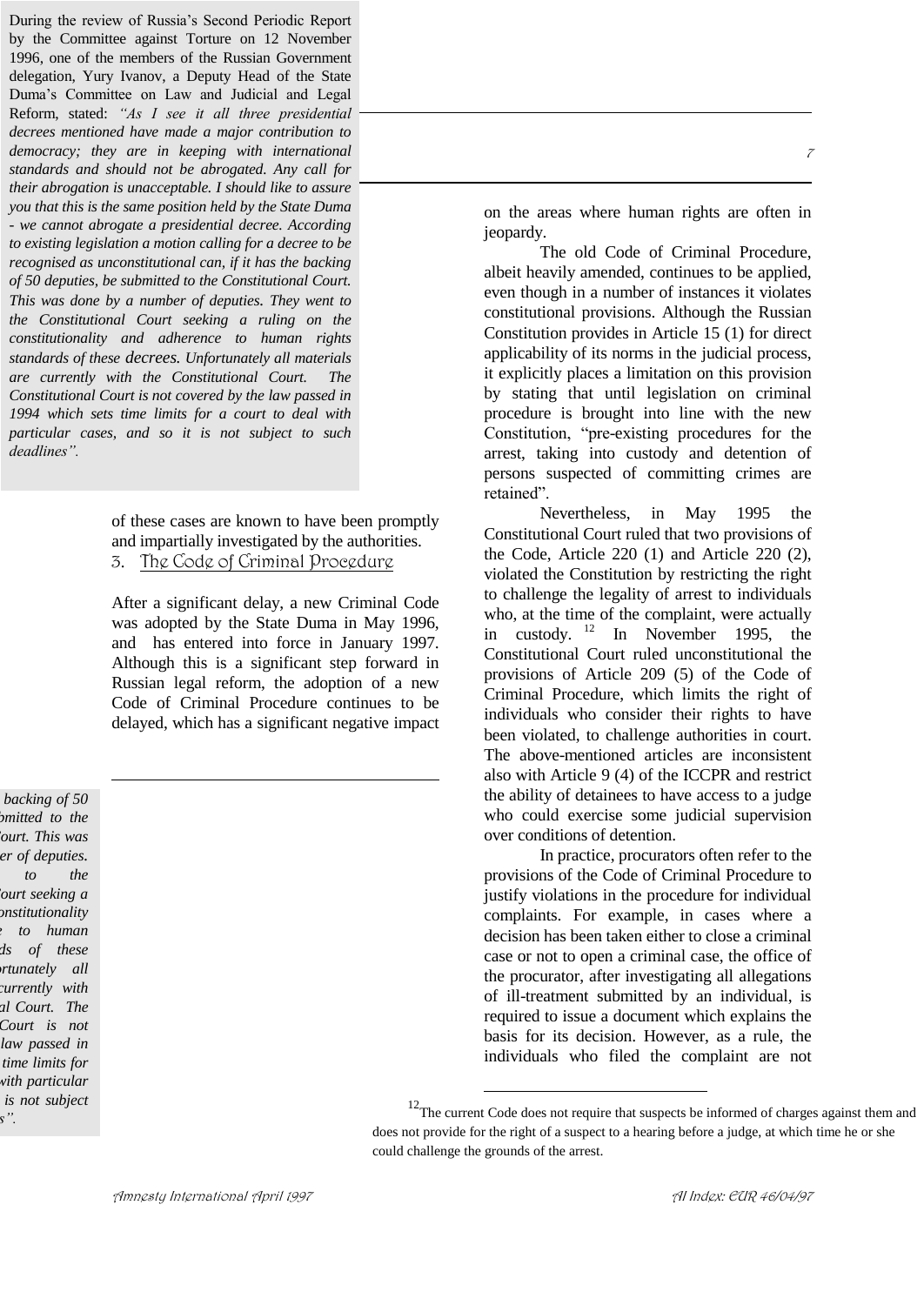given a copy of this document, nor are they given access to the findings of the initial investigation. Since an individual is unlikely to be able to challenge a decision which has not been made clear to him or her, the possibility to appeal against the decision, either to a higher level of the procuracy or to a court of general jurisdiction, is seriously limited. In justifying their actions the procurators refer to the provisions of the Code, which allow individual's access to the findings of the investigation only if a criminal case has already been opened. The Constitutional Court in 1995 attempted to correct some of the shortcomings of the Code in this regard by providing for the right of an individual to challenge in court a procurator's decision to close a criminal case. However, the Constitutional Court made no mention of the right of an individual to appeal to a court against a procurator's decision not to open a criminal case. This includes individuals who allege violation of their rights by officials, including those alleging torture and ill-treatment.

The Code of Criminal Procedure specifies that only two months should elapse between the date an investigation is initiated and the date the file is transferred to the procurator so that he can file formal charges against the suspect in court. However, investigations are seldom completed that quickly. Detainees are held longer than the maximum investigation period. Some suspects spend two-three years in detention under harsh conditions. The Code provides that the regional procurator may extend the period of criminal investigation to 6 months in "complex" cases. If more time is required in "exceptional" cases, the Procurator General can personally extend the period up to 18 months. Extensions of the investigation period are often issued without explanation to the detainee. Until the investigation is completed, the suspect is under the jurisdiction of the Office of the Procurator and the Ministry of Internal Affairs. There is no procedure for a suspect to plead guilty during the investigative period, although if a suspect informs the investigator that he is guilty, the period of the investigation is usually shorter than if he maintains his innocence.

8 Torture in Russia: "This man-made Hell"

The use of bail is extremely rare in Russia, even if suspects are not flight risks or have not been charged with violent crimes. This aggravates crowding in pretrial detention and, due to delays in bringing cases to trial, results in many suspects remaining in pretrial detention for longer than the maximum penalty they might face if convicted.

On 13 June 1996 the Constitutional Court ruled unconstitutional the provisions of Article 97(5) of the Code of Criminal Procedure, which does not allow the conditional release of the accused from detention pending trial after the conclusion of the criminal investigation, while he or she (and respectively their defence lawyers) reviews the materials of the criminal case. A number of voices in the Russian society have been critical of the ruling of the Constitutional Court. They claimed that without the authorities applying Article 97(5) many of the leaders of the criminal world will be released pending trial and this would defeat the efforts in the fight against crime.

On 31 December 1996 President Yeltsin signed a new federal law amending Article 26, Article, 97 and Article 133 of the Code of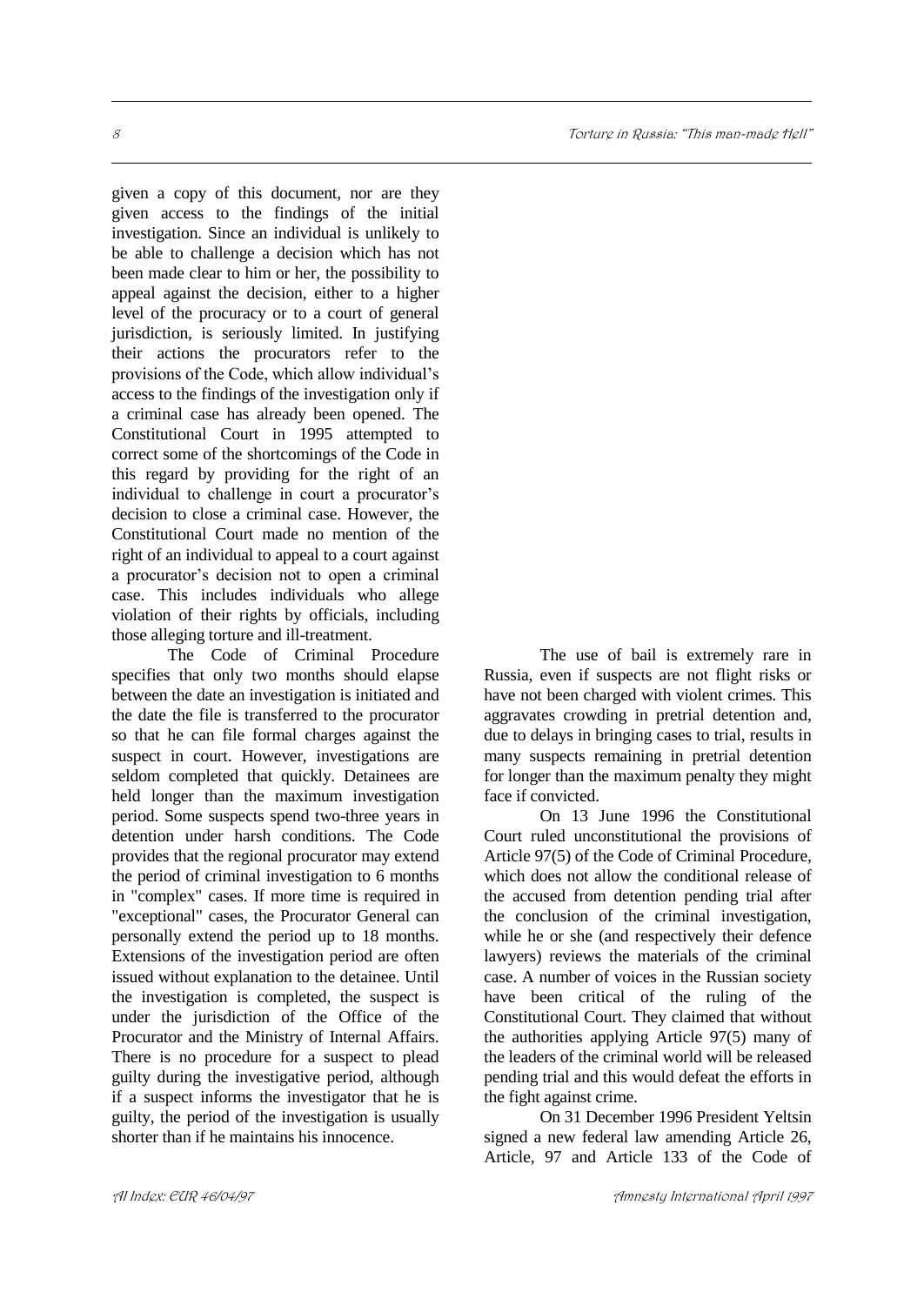$m$ istrust the police. On the question of  $\frac{z}{l}$   $\frac{d}{l}$   $\frac{d}{l}$   $\frac{d}{l}$   $\frac{d}{l}$   $\frac{d}{l}$   $\frac{d}{l}$   $\frac{d}{l}$   $\frac{d}{l}$   $\frac{d}{l}$   $\frac{d}{l}$   $\frac{d}{l}$   $\frac{d}{l}$   $\frac{d}{l}$   $\frac{d}{l}$   $\frac{d}{l}$   $\frac{d}{l}$   $\frac{d}{l}$ *During a recent public opinion poll Moscow residents were asked: "Imagine that you are home alone and a person in a police uniform rings the bell. What would be your actions?" 43 per cent answered that they would not open the door under any circumstances, because they generally "who do you fear more -- the criminals or the police?", 37 per cent of the Moscovites questioned answered that they fear them equally.*

(Sociological centre "Status"), *Komsomolskaya Pravda*, 15 March 1996

> Criminal Procedure. According to this law the length of pre-trial detention of the accused during the criminal investigation of the case was extended. The new law preserved the jurisdiction of the procurators to extend the period of detention up to 18 months. In addition the law grants the court the right, on the request of the Office of the Procurator, to extend the period of detention by six more months to allow a review of the materials of the case by the accused. The law also provides for further extension of six months of the pre-trial detention to allow processing of appeals by the accused for additional investigation of the case. There is no mention in the law of the right of the accused and the defence lawyer in the court's hearing of such appeals. No provision in the law indicates possibilities for the accused to appeal the decision of the court.

The provisions of Article 97(5) and of the new law relating to pre-trial detention violate Article 9 and Article 14 of the ICCPR. The provisions of the law of 31 December is a clear violation of the Constitutional Court ruling and by disregarding it the authorities undermine the Court's authority.

Finally, the current Code of Criminal Procedure continues to violate the Constitution by preserving the dual role of the Office of the Procurator (see below), and granting it the power to sanction arrest, instead of the court.

According to reports, some of the drafts of the new Code of Criminal Procedure discussed to date have been produced by the Ministry of Justice and the Office of the Procurator, and the discussions concerning the proposed new Code continue to be carried out without consulting the Russian legal community, especially defence lawyers *(advokatura)*.

4.The Law on the Federal Security Service of 3 April 1995 and the Law on Operative Searches and Seizures of 12 August 1995

Both of the above laws have significantly strengthened the legal powers of the Federal Security Service (known by its Russian acronym FSB) and other internal security agencies. The Law on the FSB provides it with broad law enforcement functions. In addition to its traditional security and counter-intelligence tasks, the new law authorized the FSB to participate in fighting crime and corruption. In the course of carrying out their duties, according to the law, FSB officials may enter a private residence, office, or other premises without prior judicial approval, if there are sufficient grounds to believe that a crime is in progress or has been committed, or if it is believed that the welfare of citizens is endangered. The Law on Operative Searches and Seizures also permits law enforcement officials to enter a private residence without a court order in cases of emergency that may result in the commission of a serious crime or if Russia's political, military, economic, or environmental security is threatened. In these cases, a judge must be notified within 24 hours of the FSB's actions. However, the law does not define what would constitute a case of "emergency" or the term "security", and thus allows for wide interpretation by law enforcement agencies.

It is therefore feared that both laws, by granting extraordinary and unlimited powers to law enforcement officials in special circumstances, provide the possibility for ill-treatment to occur. These laws in practice facilitate torture because in practice there is no effective judicial supervision over arrest and detention.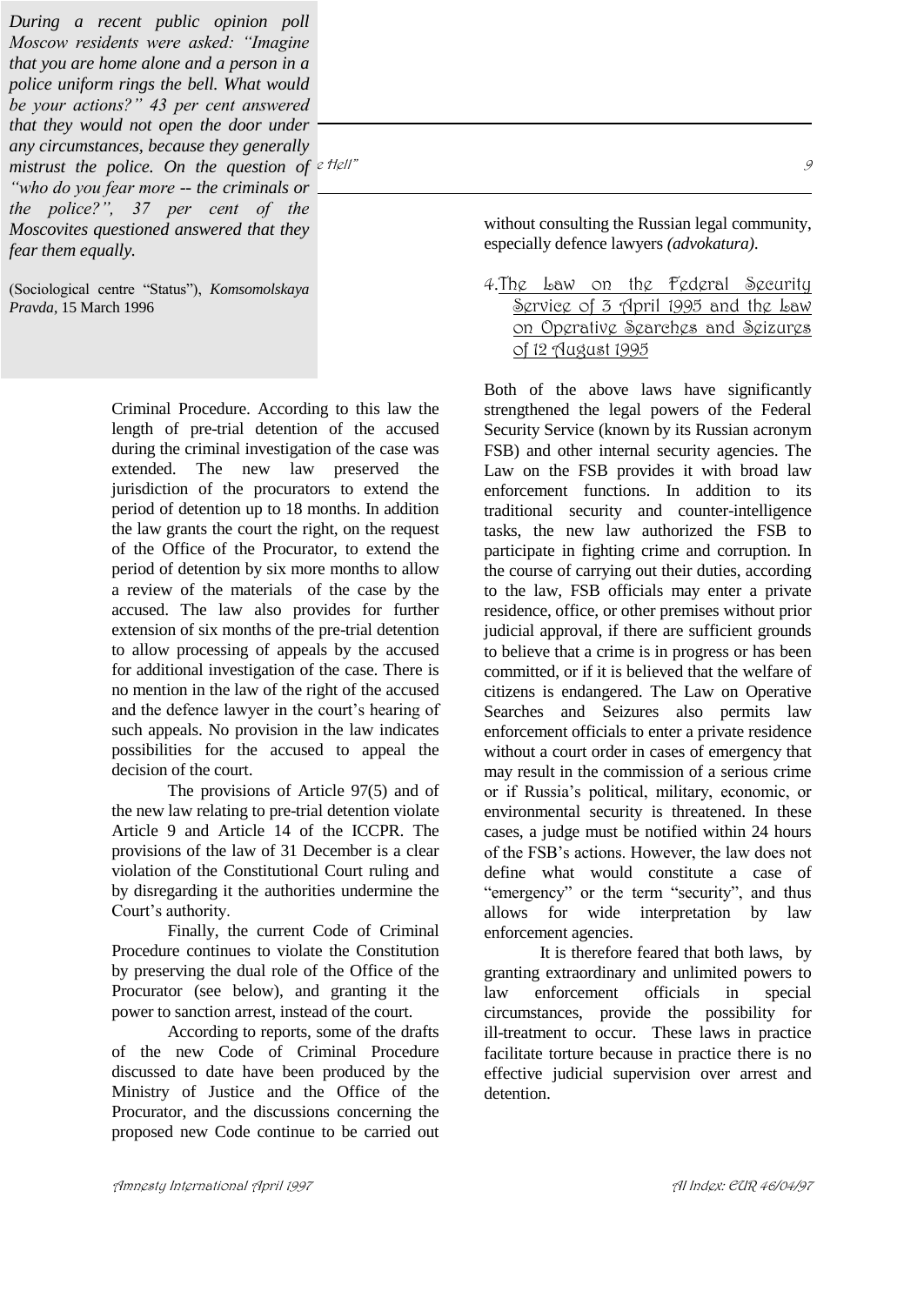## 5. The "*Propiska*" Sustem

The residence permit system or *"propiska"* violates the right to freedom of movement, guaranteed by the Russian Constitution and the 1993 law "On the Right of Citizens of the Russian Federation to Freedom of Movement and Choice of Place of Arrival and Residence Within the Boundaries of the Russian Federation," as well as a number of international instruments. Under the Soviet *"propiska"* system, introduced by the Soviet regime, people were obliged to register their place of residence and were forbidden to move or change it without official permission from the authorities. In 1991, by decision of the Soviet Constitutional Supervision Committee, the *"propiska"* system was abolished and the Committee ruled that the legal restrictions on the freedom of movement would be invalid as of 1 January 1992. However, the situation has not changed in practice. Since 1994, local governments, such as Moscow and Moscow region, St. Petersburg, Krasnodar and Stavropol territories, Vladimir, Nizhny Novgorod, Rostov and others, have passed local decrees and regulations introducing or reinforcing strict rules which require prior official permission for residence. Laws restricting movement and choice of residence have also been passed at the federal level. Government Resolution No. 713 of 17 July 1995 ratified Rules of Registration and Removal of Citizens of the Russian Federation from the Registration List of Temporary or Permanent Residence within the Russian Federation and the List of Officials Responsible for Registration. In fact the Rules created a new *"propiska"* system requiring prior authorization of residence, and undermined the right guaranteed by the Constitution and the law.

In October 1995 the Ministry of Internal Affairs issued a special instruction on  $h<sub>12</sub>$ the their places of residence and all their movements, even business trips or visits to friends and relatives. On 26 December 1995 the government of Moscow and Moscow Region issued a resolution confirming their own Rules for Registration of Citizens.

The government at federal and local level has failed to inform law enforcement officials that the system has been abolished or that federal laws and the Constitution override local regulations. The lack of a *"propiska"* makes specific ethnic groups an easy target for law enforcement officials. Most of the reported cases of torture and ill-treatment of ethnic Chechens, Armenians, Azeris, and members of other ethnic minorities have happened after the victims were apprehended on the initial pretext that these persons did not have a valid *"propiska"*. Often, law enforcement officials have used the provisions regarding the *"propiska"* in combination with the provisions of the presidential decree on fighting organized crime to detain persons for up to 30 days without charge and without access to a lawyer, thus creating one of the preconditions for torture.

## 6. Institutional and local law making violating the Constitution

In this transitional period for Russian legal reform, when a number of important pieces of legislation designed to provide the implementing mechanisms for constitutional human rights provisions have not yet been adopted by Parliament, a climate exists where unlawful institutional and local decrees and directives, and in some cases secret instructions, continue to be enacted and enforced all over Russia.<sup>13</sup>

È,

implementation of the Rules. The instruction  $\frac{13}{13}$  example of federal lawmaking in accordance with the provisions of Article 11 of the among other things reportedly led to the creation against Torture (which requires from the states-party a systematic review of rules and of a special database containing information not be 1995 federal law, "On the Detention of Persons Suspected or Accused of Having just on persons who have committed an offense, but virtually on everyone in the country, tracking Committed Offences". The law was adopted by the State Duma on 21 June and signed by the President on 15 July 1995. It officially came into force on 20 July 1995. While the law strives to improve the safeguards for detainees and prisoners in Russia,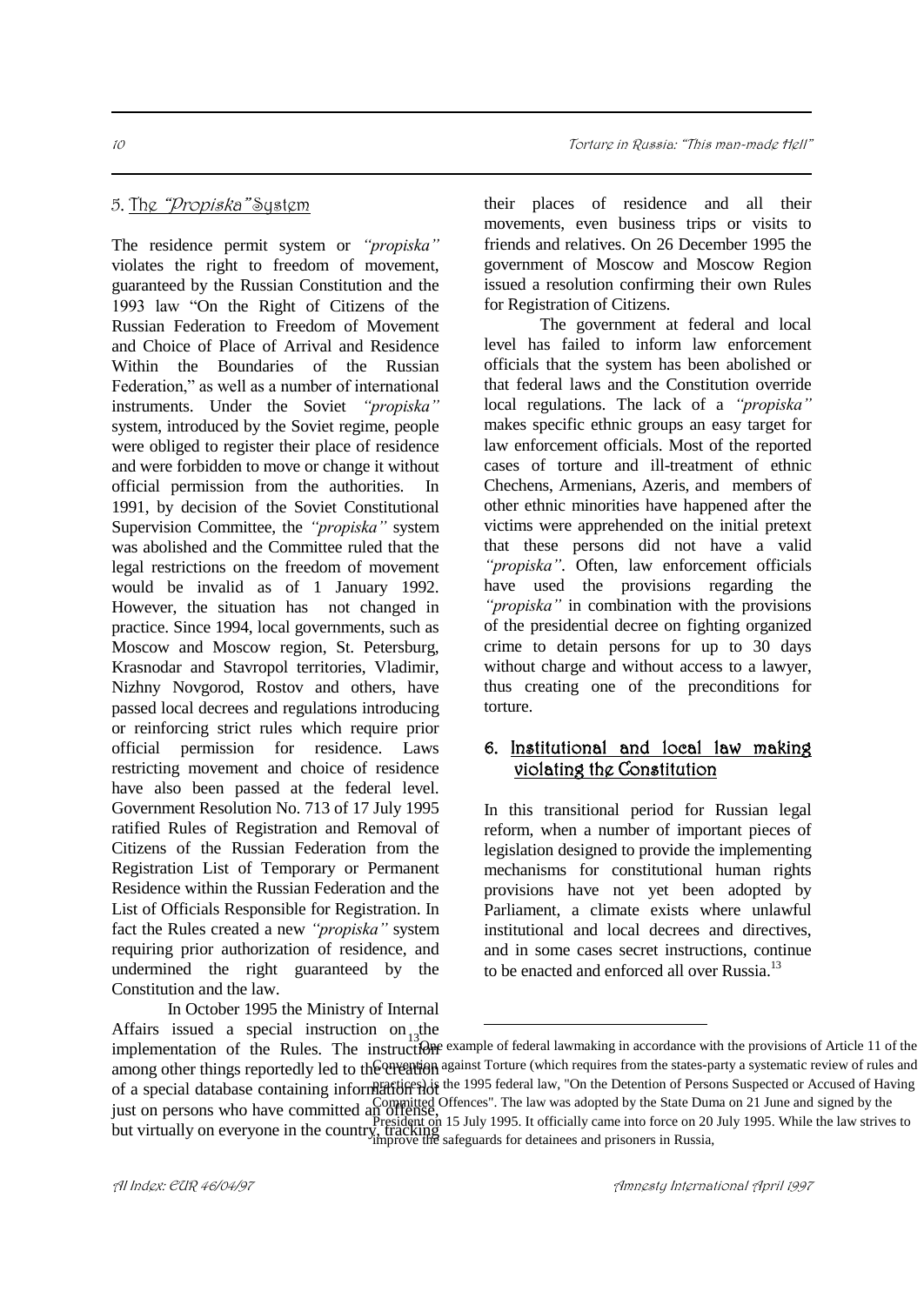Article 4 of the law states: "Detention shall be effected in accordance with the principles of legality, equality of all citizens before the law, humanity and respect for human dignity, and in accordance with the Constitution of the Russian Federation, the principles and norms of international law and the international agreements of the Russian Federation, and shall not be accompanied by torture or other actions intended to cause physical or psychological suffering to persons who are suspected or accused of having committed offences and who are in custody." $14$  In addition to the three Presidential Decrees mentioned above which clearly violate the Constitution and existing laws, the local authorities in some of Russia's autonomous republics, such as Tatarstan, Bashkortostan, Udmurtia, Chuvashia and Tuva, under the pretext of fighting crime, continue to enforce various local laws and decrees which clearly violate human rights and the Constitution. Some of these local laws allow for the detention of a suspect for up to 30 days without charge (akin to Presidential Decree No. 1226) and for a search by the police of personal vehicles and private residences and business offices without sanction from a procurator or judge. For example, on the basis of such a law, in March and April 1994 in Dyurtyuli, a town of 35,000 people in Bashkortostan, following the murder of a local official 500 people were detained without charge. Three detainees tried to commit suicide, and two detainees, independent of one another, confessed to the crime, allegedly as a result of ill-treatment in detention.<sup>15</sup>

In addition, there are a whole range of decrees, orders and instructions, which are often marked "secret", regulating the actions —<br>—

of officials from the ministries with responsibility for security services, such as the Ministry of Internal Affairs (MVD), the FSB and the Ministry of Defence. Most of these normative documents have not been published and officials refuse to make them available upon request to Russian human rights groups or individuals.

For example, in addition to the Corrective Labour Code, which officially regulates the conditions of detention of inmates, there is an internal instruction of the MVD, "Internal Regulation Rules of the Correctional Labour Institutions" of 1992, which sets out in detail the rules and limitations concerning day-to-day life in places of confinement. This internal document is not available either to the prisoners or to human rights groups, which is inconsistent with Rule 35 of the UN Standard Minimum Rules for the Treatment of Prisoners..

In 1992 an official of the office of the procurator of Kaliningrad explained the Ministry's refusal to provide copies of the Rules with the following statement: "...MVD orders and instructions are issued for service purposes and are not supposed to be copied in any way or presented to organizations, societies, agencies, which are not involved in the monitoring of the functioning of the corrective labour institutions."

The Presidential Commission for Human Rights in its report on human rights practices in 1993 noted that special order No. 13 of the MVD (15 January 1993) reintroduced the reduced norm of nutrition, previously abolished in 1988 (popularly known among prisoners as "torture by

in practice its provisions are frequently violated and law enforcement boding and for prisoners at penitentiaries prison personnel continue to refer to other decrees and institutional instructions disciplinary punishments in the when violating the rights of those detained. so-called punishment-isolator (known by its

<sup>15</sup>Independent Submission of the Moscow Center for Prison Reform to the Hum**Russian** acronym ShIZO), punishment cell Committee, July 1995. Amnesty International is not aware of any investigation of the restants and in solitary confinement cells. In ill-treatment. 1994 the senior deputy of the Procurator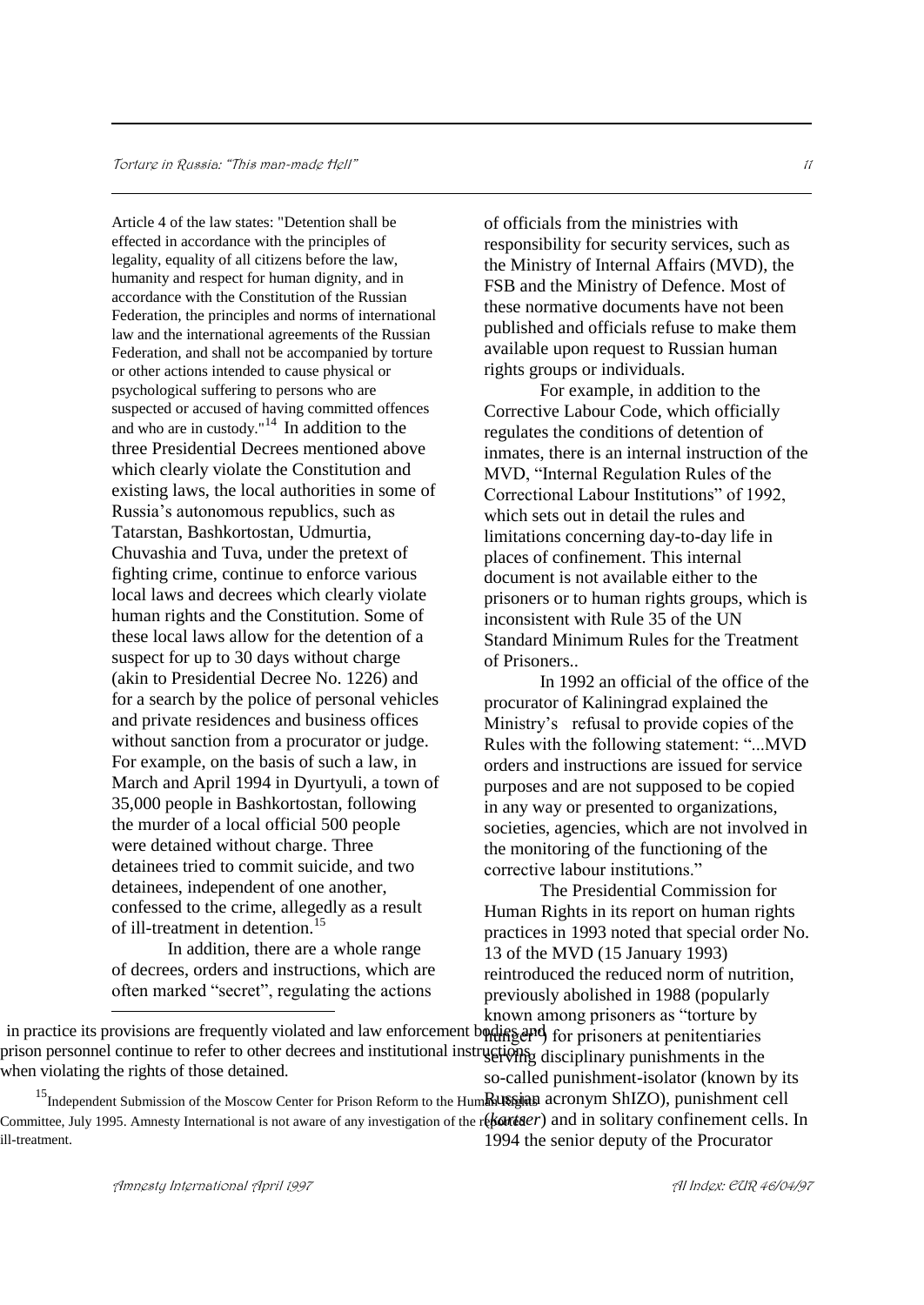General of the Russian Federation recognized that this decree was unlawful,  $16$  but since then sources have suggested that it may remain in force in some places.

On the basis of a similar MVD order and in violation of the law, new special departments were established in some penitentiaries to punish prisoners "actively opposing prison administration" or who had committed no disciplinary offence but in the opinion of the administration "had a negative attitude to prison authority": these departments were called "local preventive zones" and "inter-regional common cell-type premises".

## 7. The new Criminal Code of the Chechen Republic: the coming of Shari'a

In August 1996 a peace agreement ended the hostilities in the armed conflict in the Chechen Republic.<sup>17</sup> It was reported that a new Criminal Code had been introduced by a presidential decree but that after several months, toward the end of 1996, another presidential decree had prevented its implementation. Members of the Human Rights Centre Memorial had tried to obtain without success copies of these decrees during a trip to Chechnya in late 1996. Many observers fear that although implementation was stopped the new Criminal Code continues to be used by some local procurators and judges who were believed not to be informed about the second presidential decree. According to reports in February 1997, a special Chechen government commission had been set up to revise the existing Code and make appropriate amendments in order to, on the one hand preserve the spirit of the Islamic

law, and on the other hand, to "soften" some of the harsh punishments provided for in the law.

In essence, the new Code is a legal document which introduces the rules and regulations of the Islamic religious tradition, the so-called *Shari'a* law, into the judicial practice of the Chechen Republic. According to press reports, the former acting Chechen President, Zelimkhan Yandarbiyev, said on 21 January 1997 that, "Chechnya will be an independent Islamic state based on the *Shari'a* law". The *Shari'a* legal code was one of the key issues of the presidential election campaign in January 1997. Much of the debate about the role of Islam was focused on the *Shari'a*, the traditional Islamic legal code that is strictly enforced in many Muslim countries.

Under the August 1996 peace agreement the region's final political status has been deferred for five years but the Chechen leadership has insisted upon Chechnya's independence from the Russian legal and governmental institutions, including the laws of the Russian Federation. According to reports, a number of Chechen officials have stated that Russian laws may be applied as long as they do not contradict the Chechen laws. On the other hand, technically, Chechnya is still a part of the Russian Federation and Russian federal laws are applicable. In sum, regardless of its legal status, the Chechen Republic is still obliged to observe all international human rights and humanitarian law standards, which always take precedence over national legislation.

While the question of implementation of the new Criminal Code remains legally and practically unsettled, Amnesty International is deeply concerned about the large number of provisions in the Code with punishments which violate the prohibition of torture and ill-treatment, including the number of offences

—<br>—

<sup>&</sup>lt;sup>16</sup>Statement of Yu. Szherbanenko, senior deputy Procurator General. See *Outcoming*, NG arry the death penalty. 17/491-94, A number of articles in the Code

<sup>1</sup> July 1994.

provide for a variety of corporal punishments,

<sup>&</sup>lt;sup>17</sup> Shortly after that, on 6 September, a new Chechen Criminal Code was published in streamed in the ICCDD and the UN Grozny by the newspaper *Ichkeriya*. ill-treatment in the ICCPR and the UN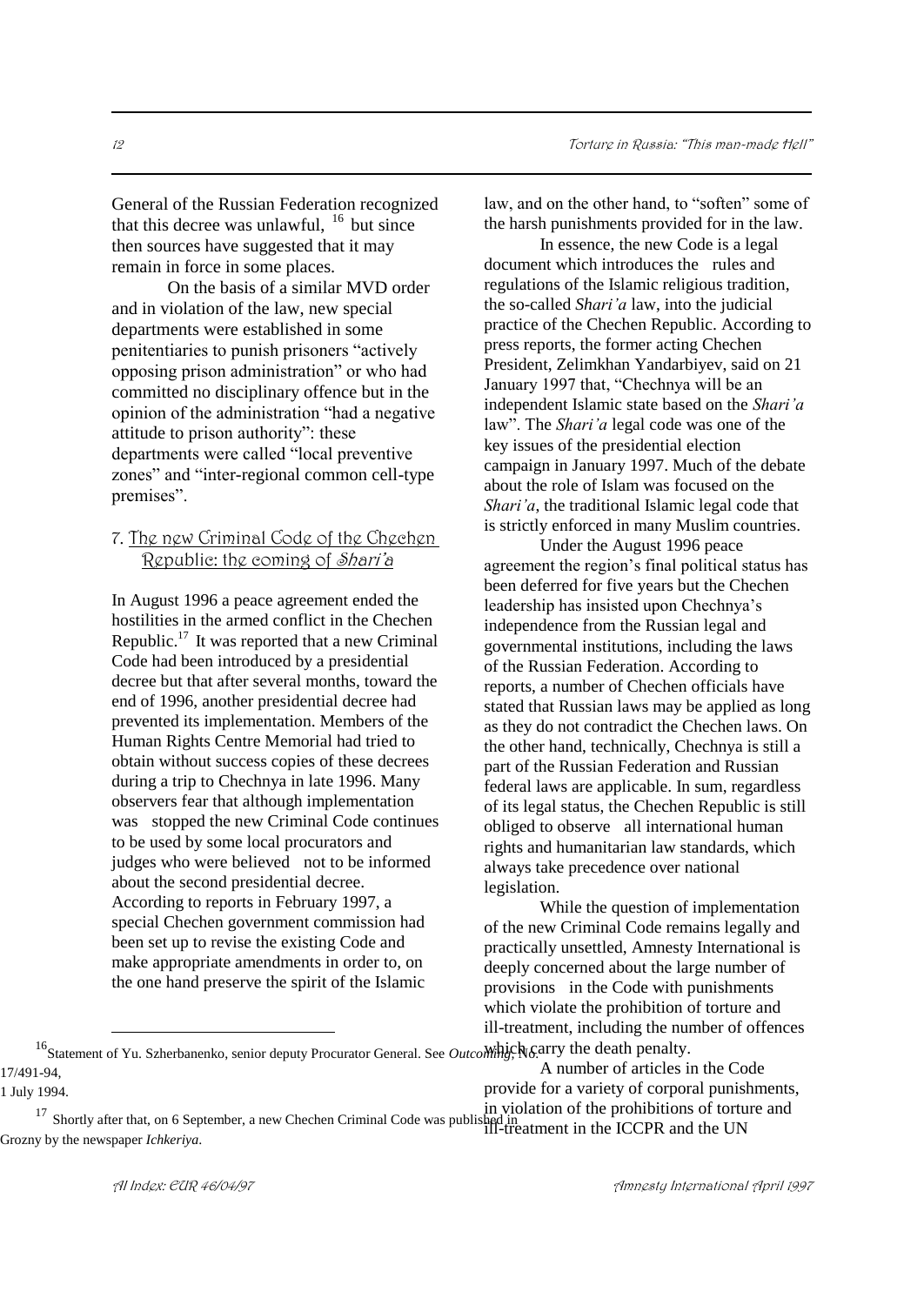Convention against Torture. Article 168(b) provides for amputations of the right hand from the wrist and the left leg at the ankle for a theft or a robbery. A number of articles provide for corporal punishment in the form of caning:

Article 47(b) provides caning "for educative purposes for minors over the age of 10". Caning is also the punishment for an act of "consensual sodomy" (which is defined as any "anal sexual intercourse between a man and a woman or a man and a man") for first time and second time offenders as prescribed in Article 148(a)(b); for adultery if the person was not chaste (Article  $146(1)(b)$ ; for rape (Article 149); indecent behaviour (Article 151); conduct insulting public morality (Article 152); materials (pornographic publications, films, etc.) and demonstrations insulting public morality (Article 153); debauchery (and prostitution) (Article 154); operating places of debauchery (Article 155); seduction (Article 156); slander relating to adultery, sodomy, rape, incest and debauchery (Article 157); for robbery (Article 173); for stealing (Article 174(2); for creating public disturbance in relation to the use of alcohol (Article 78); for gambling or operating gambling establishments (Article 80(1); for publicly insulting or humiliating any religion or its symbols or its prophecy (Article 125).

Amnesty International is gravely concerned about a number of provisions in the Criminal Code which provide for capital punishment. This is especially worrying in the light of the continuing efforts of the international community toward abolition of the death penalty in the Russian Federation as part of its commitments given upon accession to the Council of Europe in 1996. According to Article 27(1) of the Code, the death penalty could be used either as a punishment under the *Shari'a* law, or for those crimes which fall into the category of "eye for an eye". Some of the most severe punishments are included in the category of "eye for an eye". Article 30(4) provides for multiple amputations of parts of

the body of the accused if one or several of his victims so desire. The number of amputations of his body parts could be a summary of the amputations that he conducted to many different victims.

The death penalty could be applied also for exemplary purposes and the body of the executed prisoner might be exhibited publicly (notably for robbery).

Furthermore, the Chechen Criminal Code introduces new types of executions for prisoners sentenced to death, such as decapitation, stoning (for adultery as provided for in Article 146), or "in the way in which the criminal deprived the life of his victim".

The Criminal Code allows for execution of minors for crimes under the *Shari'a* law, and under the category of "eye for" an eye". Women are not spared from the death penalty and no special exemption is provided for pregnant women or mothers of many children.

The death penalty is the punishment also for acts of sodomy, when the person is convicted for "an act of sodomy for the third time" (Article 148(c); and for a theft or a robbery (Article 168(a), which in some cases is accompanied by public exhibition of the body after the execution).

The death penalty is also the punishment for apostasy (Article 126) when "a Muslim propagates the idea of rejecting the religion of Islam".

On 28 February 1997 Radio Russia reported that the Chechen Interior Ministry has set up a special department to investigate crimes connected with kidnapping. The republic's Interior Minister, Kazbek Makhashev, claimed this form of crime was particularly dangerous to Chechen society. Appropriate changes have reportedly been made to the republic's legislation. Chechen President Aslan Maskhadov issued a decree stipulating the death penalty or life imprisonment for kidnapping. It was reported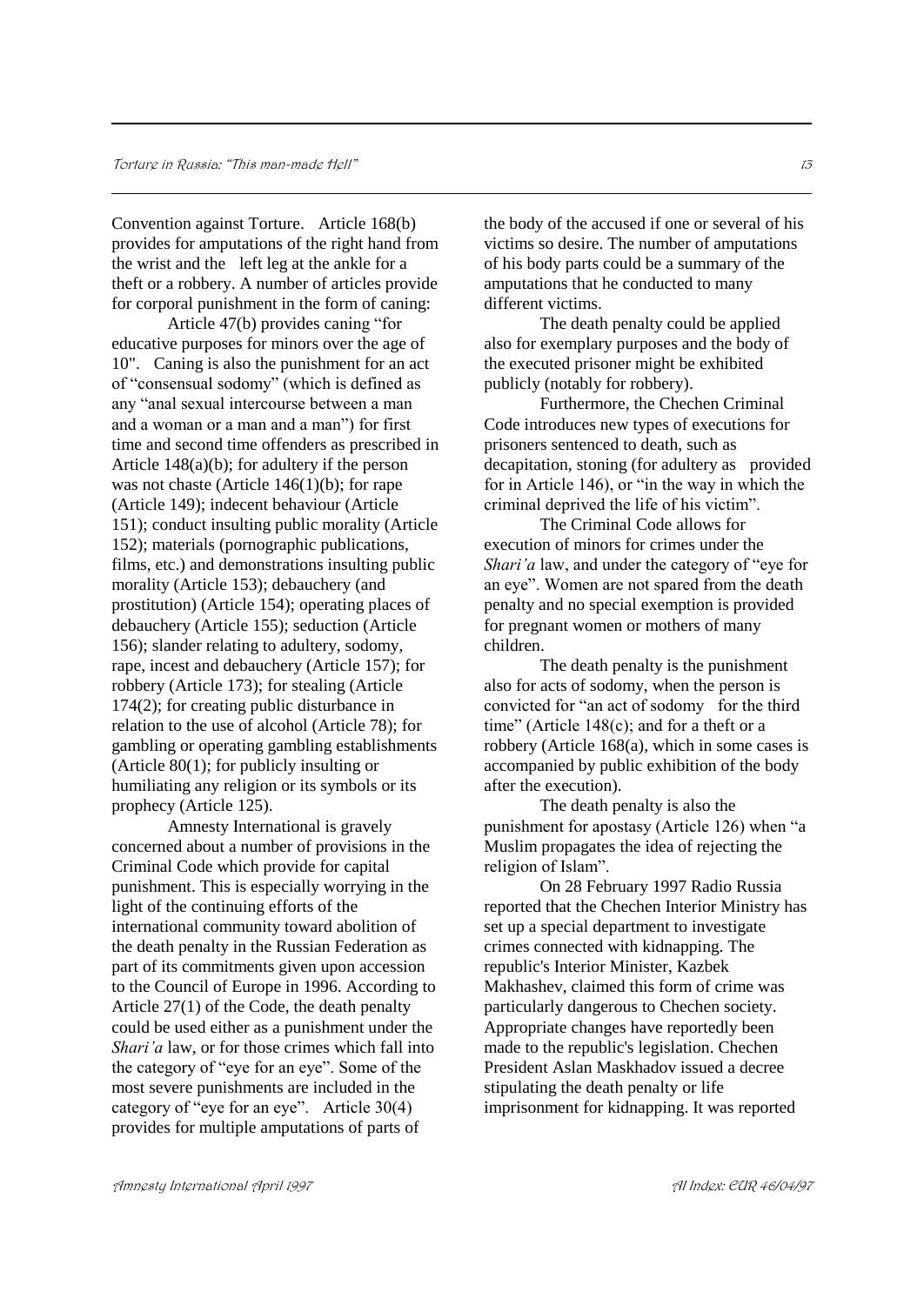|                                              | Torture<br>and                           |
|----------------------------------------------|------------------------------------------|
|                                              | also<br>ill-treatment<br>are             |
|                                              | penal<br>1n<br>common                    |
|                                              | institutions<br>where                    |
|                                              | prisoners are transferred                |
|                                              | after being tried<br>and                 |
|                                              | sentenced by<br>a a<br>court.            |
|                                              | <b>Prisoners</b><br>have<br>been         |
|                                              | subjected to torture by the              |
|                                              | prison officials or by                   |
|                                              | fellow prisoners on behalf               |
|                                              | of the prison authorities.               |
|                                              | The<br>conditions<br>of                  |
| that such cases would be considered by the   | detention amount to ill-treatment.       |
| <i>Shari'a</i> court which was being set up. | The victims of torture and ill-treatment |

II. PATTERNS OF TORTURE AND ILL-TREATMENT: CIRCUMSTANCES AND METHODS

Torture and ill-treatment occur at all stages of detention and imprisonment, and is a feature of life in the Russian army. However, torture has been most often reported during preliminary or pre-trial detention, while the victims are held in police stations or in various types of detention centres, including the "filtration camps" during the conflict in Chechnya. Its main purpose appears to be to intimidate detainees and obtain "confessions". Confessions still play a major role in the criminal justice system in Russia.

Torture often occurs at the moment when a person is detained, immediately after arrest, or during initial interrogation, when police officers try to force suspects to give information about themselves or others, or to admit alleged offences. Torture often occurs in the course of criminal investigations, after a suspect has been charged, to extract "confessions" or sufficient "evidence" to initiate prosecution and trial. Torture may also continue throughout the period of pre-trial detention, which can last for months or years before a detainee is either tried, or released without charge.

The victims of torture and ill-treatment in Russia come from all walks of life, but those most likely to be ill-treated are the less educated or the less privileged - for instance, ethnic minorities (especially those from the Caucasus), the unemployed, vagrants, workers or peasants,

women, adolescents and in some cases, disabled persons. Torture and ill-treatment on a large

scale exists in the Russian army. The torturers are usually older soldiers or the commanding officers. A high suicide rate among new recruits is strongly attributed to the conditions in the army and the pattern of torture.

Overall, one of the reasons for the continuing use of torture and ill-treatment during the years after the breakup of the Soviet Union appears to have been the anti-crime campaigns launched by the Russian government and the President, including the presidential decrees mentioned above.

The most common methods of torture have been beatings, use of electric shock, and the "elephant", "swallow" and "envelope" tortures in police custody. The torture methods "press-camera" and "crucifixion of Christ" have been reported as used in pre-trial detention and in the corrective labour colonies. (For explanations of these methods and for individual cases see the special sections in this report).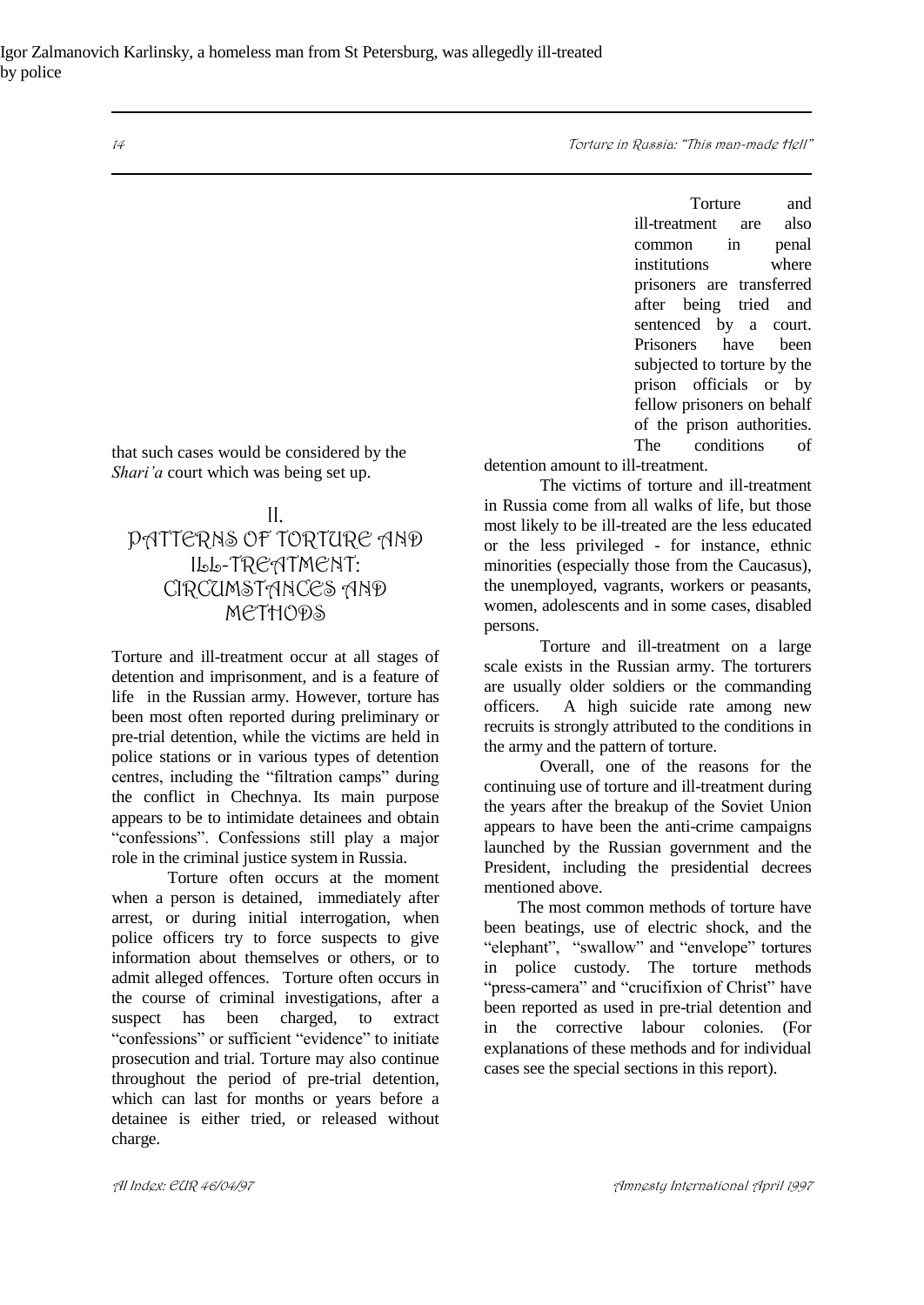## III. TORTURE AND ILL-TREATMENT IN DETENTION DURING THE ARMED CONFLICT IN THE CHECHEN REPUBLIC

The Russian Law on the State of Emergency provides in Article 27 that "the introduction of a state of emergency may not serve as a justification for the use of torture or cruel, inhuman or degrading treatment or punishment...within the meaning accepted in the International Covenant on Civil and Political Rights".

Although a state of emergency was not introduced in relation to the armed conflict in the Chechen Republic, the provisions of Article  $2 (2)^{18}$  of the Convention against Torture have been violated by the use of torture and ill-treatment of detainees in "filtration camps" set up by the Russian federal army. (For more information see *Russia: Armed conflict in the Chechen Republic: Seeds of human rights violations sown in peacetime*, AI Index: EUR 46/10/95, April 1995, and *Russian Federation: Brief summary of concerns about human rights violations in the Chechen Republic*, AI Index: EUR 46/20/96, April 1996.)

Perpetrators of most of the cases of torture and ill-treatment of civilians carried out during the conflict in Chechnya still remain unpunished. According to reports, despite the fact that the Military Prosecutor's Office has received dozens of complaints from human rights groups, no one expects anything more than a few symbolic convictions. In 1995, the group of representatives of the Parliamentary Assembly of the Council of Europe, which visited Chechnya, expressed similarly pessimistic views on the prospects for bringing

the perpetrators of human rights violations to justice.

## 1. The draft amnesty law

On 27 December 1996 a draft amnesty law relating to the armed conflict in the Chechen Republic, prepared by a group of Duma deputies, was introduced for debate in the Russian parliament. According to the draft law amnesty would apply mainly to Russian servicemen from the federal forces who took part in the Chechen conflict. Excluded from the amnesty are those convicted under a number of articles of the (old) Russian Criminal Code, including Article 77 (banditry) and Article 103 (pre-meditated murder or bodily harm). However any Chechen who allegedly took part in an armed opposition group could face charges under Article 208 (organization of or participation in an illegal armed formation) and Article 209 (banditry) of the new Russian Criminal Code, and any member of such groups who took part in the fighting during the conflict may be charged under Article 105 (pre-meditated murder) or others, including illegal possession of weapons.

If passed by the Duma, this amnesty law would make impossible the process of exchange of prisoners of war and those detained on both sides. According to reports, there are several hundred Russian soldiers and officers still held in detention by the Chechen fighters who are willing to release them in exchange for members of the Chechen armed groups currently detained by the Russian authorities on criminal charges.

In addition, excluded from the amnesty, according to the draft law, are persons charged under articles of the Russian Criminal Code relating to treason, espionage and terrorism, which casts serious doubt on the procedure for resolving cases of servicemen who evaded service in Chechnya, including cases of desertion from the Russian armed forces during

÷,

<sup>&</sup>lt;sup>18</sup>Article 2 (2) of the Convention against Torture states that "no exceptional circumstances of mbat operations and cases of conscientious whatsoever, whether a state of war or threat of war, internal political instability or any other public emergency, may be invoked as a justification of torture."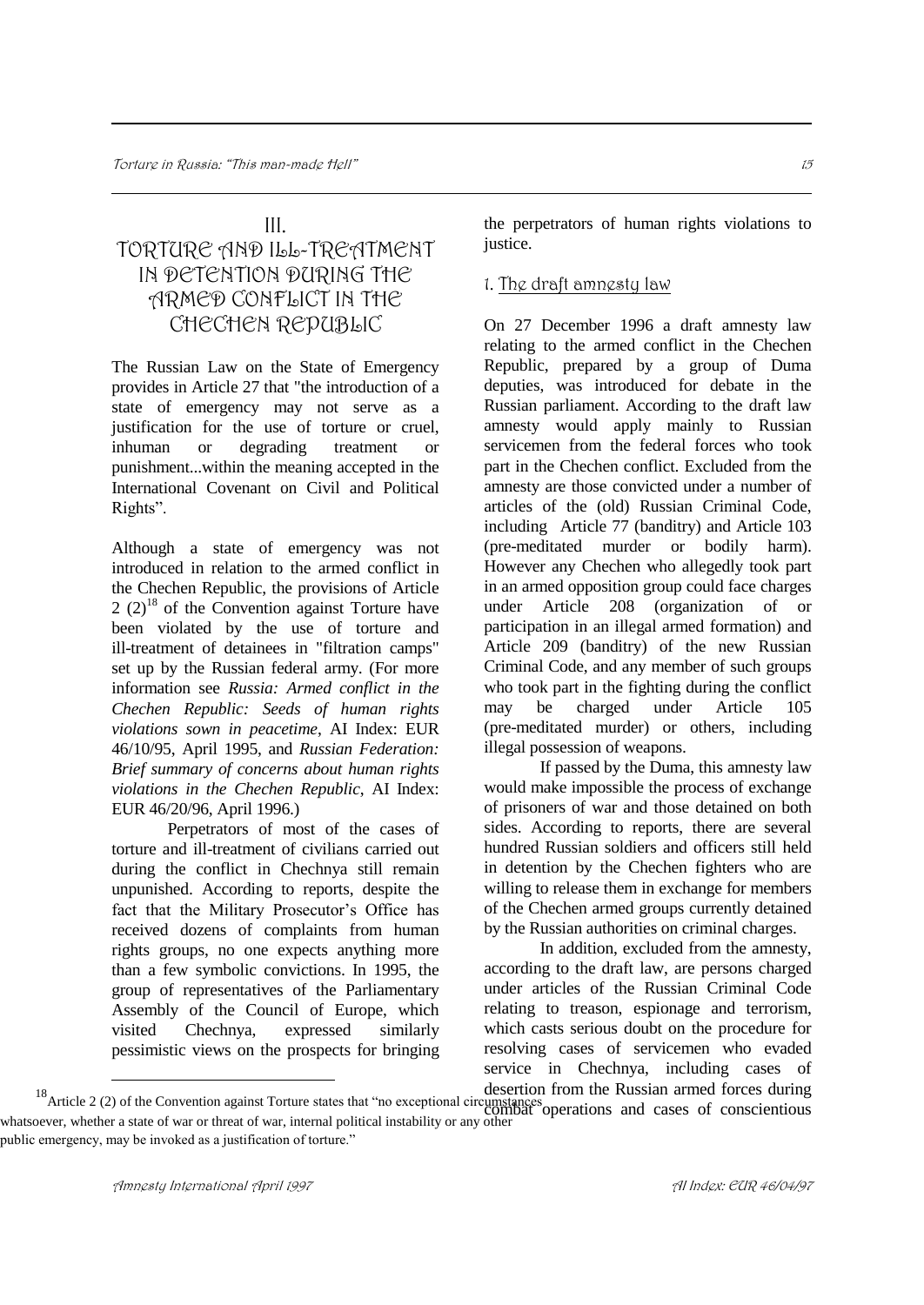objection to military service to avoid participation in armed conflict.

The Russian human rights group Memorial, supported by the Committee of Soldiers' Mothers and individual families of Russian soldiers detained in Chechnya, have called for the revision of the draft amnesty law, which if adopted in its present form could endanger the lives and safety of those still detained and would suspend the process of exchange of POWs. Members of Memorial have prepared and offered for discussion an alternative draft on amnesty.

## 2. "Filtration Camps"

The 1996 report of the Russian Presidential Commission on Human Rights (covering 1994-1995) states that during the period up to 25 January 1995, when the majority of detentions took place, civilians were detained and brought to the "filtration camps" without being officially charged or their detention acknowledged in any way. Beginning in February 1995, when detention orders began to be written up in some instances, they were processed in violation of existing Russian laws. In the majority of cases, the orders contained references to the Russian President's Decree "On Measures to Prevent Vagrancy and Begging" of 2 November 1993, which, in violation of the law, was applied to legal residents of the Chechen Republic possessing proper identification papers.

According to official information, a total of 1,325 persons passed through the "filtration camps" between 11 December 1994 and 22 July 1995. During the summer of 1996, according to witnesses, every Russian army checkpoint in Chechnya had a common list of taken as prisoners of war (POW). For example, in April 1996, a large group of civilians from the "filtration centre" in Grozny were exchanged for Russian POWs. Prior to their exchange, they were ordered to sign a document stating that they were taking part in the exchange voluntarily and they had no claims against the administration of the "filtration camp".<sup>19</sup> In some cases detained civilians, including women and children, were used as "human shields" by the Russian troops, such as reportedly in the village of Samashki in March 1996. There have been reports of widespread beatings and torture, including electric shocks, of detainees held in such camps throughout the war in Chechnya. None of these cases are known to have been officially investigated.

In July 1995 the Human Rights Committee noted in paragraph 29 of its Comments: "The Committee expresses deep concern about the large number of reported cases of torture, ill-treatment of the person and arbitrary detention in 'reception centres' or 'filtration camps', which were originally established to determine the identities of captured combatants but are reported to accommodate large numbers of civilians as well. It deplores the maltreatment of detainees in these centres and is concerned that the International Committee of the Red Cross (ICRC) has not been given access to all such camps."<sup>20</sup> The Committee, in paragraph 42, urged the Russian government "to ensure that all persons held in detention are held for legitimate cause, for a reasonable period of time, and under humane conditions, in conformity with the State party's obligations under the Covenant." Amnesty International is unaware of any effective steps to implement these recommendations.

<u>—</u>

<sup>958</sup> names of people wanted for "filtration", and in addition every checkpoint had created is a WH<sup>2</sup> "human shield" during the armed conflict in Chechnya, report of the Memorial list of local residents to be detained an anghts Centre, October 1996. tion",<sup>19</sup> and *The Seizure of hostages and the use of civilian population by federal troops of* 

transferred to "filtration camps". Often, detained civilians from the "filtration camps" were exchanged for Russian soldiers who had been l, **Getalgied**<br>nell and See *Consideration of Reports Submitted by States Parties Under Article 40 of the Covenant, Comments of the Human Rights Committee, Russian Federation*, UN Doc. CCPR/C/79/Add.54, 26 July 1995.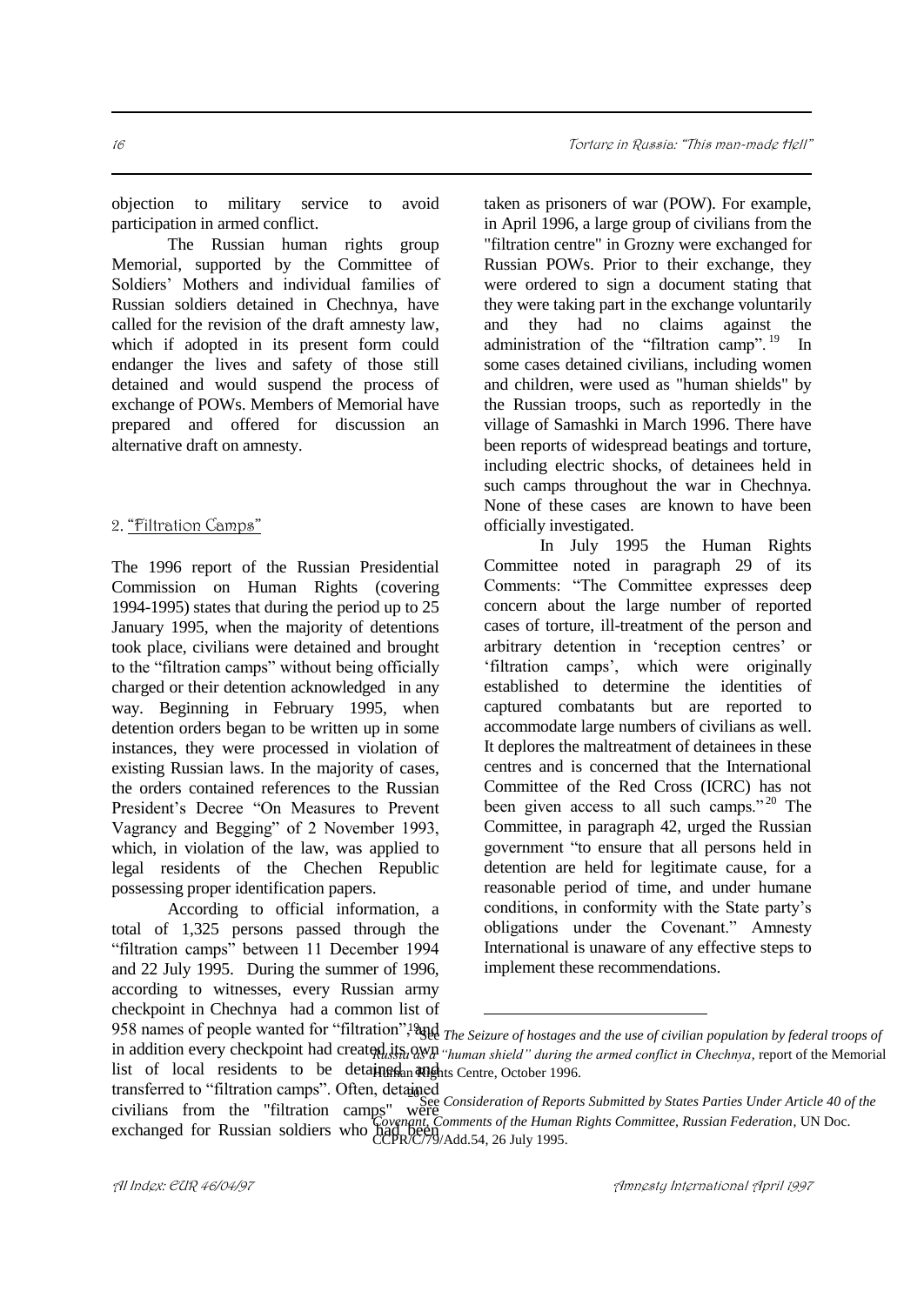According to reports, **Magomed Maksharipovich Meyriyev**, an ethnic Ingush, was punched, kicked and beaten with rifle butts and truncheons by Russian soldiers at various locations, including Mozdok and Pyatigorsk camps, while detained from 3 January to 15 February 1995. He was also attacked and bitten by an Alsatian guard dog, which was set on him by the Russian soldiers. He was eventually released with 14 other people who had also reportedly been beaten.

According to witnesses, **Hasan Khamidov**, from the village of Terskoe, was subjected to torture while he was detained at the "filtration camp" in Mozdok in January 1995: the Russian guards, reportedly, cut his feet with a bayonet blade and burned him with cigarettes. Ruslan Hajiev, a bank official from Grozny, was also reportedly beaten with a club about the head during interrogation at two locations, the camps in Mozdok and Stavropol, in January 1995. He reportedly lost his sight as a result of the beatings.

Another resident of Grozny, **Magomed-Rashid Akhmetovich Pliev**, an Ingush journalist, was reportedly subjected to electric shock torture during his detention in the "filtration camp" in Mozdok in January 1995. The Russian soldiers who interrogated him tried to force him to confess to being a fighter. He was released on 24 January 1995.<sup>21</sup>

In early March 1996, during an attack on Sernovodsk by Russian federal troops, men between the ages of 16 and 55 were not allowed to leave the town freely under any circumstances, but were moved to "filtration camps".

3. Other cases of ill-treatment

The body of 32-year-old Russian journalist **Nadezhda Chaykova** was found on 30 March

 $21$ These cases were reported by the Human Rights Centre "Memorial" in 1995.

1996 in a shallow grave near the Chechen village of Gekhi, about 20 km outside Grozny and was

exhumed on 12 April when Moscow journalists made a positive identification of her. She had been missing since 20 March. Nadezhda Chaykova, a correspondent for the respected weekly newspaper *Obshchaya Gazeta*, had been investigating the alleged embezzlement of money earmarked for the reconstruction of the Chechen Republic's economy. In 1995 she had published material in the newspaper *Ekspress-Khronika* which claimed that commanders from the Russian federal forces, representatives of the Chechen Government and commanders loyal to rebel leader Dzhokar Dudayev were involved in the misappropriation of funds. She had reportedly received anonymous warnings to stop her investigation if she wished to stay alive. According to the results of a post-mortem examination, Nadezhda Chaykova had been blindfolded, severely

÷,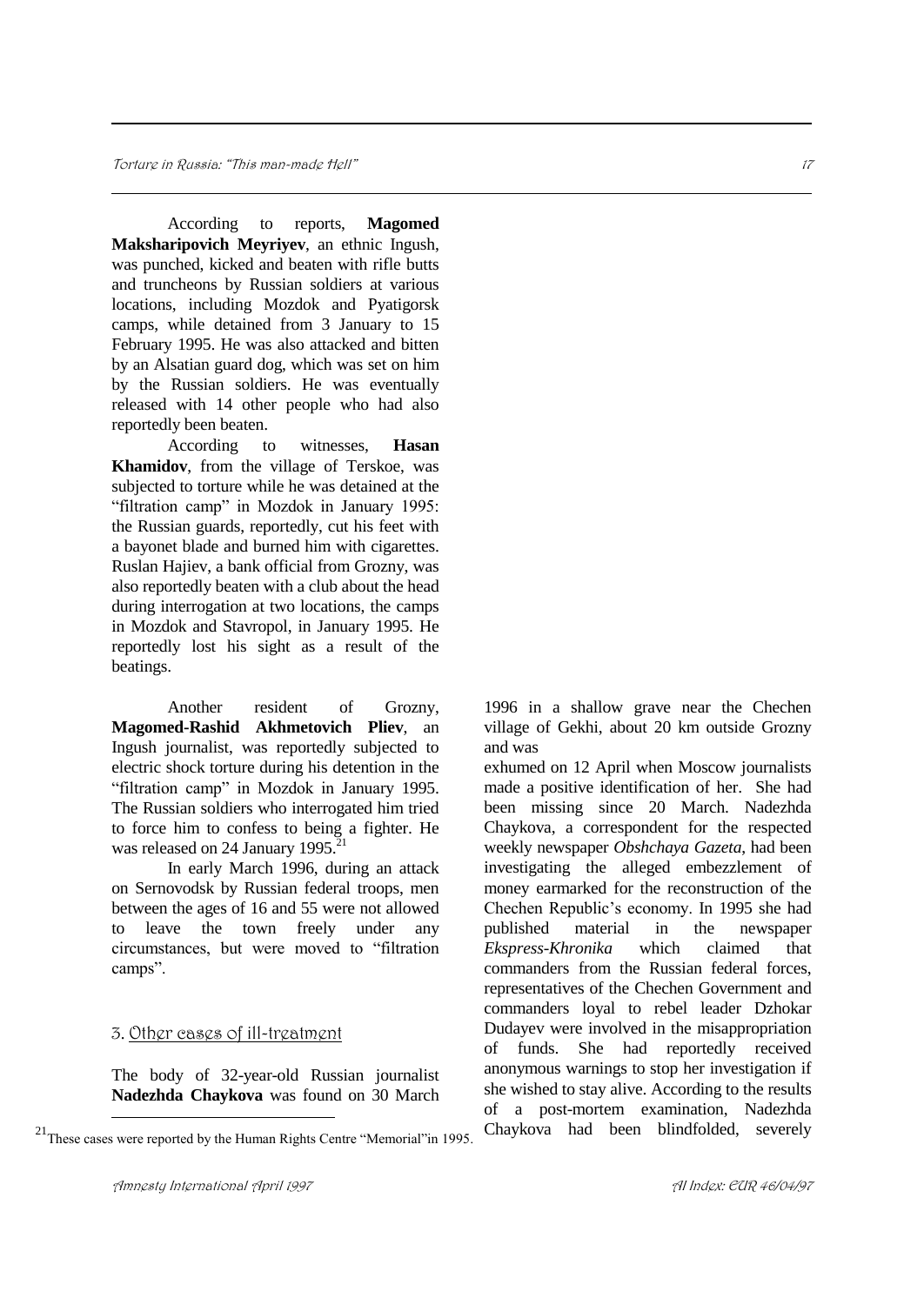beaten, forced into a kneeling position and killed by a bullet in the back of the head. She had last been seen on 20 March by fellow reporters who claimed that she was heading for Samashki and had plans to disguise herself as a Chechen peasant woman in order to cover the Russian federal army's operation there.

Amnesty International believes that Nadezhda Chaykova may have been the victim of an extrajudicial execution or deliberate and arbitrary killing. A local official and a note written by Nadezhda Chaykova reportedly pointed to the Russian federal troops as the perpetrators, but other sources reportedly indicate that Chechen leaders themselves may have ordered her execution, believing that she was a spy and perhaps acting on rumours spread by the FSB.

In July 1996 Amnesty International received an official reply from the Office of the Procurator General of the Russian Federation in respect of this case. In the letter, dated 24 June, the Assistant Procurator General, V. I. Mishin, stated that "a criminal case and an investigation have been opened into the circumstances of the death of Nadezhda Chaykova... and measures have been taken to ensure that the perpetrators of this crime are identified." In addition, the letter stated that the investigations were under the control of the Office of the Procurator General of the Russian Federation.

Amnesty International has received no further information on the progress of this investigation so it is not possible to determine whether the investigation is consistent with international standards requiring thorough, prompt and impartial investigations of such deaths, such as the UN Principles on the Effective Prevention and Investigation of Extra-legal, Arbitrary and Summary Executions.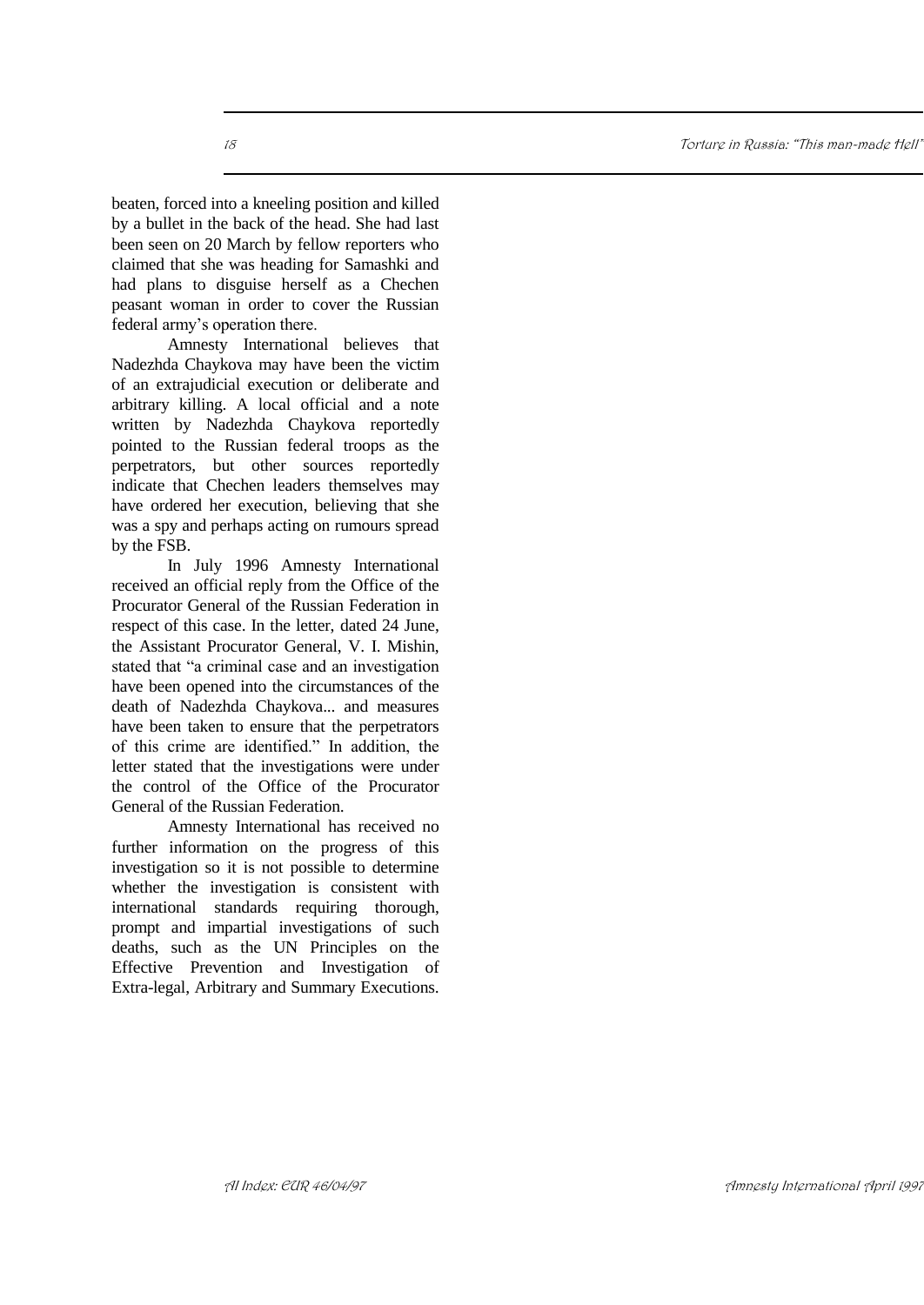The body of Nadezhda Chaykova was found in a shallow grave on 30 March 1996. She had been severely beaten and killed by a bullet in the back of the head.

© Obshchaya Gazeta

Torture in Russia: "This man-made Hell" 19

#### 4. Rape

Soldiers in Chechnya have allegedly detained and raped women. In January 1995 four masked Russian soldiers reportedly entered the house of **Olga Sokulova** in the village of Assinovskaya, ransacked it and raped her. No investigation has taken place.

It was reported that a **young woman**, displaced from her home by the conflict was abducted and raped by several inebriated Russian soldiers in Sernovodsk in early October 1995. According to reports, there have been some cases of use of rape by Russian forces as a form of punishment against residents of villages which were believed support the Chechen fighters.

5. Allgged torturg and ill-treatment by the

## *"...Rape is an especially traumatic form of torture".*

## Chechen fighters

In August 1996 Amnesty International expressed its concern to Chechen forces about allegations that civilians had been held hostage and ill-treated during detention. **Father Sergey Zhigulin** and **Father Anatoly Chistousov**, both priests of the Russian Orthodox Church, were said to have been seized as hostages while in the Chechen Republic undertaking pastoral work. Although Father Zhigulin appears to have been held initially on suspicion of being an agent of the Russian Federation Security Services, both priests subsequently appear to have been held solely as hostages in order to secure the release of Chechen prisoners held by Russian forces. Father Zhigulin is said to be a church official in charge of contacts with the Moslem community. He was in the Chechen Republic as part of a special mission to facilitate joint church relief work, and as a personal envoy of the head of the Russian Orthodox Church, Patriarch Alexey II. Amnesty

International understands that Father Chistousov is dean of the Russian Orthodox Church in Grozny, and had previously served as an army officer before resigning to become a priest in 1990.

Father Zhigulin is said to have been released after 160 days, and to have made his way to the hospital at the Russian military base of Khankala outside Grozny. No further reports of the fate of Father Chistousov have come to light.

Reports have described Father Zhigulin on his release as looking "emaciated and pale" with "festering wounds inflicted by Chechen whips and rods". Father Zhigulin himself alleges that he was tortured during long interrogations by Chechens while in captivity in the village of Stariye Atagi.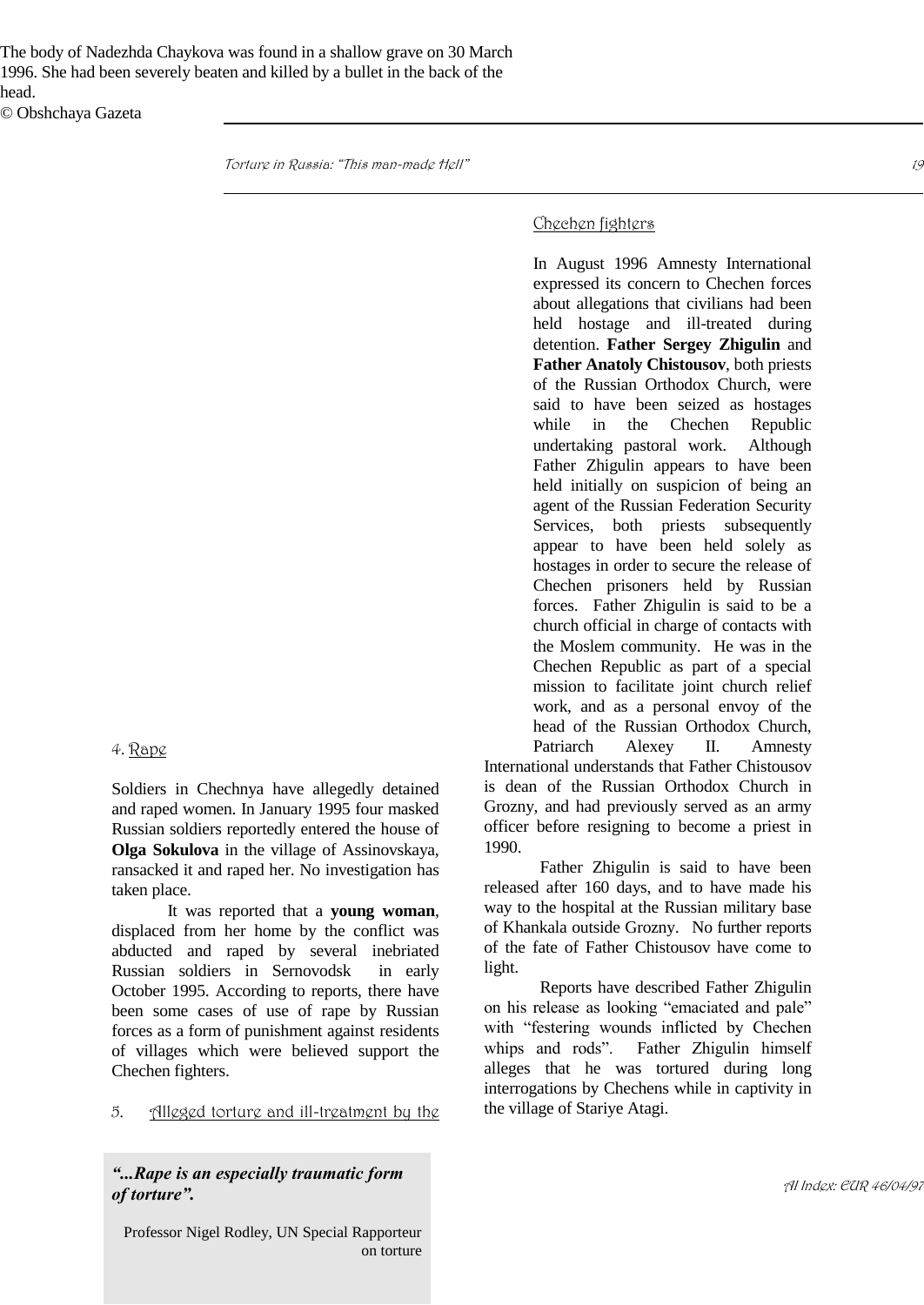Father Zhigulin has further been quoted as saying that Chechen forces were continuing to hold dozens of Russian civilians as hostages, including construction workers and engineers. These, he said, "are subjected to physical violence and humiliation, and many of them die from exhaustion before they even catch a glimpse of hope for release". Amnesty International urged the Chechen forces to release all civilians taken hostage and to investigate allegations of ill-treatment in detention.

The Deputy Procurator General of the Russian Federation told the Committee against Torture on 12 November 1996 that:

"in the period from January to August 1996 the

|                                          | $\rm{a}$                          |
|------------------------------------------|-----------------------------------|
|                                          | S                                 |
|                                          | $\mathbf t$                       |
|                                          | $\mathbf{a}$                      |
|                                          | ${\bf k}$                         |
|                                          | $\mathbf{e}$                      |
|                                          | $\mathbf n$                       |
|                                          |                                   |
|                                          | $\mathbf u$                       |
|                                          | $\, {\bf p}$                      |
|                                          | $\mathbf{1}% _{T}\left( t\right)$ |
|                                          | ,<br>4                            |
|                                          |                                   |
|                                          | $\mathbf{1}$                      |
| M                                        | 5                                 |
| $\mathbf{i}$                             | $\mathbf{C}$                      |
|                                          |                                   |
| $\frac{1}{i}$                            | $\frac{r}{i}$                     |
| t                                        | $\mathbf{m}$                      |
| $\mathbf{a}$                             | $\frac{1}{1}$                     |
| r                                        | $\mathbf n$                       |
| y                                        | $\mathbf{a}$                      |
|                                          | $\mathbf{l}$                      |
| $\mathbf{P}$                             |                                   |
| r                                        | $\mathbf{C}$                      |
| $\mathbf{o}$                             | $\mathbf{a}$                      |
| $\mathbf c$                              | $\mathbf{s}$                      |
| u                                        | $\mathbf{e}$                      |
| r                                        | $\mathbf{s}$                      |
| a                                        | $\overline{\phantom{a}}$          |
| t                                        |                                   |
| $\mathbf{o}$                             | o<br>f                            |
| $\mathbf{r}$<br>$\overline{\phantom{a}}$ |                                   |
| $\mathbf{s}$                             | W                                 |
|                                          | $\boldsymbol{\mathsf{h}}$         |
| $\overline{O}$                           | $\mathbf{i}$                      |
|                                          | $\mathbf{c}$                      |
|                                          | $\boldsymbol{\textbf{h}}$         |
| f<br>f<br>i                              |                                   |
| $\mathbf{c}$                             | $\rm{a}$                          |
| e                                        | $\mathbf b$                       |
|                                          | $\mathbf{o}$                      |
| h                                        | $\mathbf u$                       |
|                                          |                                   |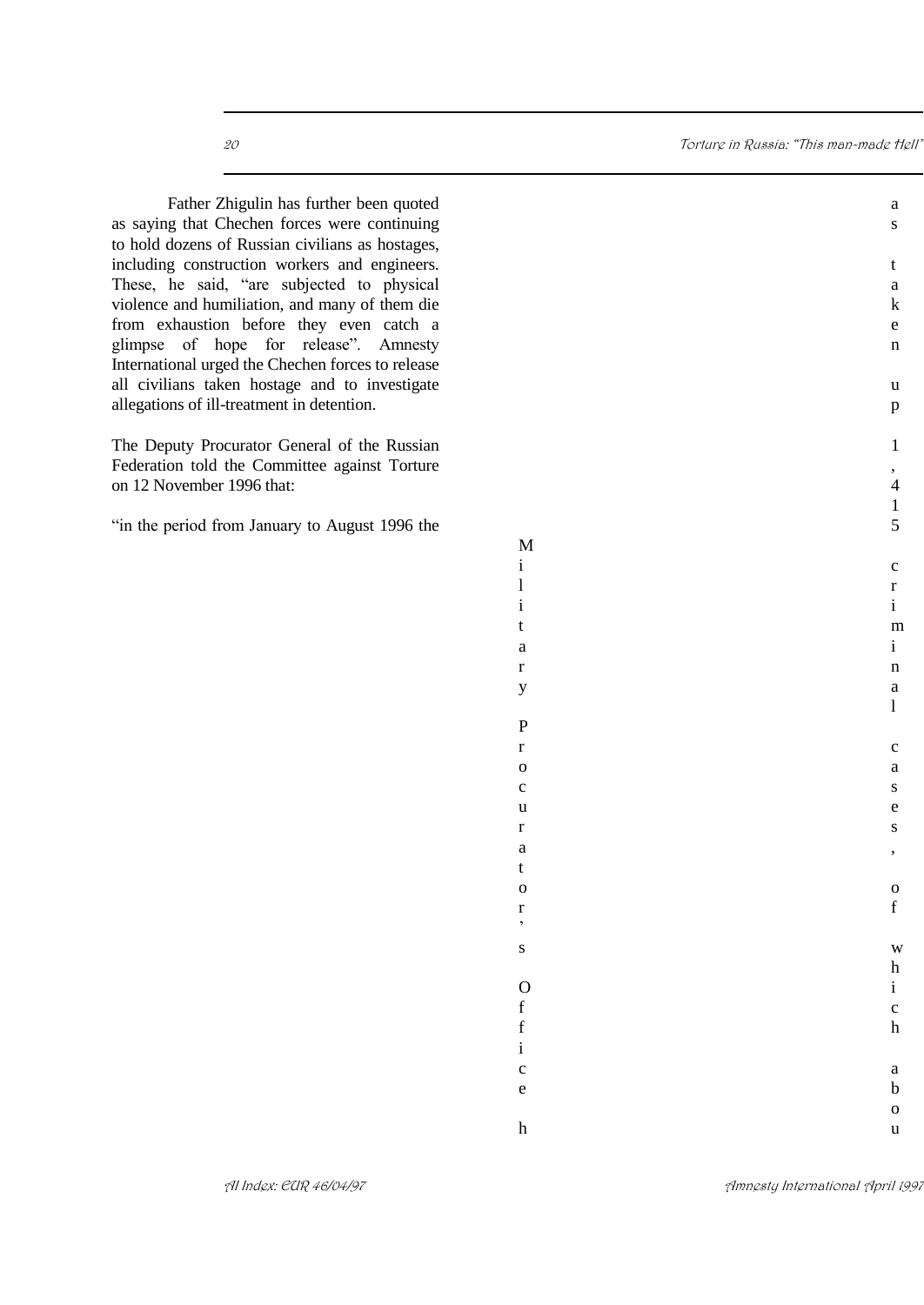t

4 0 0

w e r e

r e f e r r e d

t o

t h e

c o u r t s

a n d

c r i m i n

| $\mathbf{p}$               |
|----------------------------|
| $\mathbf{r}$               |
| $\mathbf{o}$               |
| $\mathbf{c}$               |
| $\mathbf{e}$               |
| $\mathbf{e}$               |
| $\frac{d}{i}$              |
|                            |
| $\mathbf n$                |
| g                          |
| $\mathbf{s}$               |
|                            |
| $\frac{1}{1}$              |
| $\mathbf n$                |
| $\mathbf{s}$               |
| $\frac{t}{i}$              |
| $\mathfrak{t}$             |
| $\mathbf u$                |
| $\mathbf{t}$               |
| $\mathbf{e}$               |
| $\mathbf d$                |
|                            |
|                            |
| $\ddot{\phantom{0}}$       |
| $\mathbf{M}$               |
| $\mathbf{o}$               |
| $\mathbf{r}$               |
| $\mathbf{e}$               |
| $\overline{O}$             |
| $\overline{\mathbf{V}}$    |
| $\mathbf{e}$               |
| $\mathbf{r}$               |
| ,                          |
|                            |
| $\mathbf i$<br>$\mathbf n$ |
| $\overline{\mathbf{V}}$    |
| $\mathbf{e}$               |
| $\mathbf{s}$               |
|                            |
| $\frac{t}{i}$              |
| g<br>$\mathbf{a}$          |

a l t i

Amnesty International April 1997 and the control of the control of the AI Index: EUR 46/04/97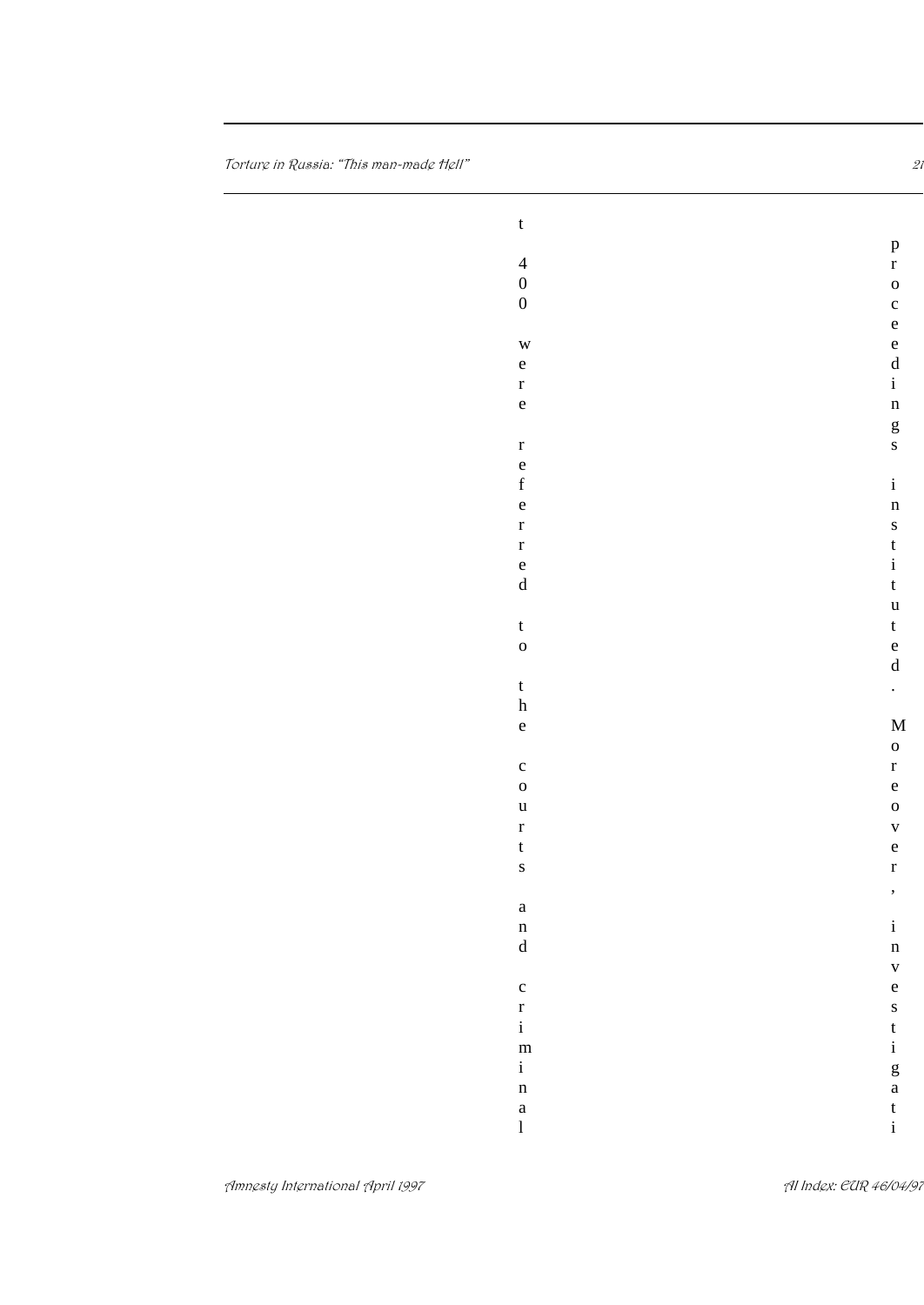| $\mathbf{o}$                                                                                 | $\mathbf i$             |
|----------------------------------------------------------------------------------------------|-------------------------|
| $\mathbf n$                                                                                  |                         |
| $\mathbf S$                                                                                  | $\frac{m}{i}$           |
|                                                                                              | $\mathbf n$             |
| W                                                                                            | $\mathbf{a}$            |
| $\mathbf e$                                                                                  | $\mathbf{l}$            |
| $\mathbf{r}$                                                                                 |                         |
| $\mathbf e$                                                                                  | $\mathbf{p}$            |
|                                                                                              | $\mathbf{r}$            |
| $\mathbf c$                                                                                  | $\mathbf{O}$            |
| $\mathbf{o}$                                                                                 | $\mathbf{c}$            |
| $\mathbf n$                                                                                  | $\mathbf{e}$            |
| $\mathrm{d}% \left\vert \mathcal{H}\right\vert =\mathrm{d}\left\vert \mathcal{H}\right\vert$ | $\mathbf{e}$            |
| $\mathbf u$                                                                                  | $\mathbf d$             |
| $\mathbf{c}$                                                                                 | $\mathbf{i}$            |
| $\mathbf t$                                                                                  | $\mathbf n$             |
| $\mathbf{e}$                                                                                 | g                       |
| $\mathrm{d}% \left\vert \mathcal{H}\right\vert =\mathrm{d}\left\vert \mathcal{H}\right\vert$ | $\mathbf{s}$            |
|                                                                                              |                         |
| $\mathbf{i}$                                                                                 | W                       |
| $\mathbf n$                                                                                  | $\mathbf{o}$            |
| $\mathbf t$                                                                                  | $\mathbf u$             |
| $\mathbf{o}$                                                                                 | $\mathbf{1}$            |
|                                                                                              | $\mathbf d$             |
| $\boldsymbol{6}$                                                                             |                         |
| 5                                                                                            | $\mathbf h$             |
|                                                                                              | $\mathbf{a}$            |
| $\mathbf{o}$                                                                                 | $\overline{\mathbf{V}}$ |
| $\mathbf t$                                                                                  | $\mathbf{e}$            |
| $\boldsymbol{\textbf{h}}$                                                                    |                         |
| $\mathbf e$                                                                                  | $\mathbf b$             |
| $\mathbf{r}$                                                                                 | $\mathbf{e}$            |
|                                                                                              | $\mathbf{e}$            |
| $\mathbf{c}$                                                                                 | $\mathbf n$             |
| $\rm{a}$                                                                                     |                         |
| $\mathbf S$                                                                                  | $\mathbf i$             |
| $\mathbf e$                                                                                  | $\mathbf n$             |
| ${\bf S}$                                                                                    | $\mathbf S$             |
|                                                                                              | $\mathbf t$             |
| W                                                                                            | $\mathbf{i}$            |
| $\boldsymbol{\textbf{h}}$                                                                    | $\mathbf t$             |
| $\mathbf e$                                                                                  | $\mathbf u$             |
| $\mathbf{r}$                                                                                 | $\mathbf t$             |
| $\mathbf e$                                                                                  | $\mathbf e$             |
|                                                                                              | $\mathbf d$             |
| $\mathbf c$                                                                                  | ,                       |
| $\mathbf{r}$                                                                                 |                         |

AI Index: EUR 46/04/97 Amnesty International April 1997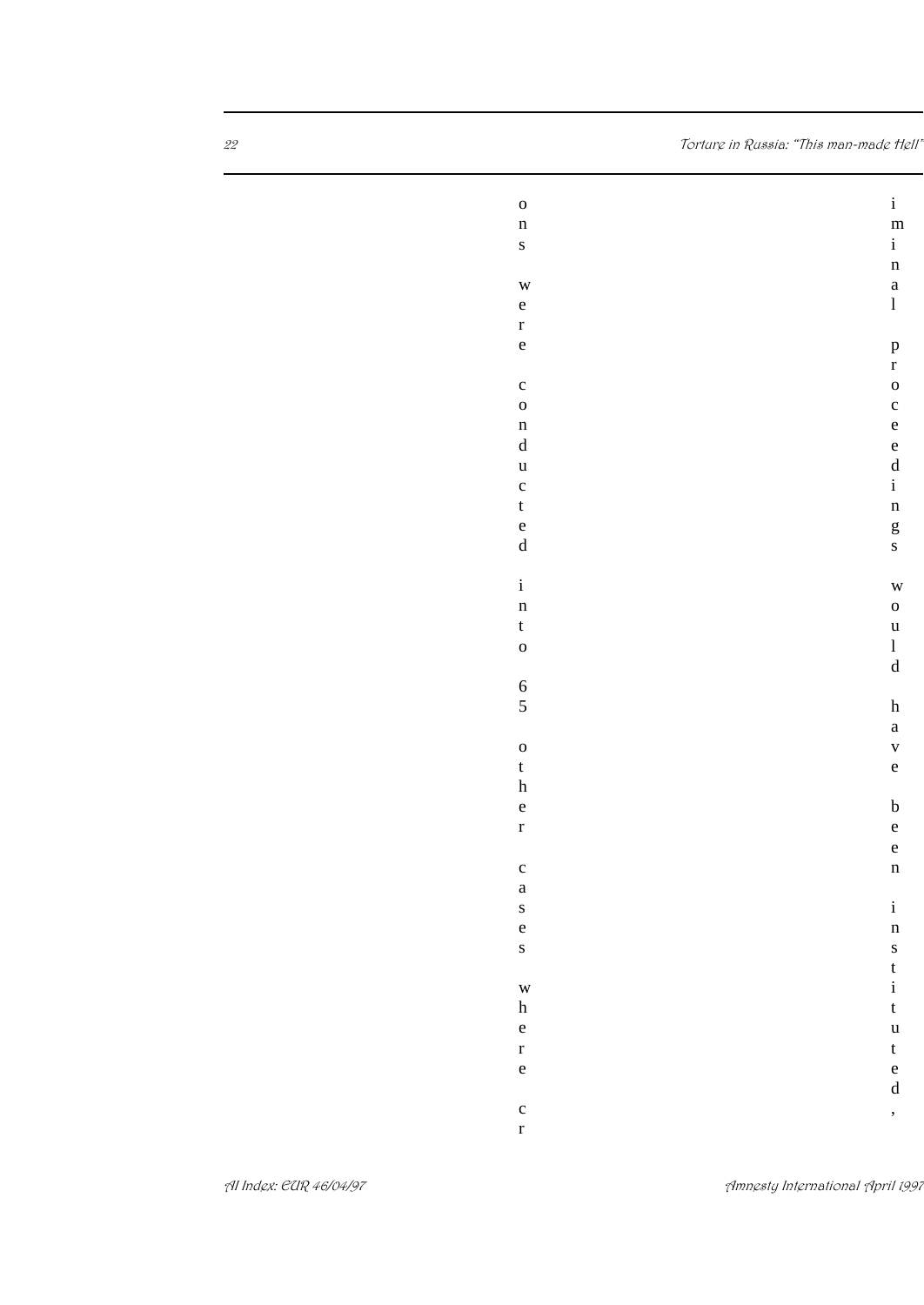|  | Torturg in Russia: "This man-madg Hgll" |  |
|--|-----------------------------------------|--|
|--|-----------------------------------------|--|

| $\mathbf b$                           | S                       |
|---------------------------------------|-------------------------|
| $\mathbf u$                           | $\mathbf t$             |
|                                       |                         |
| $\mathbf t$                           | $\mathbf{y}$            |
|                                       |                         |
| $\mathbf t$                           | $\mathbf t$             |
| $\boldsymbol{h}$                      | $\mathbf{o}$            |
| $\mathbf e$                           |                         |
|                                       | $\mathbf{m}$            |
| $\mathbf{c}$                          | $\mathbf{a}$            |
| $\mathbf{a}$                          | $\mathbf{r}$            |
| $\mathbf S$                           | $\mathbf k$             |
| $\mathbf{e}$                          |                         |
| $\bf S$                               | $\mathbf t$             |
|                                       | $\mathbf h$             |
| W                                     | $\mathbf{e}$            |
|                                       |                         |
| $\mathbf{e}% _{t}\left( t_{0}\right)$ |                         |
| $\mathbf{r}$                          | $\mathbf{a}$            |
| $\mathbf e$                           | $\mathbf n$             |
|                                       |                         |
| $\rm d$                               | $\frac{n}{i}$           |
| $\mathbf{r}$                          | $\overline{\mathbf{V}}$ |
| $\mathbf{o}$                          | $\mathbf{e}$            |
| $\, {\bf p}$                          | $\mathbf{r}$            |
| $\mathbf{p}$                          | $\mathbf{s}$            |
| $\mathbf e$                           | $\mathbf{a}$            |
| $\rm d$                               |                         |
|                                       | $\mathbf{r}$            |
|                                       | $\mathbf{y}$            |
| $\rm{a}$                              |                         |
| $\bf S$                               | $\mathbf{o}$            |
|                                       | $\mathbf f$             |
| $\, {\bf p}$                          |                         |
| $\rm{a}$                              | $\mathbf{o}$            |
| $\mathbf{r}$                          | $\mathbf u$             |
| $\mathbf t$                           | $\mathbf{r}$            |
|                                       |                         |
| $\mathbf{o}$                          | $\mathbf V$             |
| $\mathbf f$                           | $\mathbf{i}$            |
|                                       |                         |
|                                       | $\mathbf{C}$            |
| $\mathbf t$                           | $\mathbf t$             |
| $\boldsymbol{\textbf{h}}$             | $\mathbf{O}$            |
| $\mathbf e$                           | $\mathbf{r}$            |
|                                       | $\mathbf y$             |
| $\mathbf a$                           |                         |
| ${\bf m}$                             | $\mathbf{i}$            |
| $\mathbf n$                           | $\mathbf n$             |
| $\mathbf e$                           |                         |
|                                       |                         |

Amnesty International April 1997 and the control of the control of the AI Index: EUR 46/04/97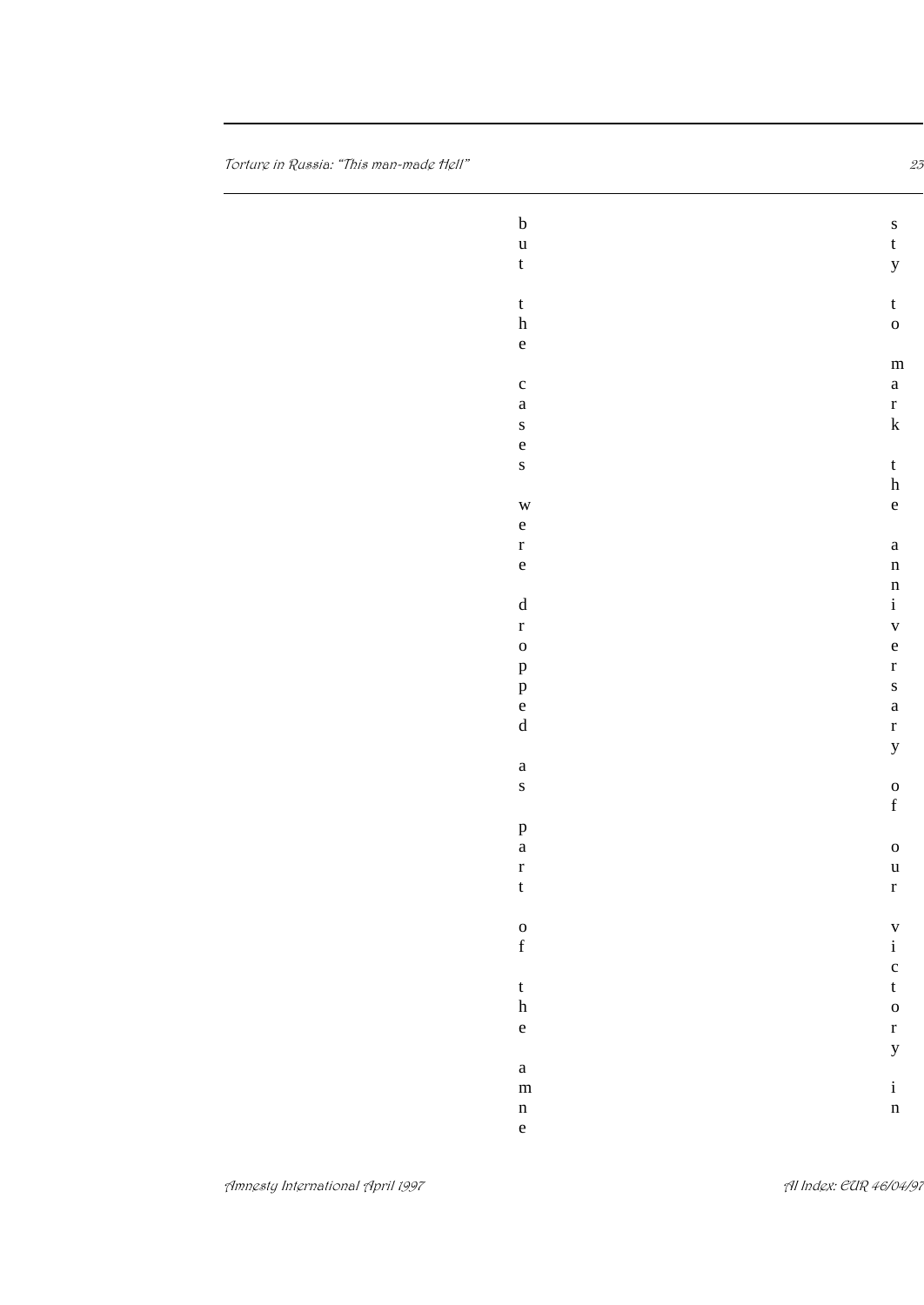| t                    | $\mathbf{p}$                 |
|----------------------|------------------------------|
| h                    | $\mathbf{r}$                 |
| $\mathbf{e}$         | $\mathbf{O}$                 |
|                      | $\mathbf{s}$                 |
| G                    | $\mathbf{e}$                 |
| $\mathbf{r}$         | $\mathbf{c}$                 |
| e                    | $\mathbf u$                  |
| $\mathbf{a}$         | $\mathbf t$                  |
| t                    | $\mathbf{e}$                 |
|                      | $\mathbf d$                  |
| $\mathbf{P}$         |                              |
| $\mathbf{a}$         | $\overline{\mathbf{3}}$      |
| t                    | 9                            |
|                      |                              |
| r<br>i               | W                            |
| $\mathbf{o}$         | $\mathbf{e}$                 |
|                      | $\mathbf{r}$                 |
| t<br>i               | $\mathbf{e}$                 |
| $\mathbf c$          |                              |
|                      |                              |
| W                    | $\mathbf{p}$<br>$\mathbf{r}$ |
| $\mathbf{a}$         | $\mathbf{e}$                 |
| $\mathbf{r}$         | $\mathbf{m}$                 |
|                      | $\mathbf{e}$                 |
| $\ddot{\phantom{0}}$ | $\mathbf d$                  |
|                      | $\mathbf{i}$                 |
| O<br>f               | $\mathfrak{t}$               |
|                      | $\mathbf{a}$                 |
| $\mathfrak{t}$       | $\mathbf t$                  |
| h                    | $\mathbf{e}$                 |
| $\mathbf{e}$         | $\mathbf d$                  |
|                      |                              |
| $\mathbf{c}$         | $\mathbf{m}$                 |
| r                    | $\mathbf u$                  |
| $\mathbf{i}$         | $\mathbf{r}$                 |
| m                    | $\mathbf d$                  |
| $\frac{1}{1}$        | e                            |
| n                    | $\mathbf{r}$                 |
| $\mathbf{a}$         | $\mathbf{s}$                 |
| $\mathbf{l}$         |                              |
|                      | $\overline{\phantom{a}}$     |
| $\mathbf c$          | $\mathbf S$                  |
| a                    | e                            |
| S                    | $\mathbf{V}$                 |
| e                    | $\mathbf e$                  |
| $\mathbf{s}$         | $\mathbf n$                  |
|                      |                              |

AI Index: EUR 46/04/97 Amnesty International April 1997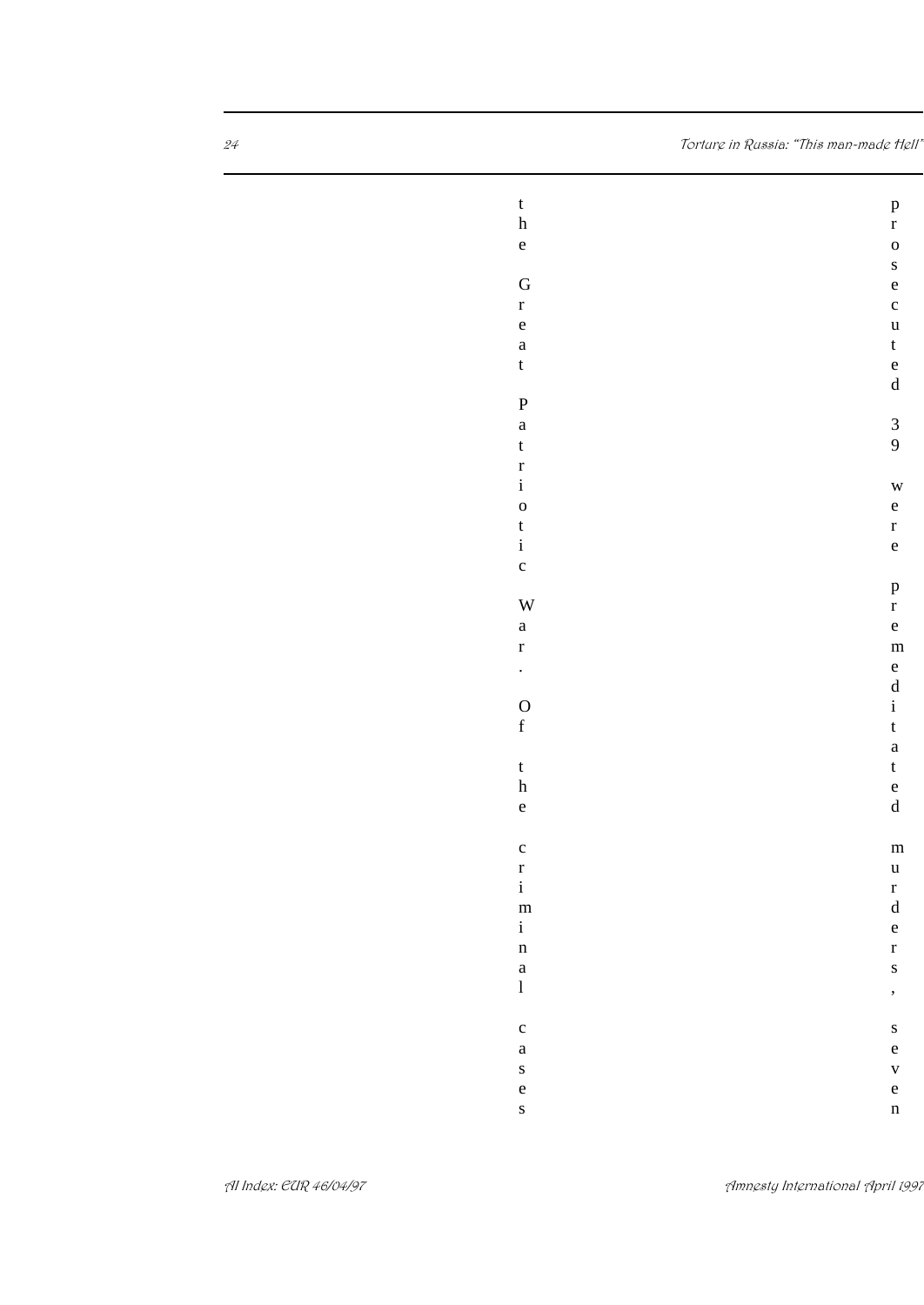y s i c a l

e r e

| W                           | $\mathbf{i}$  |
|-----------------------------|---------------|
| $\mathbf e$                 | $\mathbf{o}$  |
| $\mathbf{r}$                | $\mathbf n$   |
| $\mathbf{e}$                | $\mathbf S$   |
|                             |               |
| S                           | $\mathbf{o}$  |
| $\mathbf{e}$                | $\mathbf f$   |
| $\overline{\mathbf{V}}$     |               |
| $\mathbf{e}$                | $\mathbf{r}$  |
| $\mathbf{r}$                | $\mathbf{e}$  |
| $\mathbf e$                 | g             |
|                             | $\mathbf u$   |
|                             | $\mathbf{1}$  |
| $\mathbf{p}$<br>$\mathbf h$ | $\mathbf{a}$  |
|                             |               |
| $\mathbf{y}$                | $\frac{t}{i}$ |
| $\frac{s}{i}$               | $\mathbf{o}$  |
| $\mathbf{c}$                | $\mathbf n$   |
| $\mathbf{a}$                |               |
| $\mathbf{l}$                | $\mathbf{s}$  |
|                             |               |
|                             | $\mathbf{O}$  |
| S                           | $\mathbf n$   |
| $\mathbf u$                 |               |
| $\mathbf f$                 | $\mathbf t$   |
| $\mathbf f$                 | $\mathbf h$   |
| $\mathbf{e}$                | $\mathbf{e}$  |
| $\frac{r}{i}$               |               |
|                             | $\mathbf u$   |
| $\mathbf n$                 | $\mathbf{s}$  |
| g                           | $\mathbf{e}$  |
| $\overline{\phantom{a}}$    |               |
|                             | $\mathbf{O}$  |
| 5                           | $\mathbf{r}$  |
| 8                           |               |
|                             | $\mathbf{c}$  |
| W                           | $\mathbf{a}$  |
| $\mathbf e$                 | $\mathbf{r}$  |
| $\mathbf{r}$                | $\mathbf{r}$  |
| $\mathbf e$                 | $\frac{y}{i}$ |
|                             |               |
| $\frac{v}{i}$               | $\mathbf n$   |
|                             | g             |
| $\mathbf{o}$                |               |
| $\mathbf{l}$                | $\mathbf{o}$  |
| $\mathbf{a}$                | $\mathbf f$   |
| $\mathbf{t}$                |               |

Amnesty International April 1997 and the control of the control of the AI Index: EUR 46/04/97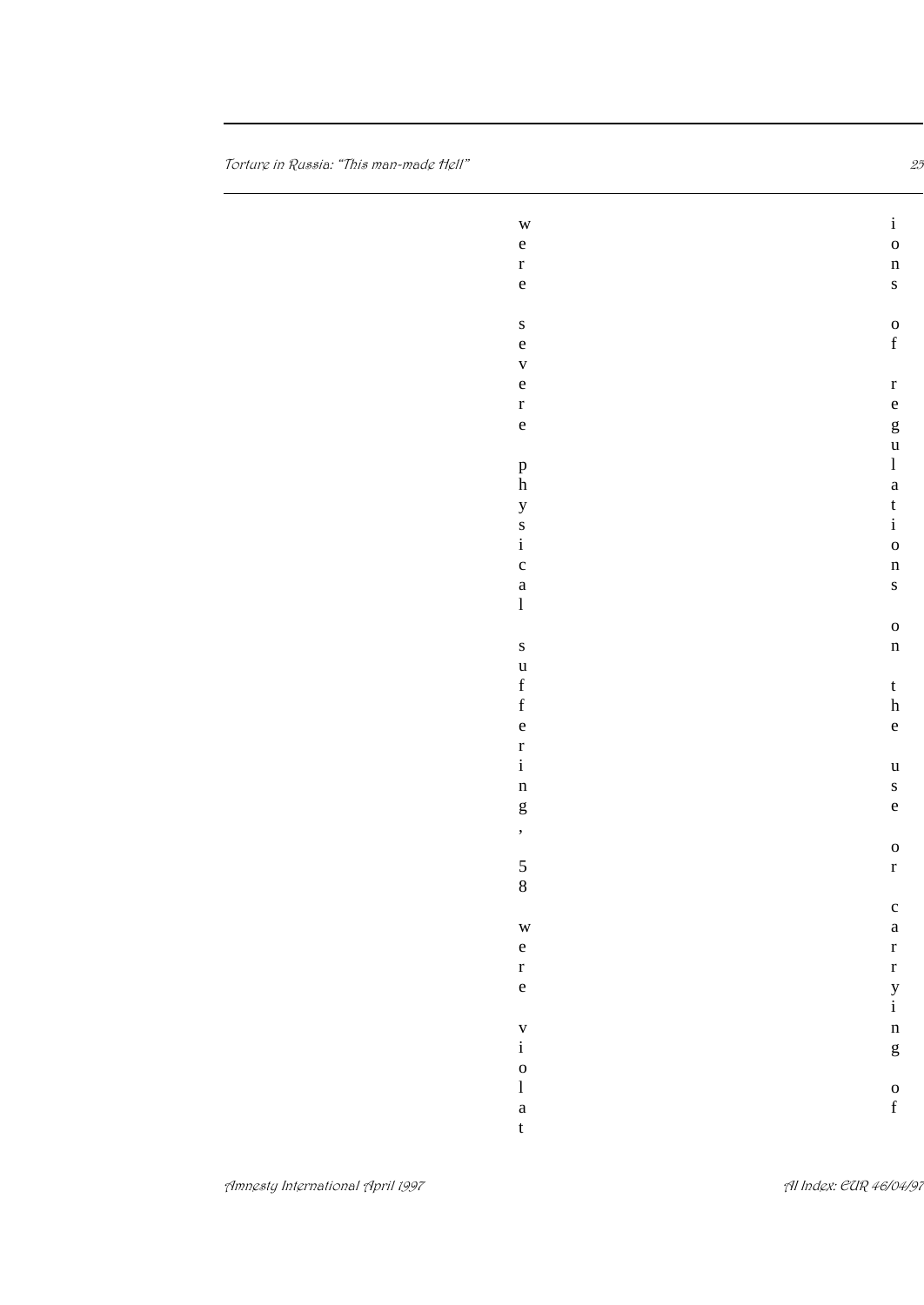| $\ensuremath{\text{W}}$   | 6             |
|---------------------------|---------------|
| ${\bf e}$                 |               |
| $\rm{a}$                  | $\mathbf{c}$  |
| $\mathbf{p}$              | $\mathbf{o}$  |
| $\mathbf{o}$              | $\mathbf n$   |
| $\mathbf n$               | $\mathbf{c}$  |
|                           |               |
| $\mathbf S$               | $\mathbf{e}$  |
| $\cdot$                   | $\mathbf{r}$  |
|                           | $\mathbf n$   |
| 5                         | $\mathbf{e}$  |
| $\overline{4}$            | $\rm d$       |
|                           |               |
| $\mathbf{r}$              | $\mathbf{V}$  |
| $\mathbf{e}$              | $\mathbf{i}$  |
| $\mathbf{l}$              | $\mathbf{o}$  |
| $\mathbf{a}$              | $\mathbf{1}$  |
| $\mathbf t$               |               |
|                           | $\mathbf{a}$  |
| $\mathbf{e}$              | $\mathbf t$   |
| $\rm d$                   | $\mathbf{i}$  |
|                           | $\mathbf{o}$  |
| $\mathbf t$               | $\mathbf n$   |
| $\mathbf{o}$              | $\mathbf{s}$  |
|                           |               |
| $\mathbf t$               | $\mathbf b$   |
| $\boldsymbol{\textbf{h}}$ | $\mathbf y$   |
| $\mathbf e$               |               |
|                           |               |
|                           | $\mathbf{O}$  |
| ${\bf m}$                 | $\mathbf f$   |
| $\mathbf{i}$              | $\mathbf f$   |
| $\mathbf S$               | $\frac{1}{1}$ |
| $\mathbf u$               | $\mathbf{c}$  |
| $\mathbf{s}$              | $\mathbf{e}$  |
| $\mathbf{e}$              | $\mathbf{r}$  |
|                           | $\mathbf{s}$  |
| $\mathbf{o}$              |               |
| $\mathbf f$               | $\mathbf 0$   |
|                           | $\mathbf n$   |
| W                         |               |
|                           |               |
| $\mathbf e$               | $\mathbf S$   |
| $\mathbf{a}$              | $\mathbf{o}$  |
| $\, {\bf p}$              | $\mathbf{1}$  |
| $\mathbf{o}$              | $\mathbf d$   |
| $\mathbf n$               | $\mathbf{i}$  |
| $\mathbf S$               | e             |
| ,                         | $\mathbf{r}$  |
|                           | $\mathbf{s}$  |
| $\,1\,$                   |               |
|                           | ,             |

AI Index: EUR 46/04/97 Amnesty International April 1997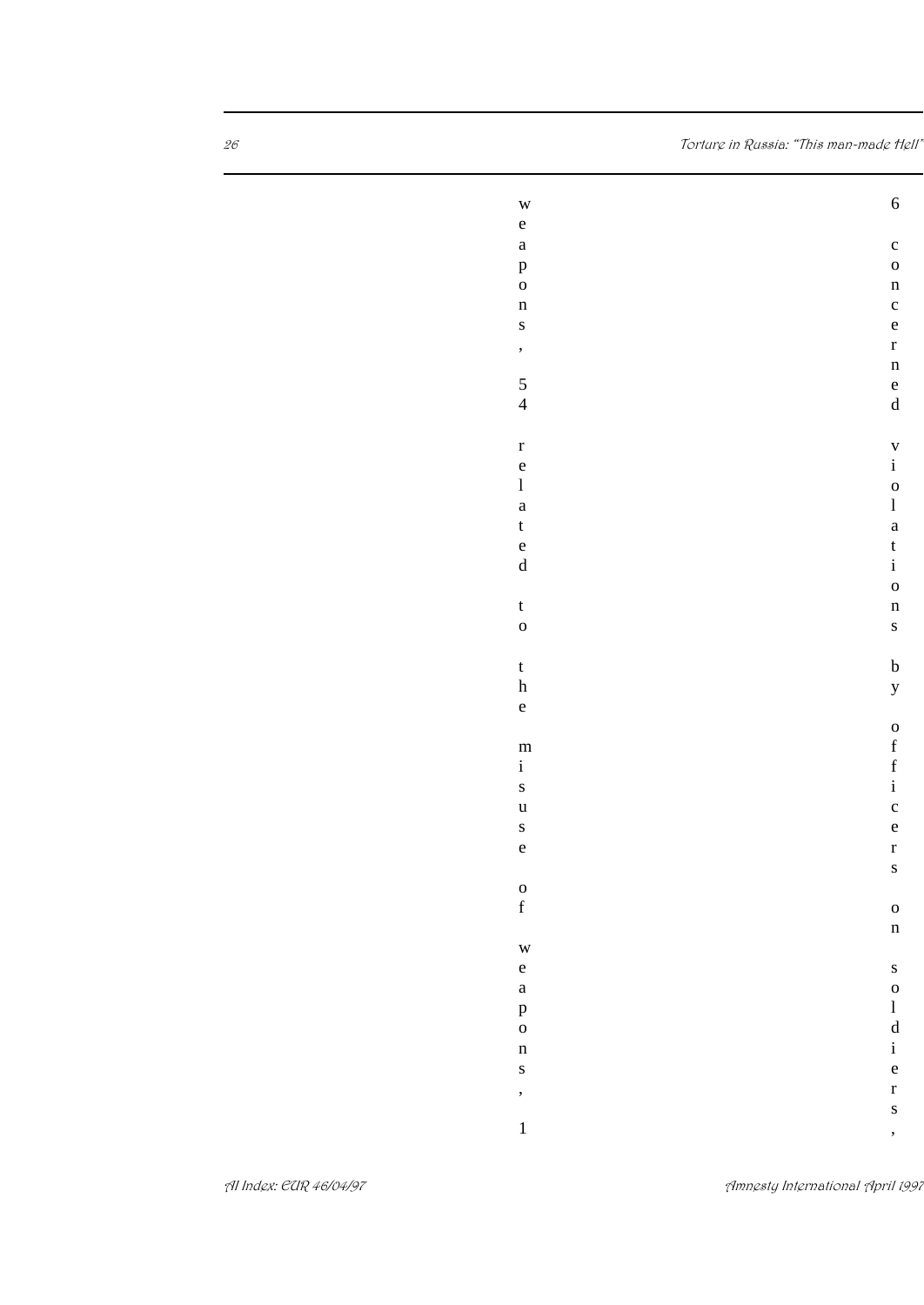|                           | $\mathbf t$               |
|---------------------------|---------------------------|
| $\mathbf c$               | $\mathbf h$               |
| $\mathbf{a}$              | $\mathbf{e}$              |
| $\mathbf S$               | $\mathbf{r}$              |
| $\mathbf{e}$              | $\mathbf{e}$              |
| $\mathbf S$               |                           |
|                           | W                         |
| $\mathbf{o}$              | $\mathbf e$               |
| $\mathbf f$               | $\mathbf{r}$              |
|                           | $\mathbf{e}$              |
| W                         |                           |
| $\boldsymbol{\textbf{h}}$ | $\mathbf{o}$              |
| $\mathbf{a}$              | $\mathbf t$               |
| $\mathbf t$               | $\mathbf h$               |
|                           | $\mathbf{e}$              |
| $\frac{1}{1}$             | $\mathbf{r}$              |
| $\mathbf{s}$              |                           |
|                           | $\mathbf{C}$              |
| ${\bf k}$                 | $\mathbf{a}$              |
| $\mathbf{n}$              | $\mathbf{s}$              |
| $\mathbf{o}$              | $\mathbf{e}$              |
| W                         | $\mathbf{s}$              |
| $\mathbf n$               |                           |
|                           | $\mathbf{c}$              |
| $\rm{a}$                  | $\mathbf{o}$              |
| $\mathbf S$               | $\mathbf n$               |
|                           | $\mathbf{c}$              |
| $\boldsymbol{d}$          | $\mathbf{e}$              |
| $\boldsymbol{e}$          | $\mathbf{r}$              |
| $\boldsymbol{d}$          | $\mathbf n$               |
| $\boldsymbol{o}$          | $\mathbf{i}$              |
| $\mathcal{V}$             | $\mathbf n$               |
| $\boldsymbol{S}$          |                           |
| $\boldsymbol{h}$          | g                         |
| $\mathcal{C}_{0}$         | $\mathbf t$               |
| $\boldsymbol{h}$          | $\boldsymbol{\textbf{h}}$ |
| $\dot{i}$                 | $\mathbf e$               |
| $\boldsymbol{n}$          |                           |
| $\boldsymbol{a}$          | m                         |
|                           | $\mathbf i$               |
|                           |                           |
| -                         | $\mathbf{s}$              |
|                           | $\mathbf u$               |
| $\mathbf{a}$              | $\mathbf{s}$              |
| $\mathbf n$               | $\mathbf e$               |
| $\rm d$                   |                           |
|                           | $\mathbf{o}$              |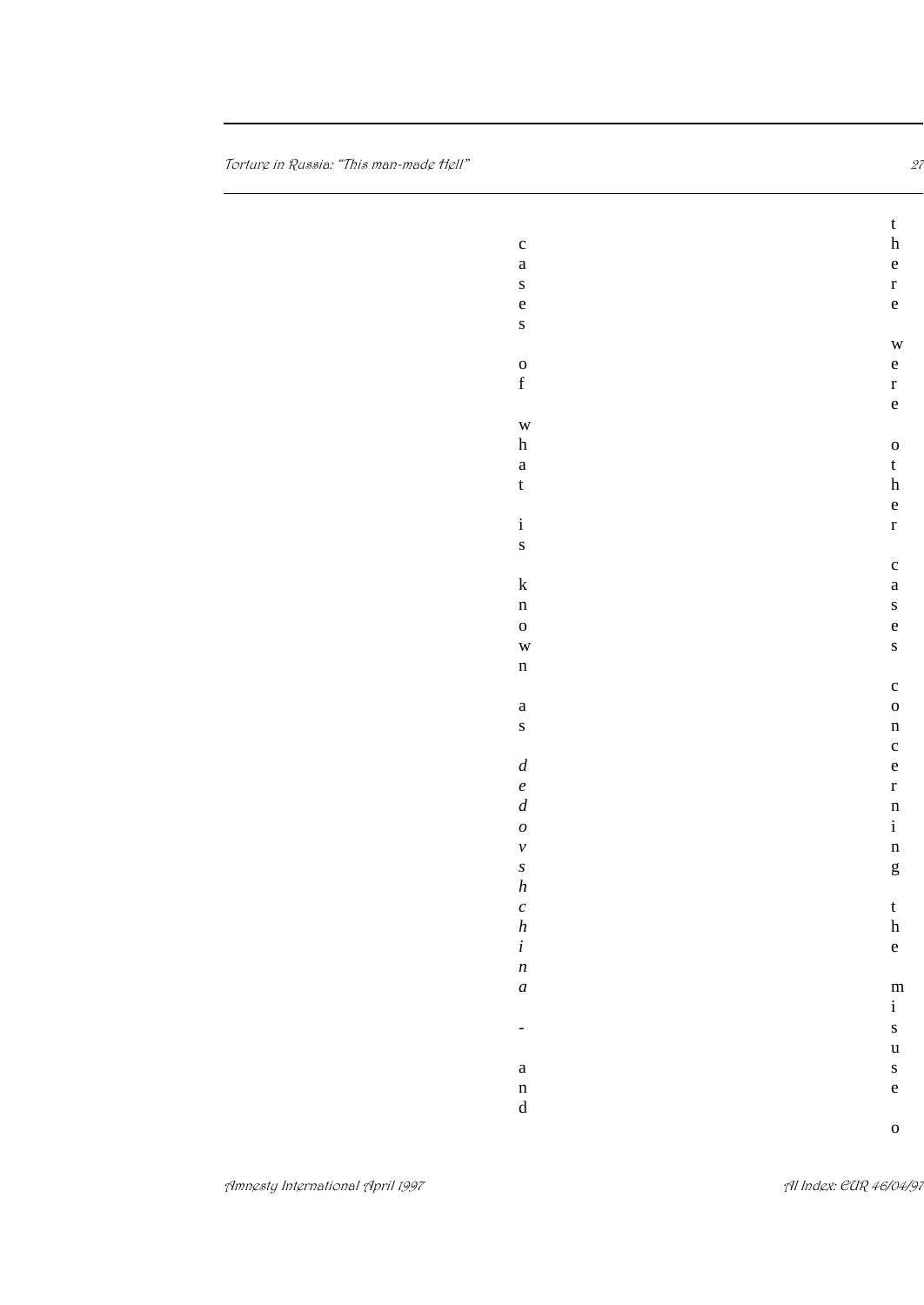| $\mathbf f$                  | p                              |
|------------------------------|--------------------------------|
|                              | $\mathbf{r}$                   |
| $\mathbf t$                  | $\mathbf{O}$                   |
| $\mathbf{r}$                 | $\mathbf{c}$                   |
| $\mathbf{a}$                 | $\mathbf{e}$                   |
| $\mathbf n$                  | $\mathbf{e}$                   |
| $\mathbf{s}$                 | $\mathbf d$                    |
| $\mathbf{p}$                 | $\mathbf{i}$                   |
| $\mathbf{o}$                 | $\mathbf n$                    |
| $\mathbf{r}$<br>$\mathbf t$  | g<br>s                         |
|                              |                                |
| $\mathbf{e}$                 | W                              |
| $\mathbf t$                  | $\mathbf e$                    |
| $\mathbf{c}$                 | $\mathbf{r}$                   |
| $\ddot{\phantom{0}}$         | $\mathbf{e}$                   |
|                              |                                |
| $\overline{O}$               | $\mathbf{i}$                   |
| $\mathbf{V}$                 | $\mathbf n$                    |
| $\mathbf{e}$                 | $\mathbf{s}$                   |
| $\mathbf{r}$                 | $\frac{t}{i}$                  |
| $\mathfrak{t}$               | $\mathbf{t}$                   |
| $\mathbf h$                  | $\mathbf{u}$                   |
| $\mathbf{e}$                 | $\mathbf t$                    |
|                              | $\mathbf{e}$                   |
| $\mathbf{s}$                 | $\mathbf d$                    |
| $\mathbf{a}$                 |                                |
| $\mathbf{m}$                 | $\mathbf{i}$                   |
| $\mathbf{e}$                 | $\mathbf n$                    |
|                              |                                |
| $\mathbf{p}$                 | $\overline{4}$<br>5            |
| $\mathbf{e}$<br>$\mathbf{r}$ |                                |
| $\mathbf{i}$                 | $\mathbf{c}$                   |
| $\mathbf{o}$                 | $\mathbf{a}$                   |
| $\rm d$                      | $\mathbf{s}$                   |
|                              | $\mathbf{e}$                   |
| $\mathbf{c}$                 | $\mathbf{s}$                   |
| $\mathbf{r}$                 |                                |
| $\mathbf{i}$                 | $\mathbf{o}$                   |
| $\mathbf{m}$                 | $\mathbf f$                    |
| $\mathbf{i}$                 |                                |
| $\mathbf n$                  | $\mathbf{a}$                   |
| $\mathbf{a}$<br>$\mathbf{l}$ | $\mathbf t$                    |
|                              | $\mathfrak{t}$<br>$\mathbf{a}$ |
|                              |                                |

AI Index: EUR 46/04/97 Amnesty International April 1997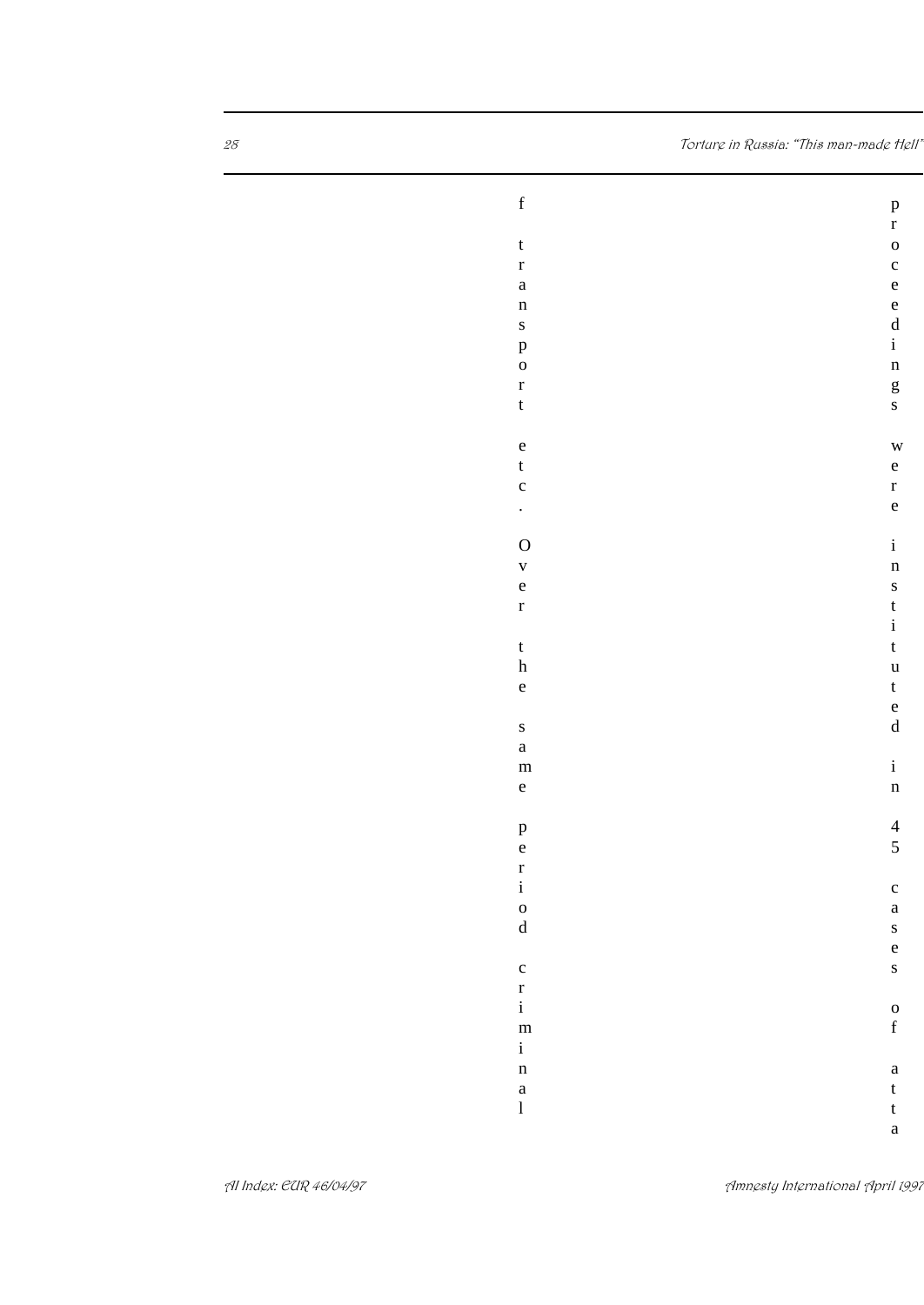| ٠<br>× | I<br>I<br>۰.<br>٧ |
|--------|-------------------|

| $\mathbf c$               | $\mathbf f$             |
|---------------------------|-------------------------|
| ${\bf k}$                 | $\overline{O}$          |
|                           |                         |
| $\mathbf S$               | $\mathbf u$             |
|                           | $\mathbf n$             |
| $\mathbf{o}$              | $\mathbf d$             |
| $\mathbf n$               |                         |
|                           | $\mathbf t$             |
| $\mathbf t$               | $\overline{O}$          |
| $\boldsymbol{\textbf{h}}$ |                         |
| $\mathbf{e}$              | $\mathbf b$             |
|                           | $\mathbf{e}$            |
| $\mathbf{l}$              |                         |
| $\mathbf{o}$              | $\mathbf{p}$            |
| $\mathbf{c}$              | $\mathbf{r}$            |
|                           | $\mathbf{e}$            |
| $\rm{a}$<br>$\mathbf{l}$  |                         |
|                           | $\mathbf{m}$            |
|                           | $\mathbf{e}$            |
| $\, {\bf p}$              | $\mathbf d$             |
| $\mathbf{o}$              | $\mathbf{i}$            |
| $\, {\bf p}$              | $\mathbf t$             |
| $\mathbf u$               | $\mathbf{a}$            |
| $\mathbf{1}$              | $\mathbf t$             |
| $\mathbf{a}$              | $\mathbf{e}$            |
|                           | $\mathbf d$             |
| $\frac{t}{i}$             |                         |
| $\mathbf{o}$              | $\mathbf{m}$            |
| $\mathbf n$               | $\mathbf u$             |
|                           | $\mathbf{r}$            |
| $\ddot{\cdot}$            | $\mathbf d$             |
| $\mathbf O$               | $\mathbf{e}$            |
| $\mathbf f$               |                         |
|                           | $\mathbf{r}$            |
|                           | $\mathbf{s}$            |
| $\mathbf t$               | ,                       |
| $\mathbf h$               |                         |
| $\mathbf e$               | $\mathbf f$             |
| $\bf S$                   | $\frac{1}{1}$           |
| $\mathbf e$               | $\overline{\mathbf{V}}$ |
|                           | $\mathbf e$             |
| $\mathbf 1$               |                         |
| $\overline{7}$            | $\mathbf c$             |
|                           | $\rm{a}$                |
| W                         | $\mathbf{s}$            |
| $\mathbf e$               | $\mathbf{e}$            |
| $\mathbf{r}$              | $\mathbf{s}$            |
|                           |                         |
| e                         |                         |
|                           | $\mathbf{o}$            |

Amnesty International April 1997 and the control of the control of the AI Index: EUR 46/04/97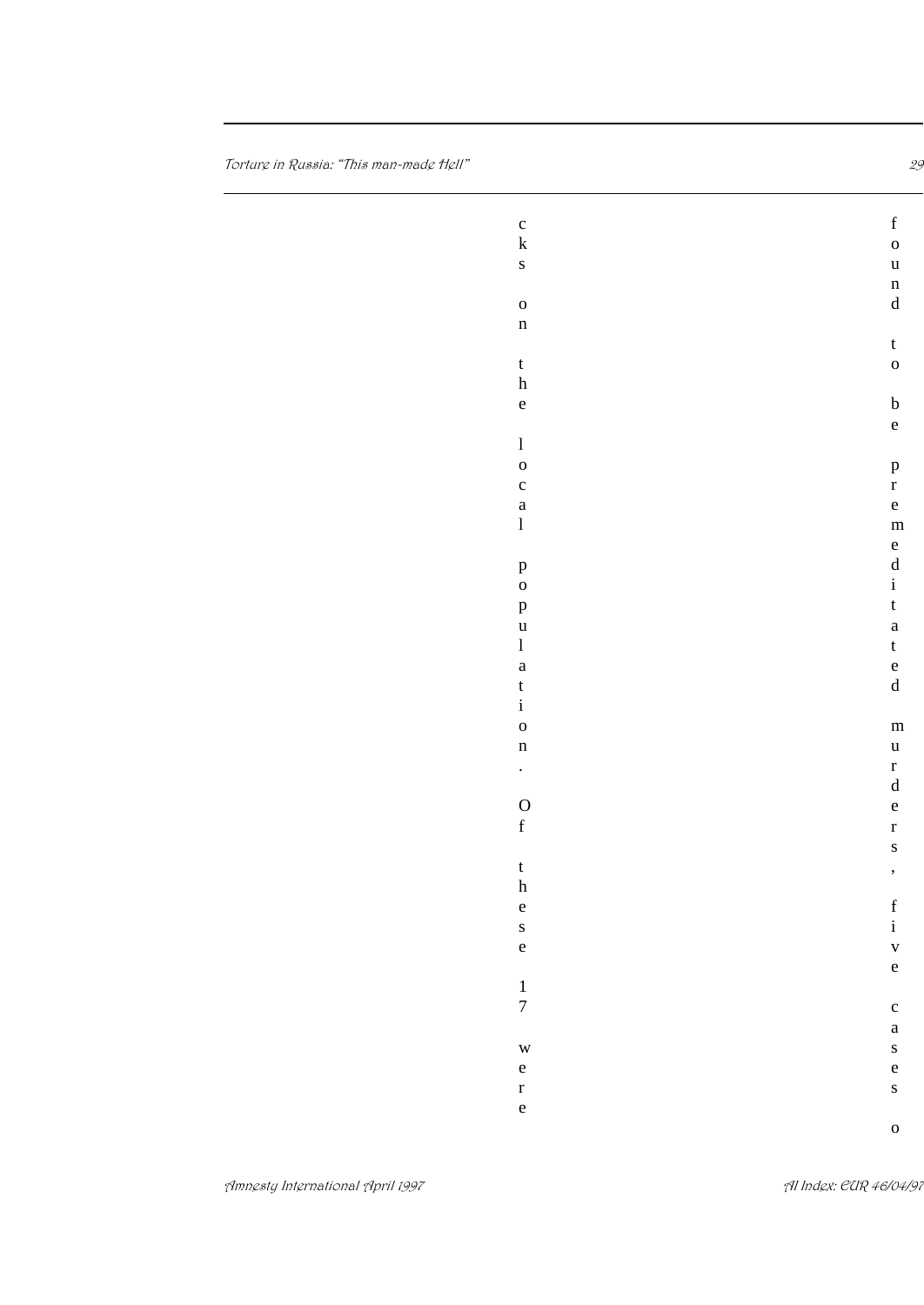| $\mathbf f$              | $\mathbf{X}$                         |
|--------------------------|--------------------------------------|
|                          |                                      |
|                          |                                      |
| $\mathbf{s}$             | $\mathbf{c}$                         |
| $\mathbf{e}$             | $\mathbf{a}$                         |
| $\overline{\mathbf{V}}$  | $\mathbf{s}$                         |
| $\mathbf{e}$             | $\mathbf{e}$                         |
|                          |                                      |
| $\mathbf{r}$             | $\mathbf{s}$                         |
| $\mathbf{e}$             |                                      |
|                          | $\frac{0}{f}$                        |
|                          |                                      |
| p<br>h                   |                                      |
|                          |                                      |
| $\mathbf{y}$             | $\mathbf{r}$                         |
| $\frac{s}{i}$            | $\mathbf{o}$                         |
|                          | $\mathbf b$                          |
| $\mathbf{c}$             | $\mathbf b$                          |
|                          |                                      |
| $\mathbf{a}$             | $\mathbf{e}$                         |
| $\mathbf{l}$             | $\mathbf{r}$                         |
|                          | $\mathbf{y}$                         |
| $\mathbf{s}$             |                                      |
|                          |                                      |
| $\mathbf u$              | $\mathbf{a}$                         |
| $\mathbf f$              | $\frac{n}{d}$                        |
| $\mathbf f$              |                                      |
| $\mathbf{e}$             |                                      |
|                          |                                      |
| $\frac{r}{i}$            | $\begin{matrix} p \\ l \end{matrix}$ |
|                          |                                      |
| $\mathbf{n}$             | $\mathbf{u}$                         |
| g                        | $\mathbf{n}$                         |
|                          | $\mathbf d$                          |
| $\mathbf b$              | $\mathbf{e}$                         |
|                          |                                      |
| e<br>i                   | $\frac{r}{i}$                        |
|                          |                                      |
| $\mathbf n$              | $\mathbf n$                          |
| g                        | g                                    |
|                          |                                      |
|                          |                                      |
| $\mathbf{i}$             | $\mathbf{e}$                         |
| $\mathbf{n}$             | $\mathbf{t}$                         |
| $\mathbf f$              | $\mathbf{c}$                         |
| $\mathbf{1}$             |                                      |
| $\frac{1}{1}$            | $\ddot{\cdot}$                       |
|                          |                                      |
| $\mathbf{c}$             | $\mathbf S$                          |
| $\mathbf t$              | $\mathbf{i}$                         |
| $\mathbf{e}$             | $\mathbf n$                          |
| $\mathbf d$              | $\mathbf{c}$                         |
|                          |                                      |
| $\overline{\phantom{a}}$ | $\mathbf{e}$                         |
|                          |                                      |
|                          | $\mathfrak{t}$                       |
| $\frac{s}{i}$            | $\mathbf h$                          |
|                          |                                      |
|                          |                                      |

AI Index: EUR 46/04/97 Amnesty International April 1997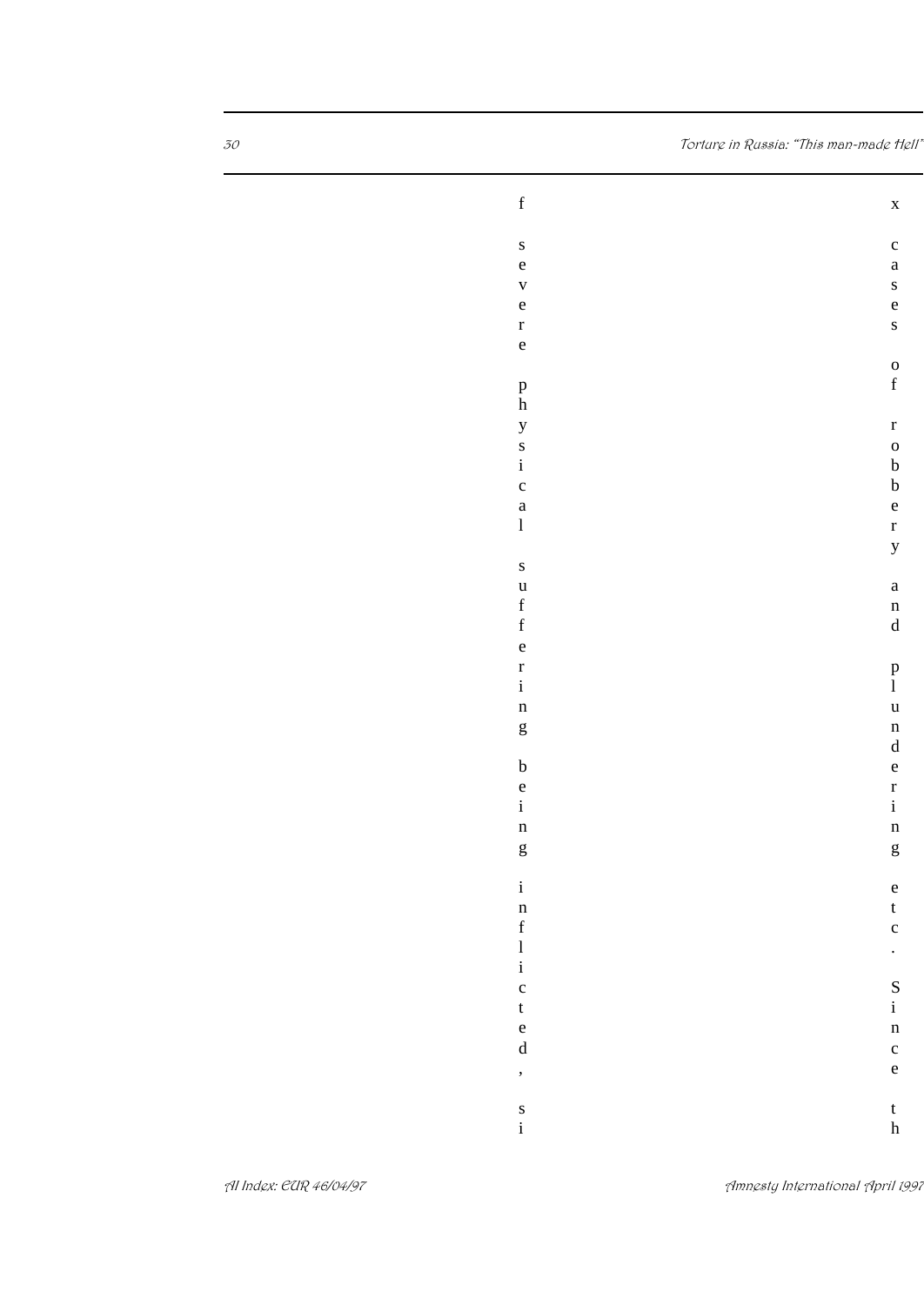| $\mathbf e$              |                                      |
|--------------------------|--------------------------------------|
|                          | $\mathbf{i}$                         |
| $\mathbf c$              | $\mathbf n$                          |
| $\mathbf{r}$             |                                      |
| $\mathbf{e}$             | $\mathbf C$                          |
| $\mathbf{a}$             | $\mathbf h$                          |
|                          | $\mathbf{e}$                         |
| $\frac{t}{i}$            | $\mathbf{c}$                         |
| $\mathbf{o}$             | $\mathbf h$                          |
| $\mathbf n$              | $\mathbf n$                          |
|                          | $\mathbf{y}$                         |
| $\mathbf{o}$             | $\mathbf{a}$                         |
| $\mathbf f$              |                                      |
|                          | $\mathbf{a}$                         |
| $\mathbf t$              |                                      |
| $\mathbf h$              | $\mathbf t$                          |
| $\mathbf{e}$             | $\mathbf{o}$                         |
|                          | $\mathbf t$                          |
| $\mathbf{M}$             | $\mathbf{a}$                         |
| $\mathbf i$              | $\mathbf{1}$                         |
| $\mathbf{1}$             |                                      |
| $\frac{1}{1}$            | $\mathbf{o}$                         |
| $\mathbf t$              | $\mathbf f$                          |
| $\mathbf{a}$             |                                      |
| $\mathbf{r}$             | $\mathbf{1}$                         |
| $\mathbf y$              |                                      |
|                          | $\frac{1}{1}$                        |
| $\mathbf P$              | $\mathbf{1}$                         |
| $\mathbf{r}$             | 5                                    |
| $\mathbf{o}$             |                                      |
| $\mathbf c$              | $\frac{1}{1}$                        |
| $\mathbf u$              | $\mathbf n$                          |
| $\mathbf{r}$             |                                      |
| $\rm{a}$                 | $\displaystyle\frac{\rm d}{{\rm i}}$ |
| $\mathbf t$              | $\mathbf{V}$                         |
| $\overline{O}$           | $\mathbf{i}$                         |
| $\mathbf{r}$             | $\mathbf d$                          |
| $\overline{\phantom{a}}$ | $\mathbf u$                          |
| $\bf S$                  | $\mathbf{a}$                         |
|                          | $\mathbf{1}$                         |
| $\overline{O}$           | $\mathbf{s}$                         |
| $\mathbf f$              |                                      |
| $\mathbf f$              | $\bigl[$                             |
| $\mathbf{i}$             | $\mathbf{m}$                         |
| $\mathbf{c}$             | $\frac{1}{1}$                        |
| $\mathbf{e}$             | $\mathbf{1}$                         |
|                          |                                      |

Amnesty International April 1997 and the control of the control of the AI Index: EUR 46/04/97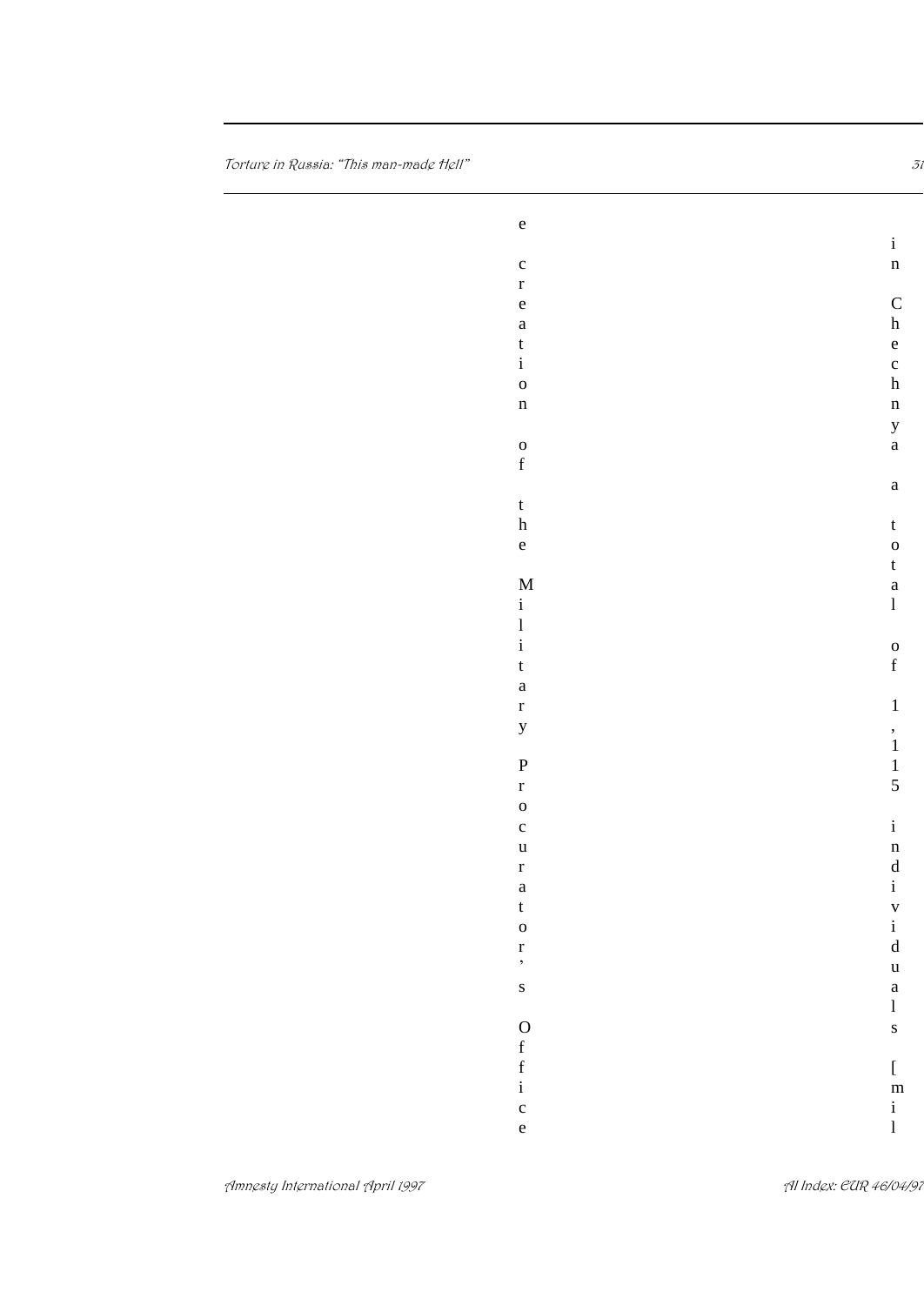| $\mathbf i$               | g              |
|---------------------------|----------------|
| $\mathbf t$               | $\mathbf h$    |
| $\mathbf{a}$              | $\mathbf t$    |
| $\mathbf{r}$              |                |
| $\mathbf y$               | $\mathbf{a}$   |
|                           | g              |
| $\, {\bf p}$              |                |
| $\mathbf{e}$              | a<br>i         |
| $\mathbf{r}$              | $\mathbf n$    |
| $\mathbf{s}$              | $\mathbf{s}$   |
| $\mathbf{o}$              | $\mathfrak{t}$ |
| $\mathbf n$               |                |
| $\mathbf n$               | $\mathfrak{t}$ |
| $\mathbf{e}$              | $\mathbf h$    |
| $\bf{l}$                  | $\mathbf{e}$   |
| $\bf{l}$                  | $\mathbf{m}$   |
|                           |                |
| $\boldsymbol{\textbf{h}}$ | $\mathbf{a}$   |
| $\mathbf{a}$              | $\mathbf n$    |
| $\mathbf v$               | $\mathbf d$    |
| $\mathbf e$               |                |
|                           | $\mathbf{o}$   |
| $\boldsymbol{\textbf{h}}$ | $\mathbf f$    |
| $\mathbf{a}$              |                |
| $\rm d$                   | $\mathbf t$    |
|                           | $\mathbf h$    |
| $\mathbf c$               | $\mathbf{o}$   |
| $\mathbf{r}$              | $\mathbf{s}$   |
| $\mathbf{i}$              | $\mathbf{e}$   |
| ${\bf m}$                 |                |
| $\mathbf{i}$              | $\mathbf{o}$   |
| $\mathbf n$               |                |
| $\mathbf{a}$              | $\frac{n}{1}$  |
| $\bf{l}$                  | $\mathbf y$    |
|                           |                |
| $\mathbf c$               | 3              |
| $\boldsymbol{\mathrm{h}}$ | $\mathbf{6}$   |
| $\mathbf{a}$              | $\overline{7}$ |
| $\mathbf{r}$              |                |
| g                         | W              |
| $\mathbf e$               | $\mathbf{e}$   |
| $\mathbf S$               | $\mathbf{r}$   |
|                           | $\mathbf{e}$   |
| $\mathbf b$               |                |
| $\mathbf{r}$              | $\mathbf{r}$   |
| $\mathbf{o}$              |                |
| $\mathbf u$               | e<br>f         |
|                           |                |

AI Index: EUR 46/04/97 Amnesty International April 1997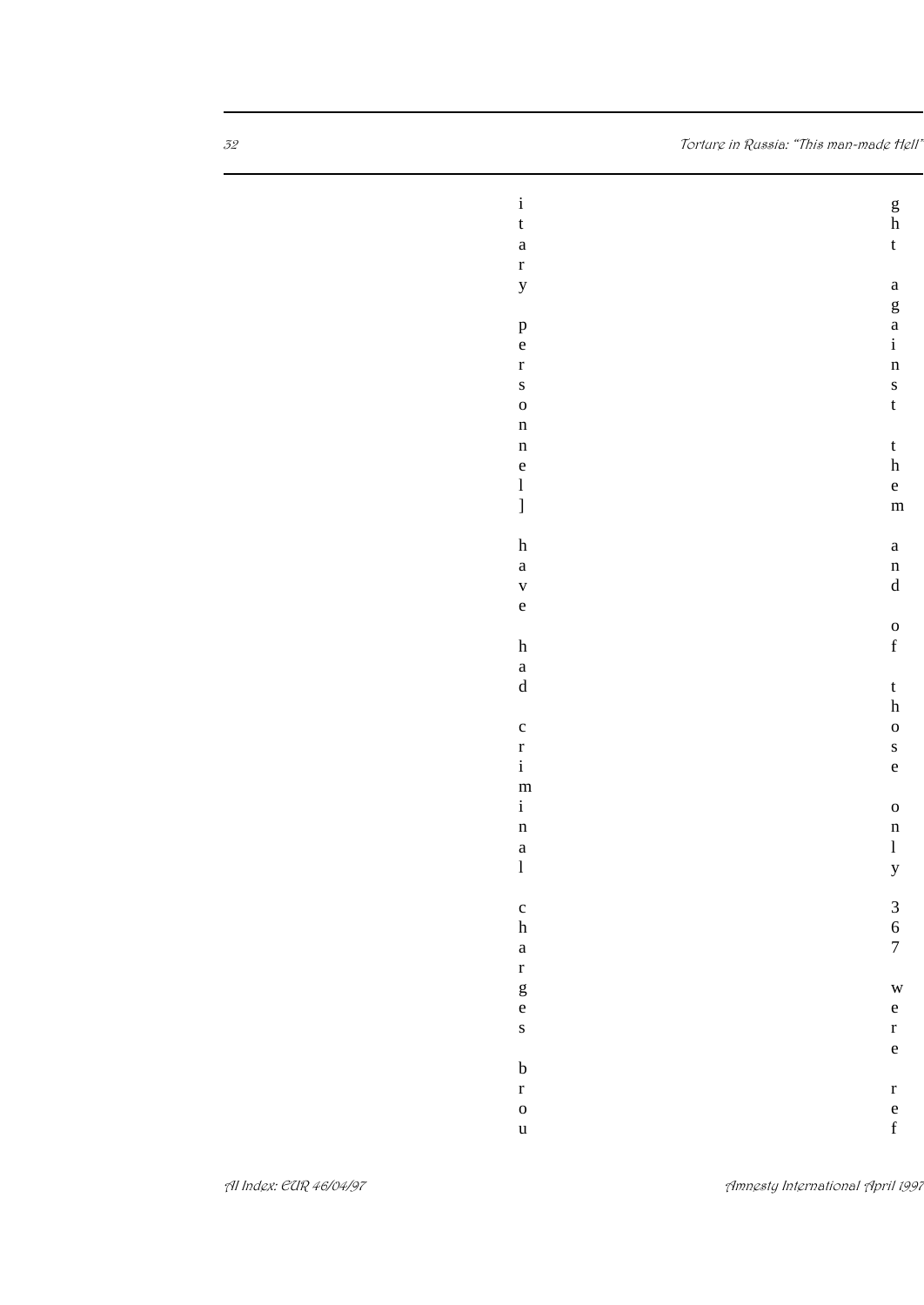t e n c e d " .

While giving statistics about cases under consideration by the authorities in the context of e the conflict in the Chechen Republic, the any cclear indication of how many law enforcement officials and military personnel have ubeen investigated and prosecuted for the use of torture and ill-treatment toward detainees, including those held in "filtration camps" during the conflict. Russian Government delegation did not provide

e r r e d

t o

#### , o TORTURE AND ILL-TREATMENT f IV. BY THE POLICE

Amnesty International has received numerous reports of torture and ill-treatment of criminal suspects in police custody throughout the m Russian Federation. The report of the Russian 1994 and 1995 noted that in 1994 more than 2 20,000 Interior Ministry employees were disciplined for breaking the law when and there was reason to believe that this figure seriously underestimated the real scale of v violations. This figure did not indicate how many of these violations involved torture and with unlawful detention, the use of force against suspects and witnesses, and the falsification of e evidence, had almost doubled since previous n years. The Commission concluded that, under to expand the powers of security and law enforcement agencies to the detriment of Constitutional rights and guarantees. Presidential Commission on Human Rights for conducting investigations and interrogations, ill-treatment. The number of officials charged the guise of fighting crime, there was a tendency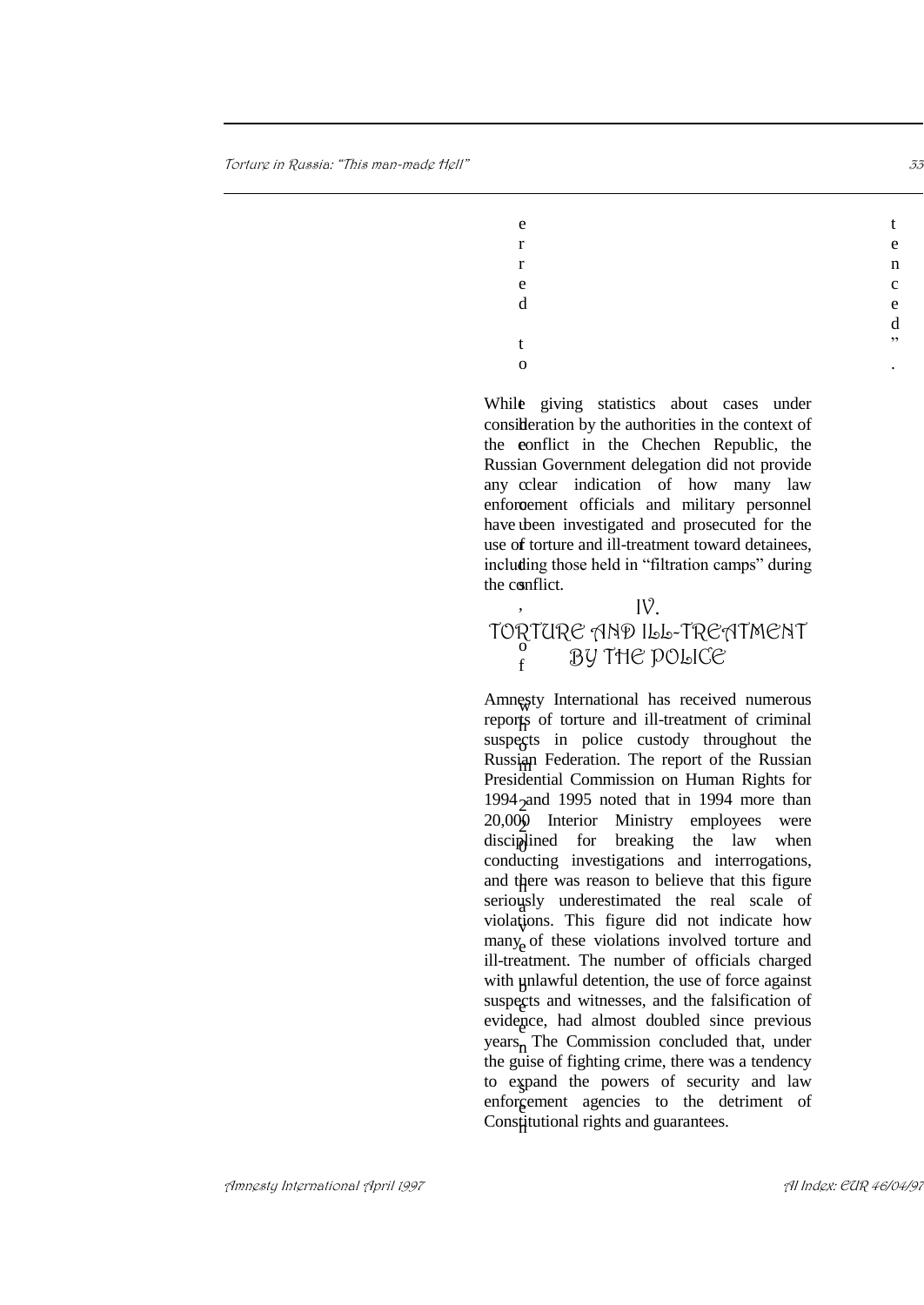## 1.Targeting members of ethnic minorities

Members of ethnic minorities are particularly vulnerable to possible ill-treatment in police custody. Amnesty International is concerned about the apparent pattern of persecution and ill-treatment of members of ethnic minorities, specifically those from the Caucasus, by law enforcement officials in Moscow and elsewhere in the Russian Federation, and by the fact that the authorities do not appear to have investigated complaints of such treatment. In its Comments the Human Rights Committee in paragraph 23 expressed its concerns "at reports of harassment shown towards persons belonging to minority groups from the Caucasian region taking the form of search, beatings, arrests and deportation."<sup>22</sup>

**For example, on 14 May 1996 Amnesty International approached the Russian authorities about two incidents of alleged ill-treatment of ethnic Chechens in Moscow and the subsequent detention of two of them. Neither incident appears to have been investigated.**

**It has been reported that on 22 March, at around 9pm, between 10 and 13 armed masked men in camouflage uniforms led by a police officer without a mask entered an apartment at Onezskaya street without identifying themselves. The apartment was home to two Chechen families, a total of five adults and six children, all displaced from their homes owing to the conflict in the Chechen Republic. The armed men allegedly took away the passports of the adults and for no apparent reason started beating the men, kicking them and hitting them with truncheons and gun butts.**

**According to the victims, they were beaten for an hour in front of their wives and small children. The officer in charge allegedly also hit one of the women, Raisa** 

÷,

**Abdurahmanovna Gunayeva**, and threats were made to beat the other women. It was reported that one of the children, **A. Takayeva**, aged 12, who had just been released from hospital, went into shock and needed emergency medical help. The armed men allegedly cut off the telephone line and did not permit the Chechens to call for an ambulance. They also allegedly threatened to kill everyone in the apartment because they were of Chechen origin. According to the victims, **U.A. Akayev** was threatened that he would be killed for his public opposition to the war in Chechnya, including participation in anti-war demonstrations.

Medical personnel allegedly refused to send an ambulance to assist the victims for two days after the incident. Only on 25 March at 3pm an ambulance reportedly came and took one of the victims, **Salambek Hamzatov**, to city hospital No 67, where he was admitted with serious bruises and broken ribs resulting from the beatings. The doctors reportedly refused to register the wounds and bruises of the rest of the Chechens and to assist them. However, on the same day the Chechen families managed to get a consultation with the district physician. Shortly after the incident, the whole group of Chechens reportedly moved out of Moscow to another city, fearing for their lives and hiding from further persecution.

Another incident concerned the treatment of two Chechens, residents of Urus-Martan in Chechnya, but who had fled the fighting to Moscow: **Said Selim Bekmurzayev**, aged 52, a factory director, a father of five children and an opponent of President Dudayev's government, and his son **Sultan Bekmurzayev**, aged 24, a student at the State university in Grozny, who were allegedly beaten at their apartment and then detained on 23 April 1996 in Moscow by officers of RUOP. They were held on the premises of the Moscow City Department of Internal Affairs on Petrovka, 38.

According to reports, at 3pm on the day men entered the home of the Bekmurzayevs at Golubinskaya street and without identifying

<sup>22</sup>See *Consideration of Reports Submitted by States Parties Under Article 40 of the*  they were detained about 10 masked and armed *Covenant, Comments of the Human Rights Committee, Russian Federation*, UN Doc. CCPR/C/79/Add.54, 26 July 1995.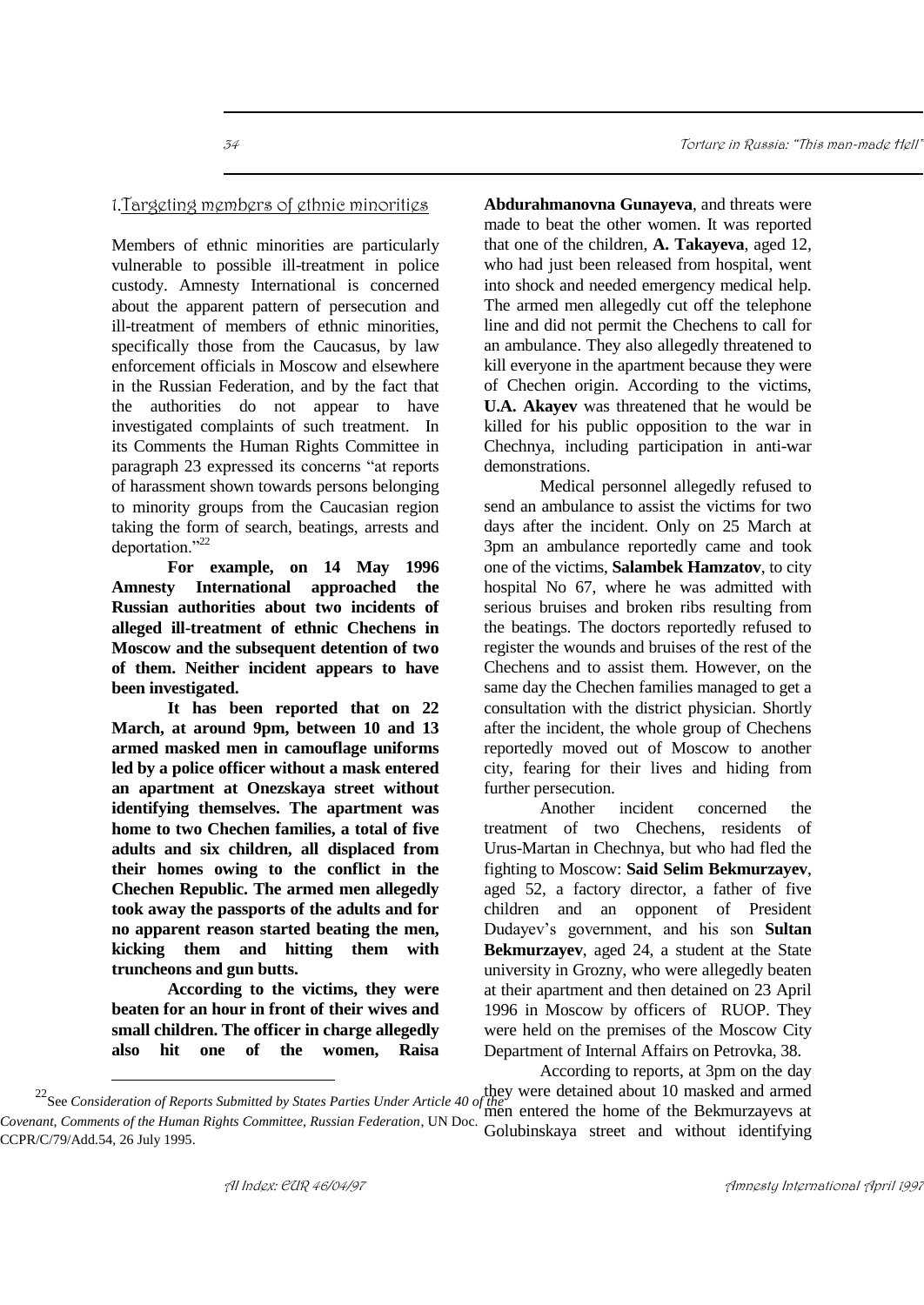themselves or showing any order from the procurator began severely beating the father and son and accusing them of collusion with the Chechen fighters. According to Diznat Bekmurzayeva, Said's wife, who witnessed the attack, her husband and son were hit repeatedly on the head with the handles of pistols and the butts of machine-guns by the masked men, who later took them to an unknown destination. The family heard nothing about their whereabouts until 30 April, when they received information that the two were being held under Presidential Decree No. 1226 at the Moscow City Department of Internal Affairs and had not been charged with any criminal offence.

Another example is the case of **Saidkhamzat Abumuslimov**; **Adam Saigatkhadzhiev**; **Andi Vagapov** and **Adnan Abumuslimov**. Amnesty International received reports that these four Chechens were beaten in a Moscow apartment on 17 June 1996 by 15 armed men, reportedly officers of the special police force (OMON). According to the victims,<sup>23</sup> at around 8.30pm the officers, in

—<br>—

**masks and carrying assault rifles, broke into the apartment of Saidkhamzat Abumuslimov, a student, which he rents with relatives. When the group entered the room he had a guest, Adam Saigatkhadzhiev, with him. The officers are said to have immediately begun beating them; first they threw the two Chechens on the floor and then put them with faces against the wall and handcuffed them. Some of the officers reportedly began questioning the Chechens about who they were, where they came from and why were they not fighting in Chechnya. According to reports, at about 10pm a third man named Andi Vagapov visited the apartment and he was also beaten up and handcuffed. Shortly after 10pm, Saidkhamzat Abumuslimov's cousin, Adnan Abumuslimov, rang at the door, having returned from a walk. The officers allegedly dragged him into the room, handcuffed him and began to beat him as well. Reportedly, the Chechens were held constantly facing the wall, in handcuffs. They were not allowed to turn their heads and were periodically beaten and insulted.** 

**On leaving, the group of OMON officers reportedly took with them 230 audio cassettes, about 50 video cassettes with recordings, computer disks, about 400 roubles, a microphone for a Dictaphone and notebooks. The group allegedly did not show any documents of identification, nor did they fill out any papers for the confiscation of belongings. Before leaving, they reportedly**  filmed all of the Chechens on video camera. According to an eye-witness (a passerby) he saw on the street in front of the building that some armed people had got into a dark blue RAF Mitsubishi with the number 484 KXX. Two independent medical reports documenting the effects of the beatings are available.

In another incident, **Sultan Kurbanov**, a 31–year–old Chechen resident in Moscow was

<sup>&</sup>lt;sup>23</sup> Interview with two of the victims in June 1996, in Moscow by Amnesty International.

On their way for the meeting with the representative of Amnesty International, the two men were released after a couple of hours and this time were not physically abused by detained by the police on the street and taken to the police station for a "check up of their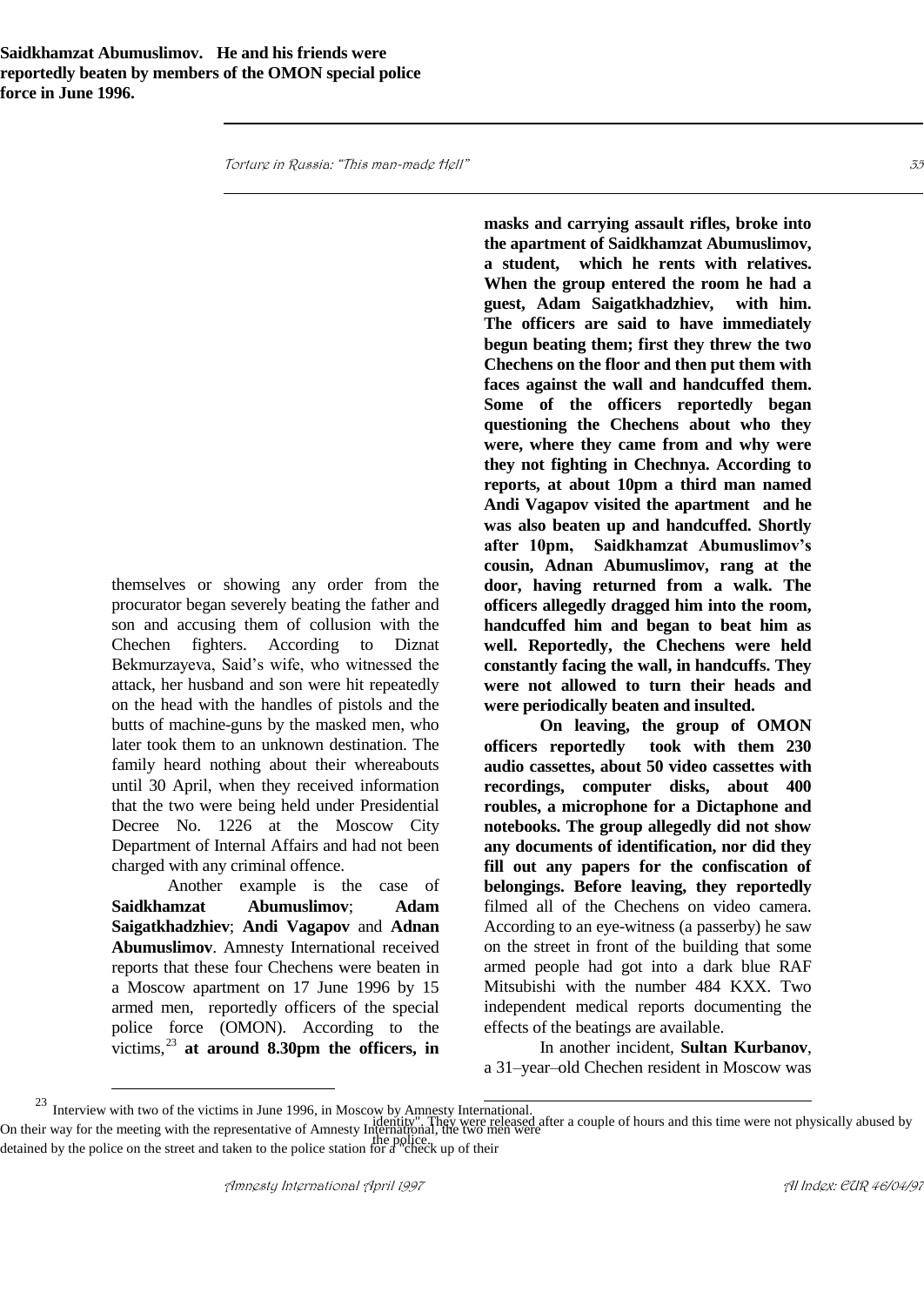arrested on 16 January 1996 by two policemen who came to his apartment claiming he was wanted for questioning at the police headquarters and would be released after two hours. Instead, he was driven to a warehouse depot in the Kuntsevsky district of Moscow, and beaten with truncheons and sticks by about 10 police officers who got out of a bus parked nearby. He was hit repeatedly including on his legs, head and face, by what he described as metal weapons.

Later that evening a woman found Sultan Kurbanov lying "wounded and half dead" in a street in Kuntsevsky district. The local police refused to help her but allowed her to telephone his family. Sultan was then taken to Moscow City Hospital No. 1 by one of his relatives. The relative claimed he overheard nurses saying there had been a directive from the head of the hospital that no one of Chechen origin was to receive medical treatment. The relative then said that Sultan was an Ossetian (another ethnic group from the Caucasus), and he received treatment. He needed stitches for wounds to his face and head.

Two ethnic Armenians, **Ashot and Ruben**<sup>24</sup>**, were arrested on the evening of 18 November 1995 in Moscow by officers from the District Department for Combatting Organized Crime ( RUOP), at an office on Trifonovskaya street. The two men claimed that they were in the** 

**office to collect a debt from a business partner, Elena Ivanova.** <sup>25</sup> **They reported that on arrival at the office they were arrested and beaten by officers from the RUOP. They were then taken to a police station on Shablovskaya Street, where they claimed they were beaten for about two hours and told to confess to having kidnapped Elena Ivanova, and to intention to commit blackmail.** 

**During the time at the police station, Ashot was reportedly hung from the ceiling by handcuffs and beaten on the chest in an effort to force him to sign a confession of guilt. Ruben was also beaten when he asked for a translator and a lawyer. Allegedly, the deputy Procurator of Ostankinsky District in Moscow, Yury Meshcheryakov, did not allow Ashot's lawyer to see him until 22 November 1995, nor did he allow him access to materials on the case. The justification given for this was apparently that Ashot had signed a declaration refusing the help of a lawyer.** 

**Reportedly, Ashot was transferred to prison hospital No. 20 on 21 November 1995, where he spent three days. He was sent from there to detention centre No. 157, and then to another detention centre. On 27 November 1995 he was readmitted to hospital. Ruben was said to have been in detention centre No 141 for the duration of his detention. His lawyer was allowed to see him on 26 November 1995, and reported that Ruben had been badly beaten around the head. When both men were released from detention, believed to be on 29 November 1995, Ashot was reportedly suffering from a ruptured kidney and three broken ribs.** 

**Elena Ivanova reportedly withdrew a statement made to police that she had been kidnapped. However, as far as Amnesty International is aware, the criminal charges against Ashot have not been dropped, although apparently no witnesses have been questioned.**

<sup>24</sup> The two men requested, for their protection, that Amnesty International not u**investigations were under way. Ashot feared Amnesty International has been informed that criminal investigations have been initiated against the officers from the RUOP into the ill-treatment of Ashot in police custody. Ruben decided not to press charges. Amnesty International is greatly concerned at reports that the investigator in this case told Ashot on 26 December that his personal safety could not be guaranteed while further persecution.**

—<br>—

names.

 $^{25}$ For protection the real name of the woman is also not mentioned here.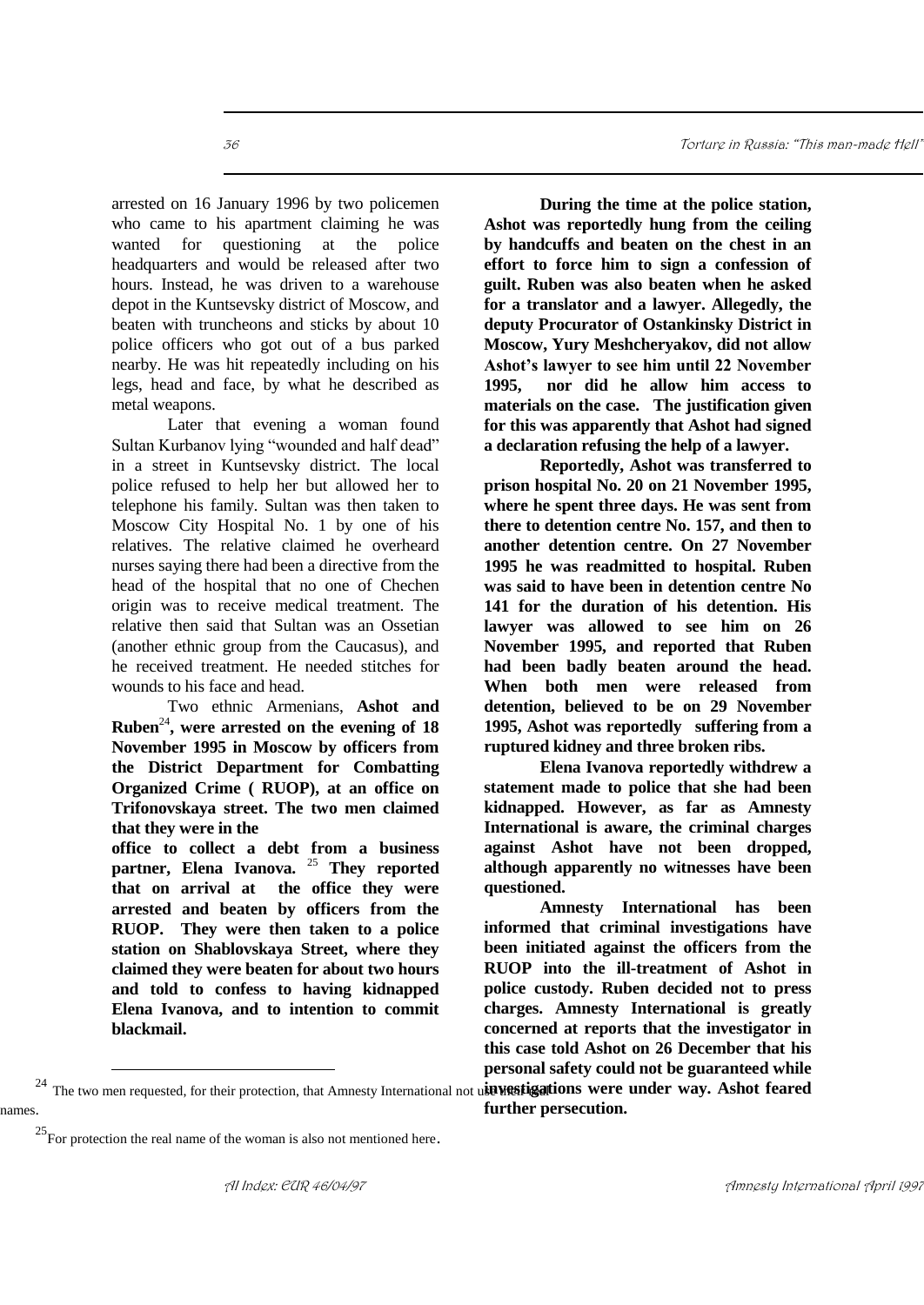The program "Segodnya" on 12 July 1996 showed Mayor Luzhkov having the following conversation with a high-ranking police officer present on the site:

**The whole diaspora." Police officer: "Well,**  $\frac{1}{\alpha}$ : "This man-made Hell" **37** *"Now we have to take actions. We have to take all of them out of Moscow. Everyone. if you only allow us -- I will certainly introduce terror on the streets."* **Mayor Yury Luzhkov:** *"Yes. The whole Chechen diaspora -- out of here."* **Police officer:** *"It's about time we did that, Yury Mikhaylovich. You are right -- it's about time."* **Mayor Yury Luzhkov:** *"We have warned them many times..."* 

#### 2. Statements by Moscow Mayor

Amnesty International fears that a recent statement by the mayor of Moscow further threatens the safety of the city's ethnic Chechen population.

Mayor Yury Luzhkov's remarks were made on 12 July 1996, when visiting the site of a bomb explosion that day on a Moscow bus, and were televised on 12 July on the "Segodnya" program broadcast by the NTV station.

While recognizing the right of the Russian authorities to investigate and bring to justice those responsible for criminal acts, Amnesty International is deeply concerned that the mayor's comments appear to be a verbal agreement and an instruction for action allowing law enforcement officials in Moscow to persecute and instill fear in members of the Chechen ethnic minority residing in the city, solely on the basis of their ethnic origin. The statement may be taken as encouragement of torture and ill-treatment. Given the existing pattern of persecution and the use of torture and ill-treatment of Chechens by the regular police force and the special police units (known as OMON), as well as by officers of the Department for Fighting Organized Crime (RUOP) in Moscow, the mayor appeared to be condoning and encouraging unlawful practices of law enforcement personnel against members of the Chechen ethnic minority.

Amnesty International urged the Mayor of Moscow to publicly clarify his statement regarding the persecution of the Chechen diaspora in Moscow, and to condemn unequivocally any illegal practices by law enforcement agencies toward Chechens in the city. The organization urged the Russian authorities to ensure the safety and the well-being of all Chechens residing permanently or temporarily on the territory of Moscow or elsewhere in the Russian Federation, and that no one is subjected to persecution and ill-treatment solely on the grounds of their ethnic origin.

3. Torture of women, adolescents and disabled people by the police

Victims of torture in Russia are not only the "dark-skinned" members of the ethnic minorities. If this is mostly the case in the big cities such as Moscow and St. Petersburg, reports show that in the provincial towns of Russia torture methods are also used against ethnic Russians, the victims often being adolescents, women and, in some cases, disabled persons. A general feeling of impunity and state protection apparently experienced by the police officers is often the reason why innocent people, sometimes no more than passers-by, become victims of torture and ill-treatment. Reports show that virtually anyone, regardless of their age, gender, ethnicity or profession, is in danger of becoming a victim of police brutality and torture anywhere in the Russian Federation. Below are a few examples from the provinces, only some of which appear to have been investigated by the authorities.

Reports have claimed a pattern of systematic use of torture by the police in the town of Magadan and the Magadan Region. During a visit by representatives of the International Society for Human Rights to Magadan's pre-trial detention centre (hereafter SIZO) SIZO-1 in 1995, **15-year-old A. Stepankovsky** described the torture methods used against him while being questioned at the City Department of Police No. 2 (GOM-2). He was reportedly forced to wear a gas mask and to stand facing the wall, with his hands up and his legs wide open, and in this position the deputy chief of the GOM-2 had reportedly beaten him in the area of his genitals.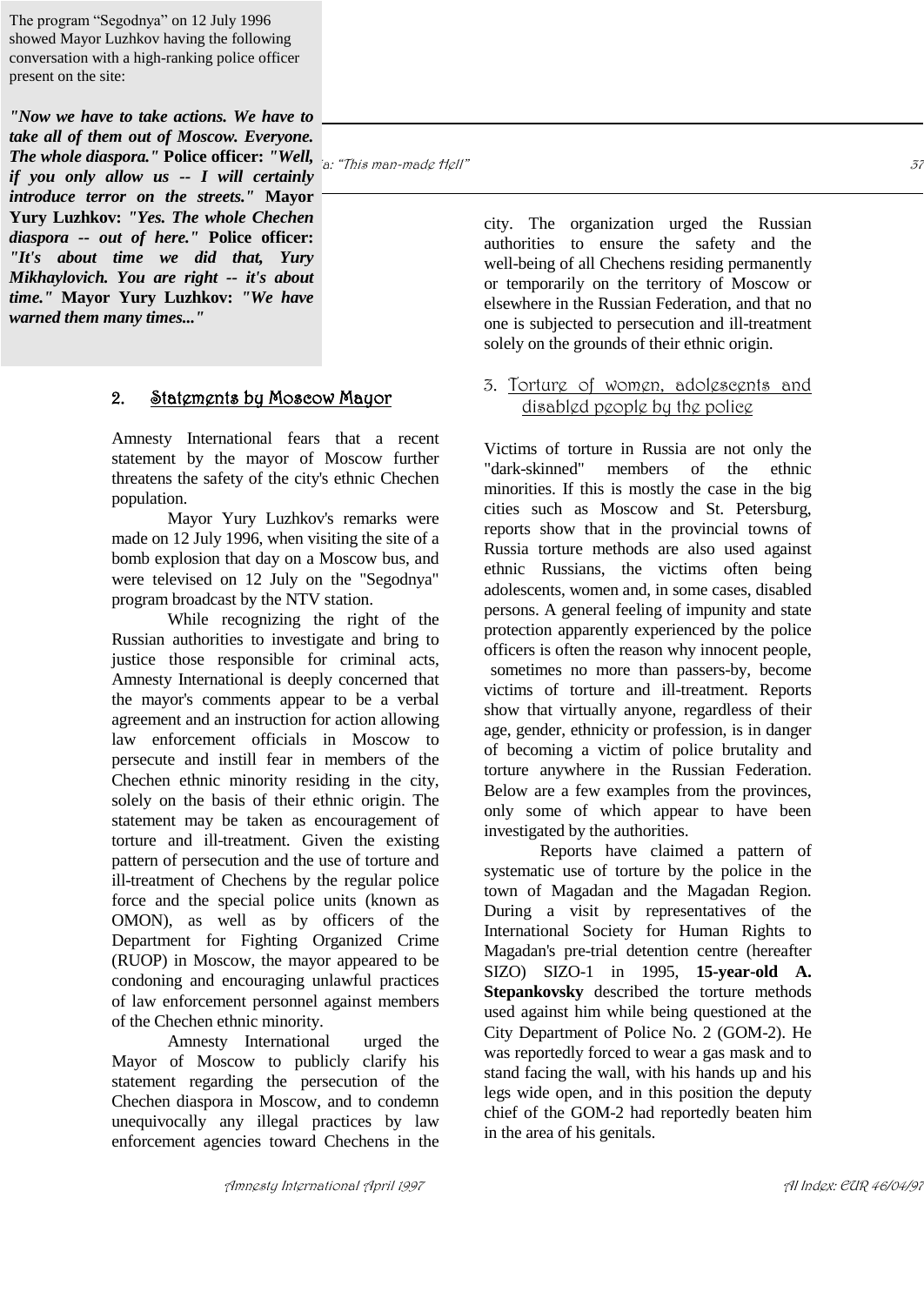In early 1995 a criminal case was opened in Magadan against officials of GOM-2 who allegedly tortured in detention **14-year-old S. Baskakov**. None of the police officers have been tried or convicted to date. The police officers are said to have taken the boy from school at 9am and tortured him until 10pm, when they sent him home. The police allegedly handcuffed him, put a gas mask onto his head, and beat him with boxer's gloves. As a result S. Baskakov was hospitalized with concussion and kidney disfunction.

In August 1995 a criminal investigation was opened against several officials of Magadan's City Department of Internal Affairs (GUVD) into the charges of the use of torture against **16-year-old V. Polyakov**. After being beaten at the police department, the officers allegedly took him to a location outside the town, near a swamp, handcuffed and stripped him, and left him hanging on a tree. After an hour, the officers took him to a disused factory and hung him upside down in a well. V. Polyakov has suffered from bronchial asthma since he was five, but from 6pm to 1am during his detention the police reportedly refused to allow him to take his medication.

On the night of the 28 April 1996, **eight adolescents aged 13 - 17** were detained and taken to the police department No. 2 in the city of Nahodka in Primorsky territory. They were detained on suspicion of possession of a pistol, taken on the street from a drunk and aggressive (according to witnesses) official of the local department of the Federal Security Services (FSB). The boys were arrested without a procurator's order and were not given access to a defence lawyer or to their parents during the detention, and the parents were not even informed that their children were held in police custody. The eight adolescents were subjected to torture and ill-treatment by police officers in order to extract false confessions: they were beaten with plastic clubs; kicked; strangled; a helmet was put on their heads and the officers hit them repeatedly over it; and under the threat of a loaded pistol kept pointing at their heads,

they were asked to confess to the possession of the stolen pistol. As a result of the beatings, two of the boys, Kostya Belokrinitsky and Igor Kuleshov, suffered concussion. Igor Kuleshov also suffered kidney damage. The two were questioned and ill-treated repeatedly throughout the night, and during the breaks were kept in a cell together with adult detainees.

The parents of the boys insisted on bringing the two police officers involved in the beatings, Avakyan and Ignatenko, to justice. The internal investigation into the incident concluded that Avakyan and Ignatenko only undertook "the necessary investigative actions." The city office of the procurator opened a criminal case against the two officers, but the investigation concluded that there were not enough evidence to transfer the case to the court. Following a complaint by the parents, the higher office of the procurator of Primorsky territory continued the investigation by sending the parents' complaint to the police department No. 2, where in fact the ill-treatment took place. Only after a series of publications in the press and the attention to the case raised by human rights groups, did the court hearing take place. In May 1996 the city court found Avakyan and Ignatenko guilty of exceeding their authority and undertaking unlawful actions harmful to the well-being of civilians. The court gave the two officers to three-year conditional sentences with a two-year probation period. They were also obliged to pay their victims five million roubles (about US \$1000) each in compensation for "moral and psychological damages".

Torture in police custody is also reported to be widespread in the town of Bryansk. According to official statistics for 1995 48 MVD officials were charged with perpetrating 51 crimes: Twenty-two of them had already been tried, and 8 of them were awaiting trial as of March 1996.<sup>26</sup> They included the **following:**

**According to reports, Boris Yevdokimov and another officer, officials** 

<sup>26</sup> See *Komsomolskaya Pravda*, 15 March 1996.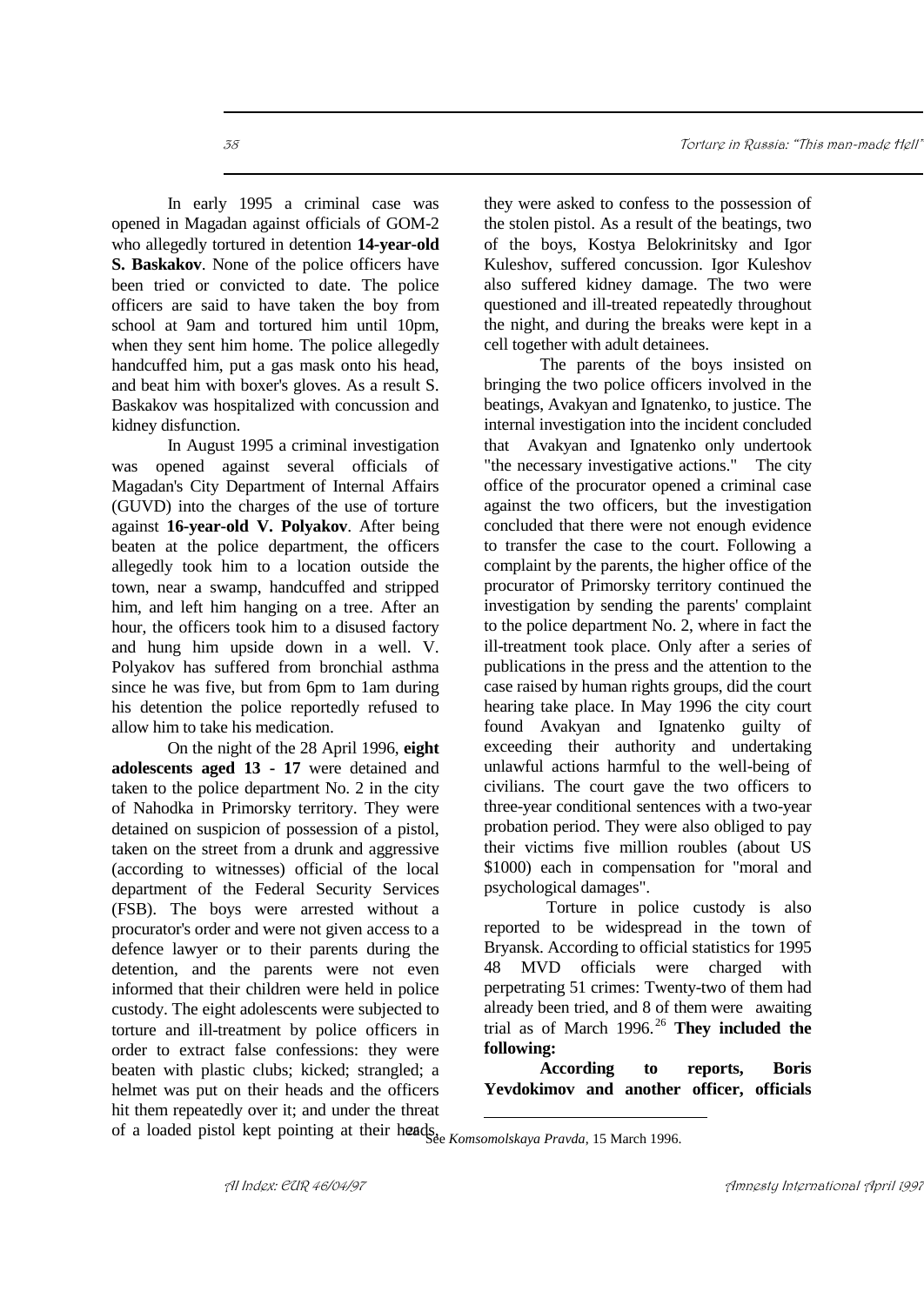**from the Regional Department of Internal Affairs (ROVD) kidnapped in their car three young girls from a street in the centre of Bryansk in late 1995. Two of the girls subsequently escaped. The third, 15-year-old O.D.**<sup>27</sup> was raped and tortured all night by the two officers. Later, the medical examination of O.D. listed the following injuries: "concussion; haemorrhage of the neck, back and legs; serious injuries to the right hand and the left knee; internal injuries to the soft tissue of the genitals and the rectum; an injury to the right breast; the hymen was broken." During an attempt to escape, O.D. was chased by Boris Yevdokimov, who, when he caught her, cut her breast with a piece of glass.

In February 1996 the two officers were tried and Boris Yevdokimov was convicted under Article 117-3 of the Criminal Code (punishing the gang rape of an adolescent) and sentenced to five years' imprisonment, the shortest possible term prescribed under this article. The other officer was acquitted. The court justified its verdicts by reference to the exceptional professional record of the accused men: Boris Evdokimov was a top, award-winning police officer; the other officer was a holder of a special award from the Russian President for his contribution in resisting the coup attempt against Soviet President Mikhail Gorbachev in 1991. He was also the only son and cover of elderly parents, and in accordance with Russian law could therefore be exempted from a prison sentence. Nevertheless, the Office of the Procurator appealed against the district court's decision and the case will be re-examined by the regional court.

In another incident in late 1995 in Pogarsky district, Bryansk region, the police were seeking to arrest the perpetrator of a series of arson attacks on the homes and the property of a number of single mothers and elderly people in the district. According to reports, the

È,

police, desperate to identify the alleged criminal, called on the services of a local fortune-teller. Through reading her cards she had reportedly identified a middle-aged man with brown hair. Following her description the police detained a disabled man named **Vasily Pochtovoy**. He was reportedly detained by three police officers, taken to a location outside the town and severely beaten by two of them. They also threatened to kill him if he did not confess to starting the fires. Later the police officers took Vasily Pochtovoy to the local hospital. The medical certificate listed "concussion; haemorrhage of the face and the neck; injuries to the arm, to the chest and to the right thigh".

In a newspaper interview for *Komsomolskaya Pravda*, Colonel Anatoly Nikitin, the first deputy chief of the Department of Internal Affairs in Bryansk, claimed that all of the reports of torture and ill-treatment in police custody in the city were part of "a campaign to discredit the police".

Police officers in Zhukovsky district, Bryansk region, severely beat a man suspected of theft of a bicycle, according to reports in March 1996. While his hands were handcuffed behind his back they beat him with plastic clubs, wooden bars and their fists. The police officers allegedly played loud music during the beating in order to drown the victim's screams.

In another case, a police officer, Oleg Dubkov, in Bezhetsky district of Bryansk, claimed that he heard **a passer-by** verbally insult him, according to reports of March 1996. He and a colleague allegedly chased the suspect down the street. They reportedly caught someone, took him to a children's playground, handcuffed him and severely beat him.

Not only criminal suspects are victims of ill-treatment. The case of **Maria Chibiryaeva**, a Moscow attorney who was asked to become a defence lawyer for an assistant of a deputy of the City Duma in the town of Dmitrov was reported in March 1996. She arrived in the city's pre-trial detention centre (SIZO) for a meeting with her client, requesting

 $^{27}$ The real name of O.D. is not mentioned here for her protection.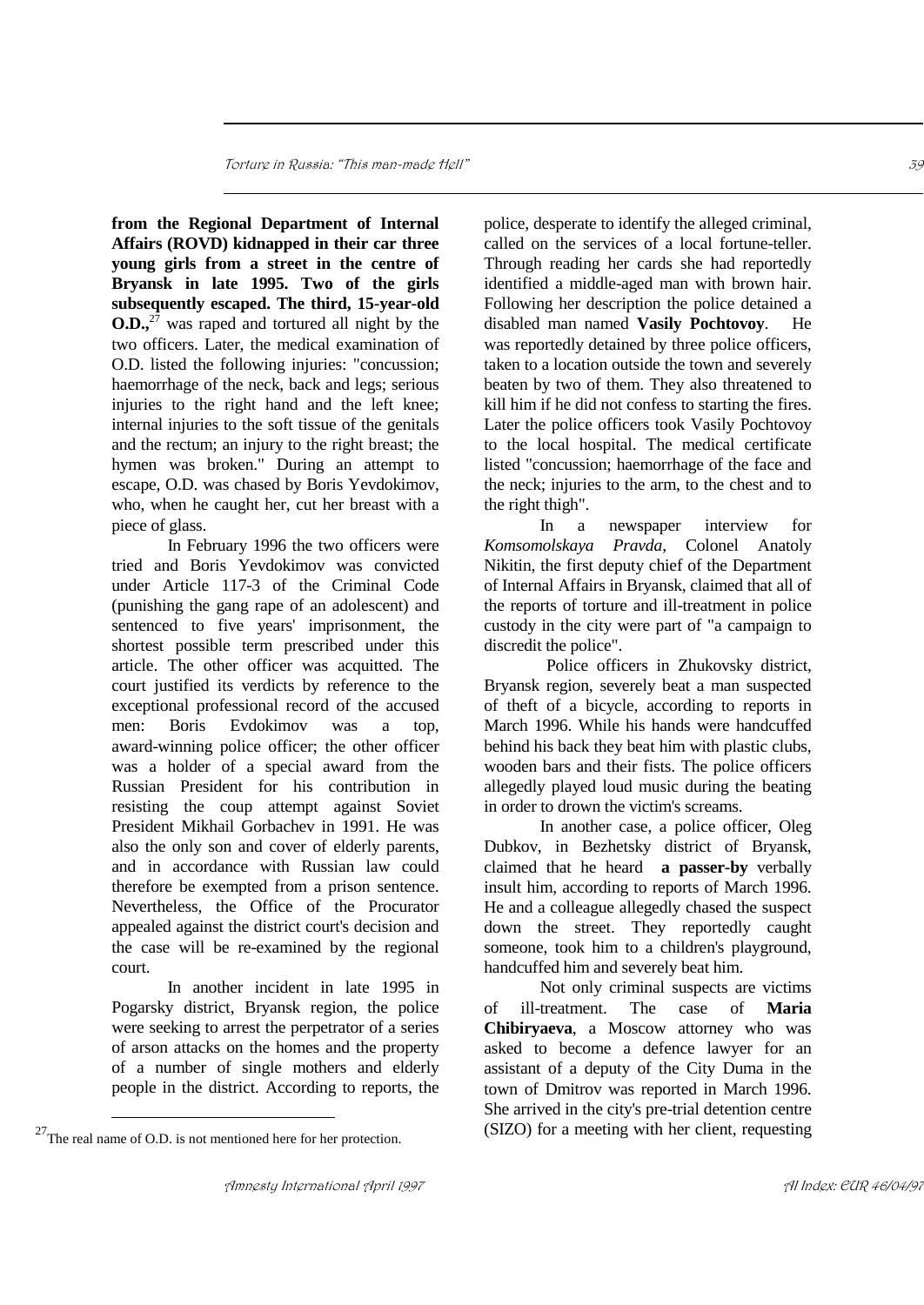in advance a confidential conversation with him, a right provided by the Code on Criminal Procedure. The man was detained on suspicion of stealing a car, although he claimed that he bought the car, not knowing that it had been stolen. During the meeting of the lawyer with her client, she felt that their conversation had been eavesdropped on by the authorities, and she started writing down her questions and getting back the answers written on paper. After the end of the meeting, on her way out of the SIZO, she was stopped by the investigator who ordered her to show him the notes from the meeting, which apparently proved her suspicion that the conversation with her client had been monitored. Maria Chibiryaeva refused to hand over the notes and pointed out that this would be a violation of the law which provides for confidential meetings between lawyers and clients. She was threatened and then searched and in the meantime she stuffed the notes in her mouth.

The investigator and a police officer allegedly jumped on the lawyer and began strangling her. They forced their hands in her mouth and took out the pieces of the already chewed notes from the meeting with her client. During this time, the head of the City Department of Internal Affairs (GUVD) arrived in the SIZO and accused the lawyer of "violating the professional ethics", and that "she did not have the right to talk to her client through written notes"; in fact, a right provided for by the Code on Criminal Procedure. He also questioned the lawyer about the case, which is a violation of the client's confidentiality, protected by the Code on Criminal Procedure. She refused to answer and was then taken to the city's procurator, V. Andrushenko, who first ran an identity check on her and later released her.

Maria Chibiryaeva complained to the head of the city criminal investigative police department, I. Demidov, and demanded that the notes of her meeting were returned to her. She did not receive an answer to her complaint, but on the third day after her client's detention he was released without any official charges against him. Maria Chibiryaeva and the Moscow Bar Association complained to the Office of the Procurator for Moscow Region. The Office of the Procurator answered that none of the events described by the lawyer took place. The same conclusion was reached by a special commission of the Ministry of Internal Affairs, which investigated the circumstances of the lawyer's ill-treatment. The commission claimed that their conclusion was based on the lack of any evidence, including the notes of the meeting with her client, which could support her claim.

## 4. Other cases of police brutality and deaths in custody

On 29 February 1996 **Evgeny Lisitsky**, a veteran from the war in Afghanistan, was detained on his way home by the police in Volgograd, together with two other colleagues from the factory he worked in. The police reportedly asked to see their passports and because the men did not carry them, the officers took them to police station No. 7 of the Regional Department of Internal Affairs (ROVD). The two colleagues were released and only Evgeny Lisitsky remained detained. He was handcuffed and beaten by the ROVD officers for two hours and as a result he died in the police station. He was reportedly hit in the chest, while handcuffed behind his back, which is allegedly a special police method of ill-treatment. The cause of death was registered as a "heart failure." In addition, his head was broken and he had heavy bruises on his face and head.

After his death several local organizations of Afghan veterans and soldiers' mothers requested a meeting with the heads of the ROVD to protest the circumstances of Evgeny Lisitsky's death. They claimed that during a meeting with the deputy head of ROVD he threatened that his officers would use "power" against the activists if they gave statements to the press or complained to the higher authorities. The regional Office of the Procurator opened a criminal case against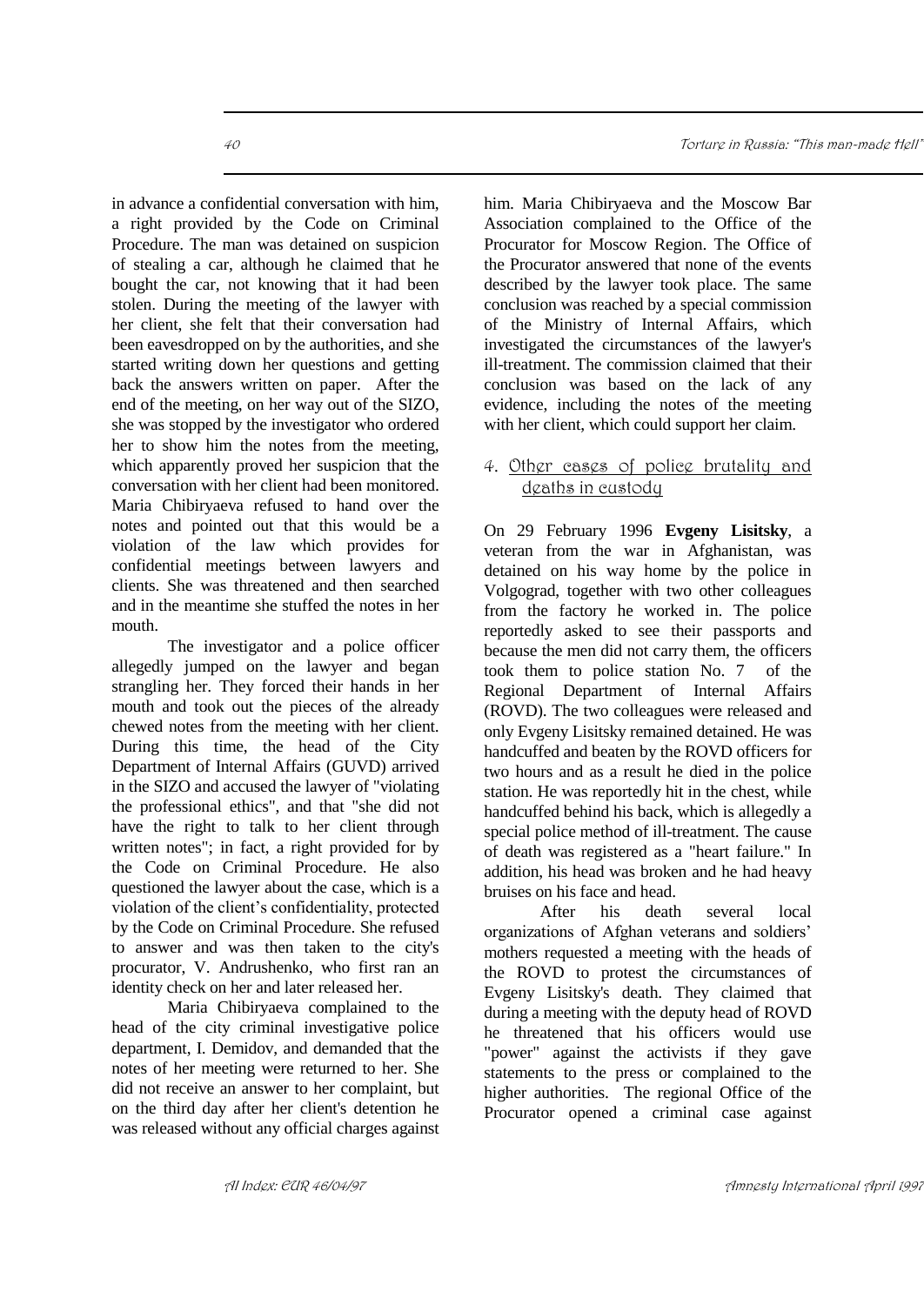officials from ROVD and initiated a second expert examination.

The worker **V. N. Ishenko** was detained on 9 February 1996 in Moscow police department No. 42 and kept in custody for three days, during which time allegedly he was beaten and ill-treated repeatedly by the police officers. During the ill-treatment he was asked to confess to a number of crimes, including fraud. After complaints by his wife and lawyer, V. N. Ishenko was released.

On 13 October 1995 in the labour colony UG-42/7 in the Arkhangelsk Region officials of the Department of Internal Affairs reportedly beat the prisoner **Pavel Fedorov** severely. As a result of the ill-treatment several of his ribs were broken. Nevertheless, he was not provided with the necessary medical care. In December 1995 the Arkhangelsk regional Office of the Procurator officially admitted that Pavel Fedorov had been subjected to ill-treatment by prison officials. However, the Procurator claimed that "no serious injuries occurred" and that "based on the circumstances of the incident, the procuracy refuses to open a criminal case."

On 17 February 1996 the younger brother of Pavel Fedorov, **Oleg Fedorov,** fell from the fourth floor of the Arkhangelsk ROVD and died. Oleg Fedorov had been detained by two high-ranking, drunk ROVD officials on the street in Arkhangelsk. He had been interrogated by the two officials for two hours and during questioning had allegedly been severely beaten by them. Oleg Fedorov, reportedly, asked to go to the toilet and threw himself out through the window.

After the incident a criminal investigation was opened against the two law enforcement officials and they were charged under Article 171(2) of the Criminal Code for "exceeding of power." In March 1996 the Department of Internal Affairs (UVD) reportedly announced publicly the dismissal of the two officers for "serious violations of the professional discipline". In May 1996 the regional Office of the Procurator decided to close the criminal investigation into the case for lack of evidence.

5. Torture methods slonik (elephant), lastochka (swallow) and konvert (envelope)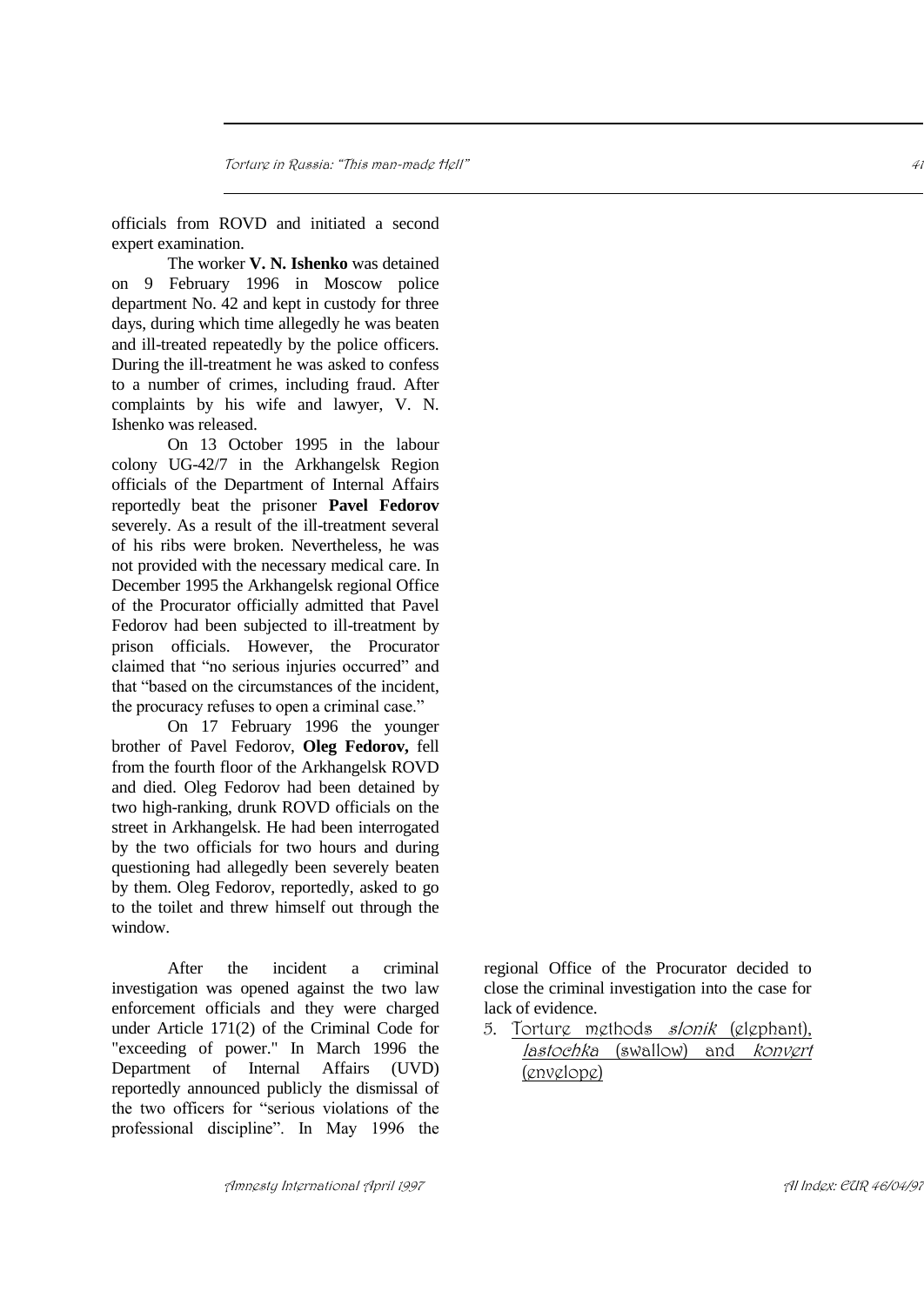**Yury Dikhtyarenko** claimed: *"I was handcuffed and beaten from behind on the head and the neck, then they turned me around and I was beaten on the face and the chest and all over the body. Then they took off my clothes and tried to force a chair leg in my rectum. They forced a gas mask onto my head and cut off the air supply until I was suffocating. "* 

> The torture method *slonik* <sup>28</sup>  **is widely practised by police to force confessions, according to reports. A gas mask is put on the suspect. The flow of oxygen is restricted or cut off repeatedly until the suspect suffocates and agrees to confess. There are reports that in some cases tear-gas has been forced through the pipe of the gas mask until the suspect vomits inside the mask. In these cases the officers allegedly often took off the mask and showed the suspect his face in order to humiliate him.**

> **The office of the procurator in Saransk's Leninsky district instituted criminal proceedings for premeditated murder against a police officer in the case of the death of 19-year-old Oleg Igonin**, who had a heart attack and died while being subjected to *slonik* in July 1995.

> On 6 October 1995 police detained three warehouse guards in Magadan, **Oleg Kovalenko, Konstantin Yunak and Yury Dikhtyarenko,** without an explanation and later accused them of resisting arrest. They were taken to the City Police Department No. 1 (GOM-1) and allegedly tortured by police officers. At the court hearing, the judge gave each man five days' administrative arrest on charges of hooliganism, despite witness accounts which claimed their innocence. Each day they were about involvement in theft, during which they were reportedly tortured.

**Oleg Kovalenko** described how he was beaten, had his hands handcuffed behind his back and then a gas mask forced onto his head by four or five police officers. Then they cut the air supply in the gas mask and watched while he had convulsions and lost consciousness. He was subjected to *slonik* for one and a half hours.

È,

**Konstantin Yunak** was badly beaten. A medical report of 12 October 1995, after his release, referred to "injuries caused by torture".

The three men were tortured repeatedly for several days. Then the regional court ordered a new investigation into their case and ordered their release. A criminal case was opened against several police officers (two of them went into hiding) regarding their involvement in the alleged torture of Oleg Kovalenko, Konstantin Yunak and Yury Dikhtyarenko.

The torture method *lastochka*<sup>29</sup> is often **used in combination with** *slonik***. The suspect's hands are handcuffed behind the back, above the level of the head, whereby the victim's back is arched painfully and he is secured in this position. Often the suspect is hung from the ceiling by handcuffs and beaten in this position. In the torture method** *konvert* **the victim's legs are pulled up to his head and he is secured in this position. All three torture methods have been reportedly used on detainees by the police officers in the Republic of Mordovia.**

#### 6. Torture in Mordovia: an official policy

In the Republic of Mordovia a pattern of torture and ill-treatment in police custody has occurred. In a number of cases detainees have reportedly died as a result of torture**.**

Amnesty International has approached the Russian authorities repeatedly regarding reports that law-enforcement agencies in the Republic of Mordovia have systematically subjected people detained under investigation to torture or cruel, inhuman or degrading treatment.

For example, five staff members of the "Gepard" company were arrested in August 1994. To obtain confessions of criminal acts from them they were allegedly subjected to torture by members of the Criminal Investigation Department (CID) of the Ministry of Internal Affairs. **Aleksandr Voevodin**, for instance, was

<sup>&</sup>lt;sup>28</sup>This torture method is called "elephant" because of the resemblance <del>different provided</del> by association of the suspect's position with a flying wearing a gas mask to the animal. swallow.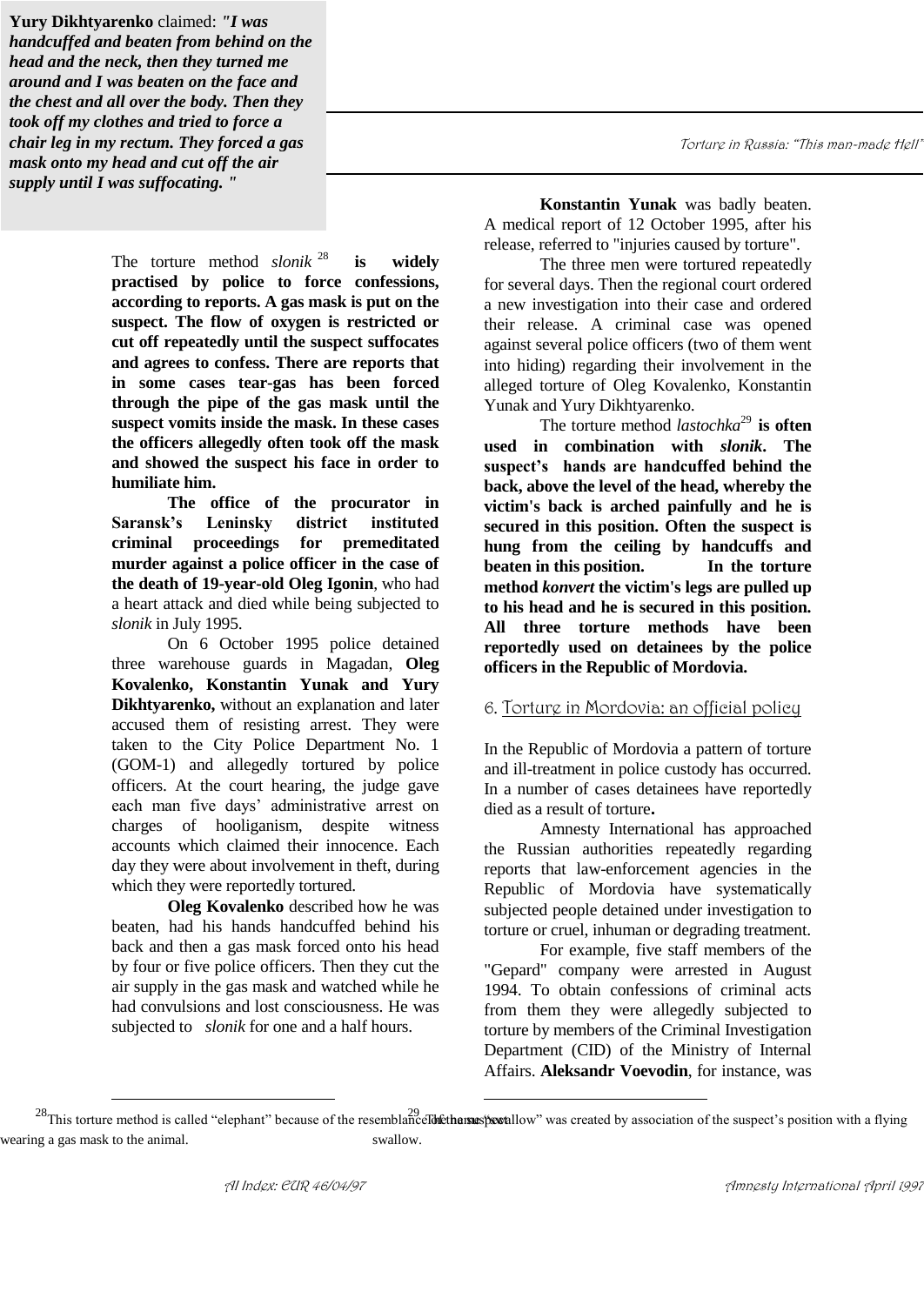said to have been beaten on his genitals and to have been subjected to *slonik*: he was forced to put on a gas mask, the air supply of which was then shut off. Reports also said that he was taken to a forest where CID officers threatened to hang him.

**Nikolay Andreevich Abramov**, who was arrested on 11 April 1994 on charges of stealing a tractor, was also reportedly subjected to torture and ill-treatment by members of the CID. They are said to have beaten him and to have subjected him to the *konvert* and *lastochka* methods. In connection with his case other people were arrested, allegedly in order to force them to testify against Nikolay Abramov. One of these men, **Aleksandr Derkayev**, was reportedly beaten with truncheons and as a result sustained a broken rib.

**Andrey Evgenyevich Arekhin**, **aged 16**, was arrested on 14 November 1994 on charges of arson. He was taken to the Department of the Interior Ministry of the Leningrad district in Saransk, where he claims he was forced to confess to a crime he did not commit. He was beaten on his legs, his chest and in the area of his kidneys. Members of the Department of the Interior Ministry of the Leningrad district are also said to have forced him to put on a gas mask and then shut off the air supply.

**Dmitry Bogdankevich and Vladimir Firsov, both 16 years old**, were arrested on 24 November 1994 on suspicion of murdering a class mate. They were both taken to the Leningrad district Department of the Interior Ministry where they claim they were subjected to torture and ill-treatment during questioning. Dmitry Bogdankevich was released after 16 days. Vladimir Firsov was taken to hospital where a doctor is said to have found contusions of the spine and left hip joint which were officially ascribed to a fall from the second floor.

On 22 August 1994 **Aleksandr Vladimirovich Ashenkov** was arrested and taken to the Leningrad district Department of the Interior Ministry. There he claimed to have been punched in the face by the procurator of Saransk who broke one of his upper teeth. During questioning he reports that he was beaten, kicked and otherwise ill-treated by two militiamen and was forced to write a confession.

Duma deputy Gleb Yakunin officially asked the Procurator General of the Russian Federation for a reaction to these allegations. In his reply the Procurator General wrote that criminal proceedings had been instituted under Article 171, part 2, of the Criminal Code against five Interior Ministry staff members in the case of Nikolay Abramov and Aleksandr Derkayev. Criminal procedures had also been instituted under Article 171, part 2, in the case of Dmitry Bogdankevich and Vladimir Firsov. The Procurator General stated that this case was being investigated by the district procurator's office and that the Procurator's Office of the Republic of Mordovia had taken over from the Lyambirsky district Procurator's Office the case of the staff members of the "Gepard" company and that the allegations of torture and ill-treatment, made by the relatives of the suspects, were being dealt with during the investigation.

In addition, the Procurator General wrote that in the case of Andrey Arekhin the Procurator's Office in the Leningrad district of Saransk in December 1994 had not found any confirmation of the fact that he was ill-treated. Moreover, Andrey Arekhin withdrew his allegations during the investigation. Regarding the case of Aleksandr Ashenkov, the Procurator General wrote that the Republic of Mordovia's Procurator's Office did not institute criminal proceedings because of lack of *corpus delicti*. In April 1995 Amnesty International asked the Procurator General whether he was satisfied that these investigations had been exhaustive and impartial.

In July 1995 Amnesty International received a reply. The Procurator General stated that on 13 January 1995 the Office of the Procurator of the Republic of Mordovia had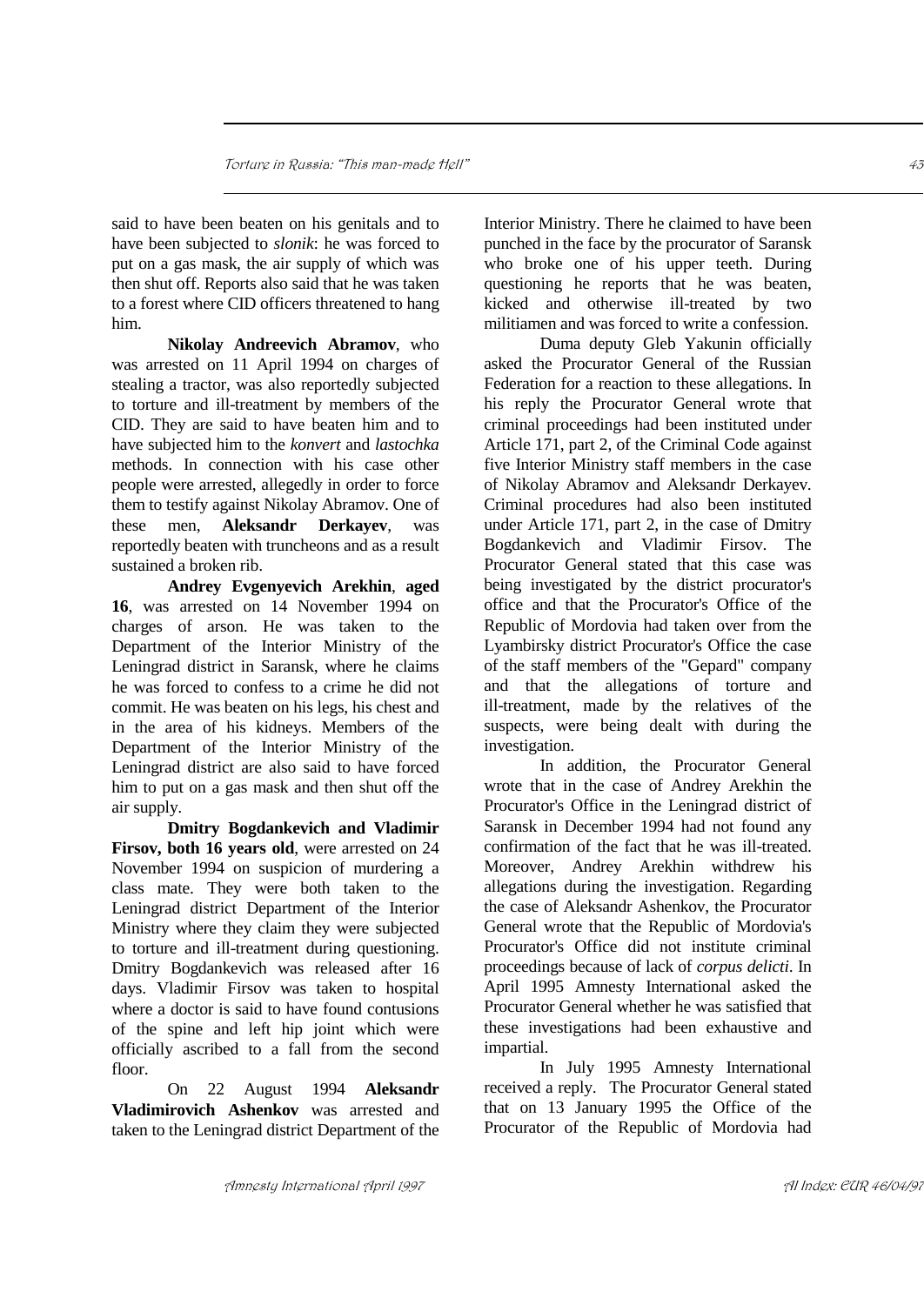opened a criminal investigation into the allegations of ill-treatment of Vladimir Firsov in police custody. The investigation was later closed for the lack of evidence. The Procurator General claimed that the decision to close the criminal proceedings in this case was correct. In addition, he claimed that the decision taken by the Office of the Procurator of the Republic of Mordovia to refuse to open a criminal case regarding the alleged ill-treatment of Aleksandr Ashenkov was correct. He also wrote that the Procurator of the Republic of Mordovia had been asked to prepare a special report to the MVD in connection with "the violations of legality by police officers in the republic and in connection with the fact that the leadership of the MVD of the Republic of Mordovia has failed to undertake urgent measures in this respect."

Nevertheless, reports of torture of detainees in Mordovia continued. On the night of 26 July 1995 19 year old **Oleg Igonin**, died in custody as a result of alleged torture by officials of the Leninsky District ROVD in Saransk. Oleg Igonin was reportedly detained and questioned for about an hour. He was allegedly subjected to *slonik*. The medical examination concluded that Oleg Igonin was strangled by hands, and did not die as a result of the *slonik* torture. On the same day the Office of the Procurator detained four ROVD officials on charges of participation in the murder of Oleg Igonin. Two of the officers were reportedly released during the investigations. In December 1995 it was reported that the criminal investigation into the case had been completed and two of the officials were awaiting trial. The two police officers charged with Oleg Igonin's murder had been reportedly charged previously in criminal cases concerning alleged torture and ill-treatment of detainees.

On 23 October 1995 Aleksandr Kosov, Mordovia's Minister of Internal Affairs, was dismissed and transferred to another position, after the Procurator General and the Minister of

44 Torture in Russia: "This man-made Hell"

police officers" in the republic and the inaction of the leadership of the MVD in Mordovia to eliminate these acts. However, the Procurator General publicly stated in November 1995, that "the murder of Oleg Igonin in the offices of Leninsky ROVD in Saransk is an extraordinary incident," and not part of a pattern of torture and ill-treatment.

# $V_{\perp}$ TORTURE AND ILL-TREATMENT IN PRE-TRIAL DETENTION. PRISON CONDITIONS: "HELL ON EARTH"

### 1. Conditions of detention amounting to torture

The conditions in many prisons, particularly for those awaiting trial remain appalling and amount to cruel, inhuman or degrading treatment. Some prisoners have waited years in such conditions for their cases to come to court. Speaking of two such prisons in Moscow the UN Special Rapporteur on Torture, who visited in July 1994, said: "The senses of smell, touch, taste and sight are repulsively assailed. The conditions are cruel, inhuman and degrading; they are torturous". <sup>30</sup> **The UN Special Rapporteur recommended in paragraph 77 of his "Recommendations for immediate action" that:** 

"the Government of the Russian Federation...remove from confinement in centres of detention on remand (isolators) all 71,000 detained in excess of the officially proclaimed capacity of existing institutions."

Further, in paragraph 78, he recommended that:

Internal Affairs of the Russian Federation admitted the existence of "criminal *acts"* by  $\frac{1004 \text{ F/NR}}{1004 \text{ F/NR}}$   $\frac{1004 \text{ F/NR}}{1005 \text{ F/NR}}$   $\frac{1005 \text{ F/NR}}{1005 \text{ F/NR}}$   $\frac{1004 \text{ F/NR}}{1005 \text{ F/NR}}$   $\frac{1004 \text{ F/NR}}{1005 \text{ F/NR}}$   $\frac{1004 \text{ F/NR}}{1005 \text{ F/NR}}$  <sup>30</sup> See "*Report of the Special Rapporteur, Mr. Nigel S. Rodley, submitted pursuant to*  16 November 1994. UN Doc. E/CN.4/1995/34/Add.1, para.71.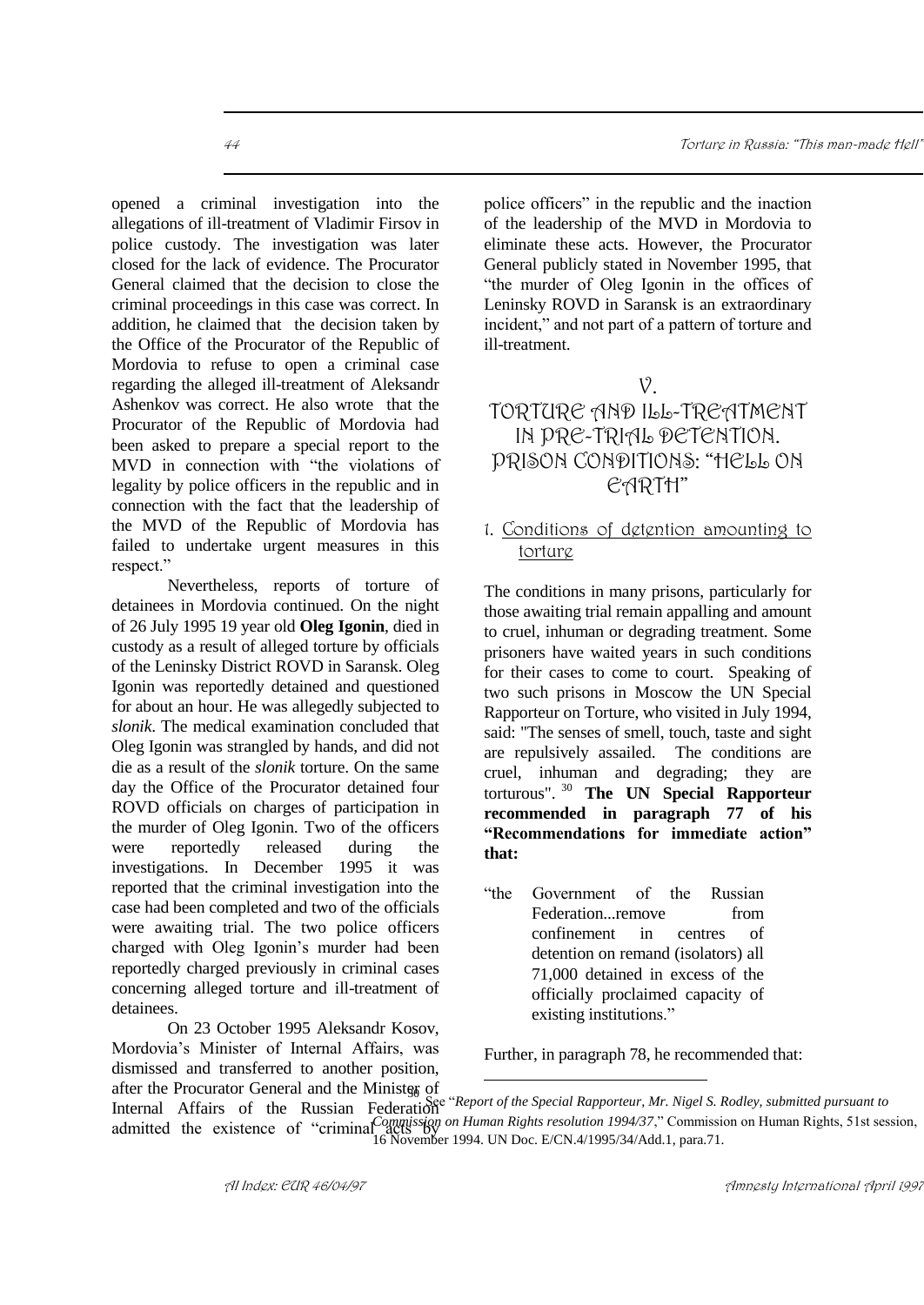An inmate of Butyrka Prison, in Moscow, wrote in a letter in 1995: *"Several times I felt so bad that I prayed to God to let me die. I somehow believe that hell cannot be as terrible as this man-made one. God, after all, is merciful, unlike people..."*

 $\mathcal{L}$  "This man-made Hell"  $45$ 

"this recommendation should be put into effect by Presidential Decree if necessary. It could probably be achieved by ordering the release pending trial of all non-violent first-time offenders, any remaining overcrowding could be eliminated by opening up, on a temporary basis, indoor stadiums or other comparable public places, and transferring the excess population to such places."

In paragraph 79, the Special Rapporteur recommended that:

"much greater use should be made of existing provisions in the law for release of suspects on bail or on recognizance (signature), especially as regards suspected first-time non-violent offenders. Instructions or guidelines to this effect should be given by the Minister of the Interior to investigators from the Ministry; by the Procurator General to State, regional and local procuratorial investigators and supervisory prosecutors, and by the Minister of Justice and the Supreme Court of the Russian Federation to all judges handling criminal cases."

Nevertheless, prisons continue to be grossly overcrowded and thousands of prisoners have no individual bed and have to sleep in two or three shifts, often without bedding. Many cells are filthy and pest-ridden, with inadequate light and ventilation. Food and medical supplies are frequently inadequate. The insanitary conditions mean that illness spreads rapidly; lung, circulatory and skin diseases, especially tuberculosis and scabies, are widespread. Mental centre SIZO "Matrosskaya Tishina" in August 1995, 140 prisoners were crammed into 70 square metres in a cell designed to hold 35 inmates. Such inhumane overcrowding is the norm in Russian prisons.

For example, in July 1995, **11 prisoners** died of heat–stroke in an overcrowded prison in Novokuznetsk, Kemerovo region. Up to 25 people were being held in cells meant for 10 and the air temperature rose as high as  $48^{\circ}$  to  $51^{\circ}$ C. An attempted mass suicide had occurred at the jail in the previous year in response to fierce beatings taking place there.

However, the most severe problems exist in pre-trial detention. In October 1995 as many as 274,700 people were being held in remand centres throughout Russia. The system was designed to hold only 173,885. In March 1995 some 39,070 people (15,6% of all persons detained) were kept in SIZO in violation of the procedure stipulated by law. Women were 4.8% of the SIZO inmates and 6.6% were juveniles.<sup>31</sup>

illness is also common. In the pre-trial detention ficial MVD sources of information: statement of Yu. Kalinin, head of the MVD's Central Directorate for the Execution of Punishment (GUIN), 20 March 1995.

<u>—</u>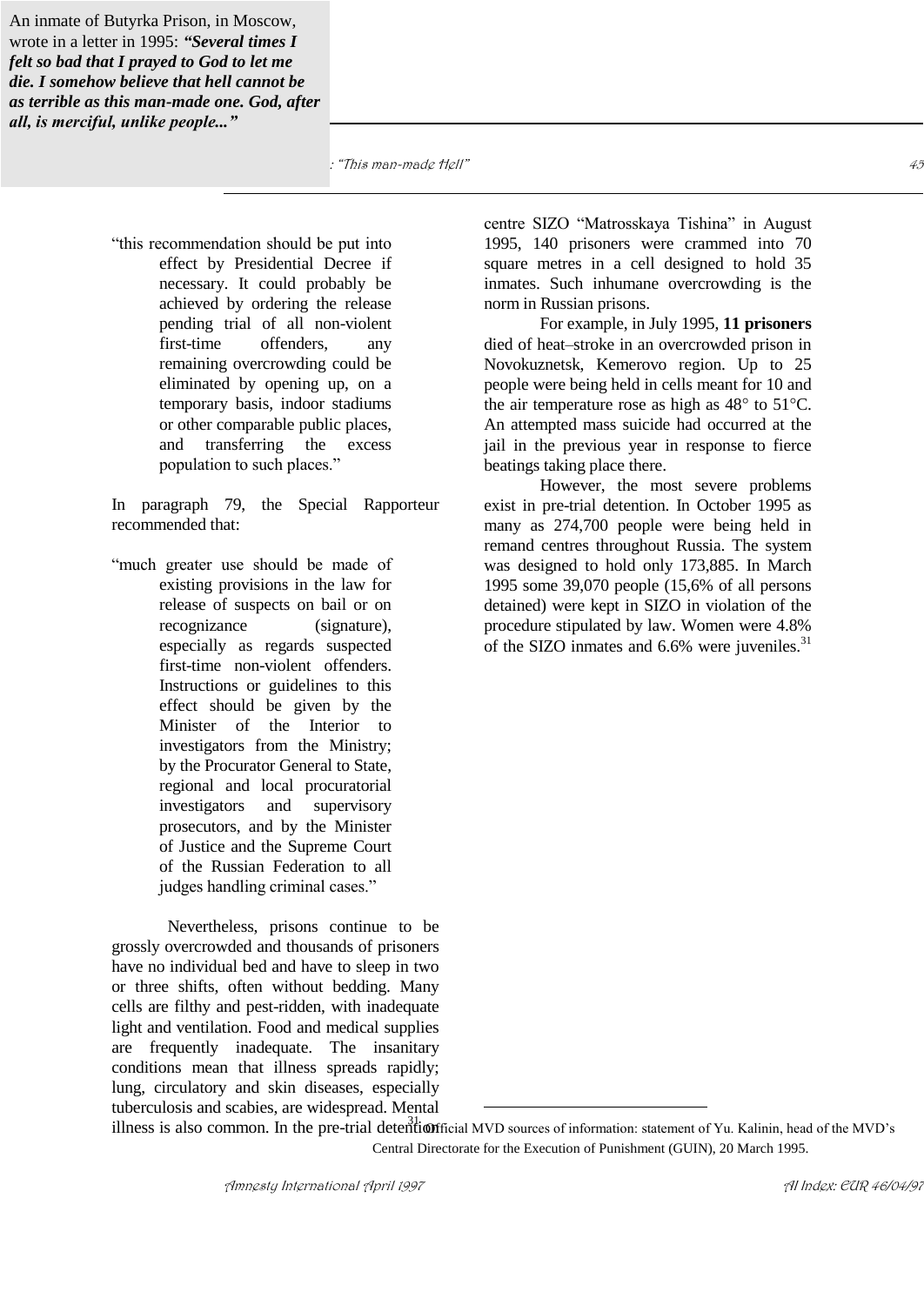Grossly overcrowded and insanitary conditions, as here at the pre-trial detention centre SIZO "Matrosskaya Tishina" near Moscow, where 140 prisoners occupy a cell designed for 35, are a feature of many Russian prisons. © Moscow Center for Prison Reform

46 Torture in Russia: "This man-made Hell"

**that several thousand people had been arrested illegally over the previous two years, that one out of every three persons arrested was denied the right to legal services, and that 70% of detainees were held for terms three to five times longer than necessary while awaiting sentencing. For example, the Moscow Center for Prison Reform reported a case of a woman detained and accused of stealing three cucumbers. She was kept in SIZO awaiting her trial. This case was also brought to the attention of the Council of Europe's expert group. In addition, the Moscow Center for Prison Reform has collected hundreds of cases of people detained for allegedly attempting to steal items such as 10,000 rubles (\$2); three bananas; a stick of sausage; kitchen rowdy; an antique watch; four jars of cucumbers; two jars of jam; etc. Such people spend on the average 10 months** 

**In September 1994 a member of the President's legal advisory board estimated** 

vded and insanitary conditions, as here at the pre-trial detention centre SI<sub>H</sub>O<sub>Pre-trial detention.</sub> shina" near Moscow, where 140 prisoners occupy a cell designed for 35, are a

 $f$  Russian prisons.  $\odot$ 

for Prison Reform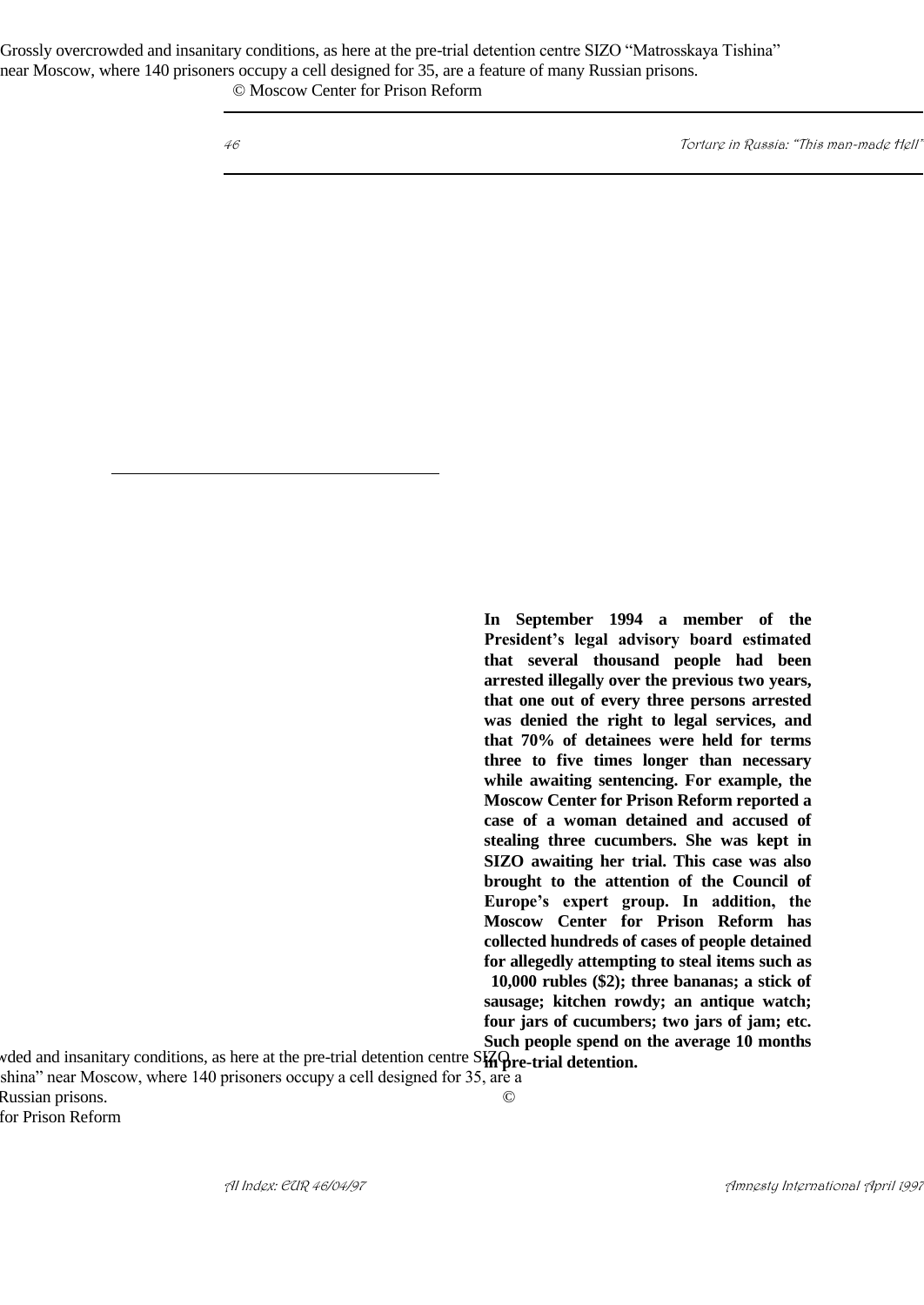*"The conditions in our pre-trial detention centres can be classified as torture under international standards. That is, the deprivation of sleep, air, and space."*

**official reports on prisoners' deaths do** *all all* **<b>***all all* **<b>***all all* **<b>***all all* **<b>***all* **<b>***all all* **<b>***all* **<b>***all* **<b>***all* **<b>***all all* **<b>***all all* **<b>***all all* **<b>***all all* **<b>***all all "...I have to confess that sometimes not convey the real facts. In reality, prisoners die from overcrowding, lack of oxygen and poor prison conditions. Cases of death from lack of oxygen took place in almost all large pre-trial detention centres in Russia..."*

Yury Kalinin, head of GUIN, 1995

*"If we do not take urgent measures, the situation could provoke a social explosion."*

Yury Skuratov, Procurator General of the Russian Federation, 3 March 1997

> **Reports from SIZO in the city of Irkutsk revealed the following cases: Elena Voronina**, mother of two small children and without a previous criminal record, was detained and charged with stealing five kilos of biscuits; **Andrey Rycher**, aged 15, was charged with attempting to steal 23 loaves of bread; **Lesha Zelenkov**, aged 14, was arrested in April 1996 for stealing a bicycle; **Borya Bratchikov**, aged 16, was convicted and received two and a half years' imprisonment for stealing three hamsters from a pet shop.

> General Yury Kalinin, head of GUIN said in an interview for Radio Liberty, that 65% of SIZO prisoners do not get to correctional institutions because the sentences they receive turn out to be a bit shorter or a bit longer than the time they spent in pre-trial detention.

> In July 1995 the Human Rights Committee in its Comments to the Fourth Periodic Report of the Russian Federation under Article 40 of the ICCPR, <sup>32</sup> **in paragraph 16 expressed its deep concern:**

**"...over the practice of pre-trial detention and over this fact that temporary detention has been** 

**extended from 10 to 30 days in certain cases. It is concerned by the extent of the Procurator competence to decide on matters relating to arrest or detention which cannot be challenged by the person concerned before a court. Under article 9, paragraph 3, of the Covenant, the detention of persons before they are granted a trial should not be the norm and, when it occurs, persons so detained should be granted a trial within a reasonable time or be released. The Committee is concerned that pre-trial detention is practised, not only in cases of serious criminal charges but more so on misdemeanour charges and frequently for unreasonably long periods of time, and that no effective mechanism exists for monitoring such detention."** 

**In addition, in paragraph 17, the Human Rights Committee expressed its grave concern:** 

**"over the lack of a monitoring mechanism for penitentiary facilities to ensure humane treatment of detainees and prisoners. In this regard, it deplores the cruel, inhuman and degrading conditions that persist in many detention centres and penitentiary facilities and condemns the use of food deprivation as punishment."** 

<sup>32</sup>See *Consideration of Reports Submitted by States Parties Under Article 40 of the Covenant, Comments of the Human Rights Committee, Russian Federation*, UN Doc. CCPR/C/79/Add.54, 26 July 1995.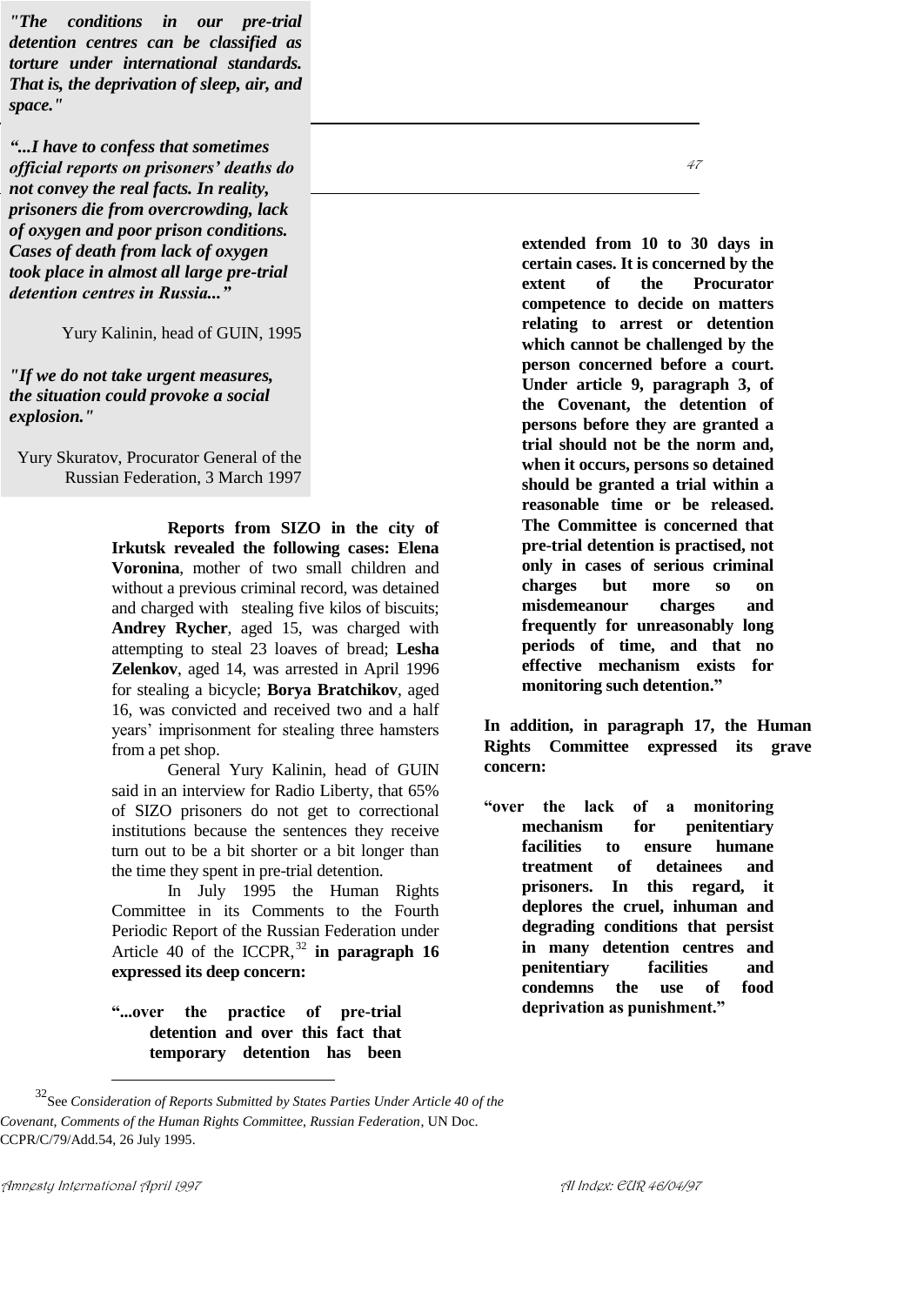**Furthermore, the Human Rights Committee in paragraph 35, recommended to the Russian Government that:**

**"the treatment of persons deprived of their liberty, whether in detention centres or in penitentiary facilities be effectively monitored. In this connection, it strongly recommends the adoption of new rules and regulations that comply fully with articles 7, 9, 10 and 14 of the Covenant and the UN Body of Principles for the Protection of All Persons under Any Form of Detention or Imprisonment and that the texts of all prison rules and orders and international norms on prison administration be made public and accessible. The Committee further recommends that priority be given to the establishment of the Visitors' Committee for the correctional institutions of the Federation and that legislation on the judicial review of arrest and detention be urgently passed in compliance with article 9, paragraph 3, of the Covenant, and article 22, paragraph 2, of the Constitution. It urges that the Government should refrain from placing first-time, non-violent and petty offenders in detention centres, and give consideration to various other practical measures designed to reduce the overcrowding of pre-trial detention centres, particularly the greater use of release pending trial. It also calls for an immediate end to the practice of food deprivation as punishment in prisons and encourages the Government's** 

**initiatives to institute alternative forms of punishment."**

**Nevertheless, to Amnesty International's knowledge, no effective measures have been taken by the Russian authorities to follow the recommendations of either the Special Rapporteur on Torture or the Human Rights Committee. On 28 October 1996 representatives of the Russian human rights organization "Novy Dom" (New Home) announced at a press-conference in Moscow that 280 people died in the Moscow pre-trial detention centres during the first nine months of the year.**

**Statistics are very closely held on the number of detainees and prisoners who were killed or died. According to Russian human rights groups, between 10,000 and 20,000 detainees and prison inmates died in penitentiary facilities throughout Russia, some due to beatings, but most as a result of overcrowding, inferior sanitary conditions, or lack of medical care. During 1996 the Moscow Center for Prison Reform reported that according to official MVD statistics over 3,000 detainees died in IVSs (temporary holding isolators) and SIZOs and over 9,000 convicts died in prisons and penal colonies. According to reports many detainees were transferred to hospitals just before dying so as to deflate the official mortality rate.** 

**It was reported that the Procurator General Yury Skuratov stated on 3 March 1997 that the appalling conditions in Russian prisons could provoke a "social explosion" among inmates. In an unprecedented move, Yury Skuratov reportedly painted a picture of misery and tension in the prison system at a meeting of security officials which decided to send a report on the situation to President Boris Yeltsin, the parliament and the government. Skuratov reportedly told the meeting: "It is clear that those who have been convicted have every reason for discontent." Interfax news agency quoted Yury Skuratov**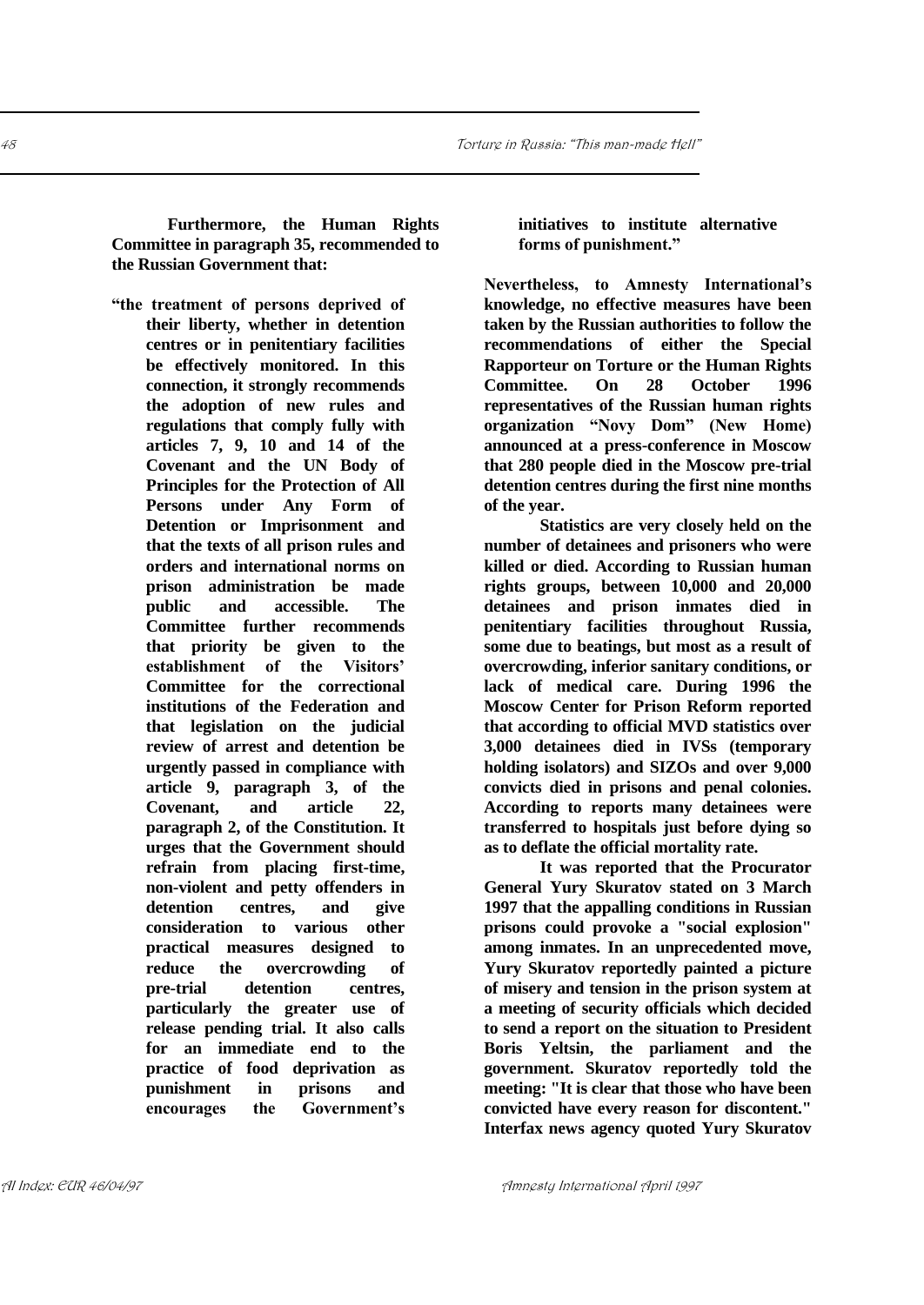**in prisons and the difficulties they face with housing.**

**The critical statements of the Procurator General came shortly after the Presidential Commission on Human Rights held a special meeting on 25 February 1997 to address the situation in the** 

**as saying the situation at detention centres, where people are held before trial, was also dire. According to the Procurator General, it was unacceptable that some people stayed in these centres for two to three years, longer than the law permits, while courts considered their cases.** 

**He reportedly said more than one million people were held in Russian detention centres and corrective camps and he was worried about overcrowding. The reports stated that he expressed particular concern at the rising incidence of illness. About 2,000 people died of tuberculosis in prisons in 1996 and the death rate from the disease was 10 times higher than the average rate in Russia, stated the Procurator General. The meeting was attended by officials from the government, the Supreme Court, the MVD and the FSB.**

**Yury Skuratov had allegedly demanded that procurators ensure a more balanced approach to choosing means of punishment when jailing offenders and urged them to ensure red tape is reduced to a minimum in investigating criminal cases. News reports quoted the Deputy Minster of Internal Affairs, Pyotr Mishchenkov, as telling the meeting that 100 people employed in the criminal justice system had committed suicide in 1996. The main reasons for falling standards and disillusionment included delays in wage payments to people employed**  **Russian SIZOs and penitentiary institutions. The Commission had prepared a special report on the appalling conditions of detention in Russia, based largely on findings by Russian groups dealing with the issue, such as the Moscow Center for Prison Reform. As a result of the meeting the Presidential Commission came up with a list of decisions for recommendations to the government on improvement of the situation.** 

**Among those are: to recommend that the parliament include in the draft Code of Criminal Procedure provisions aiming to limit the period of pre-trial detention of suspects to one year or 18 months; to recommend to the President abolition of Article 1(4) of the Presidential decree No. 1226; to prepare a draft law on amending the Criminal Code to include provisions criminalizing torture; to discuss with the Procurator General ways to increase the use of release on bail for suspects of non-violent crimes; to recommend to the parliament an amnesty for elderly detainees, women with children and adolescents, who were convicted of non-serious crimes; to recommend to the Office of the Procurator General, MVD and Ministry of Justice amendment of all institutional instructions, acts and rules to reflect the provisions of the Universal Declaration of Human Rights and the Convention against Torture; and to inform**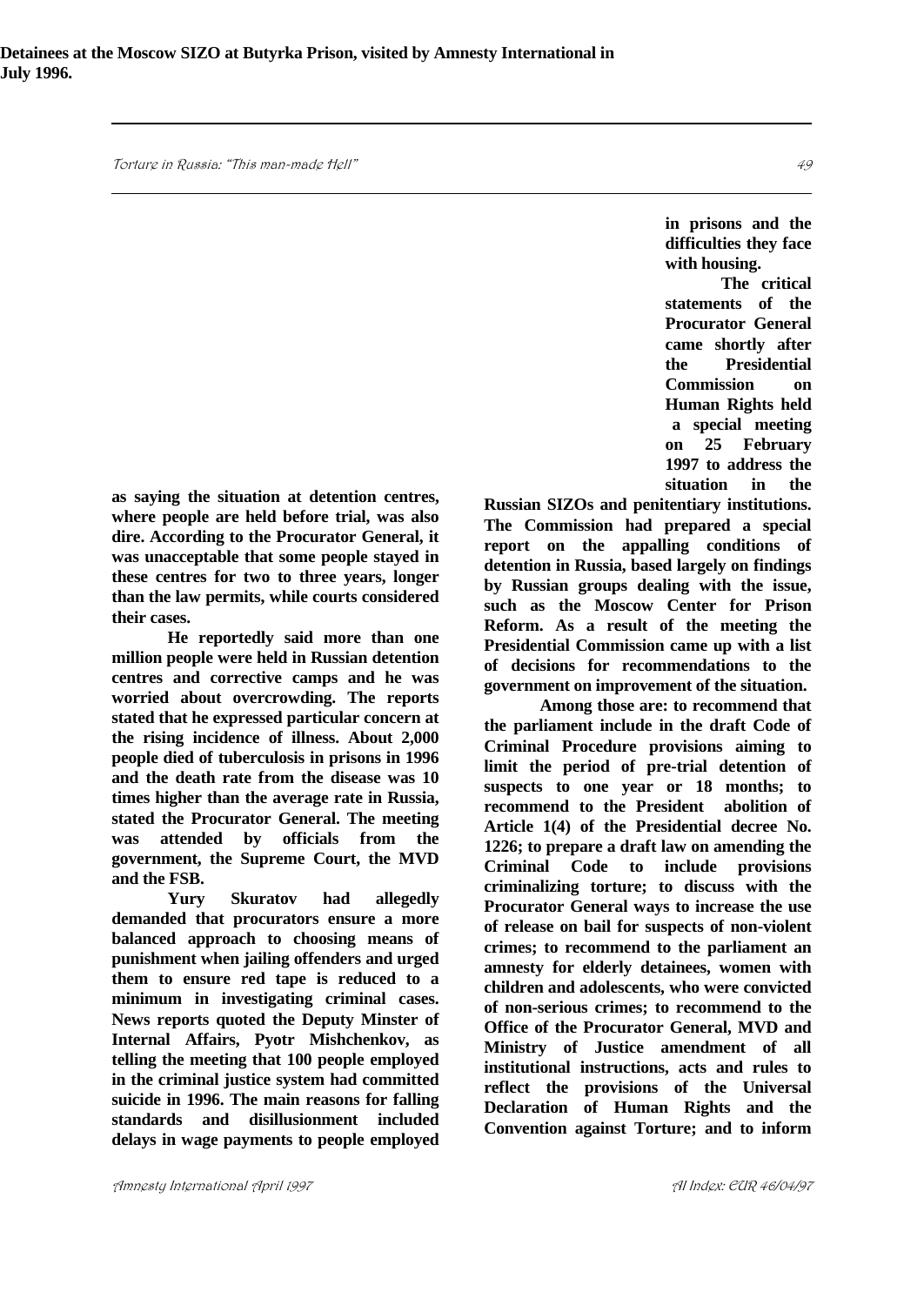**all detainees of the documents prohibiting the use of torture; to call on MVD to take steps to improve the standard of living for the personnel of the penitentiary institutions; to recommend that the Office of the Procurator General, MVD and the Ministry of Justice consider measures for decentralizing the management of the penitentiary institutions. While Amnesty International** 

**recognizes the recommendations of the Presidential Commission on Human Rights and the recent statements of the Procurator General to be a major step in the right direction, the organization continue to urge the Russian Government and the State Duma to** establish a National Action Plan for the Eradication of Torture in the Russian Federation, to include effective legislative, administrative, judicial or other measures to prevent acts of torture in any territory under its jurisdiction. (See part X of this report, Amnesty International's proposals and recommendations for the prevention of torture).

#### 2. Torture of prisoners by prison officials and deaths in custody

50 Torture in Russia: "This man-made Hell"

police units, OMON, continued.<sup>33</sup> In a July **1994 report on human rights observance, the Chairman of the presidential Human Rights Committee condemned the penitentiary system for allowing regular and gross violations, and said beatings were widespread. Lack of effective supervision, he reported, meant that many violations were not investigated and that the guilty were not brought to justice.** 

**In one instance that came to light, prisoner Sergey Osintsev** alleged that he and other prisoners in solitary confinement cells at corrective labour colony YaP 17/1 in Stavropol Territory were assaulted on 12 April 1994 by special troops brought in to search the premises.

Prisoners were forced to take off their clothes, he reported, and then were severely beaten and kicked by the troops, who were said to have wound elastic bandages round their hands in order not to leave visible marks. Sergey Osintsev further alleged that the troops threatened to return and kill him if he lodged an official complaint (as he had done following a similar incident in September 1993).

According to information from Russian human rights groups, a secret instruction of the Minister of Internal Affairs recommends and orders that the heads of regional Departments of Internal Affairs (UVD) facilitate the theoretical and practical training of the special purpose detachments of MVD and OMON on the premises of the SIZO and the correctional labour colonies. The instruction reportedly allowed *spetsnaz* to perfect their skills on prisoners in order to prepare them to react in situations of emergency and civil disobedience. To achieve this goal, the instruction reportedly recommended that once every few months the special detachments enter the prison camps and

\_\_\_\_\_\_\_\_\_\_\_\_, \_\_\_\_\_\_\_\_\_ \_\_\_\_\_\_\_\_ \_ \_\_\_\_\_ \_\_\_\_\_\_\_\_\_\_ \_ \_\_\_\_\_\_\_\_\_\_\_\_\_ \_\_\_\_\_\_\_\_\_\_\_\_,

È,

report of the Moscow Center for Prison Reform, Moscow, 1996.

Reports of torture and ill-treatment of prisonex pecial purpose detachments, *spetsnaz*, have been established at the regional department by the prison guards and the special purposes since 1989. They were formed to settle conflict situations in prisons. The prisoners detachments of MVD, *spetsnaz*, and the list peolia prison OMON". In 1992 by MVD order No. 267 these detachments were assigned an additional task: to carry out preventive measures. For more details see "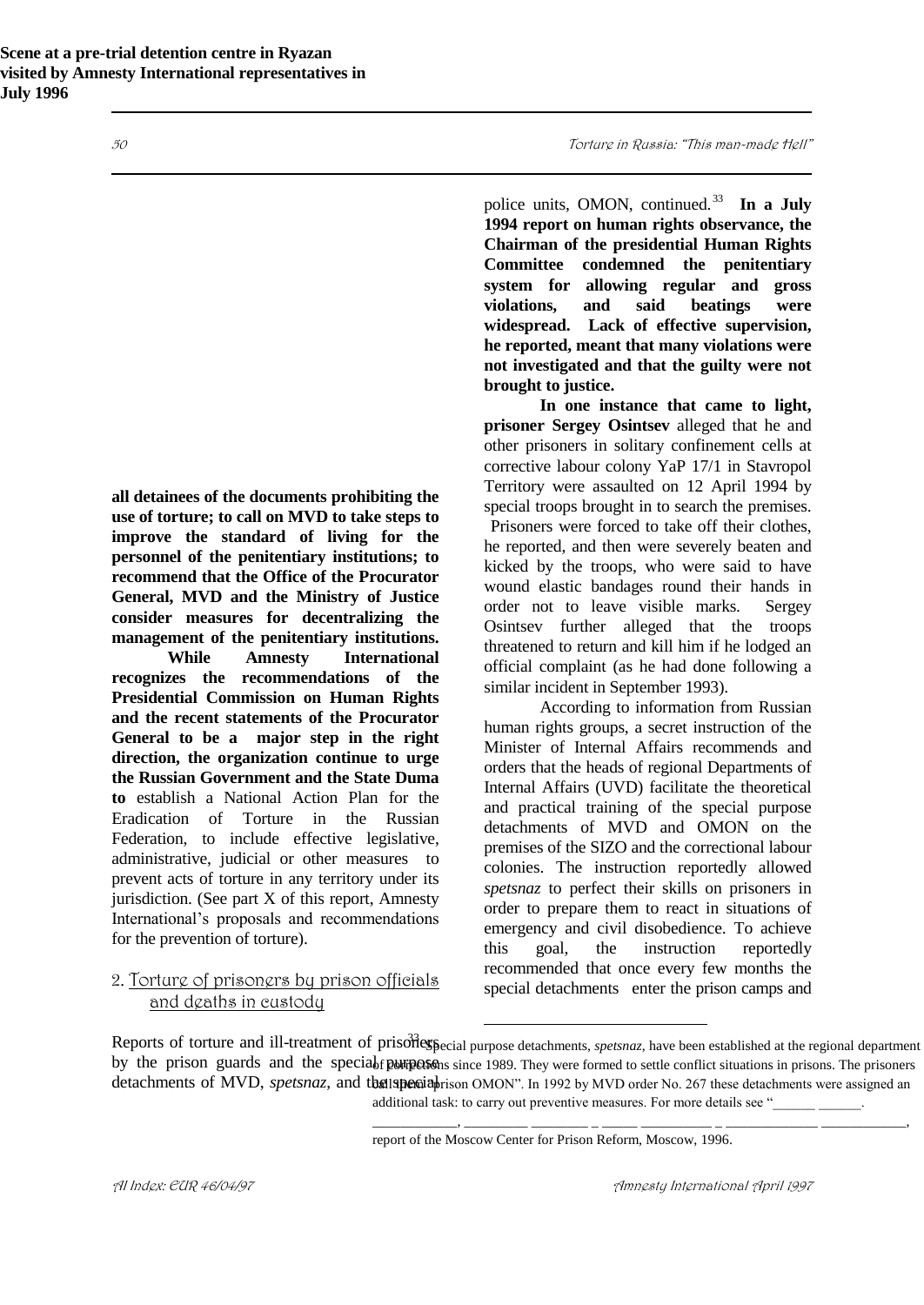**'Chinese torture': beat prisoners with clubs**  $H_{\beta}$ *||*" 51 **Witnesses to the events in ITK-4 claimed: "***Spetsnaz officers wore masks. Most of them were drunk. Armed with 'landing knives' they started to beat and torment prisoners. They beat inmates with their feet and clubs, strangled some with towels and then poured cold water on them. They also applied a on their heels. Spetsnaz officers forced some prisoners to spread their legs and then beat them in this position. They knocked a prisoner down to the floor, some officers held apart his arms and legs and one officer jumped repeatedly on his chest or back. They stripped prisoners of their clothes and beat them. Officers stood up on a table and beat inmates with their feet in the face. As a result three prisoners were hospitalized in the intensive care unit."* 

> practise on prisoners, without any advanced warning of such planed actions.

> Statements of high-ranking officials confirmed the existence of the "secret instruction". For example, Vladimir Indiryakov, an official at the Office of the Procurator in the town of Samara, responsible for observance of the law in correctional labour institutions, stated in an interview: "...They [officers of the regional departments of internal affairs] call it training. You see, if there is a *spetsnaz*, it means it has to perfect its skills in order to control the situation in cases of emergencies. All these training activities are carried out in accordance with a schedule, approved by the MVD order." <sup>34</sup>

> **The planned character of** *spetsnaz* **actions was also reportedly confirmed by N.M. Skripnikov, head of the Security Department of the Chief Department for Enforcement of Punishments (GUIN), who stated in a letter of 17 November 1994 to the Moscow Center for Prison Reform that the special purpose detachment was brought into ITK-3 (a hospital penal institution) in Chelyabinsk region in accordance with a "plan of activities."**

> **In such a way in January and February 1993 the special purpose units had been trained on the prisoners of the correctional labour colony ITK- 4 in the Nizhny Novgorod region, and the "skills" they had obtained were later used during the**

**October 1993 events in Moscow and also in Chechnya in 1994-1996, according to reports.**

**The regional Procurator of the Nizhny Novgorod region brought a criminal case in connection with the allegations of**  *spetsnaz* **actions. Later the case was closed and none of the officers responsible for the abuses were brought to justice or sanctioned in any way.** 

Amnesty International is not aware of any effective, prompt and impartial investigations of *spetsnaz* actions. Two criminal investigations were opened, one of them was closed and the other eventually led nearly two years later to a conviction.

In a separate incident, on 10 July 1994 in ITU-5 (correctional labour institution, where those who receive prison sentences serve their terms) in Nizhny Novgorod, an MVD official, Captain Sechkin, severely beat a prisoner, **Terekhov**. The captain asked the prisoner to put on his hand the special sign of an officer on duty and to go and deliver something to another quarter of the prison colony. Terekhov agreed to be a messenger but refused to wear the sign of an officer, because the other prisoners would suspect that he was collaborating with the authorities. For his refusal Terekhov was badly beaten and suffered severe injuries.

Following a complaint by the prisoner, in October 1994 a criminal investigation was opened into the incident. During the long investigation, the alleged victim, Terekhov, and one of the witnesses, **Harlamov**, were threatened and persecuted by the prison authorities. After the beating a court ruled that Terekhov and Harlamov should be subjected to a special punishment prison regime; later the regional court ruled against this decision. One other prisoner, **Petrov**, who was also allegedly beaten by the prison authorities, was tried after the ill-treatment and received a sentence of one year's imprisonment under a special punishment prison regime. He was charged and convicted

<sup>&</sup>lt;sup>34</sup> See "Torture in Russia. It existed in the past, and is carried out today. Will it exist under Article 188 (3) of the Criminal Code, tomorrow?" -- *Sobesednyk*, No. 10, February 1996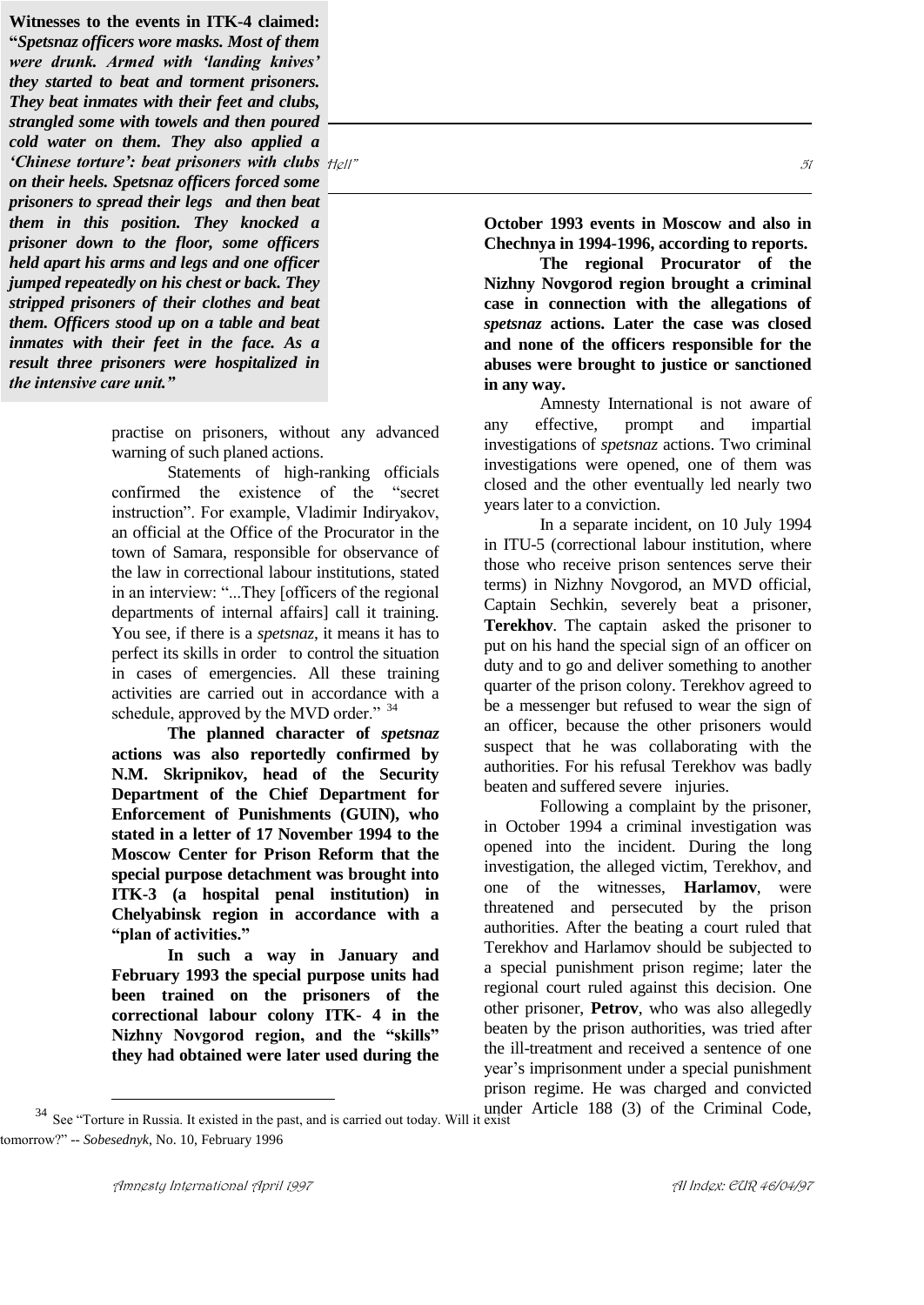"refusal to comply with the orders of the prison authorities."

In 1996 Captain Sechkin was detained and charged under Article 171 (2) of the Criminal Code with "exceeding his official and professional powers in aggravated circumstances." On 15 May 1996 the district court sentenced Sechkin to one year in prison. This was the first case in Nizhny Novgorod where a perpetrator of torture and ill-treatment was brought to justice. All of the earlier investigations into individual complaints were closed for the lack of evidence and have not been transferred to the courts. The local human rights groups reported that in 1994 only, 98 incidents of ill-treatment of prisoners by the authorities of ITU-5 were registered.

3. Participation of medical personnel in torture. Denial of medical care for prisoners

Prison doctors and medical personnel in some penitentiary institutions participate in such actions of ill-treatment by *spetznaz*, according to reports, in violation of national and international professional standards. The Russian Constitution stipulates that "no one may be subjected to medical, scientific or other experiments without voluntary consent" (Article 21). The 1993 Russian law on psychiatric care also contains provisions to prevent "the use of psychiatry for non-medical purposes". In its Second Periodic Report the Russian Government stated in paragraph  $109$ :<sup>35</sup>

**"Some provisions of the Convention against Torture, and also the Principles of Medical Ethics relevant to the role of health personnel, particularly physicians, in the protection of prisoners and detainees against**  **torture and other cruel, inhuman or degrading treatment or punishment (General Assembly resolution 37/194 of 18 December 1982) have been included, on the initiative of the V.P Serbsky State Centre for Research in Social and Forensic Psychiatry, in the draft law of the Russian Federation on expert examinations currently being prepared."** 

**International standards prohibit acts of torture and ill-treatment by medical professionals. For example, the World Medical Association adopted the Declaration of Tokyo in 1975. In Article 1 it states that:**

**"The doctor shall not countenance, condone or participate in the practice of torture or other forms of cruel, inhuman or degrading procedures, whatever the offence of which the victim of such procedures is suspected, accused or guilty, and whatever the victim's beliefs or motives, and in all situations, including armed conflict and civil strife."**<sup>36</sup>

**Further, in its International Code of Medical Ethics, the World Medical Association established that "A physician shall... be dedicated to providing competent medical services in full technical and moral independence, with compassion and respect for human dignity."** 

<sup>35</sup>See *Committee against Torture, Consideration of Reports Submitted by States Parties*  **should not be beaten on the head because he The practice in Russia indicates the contrary. For example, doctors and medical personnel sometimes allegedly warn the prison administration that a particular prisoner** 

*Under Article 19 of the Convention, Russian Federation: Second periodic reports of States parties due in 1992*, UN Doc.: CAT/C/17/Add.15, 7 February 1996.  $\overline{t}a$  $36$ WMA Declaration of Tokyo. Article 1.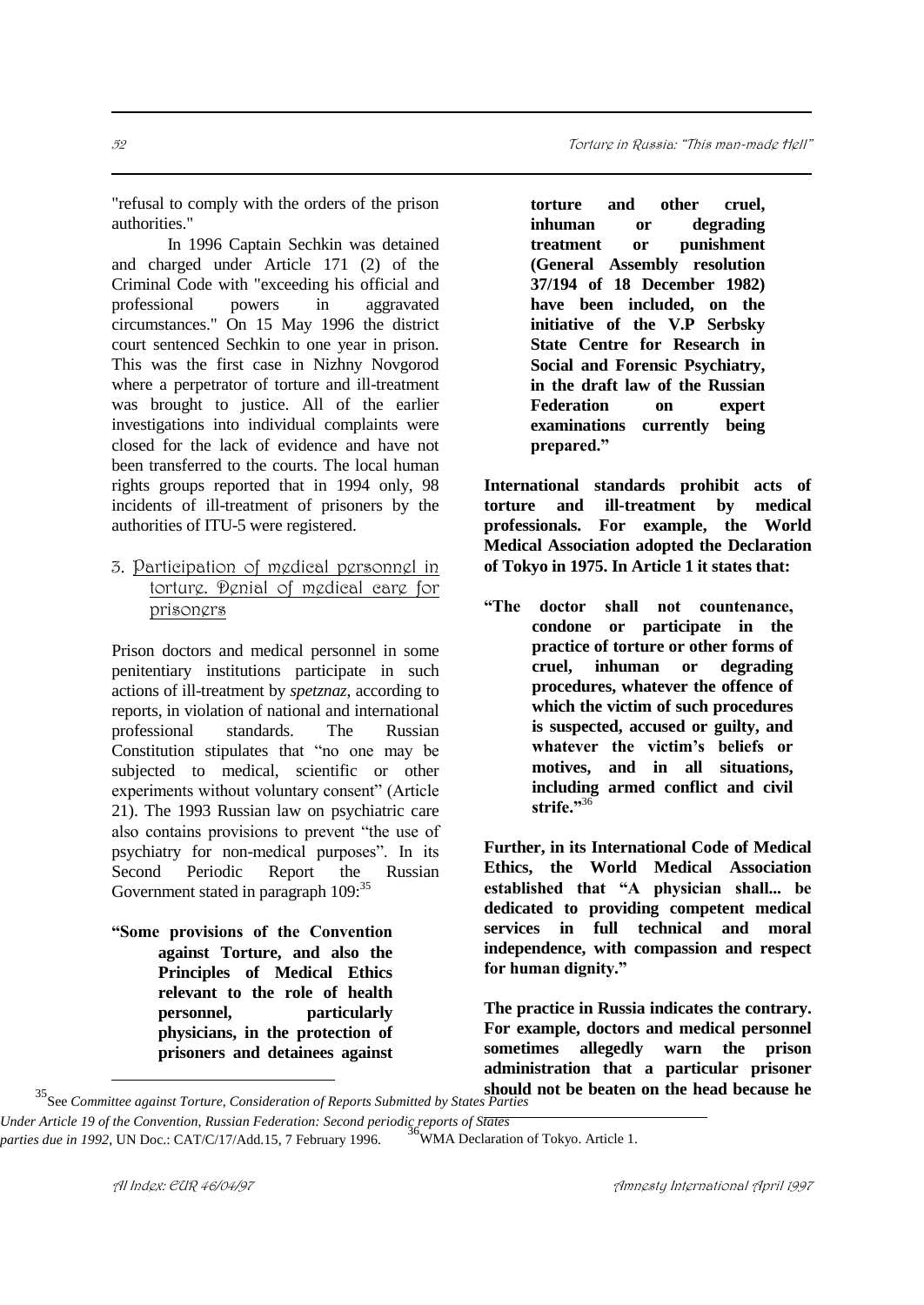**suffers from a cranial trauma. In other incidents, doctors are said to have regularly checked the pulse of the victim during the ill-treatment in order to find out whether he could bear more beatings.** 

During a visit to SIZO No. 60-1 in Ryazan in July 1996, Amnesty International's representative interviewed Ivan Ivanovich Senkin, an elderly detainee, who claimed that he suffers from tuberculosis but had not received medical care and was placed in a cell with 52 other healthy prisoners. The prison doctor at first refused to look into the medical records of Ivan Senkin and later denied that the prisoner needed special medical care.

The Special Rapporteur on Torture recommended in paragraph 85 of his report that "medical facilities and medicines should be sufficient to meet the needs of inmates, even after the present situation (in which the State effectively subjects inmates to disease by placing them in health-damaging conditions) has been remedied." Amnesty International is not aware of any effective measures by the authorities in view of this recommendation.

4. Confessions by prisoners extracted under torture are used as evidence, sometimes leading to the death penalty

Under Russian law evidence obtained through violation of legal proceedings has no legal force. It is also a criminal offence for investigators

the detainee. <sup>37</sup>  **Nevertheless it has been alleged by some prisoners that testimony obtained from them under duress was not excluded as evidence at their trial, although they repudiated it in court, and that their allegations were not investigated by the court.** 

**Furthermore, Amnesty International continues to receive reports of torture and ill-treatment of detainees in order to obtain false confessions, in some cases leading to the death penalty. These reports are particularly worrying in the light of continuing executions in the Russian Federation despite the moratorium on executions agreed by Russia when it became a member of the Council of Europe in February 1996. Recent official statements by the head of the Presidential Clemency Commission claimed that in 30% of the death penalty cases a judicial mistake had been made, and that innocent people were sentenced to death and some later**  executed<sup>38</sup>.

 **For example, in 1995 Mikhail Yurochko** and **Yevgeny Mednikov** were in detention, under investigation for murder, facing possible death sentences. **Dmitry Elsakov** was also in detention, under investigation for aiding and abetting the crime. Relatives, friends and lawyers maintained that they were innocent, and that they were tortured into making false confessions. Amnesty International called on the authorities to conduct a full and impartial investigation into these allegations, to make the findings public, and to bring to justice anyone found responsible for committing acts of torture in this case.

According to reports, <sup>39</sup> **Mikhail Yurochko and Yevgeny Mednikov were**  <u>—</u>

and others to force a person to give testimony divide 171 of the old Criminal Code and article 302 of the new Code. Such actions are and provide evidence by use of threat punishable by from two to eight years' imprisonment.

illegal actions, where such actions are combined a press conference in Moscow on 24 September, Anatoly Pristavkin, the chairman of with the use of force or personal humiliation of the Clemency Commission and Valery Borschev, Duma deputy and a representative

of the Chamber of Human Rights under the President, reported that 53 executions had been carried out in 1996.

<sup>39</sup> See an article in the Russian newspaper *Izvestiya* of 17 November 1995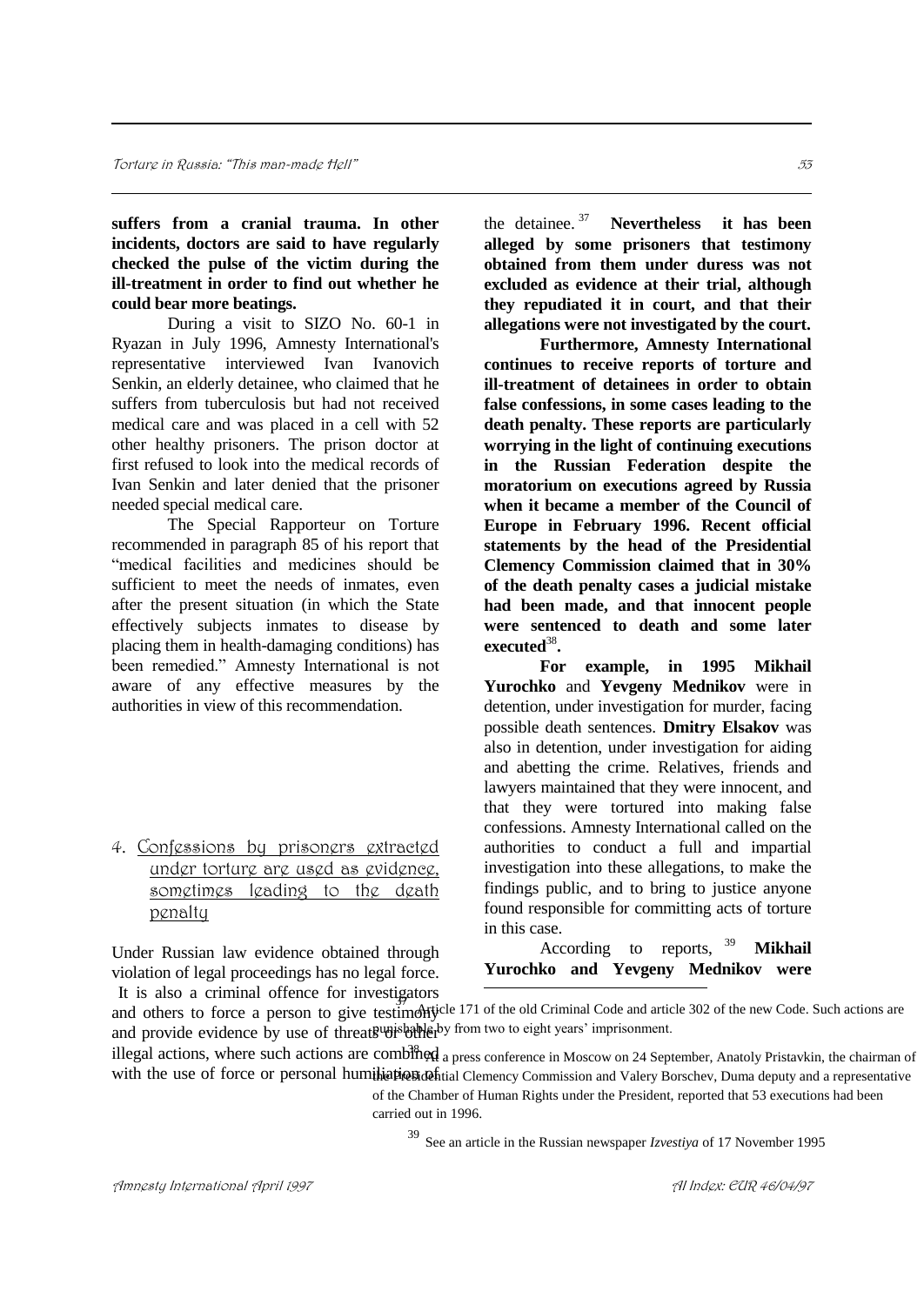**sentenced to death by the Regional Court of Arkhangelsk (date not known). The two men were sentenced under Article 102 of the Criminal Code of the Russian Federation for premeditated aggravated murder. They were found guilty of murdering Mikhail Yurochko's two nieces on 24 September 1993. A third codefendant, Dmitry Elsakov, was sentenced to 15 years' imprisonment, charged with handling goods stolen from the flat where the girls were found dead.**

**All** three men protested their innocence during the trial, and alleged that they were forced by both physical and psychological pressure to incriminate themselves and to "confess" to the crime. They are all said to have alibis.

Reportedly, the mother of the dead children confided to the police that she had consulted a fortune-teller who told her that the killer of her children was a close relative. A few days later, her brother, Mikhail Yurochko, was arrested by the police for "hooliganism". His family were told that he had no need of a lawyer as the charges were not serious.

Ten days after his arrest, it was announced that Mikhail Yurochko had "confessed" to killing the two children, and named Yevgeny Mednikov as helping him in the murders. The alleged motive for the murder was that Mikhail Yurochko had a debt of half a million roubles to pay. Mikhail Yurochko also reportedly named Dmitry Elsakov as the person who had taken the stolen goods to sell them. The children's father does not believe that his brother-in-law and friends are guilty. None of the three men have any previous convictions. They are all 20 years old.

Mikhail Yurochko was only allowed to see his lawyer three weeks after his arrest. While in detention, he is reported to have suffered severe beatings and food deprivation and to have been told by his interrogators that they would drive him to suicide. There are also allegations that he was raped by his cell mates with the complicity of the prison authorities.

Yevgeny Mednikov claimed he was similarly ill-treated in detention, and both he and Mikhail Yurochko submitted written complaints to the Procurator of Arkhangelsk Region before the trial, on 27 October and 5 November 1993, but apparently these were dismissed and they were only told that people like them should be shot.

There were reports that Dmitry Elsakov had boiling water poured over him while in detention, and this was apparently confirmed by medical experts. The brother of Dmitry Elsakov was also apparently forced to testify against him. He was interrogated over seven days and deprived of sleep during this time.

According to reports there are serious discrepancies between the "confessions" of the three men and the evidence found at the scene of the crime. One example of this is that the knife which Mikhail Yurochko confessed he had thrown away after using it to murder one of the girls was later found in the kitchen. A member of the Regional Procuracy is reported as having commented during the trial that the men must be guilty because *" we beat a lot of people, and only Yurochko, Mednikov and Elsakov confessed".* 

In November 1995 the Supreme Court of the Russian Federation overturned the death sentences, and sent the case back to the court of first instance to the stage of preliminary investigation. As far as Amnesty International is aware, the three men are still in pre-trial detention awaiting the results of these investigations. Amnesty International as been unable to obtain any details of these investigations from the authorities.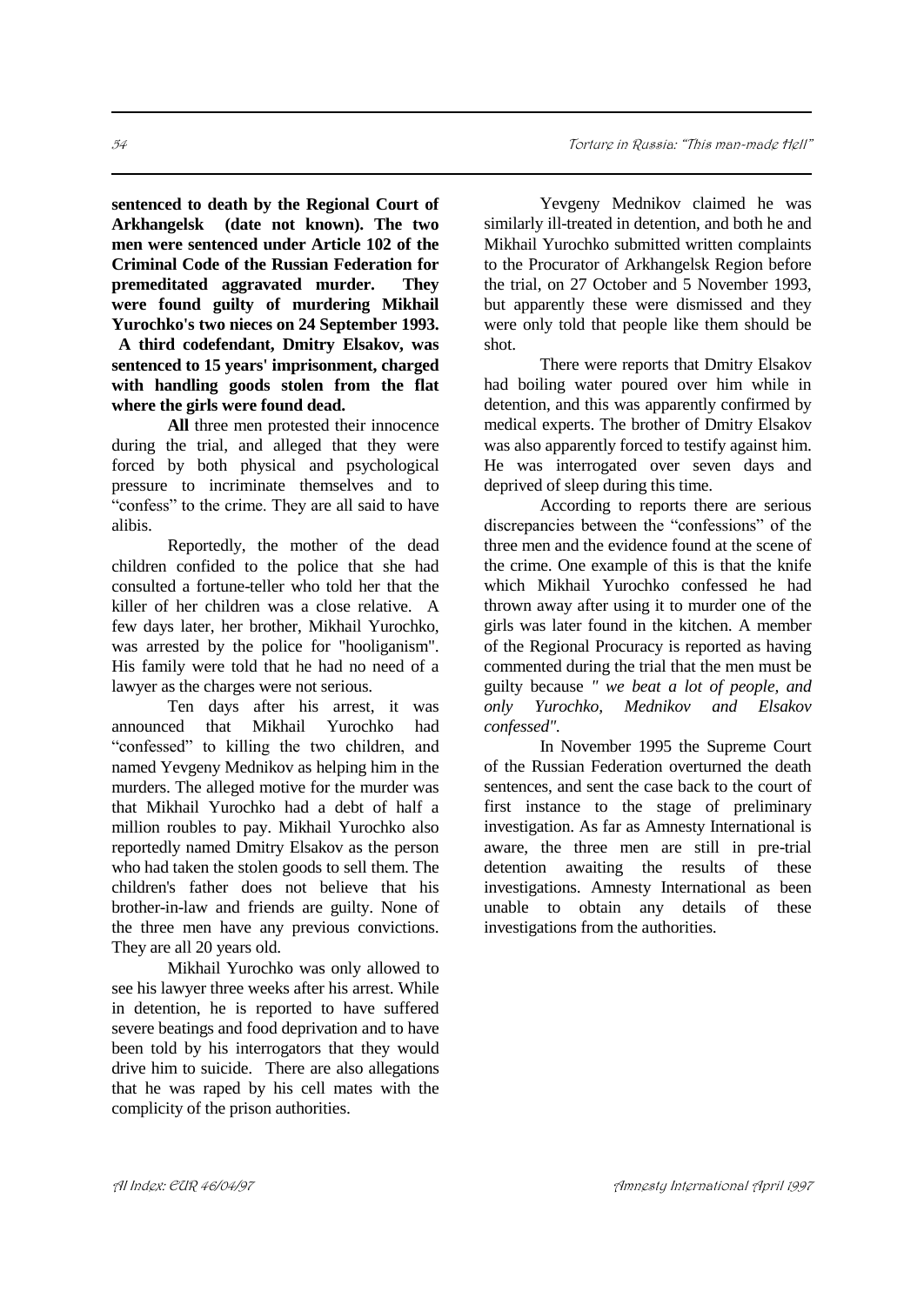The failure of the authorities and the court to conduct prompt and impartial investigations of the complaints of torture is a clear violation of Article 13 of the Convention against Torture. The use of the "confessions" of the three men also appears to be a violation of Article 15 of the Convention against Torture which provides that any statement which is established to have been made as a result of torture shall not be invoked as evidence in any proceedings (except against a person accused of using torture, as evidence that the statement has been made).

## 5. Torture methods "Press-camera" and "The Crucifixion of Christ"

According to reports, the old GULAG (name given to the system of penal camps under Stalin from its abbreviation in Russian) practice of "press-camera" continues to be common in a number of prisons and detention centres. The "press-camera" <sup>40</sup> **is a method whereby prison officials and guards use some prisoners to control and ill-treat other prisoners***. Pressovshchiki* **are common criminal prisoners - often those who have been charged with or convicted of the most serious crimes - who cooperate with prison officials and are entrusted by them to supervise other prisoners. They can freely torture and abuse other prisoners at will with the connivance of prison warders and officials, and carry out the officials' instructions to "deal with" resistant prisoners, which invariably means ill-treating them. "Press-camera" is used widely for obtaining a confession or in cases of political prisoners, or simply "difficult" prisoners, who file complaints.** 

**The** *pressovshchiki* **are usually rewarded for their cooperation by being given special privileges. According to former prisoners and human rights groups interviewed by Amnesty International in 1995 and 1996, the system of "press-camera"** 

*pressovshchiki* **actions, such as the death of a prisoner or serious injury, prison officials can deny any responsibility; they often attribute the incident to a fight between prisoners or support the perpetrators' claims that the victim's injuries were self-inflicted.** 

**One example is the case of Vladimir Telitsin,** who died in 1994 in correctional labour institution No. Ush 349/5 of the city of Nizhny Tagil, under circumstances which to date have not been investigated. The official version of his death was "suicide", although the injuries on his body pointed to torture and ill-treatment as the cause of death. The active attempt by the prison administration to stop any further investigations of the case, suggests possible use of *pressovshchiki* with the consent of the prison officials. <sup>41</sup> **(More details of the case are provided later in this report, in the section "Inadequacy of the investigations and impunity.")**

**In 1994 the Moscow Center for Prison Reform publicized "the case of Myachikov" from the Khabarovsk region, in the Far East. In this case, one of the persons under investigation died from beatings in pre-trial detention, and another was reportedly killed by** *pressovshchiki***. Myachikov, who was allegedly tortured in detention himself, miraculously survived. Despite the fact that a criminal case was opened into the allegations of torture and deaths in custody, none of the officials responsible were brought to justice.**

**In an interview with ex-prisoners in St. Petersburg in July 1996, a few of them described the torture method "***Crucifixion of Christ*<sup> $\cdot$  <sup>42</sup> which, they claimed is used by the</sup> **prison authorities in some places. In essence, it is a torture by inflicting pain through an electric shock. The prisoner is tied to his bed and his hands (far apart) and legs are handcuffed to the metal bars of the bed and to the metal bars of the prison cell; the** 

<u>—</u>

provides a convenient means for prison officials to devolve control and responsibility<sub>ased NGO, which has submitted this case to the UN Human Rights Committee for</sub> should an incident happen as a result sofethen under the Optional Protocol to the ICCPR, October 1996. r prison evith Karinna Moskalenko, Director of the "International Protection Centre", a

 $42$  The name of one young man, who claimed he was subjected to the "crucifixion" torture,

<sup>&</sup>lt;sup>40</sup> "Press-camera" is a prison cell where a special prisoner (*pressometrationed* better placed areas the other inmates to carry out instructions by the prison officials. avoid being forcefully returned to a psychiatric hospital, from which he escaped earlier this year.is assome *takidide is* independent measures of his safety. At present he is in hiding in St. Petersburg to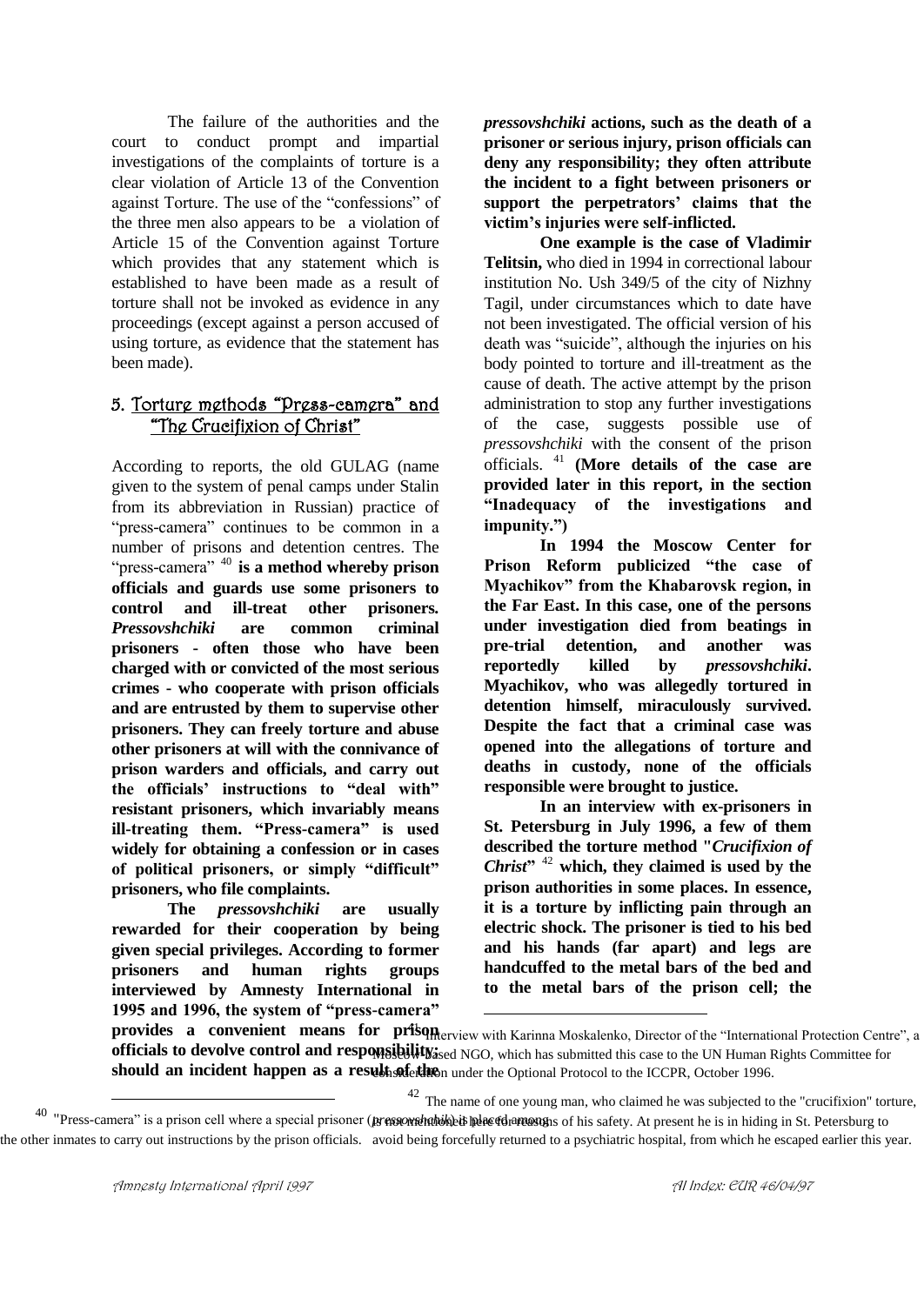**position of the prisoner resembles a crucifixion. Electricity is then introduced through a wire and the result is an electric shock to the victim.** 

## $VI$ . TORTURE AND ILL-TREATMENT IN THE ARMY AND ILL-TREATMENT OF CONSCIENTIOUS OBJECTORS

Officers of the armed forces continue to permit, encourage and often participate in "*dedovshchina*",<sup>43</sup> the violent and cruel hazing **of young recruits which, at best, involves forcing recruits to perform menial tasks, often outside official duties, and, at worst, leads to beatings, torture, murder, and suicide. Many observers believe that the Russian army today is a prison-like, GULAG-style institution, where the treatment of soldiers is not much different from the treatment of prisoners, and in many cases much worse. Torture methods such as "torture by hunger", rape, beatings, and other humiliating and degrading punishments continue to be practised in the army. The criminal investigation unit of the Ministry of Defence reported that 423 soldiers committed suicide in the Russian army in 1994 and that an additional 2,500 died as a result of "criminal incidents". The Mothers' Rights Foundation estimated that approximately 4,000 to 5,000 soldiers died from abuse or committed suicide in 1995.** 

**The Organization of Soldiers' Mothers of St. Petersburg and the Soldiers' Mothers Committee believes that many of those who committed suicide were driven to do so by torture and abuse. In October 1996** 

**The Organization of Soldiers' Mothers of St. Petersburg submitted a report on torture in the armed forces to the UN Committee**  against Torture.<sup>44</sup> In this report, the **organization stated that in 1996 alone they had been approached by 601 servicemen who had deserted their army units because they were subjected to torture and ill-treatment there. Further the report states that "221 of these 601 soldiers were tortured; 34 were forcibly drafted to the army and 30 applied to the Soldiers' Mothers because they were either sent or feared to be sent to Chechnya. ... 57 servicemen were released from serving in the army by a court's decision based on their poor state of health as a result of torture."** 

**For example, there have been some reported cases of soldiers who died of starvation. In March 1996 in the town of Khabarovsk in two separate incidents soldiers Mikhail Kubarsky** and **Nikolay Mikheyev**, died of starvation. After the death of Mikhail Kubarsky on 20 March, 55 more soldiers were hospitalized due to traumas caused by starvation. One of them, Nikolay Mikheyev, died in hospital. In connection with the deaths, the commander of the unit was dismissed and nine other commanding officers were disciplined. Amnesty International is not aware of any criminal investigation or prosecution in this case.

In a separate incident, in December 1995 military doctors in the town of Vyborg fought for nearly three weeks to save the life of 19-year-old private **Dmitry Zhukov**, who was dying of starvation, as reported by the Organization of Soldiers' Mothers of St. Petersburg. He also suffered from multiple injuries to his head and back, allegedly as a result of ill-treatment and abuse by a commanding senior soldier. He was stationed on the island of Severny Berezovy in the Finnish

<sup>&</sup>lt;sup>43</sup> Soldiers' Mothers groups all over Russia insist on limiting the use of the term Gulf, together with a corporal and four other "*dedovshchina"* to cases of violent abuse, torture and ill-treatment of soldiers in the army, often with the consent or active participation of the army officers. They claim that military officials

avoid responsibility by hiding behind the term "dedovshchina", a practice of abuse of "young ents to the report submitted to the UN Committee against Torture, soldiers" by the "old soldiers", which is reported from all over the world. Nothers of St. Petersburg, Index in SMSP: EUR 2/10/96/CAT, October 1996.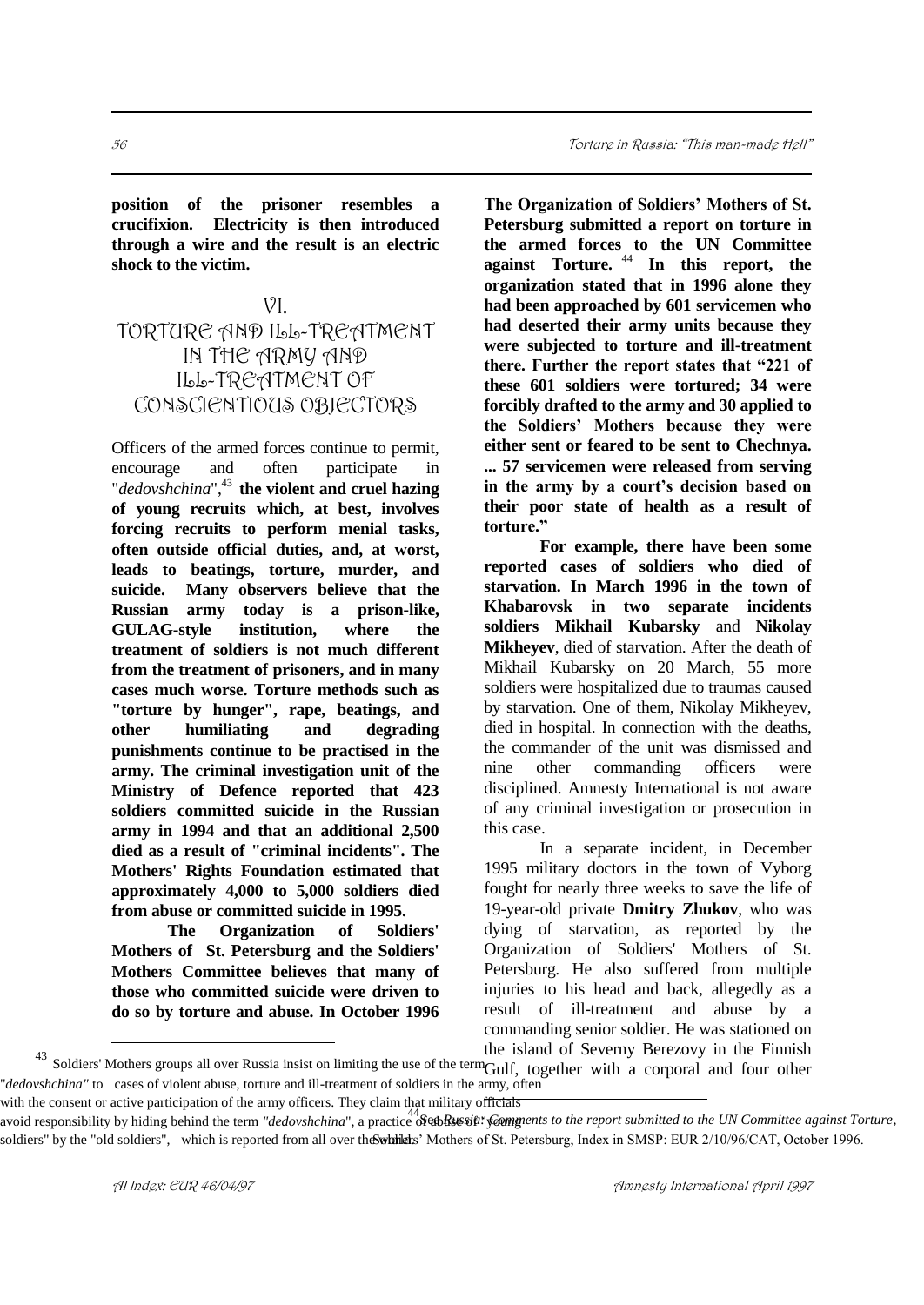soldiers. In a letter to his mother Dmitry Zhukov claimed that a fellow soldier, who was effectively the commander of the base, deprived him of his food rations to punish him for his "slowness". One of the other soldiers later admitted that he had seen Dmitry Zhukov eating from a dog-bowl. In addition, he was allegedly severely beaten and was hospitalized with physical injuries, stomatitis (inflammation of the mouth) and early stages of kidney failure. A criminal case was opened against the commanding soldier on charges of torture and brutality. The results of these investigations are not known.

The national military leadership has made no moves to implement training and education programs systematically to combat torture and abuse in the army, nor has the concept of a military police force advanced much past the discussion phase. The military leadership has yet to address the worsening problems of dangerous sanitary conditions, poor food rations, and the use of conscript labour for personal or private gain. <sup>45</sup> **The inhumane treatment of soldiers, including lack of suitable housing, poor nutrition, and unsanitary conditions, has resulted in**  **outbreaks of disease, such as hepatitis and dysentery. In addition, officers have subjected soldiers to inhuman and cruel punishment. In September 1994 one incident came to light, in which the** 

**commander of the Northern Fleet cruiser "Admiral Gorshkov" allegedly punished soldiers who violated discipline by locking them into a metal pit, some for as long as 370 days. Seven sailors**, who had been incarcerated in a room measuring four square metres, were killed when a steam pipe burst. Amnesty International is not aware of any investigation of this incident. In a number of cases military officers tortured and ill-treated soldiers themselves. In May 1996 the office of the Military Procurator of the Sertolovsky garrison in the St Petersburg military district, decided not to open a criminal case against two officers who reportedly had tortured and ill-treated private **Denis Andreyev** in December 1995. The Military Procurator confirmed the facts of the alleged ill-treatment, but explained his refusal to open a criminal case by the "exemplary otherwise record and positive references of the two officers". On the night of 27 December 1995 Denis Andreyev, who had broken his leg and had just returned to his unit from the hospital, was awakened and attacked by the two officers, allegedly drunk at the time. There are several written statements by fellow soldiers who witnessed the incident. Denis Andreyev reportedly was then handcuffed behind his back

<sup>&</sup>lt;sup>45</sup> There were reports of soldiers being "sold" as slaves by their superior officers to local optimal means of the two officers, until he inhabitants to use them for forced labour. The U.S. State Department reported in 1995 poset densciousness. Then the officers ordered case of Mikhail Fedotov, a Russian soldier serving in the Russian army in Uzbekistan<sub>1</sub>WHP W<sup>3</sup>be locked for 35 days in a cell for allegedly "sold" by a superior officer to local Uzbeks and forced to work from December 1993 thary punishment ("gauptvahta"). The April 1993, after which he was hospitalized for psychiatric reasons. Amnesty International is not head of the medical army unit reportedly refused aware of any investigation of this incident.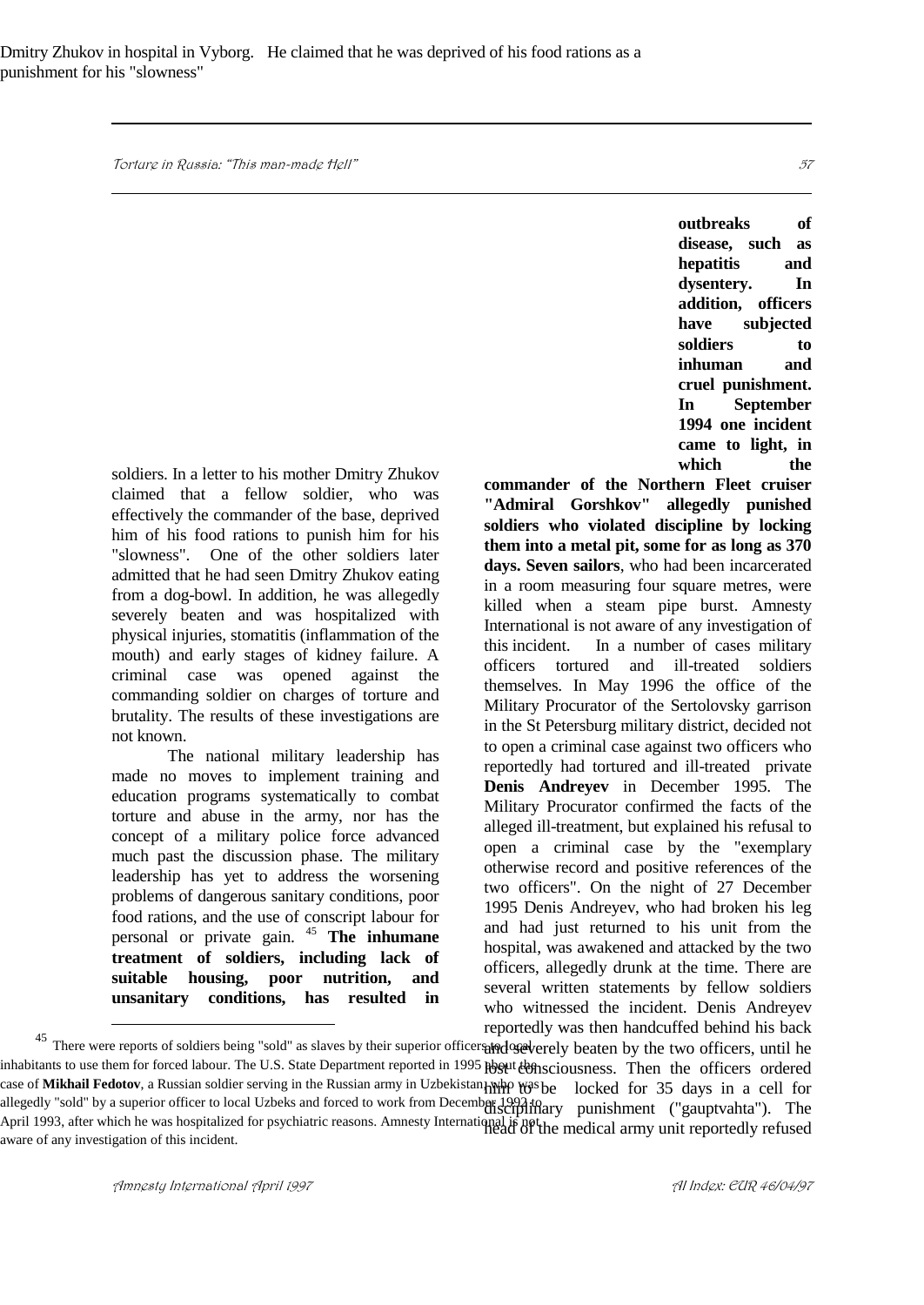to provide any medical care to Denis Andreyev. Another officer reportedly came to Denis Andreyev's cell and advised him to hang himself in order to put an end to his suffering.

Military service is compulsory in Russia for men aged between 18 and 27. There is no law on a civilian alternative to military service, which places any conscientious objector under the threat of imprisonment.

Conscientious objection to military service is recognized by the United Nations Commission on Human Rights (Resolution 1989/59, and reaffirmed in Resolution 1993/84 of 10 March 1993) as a legitimate exercise of the right to freedom of thought, conscience and religion, a right guaranteed under Article 18 of the ICCPR.

This right is also recognized in the Russian Constitution, where it has been enshrined since April 1992. Article 59 states *"A citizen of the Russian Federation whose convictions or faith preclude the performance of military service...has the right to substitute it for an alternative civilian service"*. However, four years later parliament has still not introduced the necessary enabling legislation, or amended the Criminal Code to reflect this constitutional provision, and young men continue to risk imprisonment for refusing military service on conscientious grounds. An attempt on 8 December 1995 to pass a law on alternative service resulted in the majority of deputies in the State Duma voting against it. However, a law could be implemented by Presidential decree. The accession of Russia to the Council of Europe in February 1996 means that Russia should be working towards that body's Recommendation No. R (87) 8 Regarding Conscientious Objection to Compulsory Military Service. This recommends that the governments of member states, insofar as they have not already done so, bring their national law and practice into line with the basic principle.  $4\overline{6}$ 

**One instance in which a conscientious objector has reportedly been ill-treated is that of Uvanchaa Dozur-ool Mongushevich**, a 22-year-old novice monk at the Religious Buddhist community "Kuntsechoinei Datsan" at the Gelugpa Buddhist Church in St Petersburg.

Uvanchaa Dozur-ool Mongushevich, from the Republic of Tuva, was drafted in the army in 1995, despite the fact that he was preparing to be initiated as a monk. He was sent to serve in the military unit in the village of Pereyaslavka, Khabarovsk region. There he was allegedly ill-treated by his fellow soldiers, and as a result of severe beatings, he was reportedly hospitalized with both legs broken. After treatment he was taken home by his parents. Soon afterwards he returned to the Buddhist monastery, where he was arrested on 26 May 1996 by the military authorities. He was charged on 13 June 1996 under Article 246 of the Russian Criminal Code with "voluntary desertion of his army unit"and was held in a pre-trial detention centre (SIZO) in St Petersburg.

Uvanchaa Dozur-ool Mongushevich has reportedly stated his conscientious objection to compulsory military service, based on his religious beliefs and religious affiliation, all along - when he was drafted into the army; when he left the army unit after his alleged ill-treatment; at the time of his arrest and during the investigation concerning his current criminal charges.

However, in a letter of 12 September 1996 sent to Amnesty International by the Office of the Military Procurator of the Russian Federation, V. G. Kasyanchik, a military procurator, stated that the "criminal charges against Uvanchaa Dozur-ool Mongushevich have been dropped in view of his religious beliefs." The letter claimed that "a decision has been taken to release him from detention and the order for his release has been sent to the relevant

right to be released from the obligation to perform such service... Such persons may be liable to

È,

—<br>—

<sup>46</sup>The Basic Principle states: "That anyone liable to conscription for military service who, perform alternative service."

for compelling reasons of conscience, refuses to be involved in the use of arms, shall have the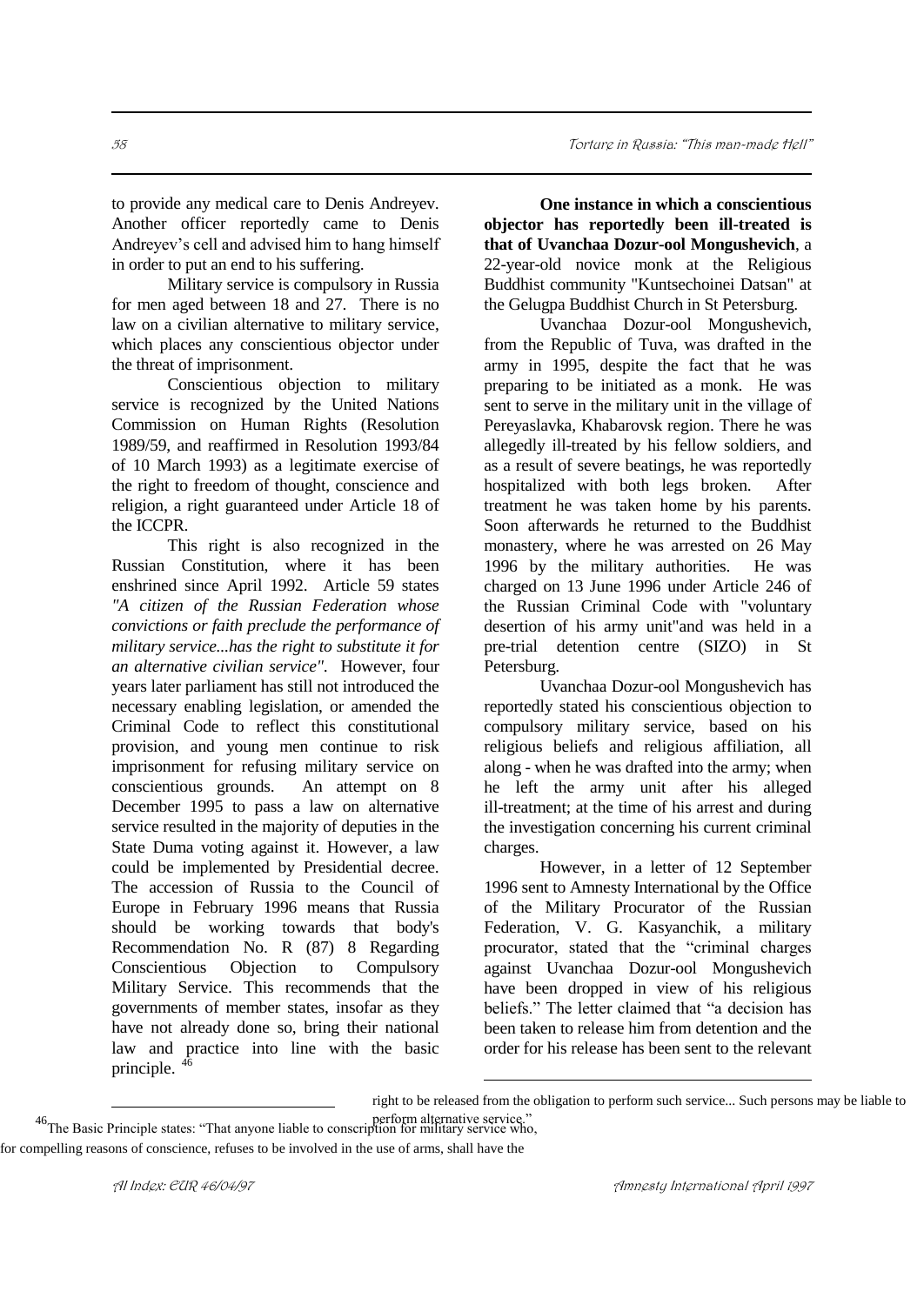authorities." There was no mention in the letters that Uvanchaa Dozur-ool Mongushevich's conscientious objection to military service would be acknowledged by the authorities and that he would be dismissed from serving in the army.

The Human Rights Committee in July 1995 urged the Russian government in paragraph 39 of its Comments that "stringent measures be adopted to ensure an immediate end to mistreatment and abuse of army recruits by their officers and fellow soldiers. It further recommends that every effort be made to ensure that reasonable alternatives to military service be made available that are not punitive in nature or in length of service. It urges that all charges brought against conscientious objectors to military service be dropped." <sup>47</sup>

## VII.

# DEPORTATION OF ASYLUM-SEEKERS TO COUNTRIES WHERE THEY MAY FACE TORTURE AND ILL-TREATMENT

The Russian Constitution provides for the right of a person to be granted political asylum in the Russian Federation in order to avoid further persecution at home.<sup>48</sup> **In practice, provisions for refugees and asylum-seekers are inadequate. A pattern is emerging where many are at risk of forcible return to** 

<sup>47</sup>See *Consideration of Reports Submitted by States Parties Under Article 40 of the afternoon of 16 April. Amnesty Covenant, Comments of the Human Rights Committee, Russian Federation*, UN Doc. International has not been able to obtain CCPR/C/79/Add.54, 26 July 1995.

—<br>—

**countries where they would be in danger of grave violations of their human rights.** 

**In September 1995, for example, Lee Yen Sen** was returned to his native North Korea, where he faced ill-treatment by the police. **Elgudzha Khutayevich Meskhia**, an opponent of the Government of Georgia, sought political asylum in Russia, but was forcibly repatriated on 19 March 1996 after being arrested in Russia at the request of the Georgian authorities. Amnesty International feared he would be at risk of torture or ill-treatment if returned to Georgia. The Deputy Procurator General of the Russian Federation, Mikhail Katyshev, stated during the review of Russia's Second Periodic Report by the Committee against Torture on 12 November 1996 that: " In Meskhia's case there was no evidence that he would be tortured - we have no data on this and we sent a special request to the Georgian authorities on this matter and no such data was forthcoming. We therefore consider the decision on whether or not to sanction extradition is taken in accordance with the legislation of the Russian Federation. In this particular case we do not believe that there has been any violation of the law".

**Rahim Qaziyev**, the former Minister of Defence of Azerbaijan, was detained in Moscow on 14 April and was forcibly repatriated to Azerbaijan on 16 April 1996. Amnesty International feared that he would suffer serious human rights violations in Azerbaijan, specifically ill-treatment and the death penalty. Rahim Qaziyev's wife was unable to obtain access to the central police station Petrovka 38 in Moscow in which he was reportedly still

information from the authorities concerning

<sup>48</sup> Article 63 (1) of the Constitution states: "The Russian Federation shall grant pulliated procedures, if any, were available to Rahim asylum to foreign citizens and stateless persons in accordance with the universally recognized ev to norms of international law." appeal against his forcible repatriation.

Article 63 (2) of the Constitution states: "In the Russian Federation persons who are In these cases the Russian authorities persecuted for their political convictions or for actions (or inaction) not recognized as  $\frac{1}{4}$  and  $\frac{1}{4}$  in justified persecuted for their political convictions or for actions (or inaction) not recognized as **have in** justified the violation of the referation may not be extradited to other states. The extradition of persons accuses  $\phi_{\text$ of a crime, as well as the surrender of convicts to serve sentence in other states, shall be carried obligations under treaties which fail to provide out on the basis of federal law or an international treaty of the Russian Federation." *non-refoulement* principle by referring to other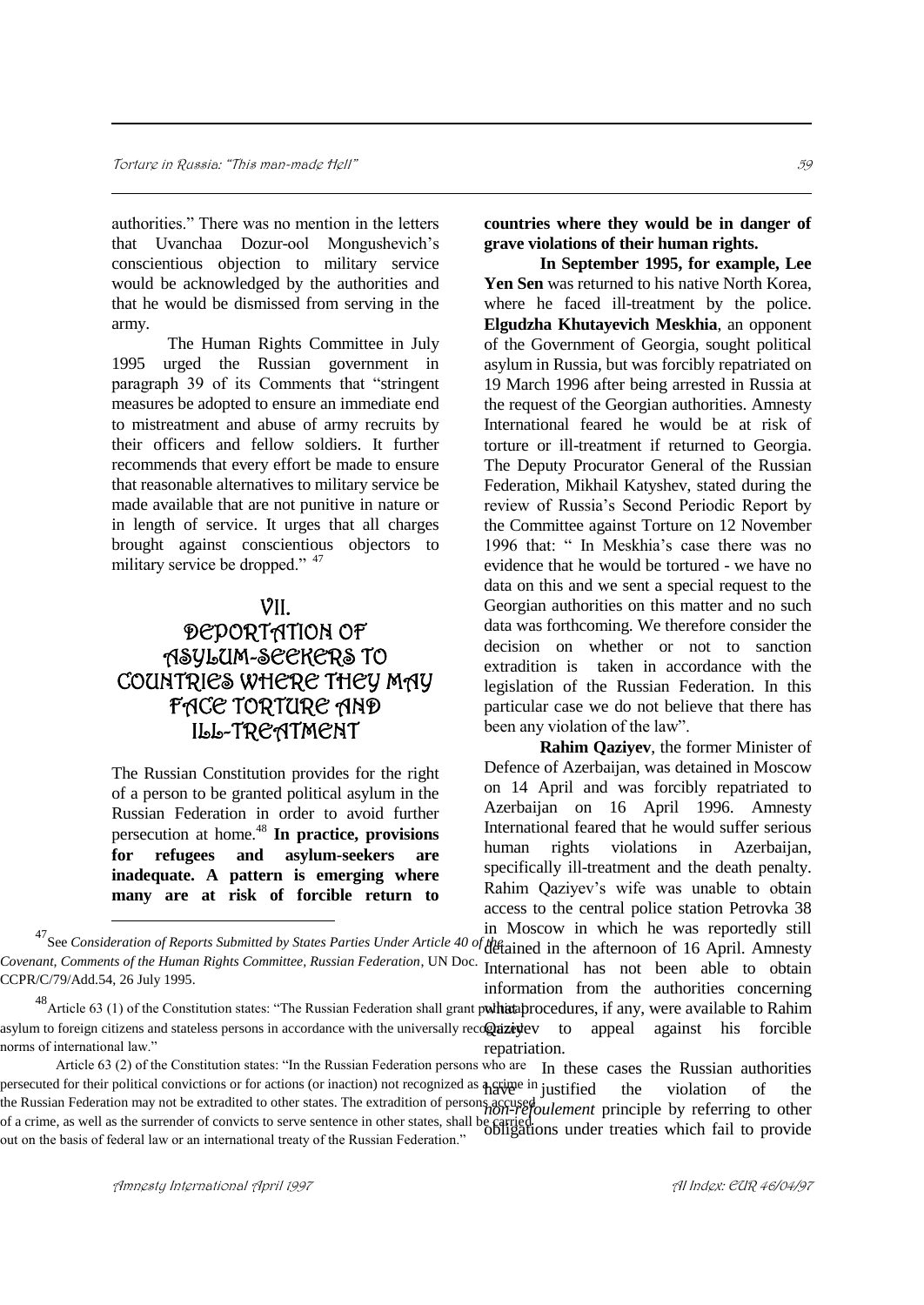adequate safeguards for asylum seekers or others against *refoulement* to places where they were at risk of serious human rights violations*.*

Even though Russia is a party to the international Model Treaty on Extradition,<sup>49</sup> the **Russian Government referred to an extradition treaty with North Korea in order to proceed with the extradition of Lee Yen Sen. Similarly, the Russian authorities referred to a treaty on legal assistance with Azerbaijan to justify the extradition of Rahim Qaziyev, which was requested by the Azerbaijani Government.** 

**In a separate incident, in August 1996 three African asylum-seekers held at Sheremetevo-2 Airport, Moscow, were at imminent risk of forcible return to their country of origin. N. O. and O. O.** both claimed to be members of the government opposition in their country, and feared that they would be at risk of serious human rights violations, including torture and ill-treatment, if forcibly returned back to Africa. **A. O.** also claimed to be a member of the opposition and also feared for his safety if forcibly returned back. The three men were forcibly deported back to their country of origin on 22 August 1996 by the Russian authorities.

Amnesty International is also aware that in August 1996 there were **20 people** in the Transit Zone of Sheremetevo Airport who wished to seek asylum in the Russian Federation, but who have had no access to an asylum procedure. Amnesty International was particularly concerned at reports that some of these asylum seekers were from Liberia, where recent intensification of the civil war which started in 1989 had led to thousands of refugees fleeing the country. If returned to Liberia they would have been at risk of grave human rights —<br>—

abuses, including deliberate and arbitrary killing, torture and ill-treatment.

In addition, Amnesty International was concerned about the arrest of Azerbaijani citizen **Mamed Quliyev**, a former member of the Azerbaijani parliament and former Baku City Procurator, who was detained in Moscow on 28 January 1997.

According to reports Mamed Quliyev was arrested by Moscow police officers at the Institute of Organ Transplants, at the bedside of his wife who was undergoing treatment there, and was subsequently taken to the "Matrosskaya Tishina" investigation-isolation prison. It was alleged by unofficial sources in February 1997 that since his arrest neither Mamed Quliyev's relatives nor a lawyer had been granted access to him. Amnesty International learned in February 1997 that the Office of the Procurator General was studying materials presented by the Azerbaijani authorities requesting that Mamed Quliyev be returned to Azerbaijan, a case against him having been opened under Article 220 of the Azerbaijani Criminal Code (illegal possession of weapons). Mamed Quliyev was said to have lived in Moscow for some three years. Amnesty International does not know whether or not he had lodged an appeal for asylum during that time. The organization was concerned that, should he be returned to Azerbaijan, Mamed Quliyev may face torture or ill-treatment at the hands of Azerbaijani law enforcement officials.

Amnesty International has called repeatedly on the authorities to ensure that no asylum-seekers were returned to countries where they could face human rights violations, and to ensure the effective protection of asylum-seekers by establishing fair and satisfactory asylum procedures which meet international standards. In October 1994 the Foreign Ministry replied

<sup>&</sup>lt;sup>49</sup> Adopted without a vote on 14 December 1990 by the UN General Assemblat the establishment of procedures on resolution determining refugee status had begun, although

<sup>45/116,</sup> the Model Treaty on Extradition provides that "if the person whose extradition in eye progressing slowly. The Ministry requested has been or would be subjected in the requesting state to torture or cruel, inhuman reported that President Yeltsin had ordered degrading treatment or punishment or if that person has not received or would not receive the review of instructions to officials governing minimum guarantees in criminal proceedings, as contained in Article 14 of the International Covenant on Civil and Political Rights, then the person may not be extradited."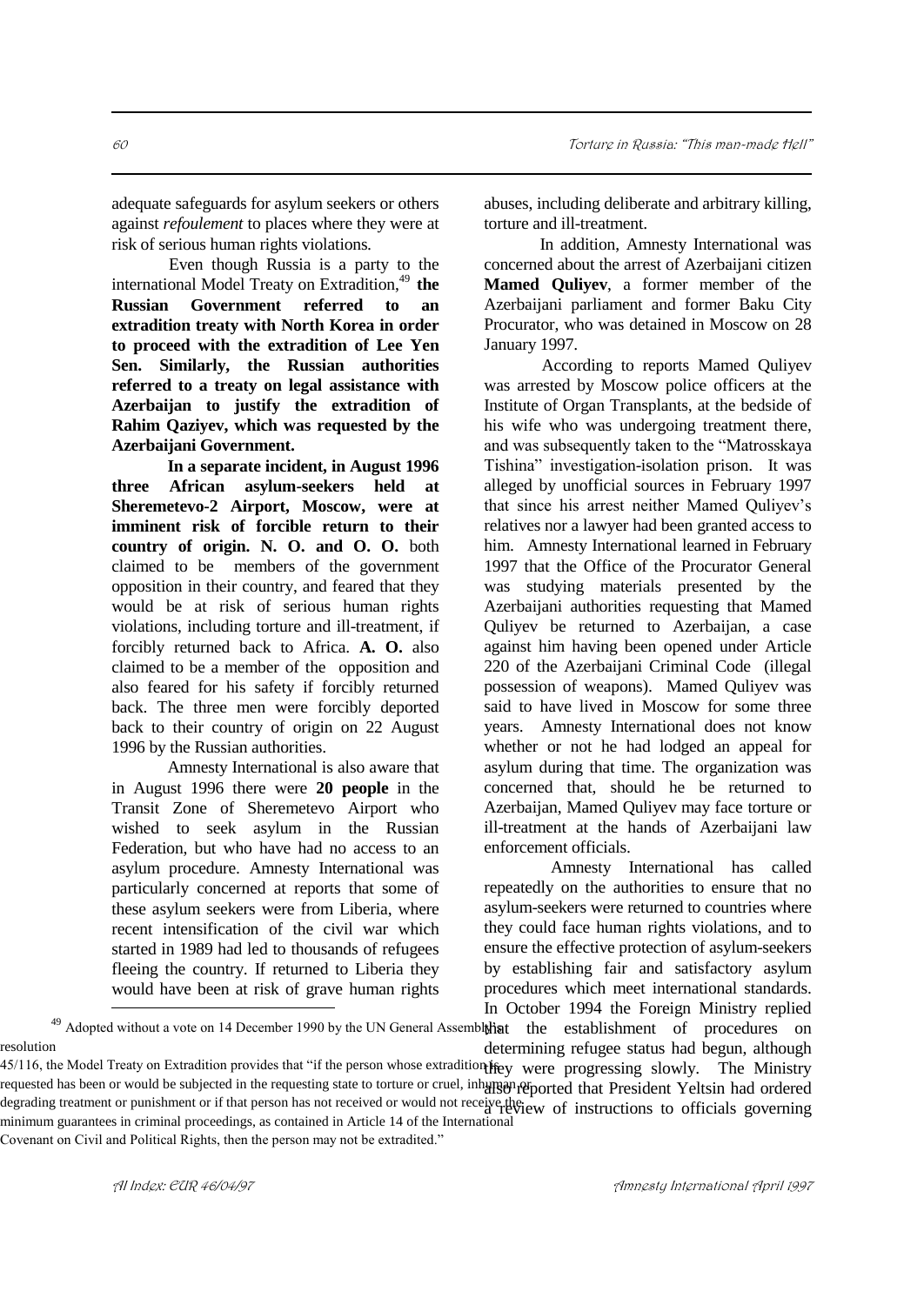the return of asylum-seekers but little progress had been made at that time.

Amnesty International believes that the practice of forcible repatriation by the Russian authorities of asylum-seekers to countries where they may face torture and ill-treatment is contrary to the Russian Federation's obligation under international law, in particular the principle of *non-refoulement*. One fundamental principle of customary international law states that: "No-one shall be returned to a country where his life and freedom might be endangered". This principle is enshrined in Article 33 of the 1951 Geneva Convention relating to the Status of Refugees, to which the Russian Federation acceded in March 1993. *Refoulement* is also a clear violation of Article 3 of the Convention against Torture. <sup>50</sup>

**In its conclusions following consideration in November 1996 of Russia's Second periodic report under the Convention against Torture, the Committee against Torture expressed its concern at "the lack of appropriate measures to give comprehensive effect to provisions of Article 3 of the Convention and its applicability in all circumstances, including extradition".** 

**Amnesty International is not aware of any immediate steps taken by the Russian authorities to address the concern expressed by the Committee against Torture.** 

## VIII. THE DEATH PENALTY: EXECUTIONS CONTINUE

Amnesty International regards the death penalty as the ultimate cruel, inhuman and degrading punishment and a denial of the right to life. Like

torture, an execution constitutes an extreme physical and mental assault on a person already rendered helpless by government authorities.

Russia undertook to impose a moratorium on executions upon becoming a member of the Council of Europe in February 1996. Nevertheless, despite this solemn commitment executions in Russia continue and no effective steps have been taken to inform relevant personnel of the moratorium on executions. The executions continued even after the adoption on 28 June 1996 of the Council of Europe's Parliamentary Assembly resolution 1097 (1996) calling on Russia to honour its commitments to introduce a moratorium on executions. Reports indicate that a large number of the prison governors and personnel, local officials and procurators have not yet been informed of the existence of the moratorium and Russia's commitments in this respect given to the Council of Europe on becoming a member state<sup>51</sup>.

<sup>51</sup>Amnesty International interviewed a number of governors during a visit to Russia in

<sup>÷,</sup> 50.<br>No State Party shall expel, return ('refouler') or extradite in patson of another State relatives of prisoners on death row often refer to statements by prison where there are substantial grounds for believing that he would be **governors of the independent of the dead** not been given special instructions in regard to the moratorium torture." June-July 1996 and had a meeting with a delegation of prison governors to the United Kingdom on executions.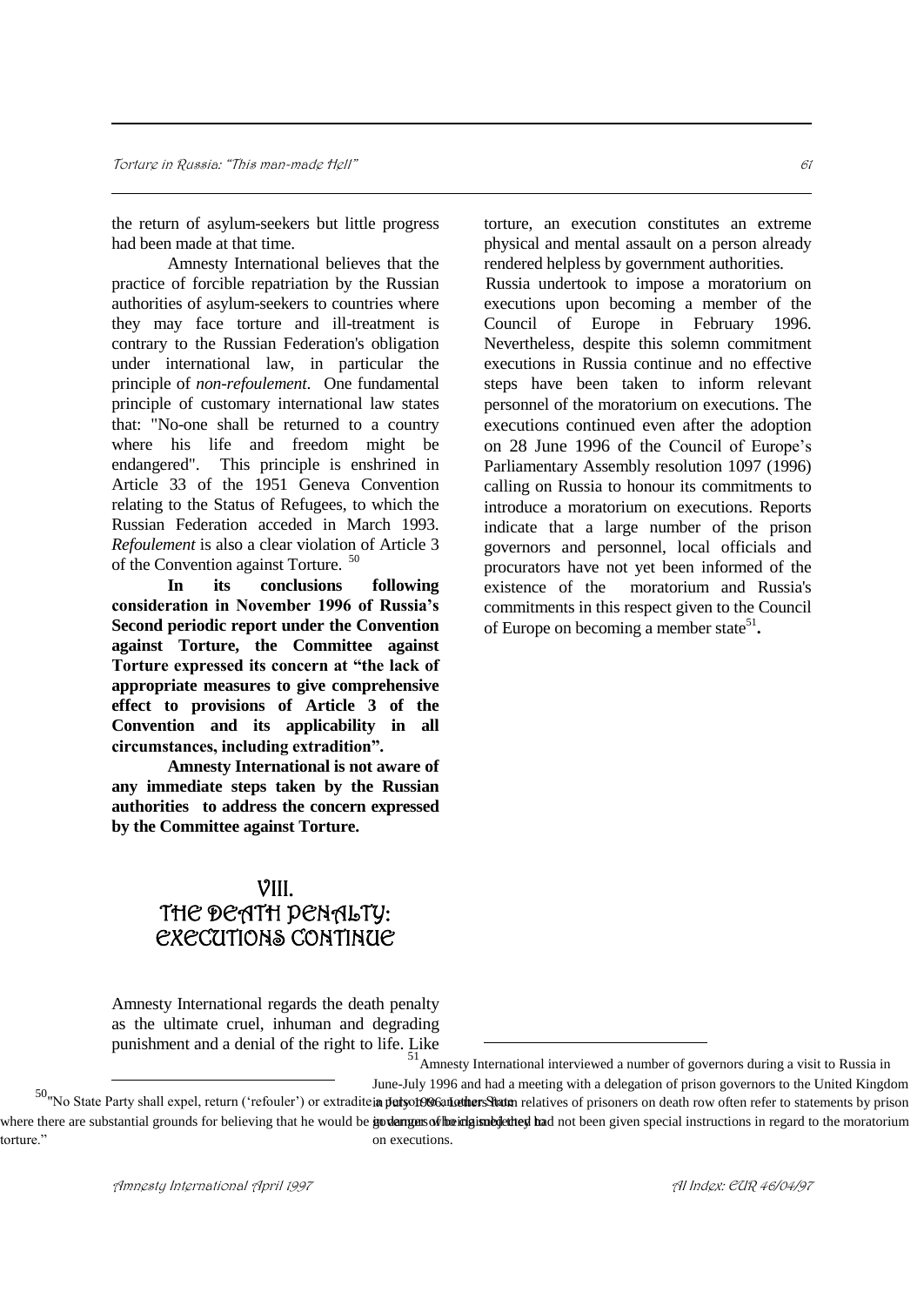**In addition, a top Russian official from the Presidential administration stated publicly in front of Amnesty International's representative that he did not know about the existence of a moratorium on executions.** <sup>52</sup> **However, officials from the Ministry of Foreign Affairs (MID) claimed that all prison governors were informed about the moratorium and the implications of Russia's membership of the Council of Europe on the question of the death penalty.**<sup>53</sup>

**Anatoly Pristavkin, head of the Presidential Clemency Commission, told Amnesty International in October 1996 that even if the Commission should recommend clemency, the President most often does not grant it. President Yeltsin reportedly turned down 46 petitions for clemency in February and April 1996 and since then the Clemency Commission has not passed any cases on to the President.** 

**In violation of the law, the Presidential Administration reportedly sent clemency petitions directly to the President, without informing the Clemency Commission. In May 1996, President Yeltsin reportedly refused to grant clemency to 22 or 23 prisoners. None of these petitions for clemency had been previously reviewed by the Clemency Commission.** 

**According to the information available to Amnesty International, as of the beginning of 1996 about 700 people were under sentence of death in the Russian Federation. Some of them are still awaiting the outcome of their appeals through the courts and have not yet submitted petitions for clemency. Amnesty International's information indicates that at least 140 prisoners were executed in 1996, 103 of them after the country joined the Council of**  —<br>—

**Europe. There is strong evidence to suggest that those executed include people who were innocent of the crimes for which they were convicted. Amnesty International has documented cases casting serious doubt on the convictions of some prisoners sentenced to death.**

 **A resolution by the Parliamentary Assembly of the Council of Europe on 29 January 1997 strongly condemned the continuing executions in Russia. Point 5 of Resolution 1111 (1997) clearly warns the Russian Government of the consequences should they continue to violate their obligations to the Council of Europe in the matter of the death penalty. This includes possible expulsion of the Russian parliamentary delegation from the Parliamentary Assembly at its next session.** 

**It was reported that on 28 February 1997, exactly one year after Russia became a member of the Council of Europe, President Boris Yeltsin instructed the Russian Government to take steps toward abolishing the death penalty. President Yeltsin reportedly ordered the Foreign Ministry to sign Protocol No. 6 of the European Convention on Human Rights. The proposal had been made reportedly by Russia's Supreme Court. According to reports, President Yeltsin ordered the Justice Ministry and the federal agencies concerned to work out measures to gradually solve problems facing ratification of the Protocol.** 

 $\mathsf{I}\mathsf{X}$ .

FACTORS FACILITATING TORTURE AND ILL-TREATMENT: WHY DOES TORTURE CONTINUE?

 $52$ The statement was made on 3 July 1996 in Moscow.

<sup>53&</sup>lt;br>Stated during a meeting with Timuraz Ramishvilli, head of the Directorate on Human Rights at MID, 4 October 1996.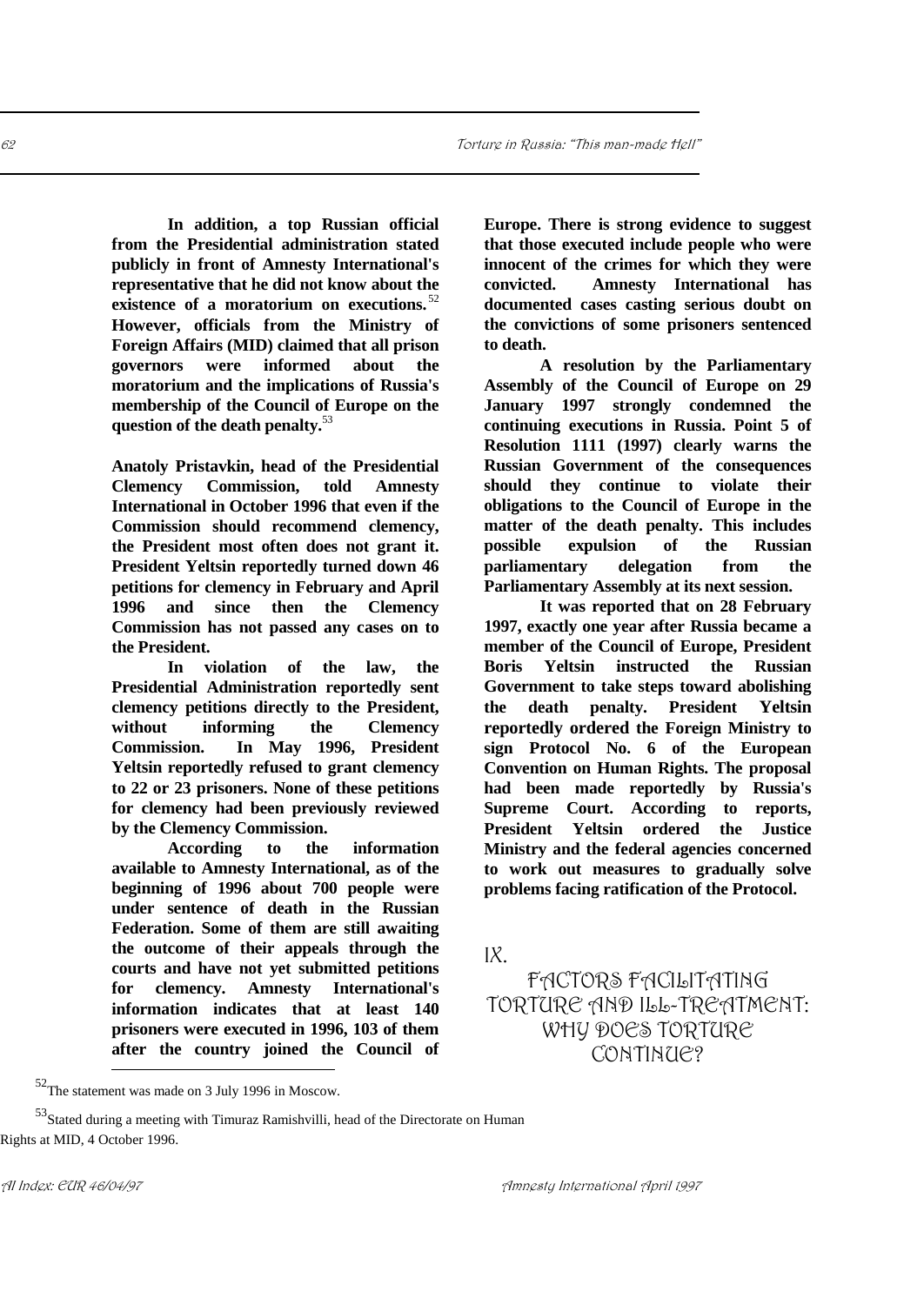#### 1. Failure to make all acts of torture offences with appropriate penalties

Under the Convention against Torture, Russia is legally bound to make all acts of torture and ill-treatment offences under national law. The Convention also requires that punishments for torture should reflect "their grave nature" (Article 4). However, Russian law fails to meet these requirements. Russia's Second Periodic Report to the United Nations Committee against Torture states in point  $\sum_{i=1}^{n}$  continuously Fortune states in point  $(Parti)$ <br>the Russian Federation contains no normalism nondirectly providing for  $\overline{a}$ Neith Assembly Opinion 190, 1995).

Russian Federation nor legislation provide a definition of the term "torture." However, the  $55$  Article 179 (2) of the old Code prescribes a punishment from three to 10 years'

**the right direction by introducing, for the first time, the term "torture" as a characteristic of the crime for two offences punishable by law: ill-treatment (Article 117) and coercion to give evidence (Article 302). Nevertheless, the new Criminal Code provides for a more lenient punishment for the offence of "coercion to give evidence" than those provided in the old Criminal Code.**<sup>55</sup>  **In addition, the lack of a new Code** 

new Russian Criminal Code, <sup>54</sup> takes a step in **Article 179** (2) of the on Code presences a punishment form three to 10 year. offences, with the addition of torture, from two to eight years' imprisonment.

ederation n joining f Europe ry 1996, **hin** one **v** within **rom** the **time of accession 6** of the for the **Human Rights and Frac**on the **he** death put into **mediate e** day of **accession, a** 

**on** 

÷,  $^{54}$ The Criminal Code of the Russian Federation Council of Furone Duma on 24 May 1996. A special federal law to this effect provides that the new Code comes into force from 1 January 1997.

The Russian Federation committed, on joining the Council of Europe on 28 February 1996, **"to sign within one year and ratify within three years from the time of accession Protocol No. 6 of the Convention for the Protection of Human Rights and Fundamental Freedoms on the abolition of the death penalty, and put into place, with immediate effect from the day of accession, a moratorium on executions"** (Parliamentary Assembly Opinion 190,

È,

1995).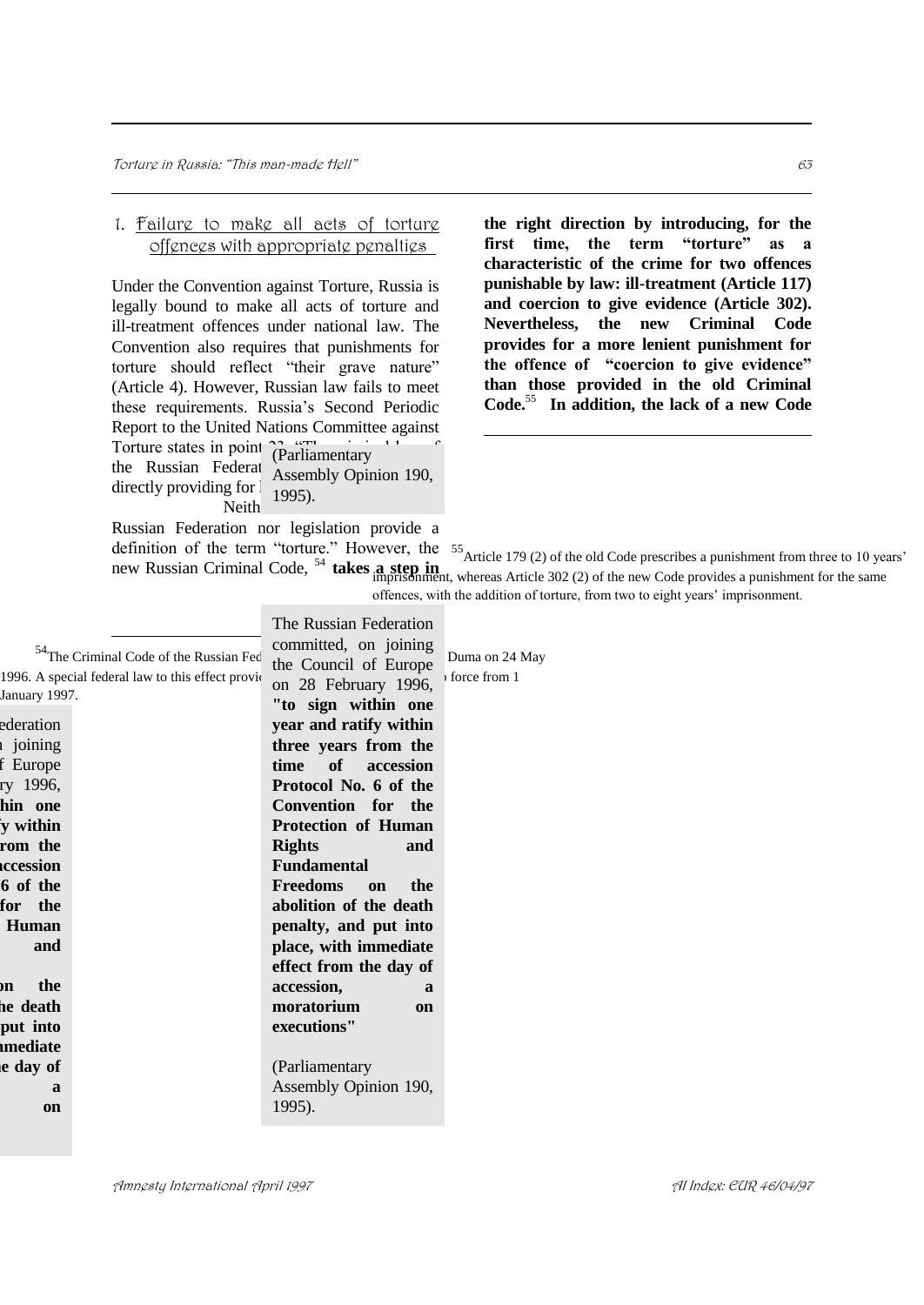The Russian Federation committed, on joining the Council of Europe on 28 February 1996, **"to sign within one year and ratify within three years from the time of accession Protocol No. 6 of the Convention for the Protection of Human Rights and Fundamental Freedoms on the abolition of the death penalty, and put into place, with immediate effect from the day of accession, a moratorium on executions"**

(Parliamentary Assembly Opinion 190, 1995).

**of Criminal Procedure is likely to impede the application of the amendments to the new Criminal Code regarding the crime of torture.** 

**The failure to include any definition of torture in the Russian Constitution or national legislation has hampered the courts in their efforts to apply the Constitutional provisions directly in cases of human rights violations, including cases of torture and ill-treatment, because they have not been able to rely on Article 1 of the Convention against Torture.** 

**The provisions of Article 15 (4) of the Constitution allow for direct application of the norms of international law if national law conflicts with them, or if laws have not been established. This constitutional principle of international instruments taking precedence over the rules of internal laws, is in practice, rarely exercised by the courts of general jurisdiction. In general, the authorities, especially the law enforcement officials, often lack knowledge and understanding of this principle and continue to refer to local laws, executive decrees and internal orders in their day-to-day practice.** 

**The Deputy Head of the State Duma's Committee on Law and Judicial and Legal Reform, Yury Ivanov, told the Committee against Torture on 12 November 1996: "Maybe you are not sufficiently aware of the difficult and acrimonious situation in the Russian parliament as regards the implementation of international standards in Russian legislation. You were all very categorical in your concern - very understandable concern - to ensure that international standards stand over and above domestic legislation. This is a position which not everyone in Russia shares and I think that it would be a very good idea if this were**  Torturg in Russia: "This man-madg Hgll"

**taken into account, in particular as regards certain amendments to specific pieces of Russian legislation. Unfortunately I cannot cite any cases of a particular court applying international standards - within the context of domestic legislation yes, but directly no, not so far".**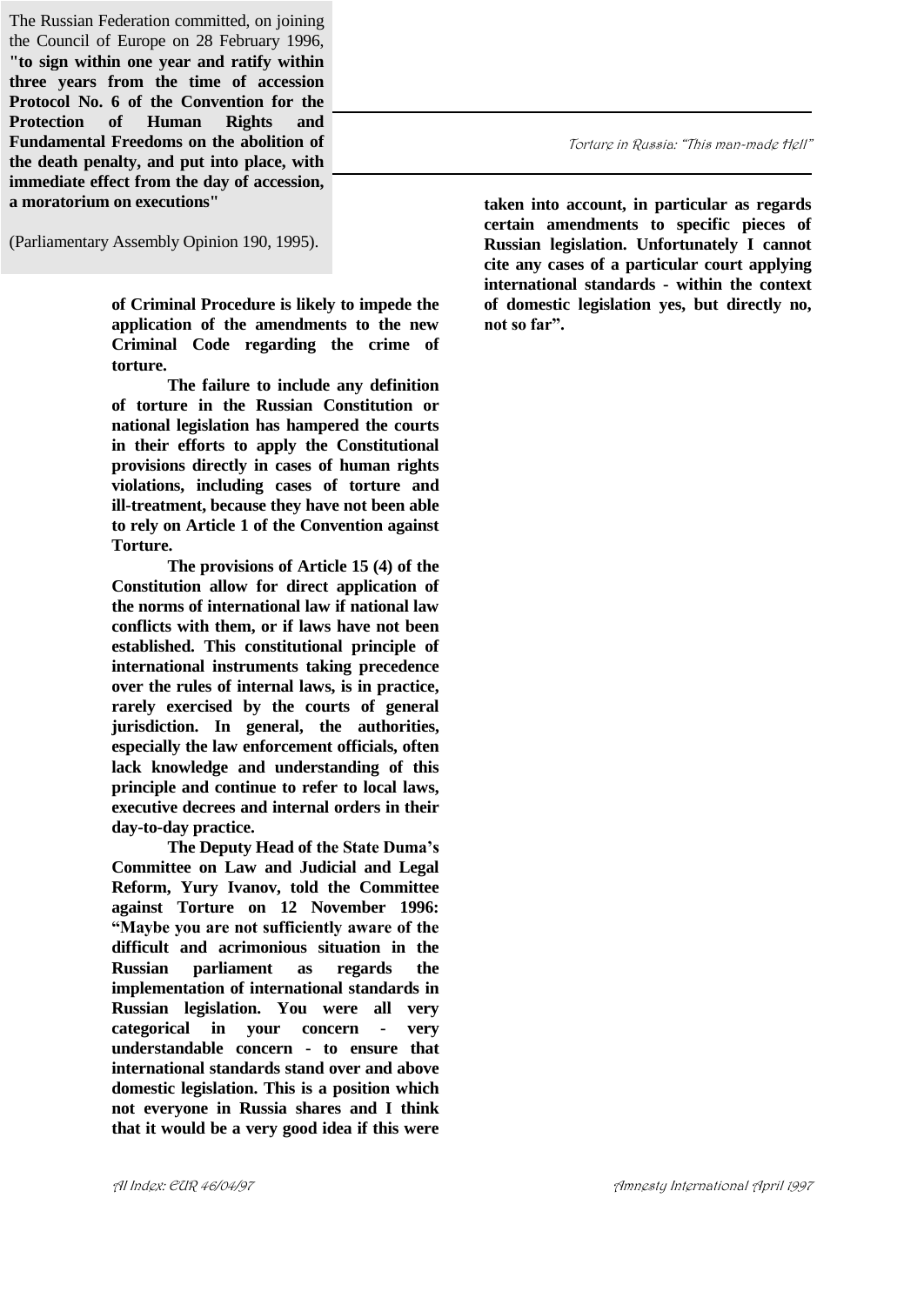## 2. Inadequacy of the procedure for complaints

**Dysfunctional court system:** Traditionally, people who considered themselves victims of torture and ill-treatment have sought remedy through avenues other than the regular courts. The lack of true independence of the judiciary from other institutions of state authority discouraged many from filing complaints with the courts. Article 46 of the Constitution provides that "decisions and actions (or inactions) by bodies of state power may be contested in court". Procedures to take such actions were introduced into the Russian legislation through the 1993 Federal Law on Citizens' Appeals, followed by a Supreme Court direction from December 1993 "On the court review of complaints about violations of the rights and freedoms of citizens".<sup>56</sup> After the **adoption of this law a massive wave of individual complaints on human rights violations were filed with the courts: there were reportedly 20,000 such complaints in 1994. In addition, Article 17 (7) of the 1995 federal law on detention of persons suspected or accused of having committed offences entitles detainees to submit complaints concerning the legality of their detention and acts prejudicial to their legal rights and interests. Article 18 of this law** <sup>57</sup> **sets out in detail the procedure for submission of complaints by suspects or accused persons in detention.**

**However, in the majority of the cases of complaint the courts reportedly remained unable to provide judicial protection to victims of torture and ill-treatment. Often** 

 $^{56}$ The law came into force on 27 April 1993. The law stipulates that any actions **9plly available in nine of 89 regions. The** decisions taken by any state organization or body or by any official without exception **Procedure of appointing judges has not been** complained against to a court. It was amended in December 1995.

**judges refused to review an individual complaint by a victim of ill-treatment. To pursue an individual complaint through the court can in some cases take years because of the bureaucratic red tape and the courts' general overload with cases.**

**The detainees' right to request a court evaluation of the legality of detention is in practice rarely exercised, due to the lack of knowledge among the people about their rights. In addition, police often detain people without judicial permission beyond the 48-hour time period and the constitutional right to judicial review of the detention within 48 hours of arrest is ignored by the law enforcement officials in most cases. According to reports, some detainees who had expressed the desire to exercise their right to complain to the court while in detention, were subjected to further ill-treatment by law enforcement officials.**

**However, as noted by the Presidential Commission on Human Rights, unfortunately, the new Russian Constitution has narrowed the function of the Constitutional Court with respect to human rights matters. The report stated that, "the Constitution (Article 125-4) calls for adoption of a federal law to regulate the procedure for appealing to the courts with complaints and questions regarding the citizens' constitutional rights and freedoms: however, the passage of such a law is not even included in the legislative schedule."**

**Furthermore, the impetus for legal reform has weakened. Judicial reform has not advanced very far, and the judiciary, in practice, remains subject to executive and military influence. Jury trials in 1995 were** 

**fully worked out and in some regions, like upon to perform the duties of a judge. A** 

—<br>—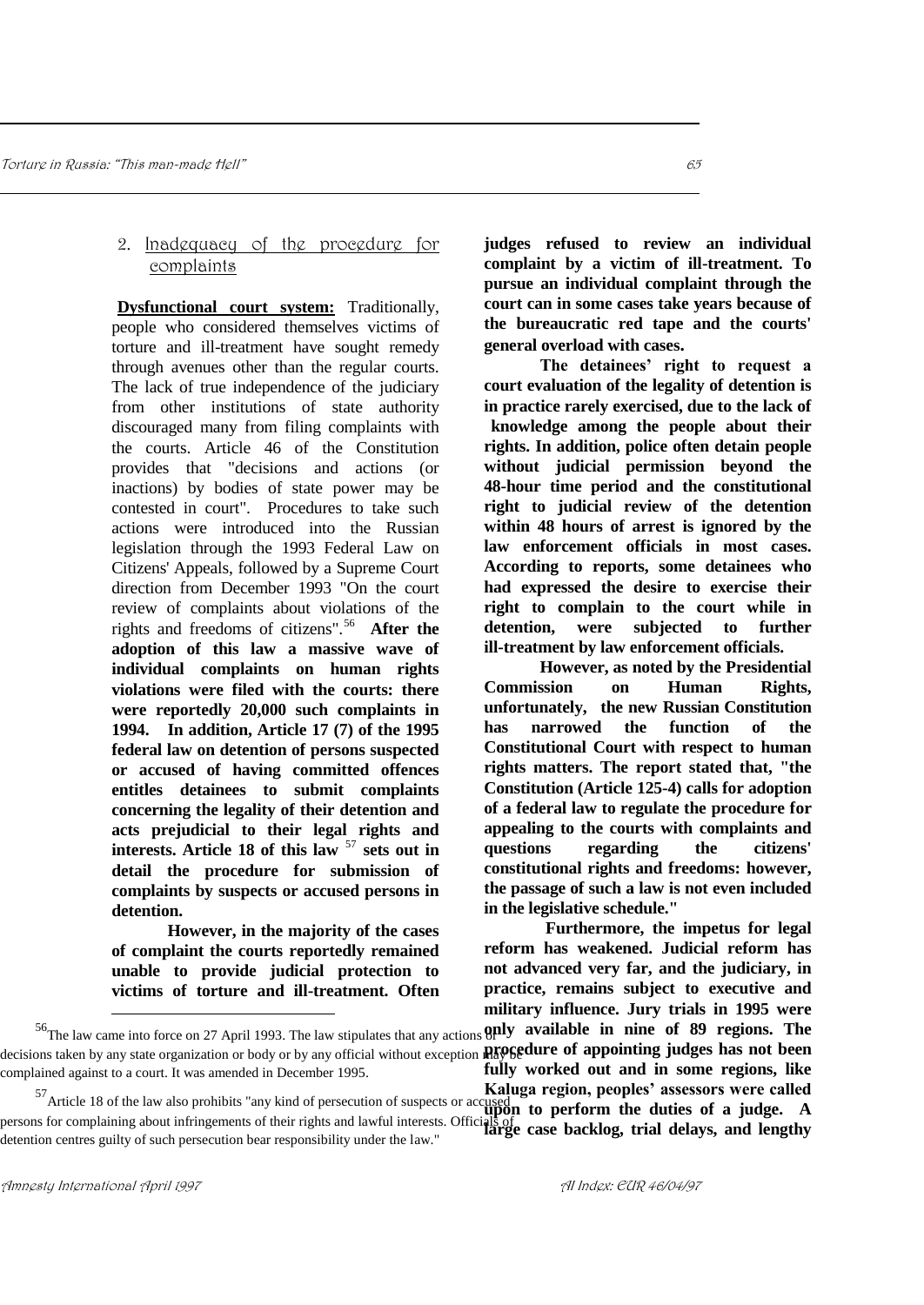**pretrial detention continues to be a major problem.** 

**The Presidential Commission on Human Rights noted in its 1996 report "the deepening crisis of the judicial system. Outmoded judicial procedures cannot guarantee the independence of courts: they lead to red tape, and they cripple the defence of the lawful interests and rights of citizens. The actual operating conditions of the courts continue to deteriorate." The Commission further noted, that the judges' caseloads have increased, as well as delays in hearing cases. "Now there is a queue for justice and citizens cannot enjoy their right to adjudication of their cases without unreasonable delay," the report concluded.** 

**In addition, access to a defence lawyer of one's own choice has been limited in practice by the worsening economic conditions. Legal assistance has been less and less accessible for most Russians because the attorney's services are extremely expensive. As the Presidential Commission on Human Rights noted in its report, "about 80% of all cases, mainly civil suits, are heard by the courts without the participation of lawyers."**

**The decision of the Presidential Council on Judicial Reform of 10 October 1995, and the resolution of the Council of Judges of 20 October 1995, contained alarming findings that the judicial system is threatened with collapse, and the administration of justice in Russia may come to a standstill, according to reports.** 

**The Presidential Commission on Human Rights noted as well the recurrences of the "attitude toward the courts of the bad old days", when government documents and statements by high-ranking officials, "including those at the very top", have criticized the courts for handing down unwarranted not-guilty verdicts; releasing detainees from custody; and dispensing excessively lenient sentences. Officials have also denounced courts and judges for "being** 

**contact between the courts and the law enforcement agencies in the war on crime.** 

**Although legally empowered by the Constitution itself to apply its provisions directly** <sup>58</sup> **, without having to resort to implementing legislation (in some cases in contradiction to the Constitution) to execute the constitutional norms, the courts are often vulnerable to executive orders and authoritative influences, especially outside the big cities. The fragile independence of the judges is further threatened by the fact that the Constitution also grants the President the power to appoint all judges.** 

**Therefore, often judges restrain themselves from making decisions which might conflict with the presidential directives. This often is the case when the courts have to deal with complaints by people who have been detained under the provisions of Presidential Decree No. 1226 on fighting organized crime. Outside the big cities, in violation of the Constitution, the power to appoint judges is, according to reports, often still in the hands of the local authorities. Under these circumstances, judges are often unable to apply constitutional norms directly to protect the human rights of victims of ill-treatment. The provincial courts often fear to dispute the constitutionality of local decrees and directives (especially those concerning the** *propiska* **system or the fight against crime), which might jeopardize their relations with the local executive authorities. In sum, judges generally feel uncomfortable with the idea of having the duty and responsibility to declare as unconstitutional actions (such as the ones facilitating torture and ill-treatment) taken by the executive branch and regional authorities.**

**It was reported that in June 1996 the All-Russian Council of Judges adopted a resolution expressing lack of confidence in Justice Minister Valentin Kovalyov because** 

also denounced courts and **Judges for "being**<br> **too independent", and have proposed closer**<br>
in the constitution of the Russian Federation has supreme legal force and is directly applicable."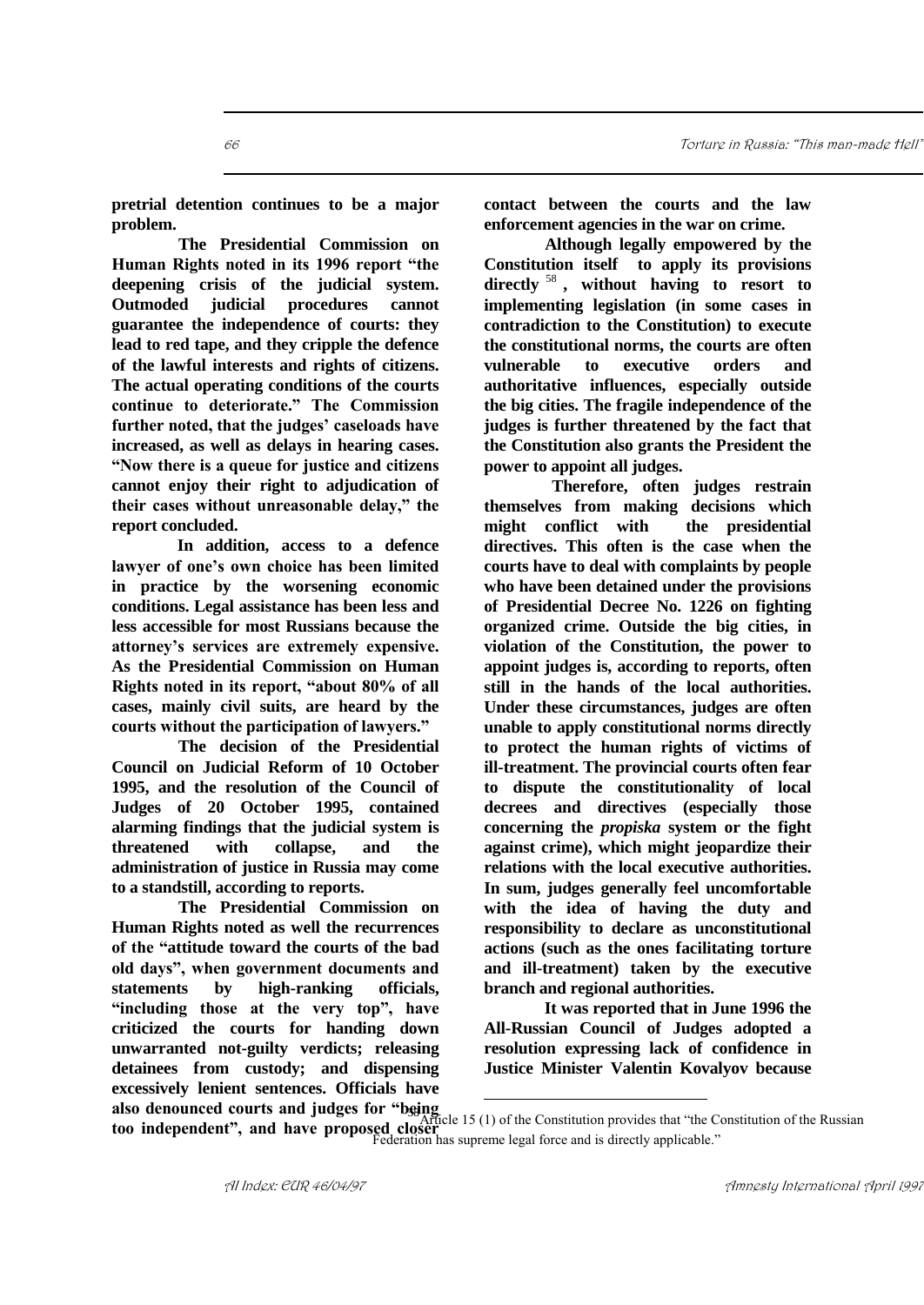**courts had received less than one-fifth the sums required to cover administrative costs and other expenses. Some courts stopped hearing cases. In October 1996 the support staff in 17 of 19 St Petersburg courts went on strike because they had received no salary for over two months and only about one-quarter of their pay for the preceding eight months. Reportedly, justice officials are also at risk physically; two were killed in 1996, and court personnel are allegedly routinely threatened. Court security is minimal due to a lack of funds.**

**The Constitutional Court:** After a long battle<sup>59</sup> **for its existence, the Russian Constitutional Court is in place and functioning. However, under the provisions of the 1994 Law on the Constitutional Court, it was stripped of its right to receive individual complaints regarding the constitutionality of law application practices, and, therefore, victims of ill-treatment, among others, were deprived of one important domestic remedy.** 

**Article 96 of the law provides for the right of individuals to complain only about laws which "have been applied or might be applied in a specific case". It is also not clear under the present definition of "laws" whether citizens are allowed in all circumstances to challenge presidential decrees and directives, such as Decree No. 1226 or Decree No. 1025, before the Court.** 

**As reported in the beginning of 1997, Valery Shchelukhin, who was held in a pre-trial detention centre, contested the constitutionality of several provisions in the decree No. 1226 and on 27 May 1996 the Constitutional Court allegedly began** 

÷,

#### **reviewing the legality of the 1994 decree's provision that suspects can be held for 30 days without being charged.**

**The Dual Role of the Procuracy:** The ineffectiveness of the courts to address human rights complaints and their limited independence have turned individuals to lodge their complaints more often with the Office of the Procurator. In the absence of alternative non-judicial complaint mechanisms, it is still widely believed in Russia that the procuracy has the power and the influence to ensure that justice has been done; as well as the fact that its services cost much less than those of the courts.

However, the Presidential Commission on Human Rights has noted that "the federal Law on the Procuracy, passed despite its incompatibility with the conception of the judicial reform in the Russian Federation, preserves that institution in its Soviet form." The Law on the Procuracy, which was adopted and signed by the President in November 1995, was, according to reports, based on a draft prepared by the Office of the Procurator General.

The procurator's office is still based on the Soviet model, and preserves conflicting

<sup>&</sup>lt;sup>59</sup>The Constitutional Court was created in 1991 and soon after that was dissolved by a 1991 indict, and preserves commenting Presidential Decree. In July 1994 a new law on the Constitutional Court was adopted, but only in function over the local executive February 1995 was the last judge to the Court appointed. For more details see *Justice Delayed*: **and legislative organs in ensuring that legality is** *The Russian Constitutional Court and Human Rights*, Lawyers Committee for Human Rights, The Russian Constitutional Court and Tuman Rights, Lawyers Commutee for Tuman Rights, ved (for example by investigating alleged March 1995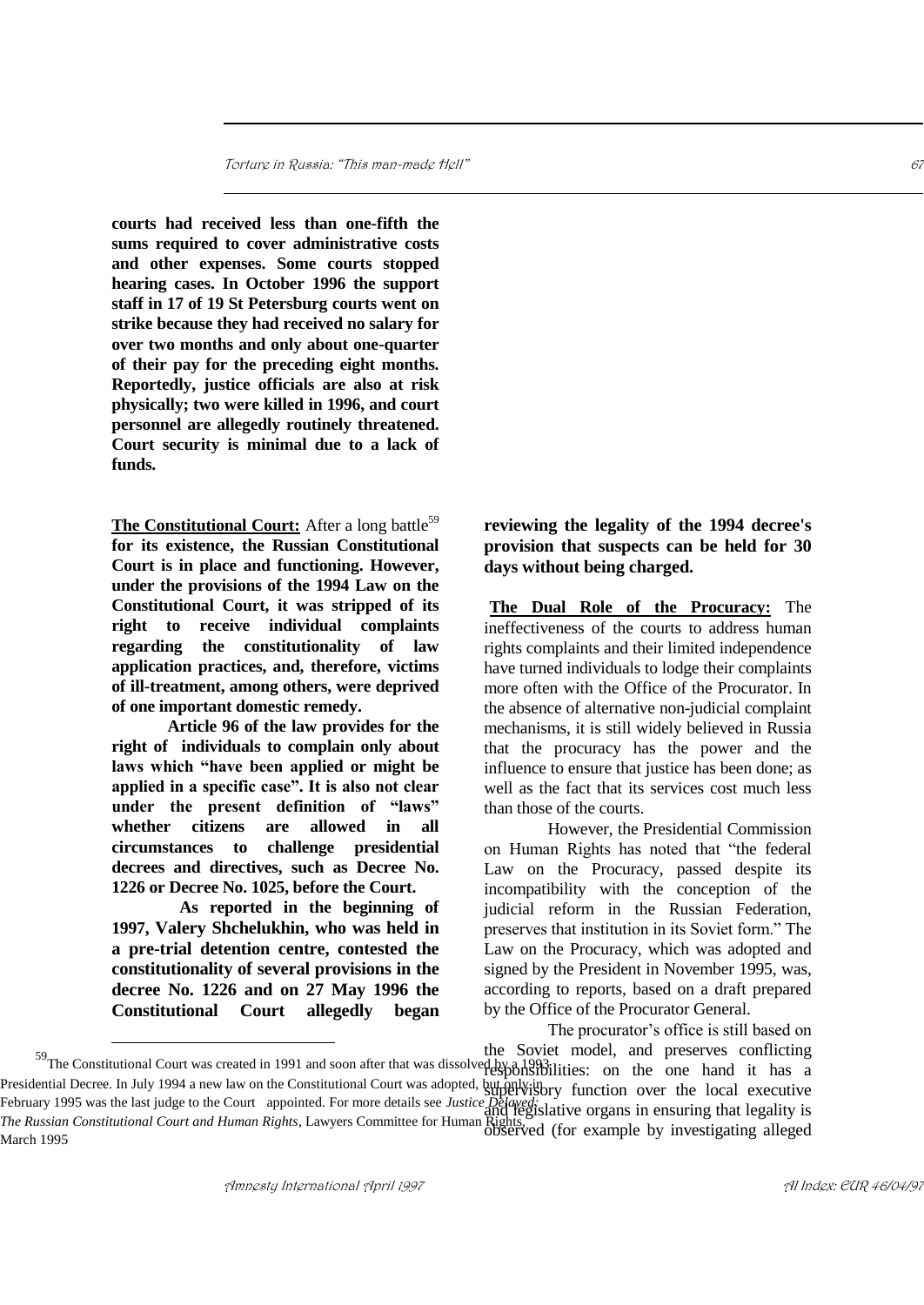police abuses), and, on the other it is the public prosecution service, working with the police in sanctioning arrest, presiding over the criminal investigations, which are usually conducted by the MVD, and representing the state against the individual in court.

The Code of Criminal Procedure currently in force gives prosecutors, not the judges, the authority to order arrest of a suspect. Although the Constitution provides for transferring that power to judicial authorities, according to reports, the President first approved and then later vetoed draft legislation for a new Code of Criminal Procedure implementing this provision.

In carrying out this task, the prosecutors cooperate closely with the police and other specialized law enforcement agencies and have the same vested interest in seeing cases through to trial once they have approved formal arrest. Thus, they often allegedly close their eyes if a police officer uses force against detainees to obtain "results".

Apart from regions where adversarial jury trials have been introduced, procurators remain very influential in the conduct of court proceedings; criminal procedures are still weighted heavily in favour of the prosecution. <sup>60</sup> **For example, according to reports, the constitutionally guaranteed presumption of innocence is often disregarded, and defendants are expected to prove their innocence rather than the prosecutors proving their guilt. In addition, judges, fearing that an outright acquittal will result in a prosecutorial appeal, frequently send cases back to the prosecutor for "additional investigations", thus increasing the time the defendant spends in pretrial detention.**

#### **The Ombudsman on Human Rights and the Presidential Commission on Human Rights:** Although the Constitution provides for an Ombudsman for Human Rights, with powers to

investigate complaints of human rights violations, and parliament appointed former prisoner of conscience Sergey Kovalyov to this position in January 1994, the parliament did not pass a law governing the status and powers of the post until 25 December 1996. In February 1997 the Federation Council passed the law as well. On 26 February 1997 the law was signed by President Yeltsin.

In August 1994 Sergey Kovalyov issued his first annual report, highly critical of the Russian Government's human rights record. Among the issues it singled out were reported beatings and torture of detainees by law enforcement officials; the failure by military officers to discipline those who engaged in the violent hazing of conscripts, which led to numerous deaths and injuries; and the apparent inability of prison officials to correct life-threatening situations, including cases of torture and ill-treatment, in SIZO.

Officials within the presidential administration attempted to classify the report and restrict its public dissemination. Neither the President nor any of his aides ever responded officially to the findings and recommendations of the report.

Sergey Kovalyov, however, was removed as Ombudsman by a vote in parliament on 10 March 1995. The primary motive for his removal appeared to have been his vigorous opposition to what he termed the use of disproportionate and indiscriminate force by the Russian federal forces in the Chechen Republic.

In late 1993 the President established a Presidential Commission on Human Rights, with powers to monitor and report on the observance of human rights in Russia, but swiftly became critical of its work. In August 1995 aides to the President reportedly prepared a decree dismissing Sergey Kovalyov as a chairman of the Presidential Commission on Human Rights and transforming the unit into a "complaint letter department". President Yeltsin did not sign the

<sup>60</sup>See U.S. Department of State's report on the Russian Federation, *Country Reports on Human Rights Practices for 1994*, February 1995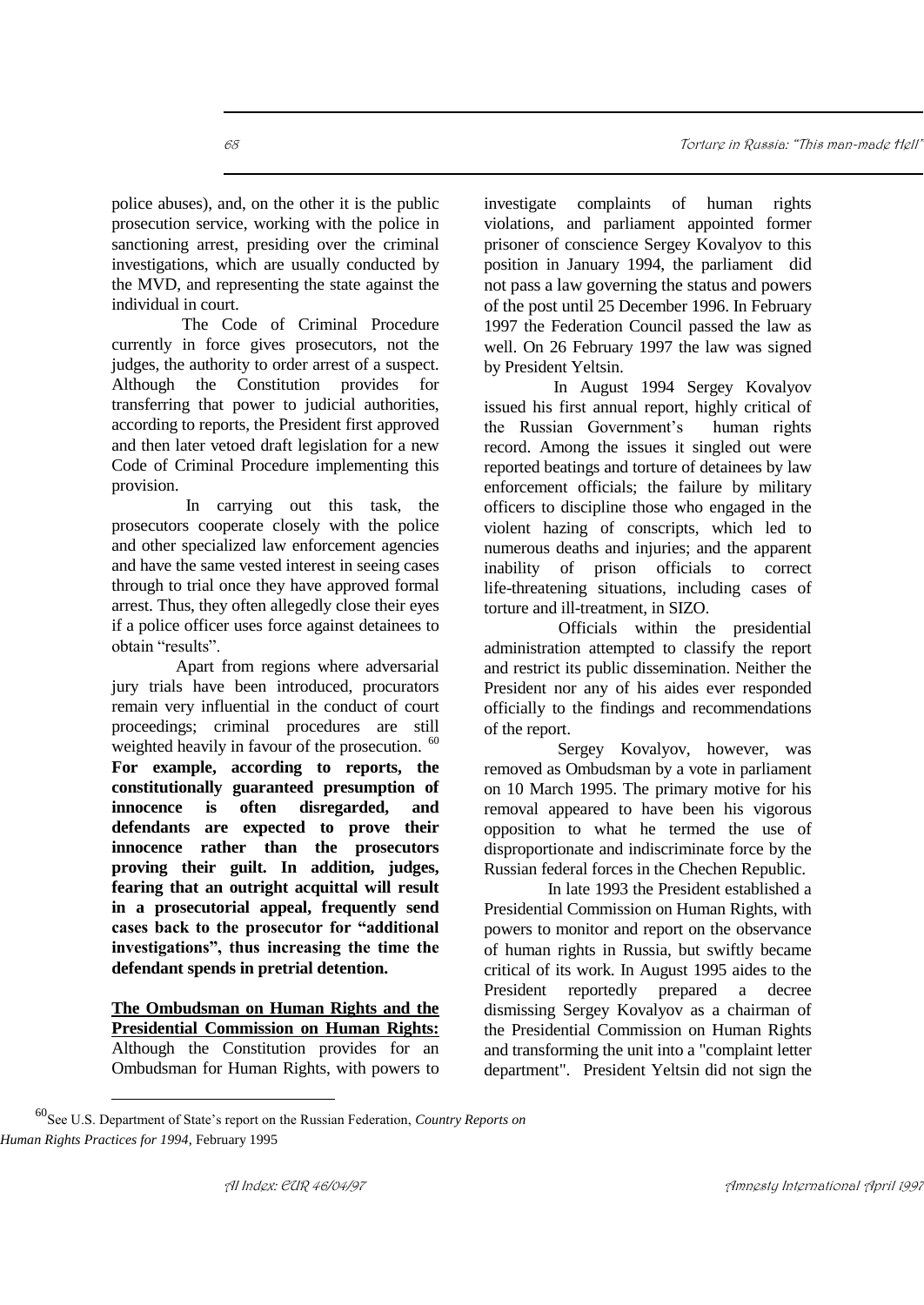$\frac{1}{2}$  Torture in Russia: "This man-made Hell"  $\frac{1}{2}$   $\frac{1}{2}$   $\frac{1}{2}$   $\frac{1}{2}$   $\frac{1}{2}$   $\frac{1}{2}$   $\frac{1}{2}$   $\frac{1}{2}$   $\frac{1}{2}$   $\frac{1}{2}$   $\frac{1}{2}$   $\frac{1}{2}$   $\frac{1}{2}$   $\frac{1}{2}$   $\frac{1}{2}$   $\frac{1}{2}$   $\frac{1}{2}$ 

decree. <sup>61</sup> **On 23 January 1996 Sergey Kovalyov resigned as Chairman of the Presidential Commission on Human Rights. Most other members of the Commission also resigned on or before 5 February 1996. At the time of the members' resignations, the Commission published its second report on observance of human rights in Russia, covering 1994 and 1995. Very little, if anything, has been done to address human rights complaints by the Commission in the period since new members were appointed, including its new chairman, Vladimir Kartashkin.** 

- **The first major initiative of the Commission was organizing a special meeting, with the participation of human rights groups, on 25 February 1997 to address the situation in the Russian SIZOs and penitentiary institutions. As a result of the meeting the Presidential Commission came up with a list of decisions for recommendations to the government on improvement of the situation. The Commission stated that:**
- **"the analysis of citizens' complaints conducted in February 1997 by the Commission on Human Rights,**

<sup>61</sup>See U.S. Department of State's report on the Russian *Federation, Country Reports on Human Rights Practices for 1995*, March 1996.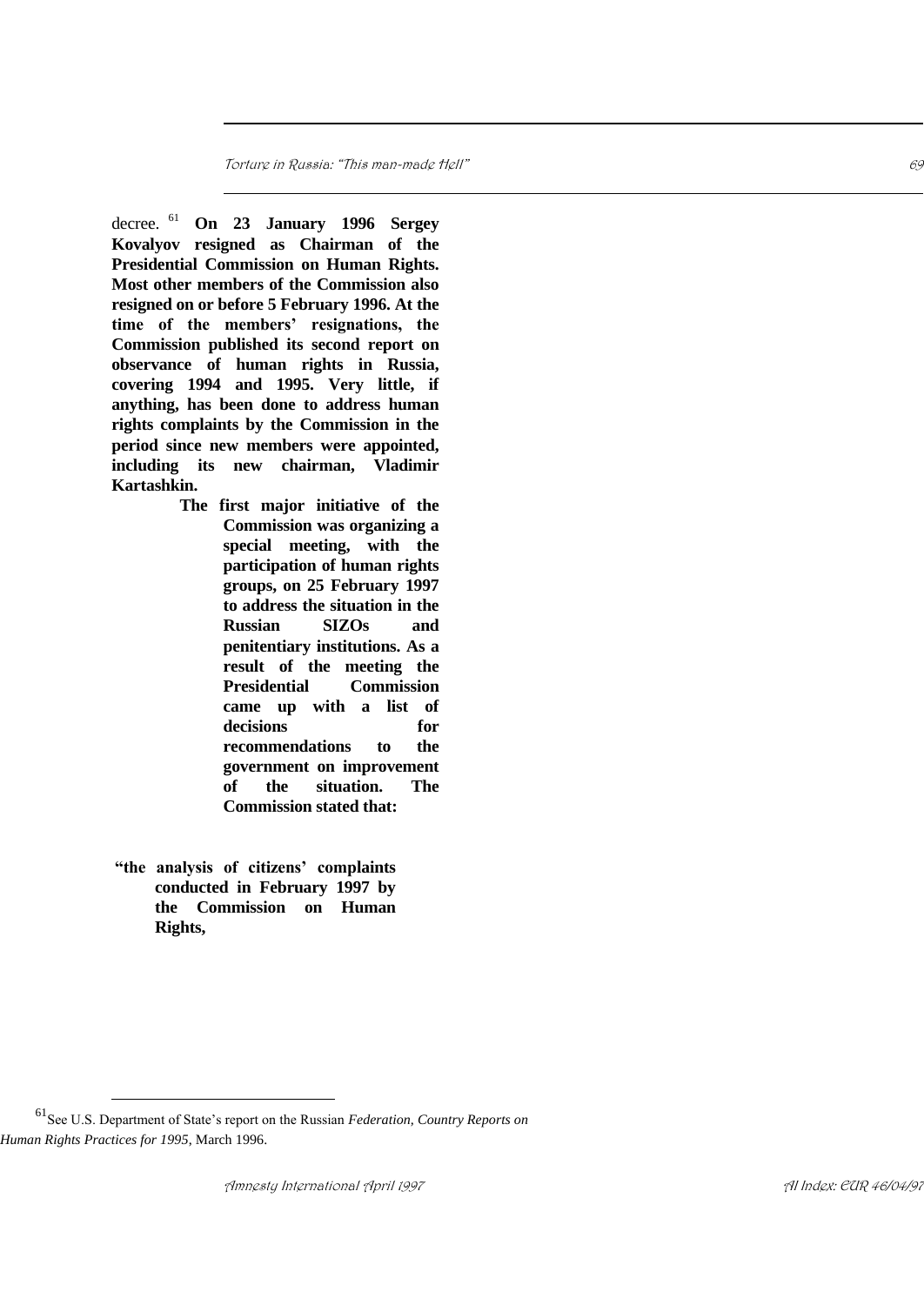**indicated that among all individual complaints relating to the functioning of the procuracy and the departments of internal affairs, every fourth complaint pointed out serious violations of the rights of persons held in the penitentiary institutions."** 

**In addition, the Commission noted the large number of violations of human rights of persons detained under the provisions of Presidential decree No. 1226 of 1994 on fighting organized crime and further admitted that this decree violates the Russian Constitution.** 

**International Remedies:** Finally, mechanisms exist at the international level to which individuals, victims of torture and ill-treatment or other human rights violations, can resort in filing a complaint. The right of individual petition is secured in Article 46 (3) of the Constitution, which provides that an individual can, after exhausting local remedies, appeal to international bodies "in accordance with international treaties." At present, the most important mechanism to which this provision in the Russian Constitution applies is that established under the first Optional Protocol of the ICCPR. If the Russian Federation fulfils its commitment to accede to or ratify the European Convention for the Protection of Human Rights and Fundamental Freedoms by February 1997,

**Unfortunately, this route has proved to be extremely burdensome, even in those rare cases where the victims of ill-treatment or other human rights violations are familiar with international human rights standards and procedures. Since January 1992 dozens of Russians have appealed to the Human Rights Committee.** <sup>63</sup> **By November 1994 none of these complaints had yet reached the registration stage. Some observers conclude that now that domestic forces no longer prevent Russians from complaining to the Human Rights Committee, it is the understaffed UN that provides the impediment. In addition the Committee lacks Russian-speaking staff.**<sup>64</sup> **In any case, these international remedies will remain no more than supplemental to the domestic avenues and procedures for complaint and, in conformity with decisions of the European Commission on Human Rights and the European Court of Human Rights, the views of the Human Rights Committee are recommendations, not legally binding.** 

**The inefficiency of the procedure for complaints is illustrated by the case of two sisters from Moscow.**<sup>65</sup>  **On the night of 13 September 1994 Yelena Smirnova and Irina Smirnova**, twin sisters, were reportedly severely beaten by officers of Moscow Department of Police No. 7. Several officers had allegedly broken the door of the sisters' apartment and had forced themselves in after the two women

in the near future individuals within the Russian U.S. Department of State, Russia Human Rights Practices, 1995, March 1996. Federation's jurisdiction will also be able to rederation's jurisdiction will also be able<sub>d</sub> to<br>resort to the human rights mechanisms of the *A Modern Day Czar?*, Lawyers Committee for Human Rights, March 1995. Council of Europe, namely, will be able to June 1996 Karinna Moskalenko, the defence lawyer of Yelena Smirnova and a address their cases to the European Commission The Centre of Assistance to International Protection in Moscow, submitted the case to on Human Rights.<sup>62</sup> <u>—</u> the Human Rights Committee for consideration under the Optional Protocol to the ICCPR, after all domestic remedies for complaint had been exhausted. During a visit to Moscow in June-July

1996, a representative of Amnesty International interviewed Irina Smirnova, and reviewed the

÷,

AI Index: EUR 46/04/97 Amnesty International April 1997

<sup>62</sup> Although Russia has been a member of the Council of Europensiana February 1996, this and the case of her twin sister, Yelena Smirnova. Amnesty avenue for individual complaints will be only possible after Russialnttime time European tative was present when Irina Smirnova made two visits to Tverskoy Convention for the Protection of Human Rights and Fundamental Erication S, can peoted to the subsety, when she attempted to file again a complaint regarding her in the first half of 1997. ill-treatment by the police, during the detention of her sister.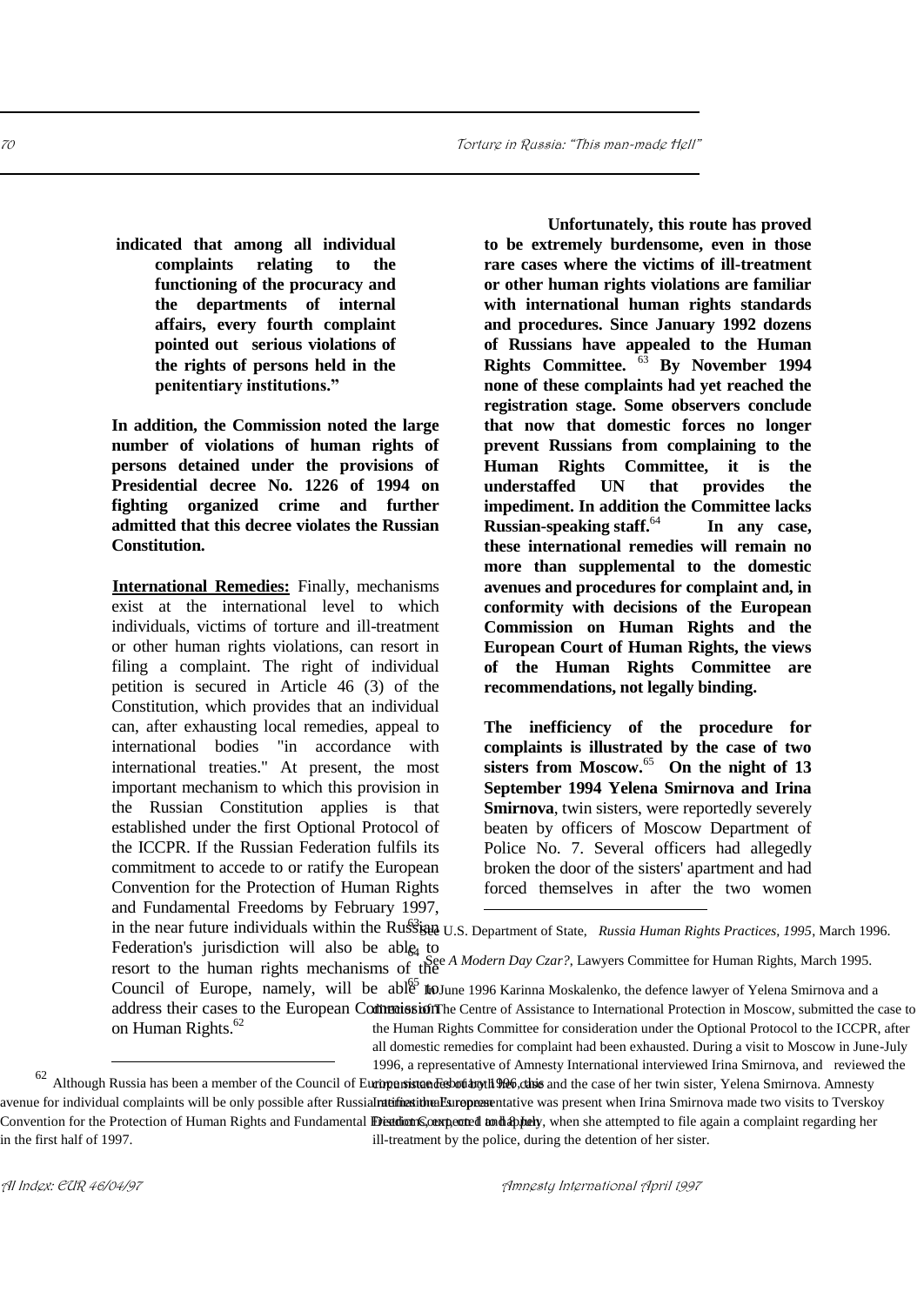Irina Smirnova. Her twin sister Yelena is currently in detention pending trial. The sisters claimed they were ill-treated by the police.

Torture in Russia: "This man-made Hell" 71

refused to open the door in the middle of the night. During the alleged beating the two sisters learned for the first time that there were criminal charges pending against them. However, they were not officially charged at that time. They were then detained for approximately 36 hours and later released.

Medical certificates were issued on 15 September 1994 by Trauma Station No. 56, attesting to the injuries of the sisters after the beatings. The certificate of Yelena Smirnova reads: "injuries to the soft tissues of the right arm and left ribs; injury to the rib cage. On 13 September the patient was beaten and spent the night at a police station. She had complaints of sharp pain intensifying when breathing." In addition, there is a conclusion of a psychotherapist: "psychological trauma; sharp reaction to stress."

Criminal proceedings against the sisters were initiated on 5 February 1993, under Article 93-1 of the Criminal Code (misappropriation of state property). At that time the women were not informed about the charges against them. The charges against Irina Smirnova were later dropped.

Yelena Smirnova was arrested on 26 August 1995. She had insisted upon her innocence and had claimed that her arrest and detention were illegal, since she was taken into custody after the expiration of the designated period for preliminary investigation of the case. Since her arrest Yelena Smirnova has been held in the SIZO of Moscow's Butyrka prison.

According to the Russian Code of Criminal Procedure, a suspect can be arrested only pursuant to an official investigation. The period of investigation, which began in Yelena Smirnova's case in February 1993, expired in April 1993. The investigation had been then extended until May 1993, when it expired. The preliminary investigation in this case was suspended and resumed several times and the investigation was extended six times, of which three were acknowledged as illegal by the municipal procurator.

After Yelena Smirnova's arrest serious violations of her rights reportedly continued. For the first five days of her detention she was not informed of the charges against her, as required by national and international law, including Articles 9 (2) and 14 (3) (a) of the ICCPR, and she was not able to exercise the right to respond to the charges against her, as required by law. She was also not given access to a defence lawyer of her choice, which is a violation of Article 48 (2) of the Russian Constitution, Article 14 (3) (b) and (d) of the ICCPR, and a number of international human rights standards, including Principles 5, 6, 7 and 8 of the UN Basic Principles on the Role of Lawyers and Principles 15, 17 and 18 of the Body of Principles. Later neither Yelena Smirnova nor her defence lawyer were provided with documentation on the legality of her detention, in violation of Articles 46 and 51 of the Code of Criminal Procedure. In addition, she was denied exercise of her right to have a court review of the legality and grounds of her arrest. The denial of access to the documentation was inconsistent with the obligations of the authorities under Principle 21 of the UN Basic Principles on the Role of Lawyers and the denial of the right to a prompt judicial decision on the legality of her detention (Article 9(4) of the ICCPR).

In September 1995, more than two years later, Judge E.V. Stashina of the Tverskoy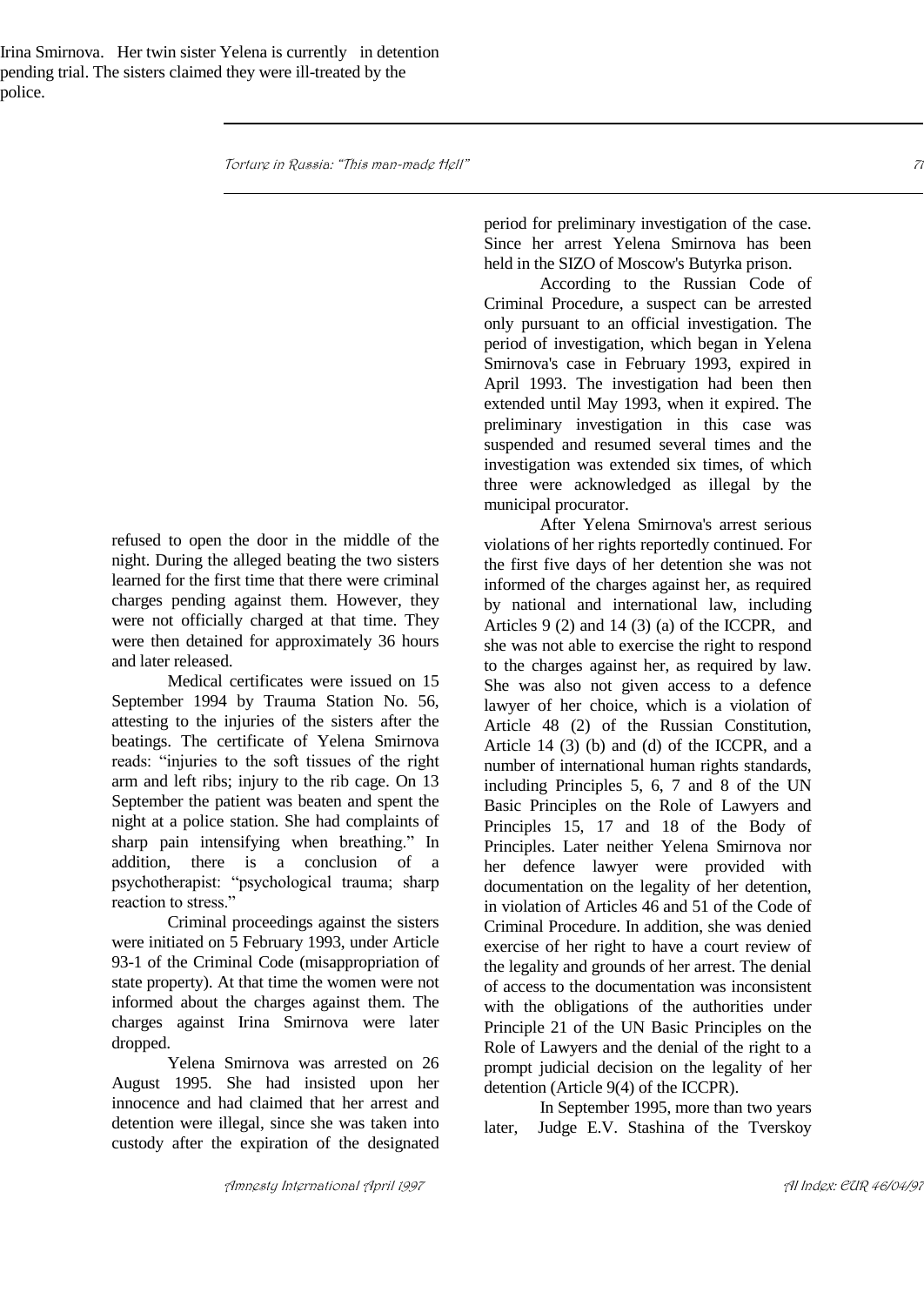Municipal Court in Moscow had issued a decision to dismiss Yelena Smirnova's complaint for a court review of the legality of her arrest, without the participation of the defendant, the defence lawyer, or the procurator.

Article 220 (2) of the Russian Code of Criminal Procedure does not, in theory, allow a judge to refuse review of a complaint of the legality of detention. The Plenary Decision of the Supreme Court of 23 April 1993 "Regarding the Practice of Judicial Review of the Legality and Grounds of Arrest or Extension of the Term of Preliminary Detention," clarifies that grounds for judicial review of the legality of an arrest can be found lacking in only two cases: if the defendant has already been released, or if the defendant renounces his or her request for review.

Thus, the dismissal of Yelena Smirnova's complaint for judicial review was a violation of Russian legal norms and the Russian Federation's obligations under international human rights standards. In October 1995 the Ministry of Justice issued a statement in which it acknowledged that Judge Stashina's decision was erroneous, but was unable to take any action in the absence of proof of criminal misconduct on the part of the judge.

Furthermore, Yelena Smirnova reportedly suffers from a serious illness of the skin - haemorrhoidal vasculitis - with complication of the joints. She is reportedly held in a cell designed for 24 persons but holding more than 60. Among her cell-mates reportedly are women suffering from various infectious diseases. The food and medications are reportedly inadequate. In March 1996 she was transferred to the hospital ward of SIZO No. 1 in Moscow's Matrosskaya Tishina prison. She was January 1997 that the court hearing will take place not before July 1997.

Her sister, Irina Smirnova, submitted a number of times individual complaints to the court requesting a criminal investigation into the circumstances of the sisters alleged ill-treatment by police officers during the search in their apartment. The court repeatedly over three years has refused to open a criminal case into the allegations of ill-treatment. The failure to do so violates the Russian Federation's treaty obligations under Article 2 of the ICCPR and Article 13 of the Convention against Torture.

### 3Inadequacy of investigations and impunity

The provisions of Article 12 of the Convention against Torture for a "prompt and impartial investigation" whenever there is reasonable ground to believe that torture and ill-treatment may have occurred, even if there has been no formal complaint, are inadequately implemented in Russian law. <sup>66</sup>

<u>—</u>

held there until 17 May 1996, when she was to 2 of the Code of Criminal Procedure provides that the aim of the criminal transferred back to the SIZO in Butyrka parison; "speedy and complete detection of offences, conviction of the offenders and correct where she is awaiting trial. The planned counter the law so that every person who has committed an offence is justly punished and hearings of the case on 23 September and compared person is prosecuted or convicted." Article 3 of the Code of Criminal Procedure December 1996 did not happen and no *PRevident about it* is the duty of a court, procurator, investigator or inquiry agency, within the limits has been set up yet. According to reports the expression institute criminal proceedings whenever indications of an offence are new judge dealing with the case announced in  $\alpha$ identify the offenders and ensure their punishment.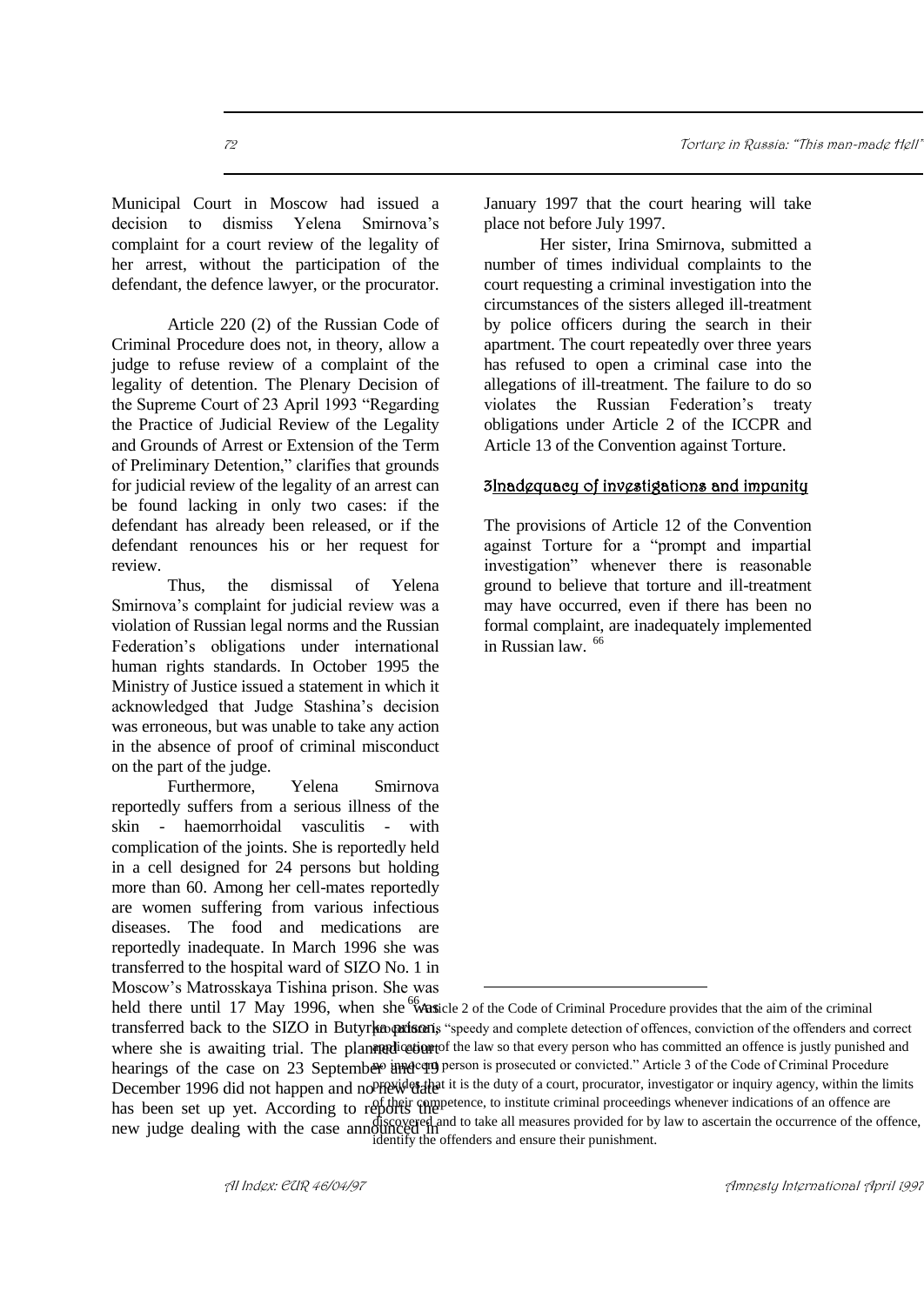As mentioned above, in practice the ineffectiveness of the courts to address human rights complaints and their limited independence, have turned individuals, victims of torture and ill-treatment, to lodge more often their complaints with the Office of the Procurator, which still preserves conflicting responsibilities.

The loyalty to colleagues, the importance of local connections, political pressure from local officials and the "back door justice" practices in Russia are factors which often influence whether investigations into torture allegations are carried out, and when they are, with what result. The procurator's office often refuses to open a criminal case and an investigation into allegations of torture and ill-treatment in custody. As a rule, the procurator does not give any explanation of his or her decision to refuse initiation of a criminal investigation. In the rare cases when perpetrators are prosecuted, the punishments are less than the maximum provided by law.<sup>67</sup> **Moreover, in the cases where investigations of complaints of torture or ill-treatment have occurred, the investigations have not been prompt, impartial or thorough. Medical examinations have failed to satisfy internationally accepted standards of professionalism.**<sup>68</sup>**An example of this is the following case:**

**On 13 February 1994 Vladimir Telitsin died in correctional labour institution No. Ush 349/5 of the city of Nizhny Tagil, under circumstances which to date have not been investigated. His mother, Yuliya Telitsina, after seeing the body claimed that Vladimir Telitsin "was inhumanly beaten, hung by a wire, and left hanging on the territory of the camp."** 

**In her complaint Yuliya Telitsina attached a written statement by 11 witnesses, obtained at the funeral. She approached the Nizhny Tagil municipal procuracy with a request for an examination of the circumstances surrounding the death of her son. In the request the mother insisted on the exhumation of the body of her son and on the initiation of a second expert examination, since none of the injuries on the body of Vladimir Telitsin had been reflected in the conclusions of the original expert examination.**

**The request for exhumation of the body was later refused (in April and October 1994) by the procurator under the pretext that such a procedure was allowed only when a criminal case had been opened (in accordance with the Code of Criminal Procedure), and at that time the authorities had refused to open a criminal case. The decision of the Nizhny Tagil procuracy regarding their refusal to open a criminal case was appealed by Yuliya Telitsina several** 

<sup>—&</sup>lt;br>— <sup>67</sup>While giving statistics in paragraph 64 about employees of internal affairs agettines that **1994 to the regional procuracy of** were disciplined for violating the law, the Second Periodic Report of the Russian Fedesvierdlovsk region, which also found no the Committee against Torture does not provide a clear indication of how many law enforcements for opening a criminal case. The officials have been investigated and prosecuted for the use of torture and ill-treatment toward **decisions of the Nizhny Tagil and Sverdlovsk**  detainees. The report states: "... in 1994, upon representations of procurators, 23,800 employees **procurators were appealed several times to**  of internal affairs agencies were disciplined for infringements in the examination of statements were upper the second to the procurator General of the procurator General of the and reports on offences or in the conduct of investigations or enquiries, and 1,400 persons were prosecuted for various service-related crimes. In cases brought to court, 290 internal affairs **Russian Federation. In October 1994 it issued** prosecuted for various service-related crimes. In cases brought to court, 290 i agency employees were prosecuted for criminal offences relating to the conduct of investigations **demanding a second investigation** and enquiries, 98 of them being tried for use of illegal methods of investigation." **into the circumstances of the death which** 

<sup>&</sup>lt;sup>68</sup>See Amnesty International, *Prescription for Change: Health professionals and the* **by the Sverdlovsk regional office of the** exposure of human rights violations (AI Index: ACT 75/01/96, May 1996) for a description of **has a structure of a line of the course of** what is required in a proper medical examination of a case of torture or ill-treatment. **were "not fully investigated", to be carried**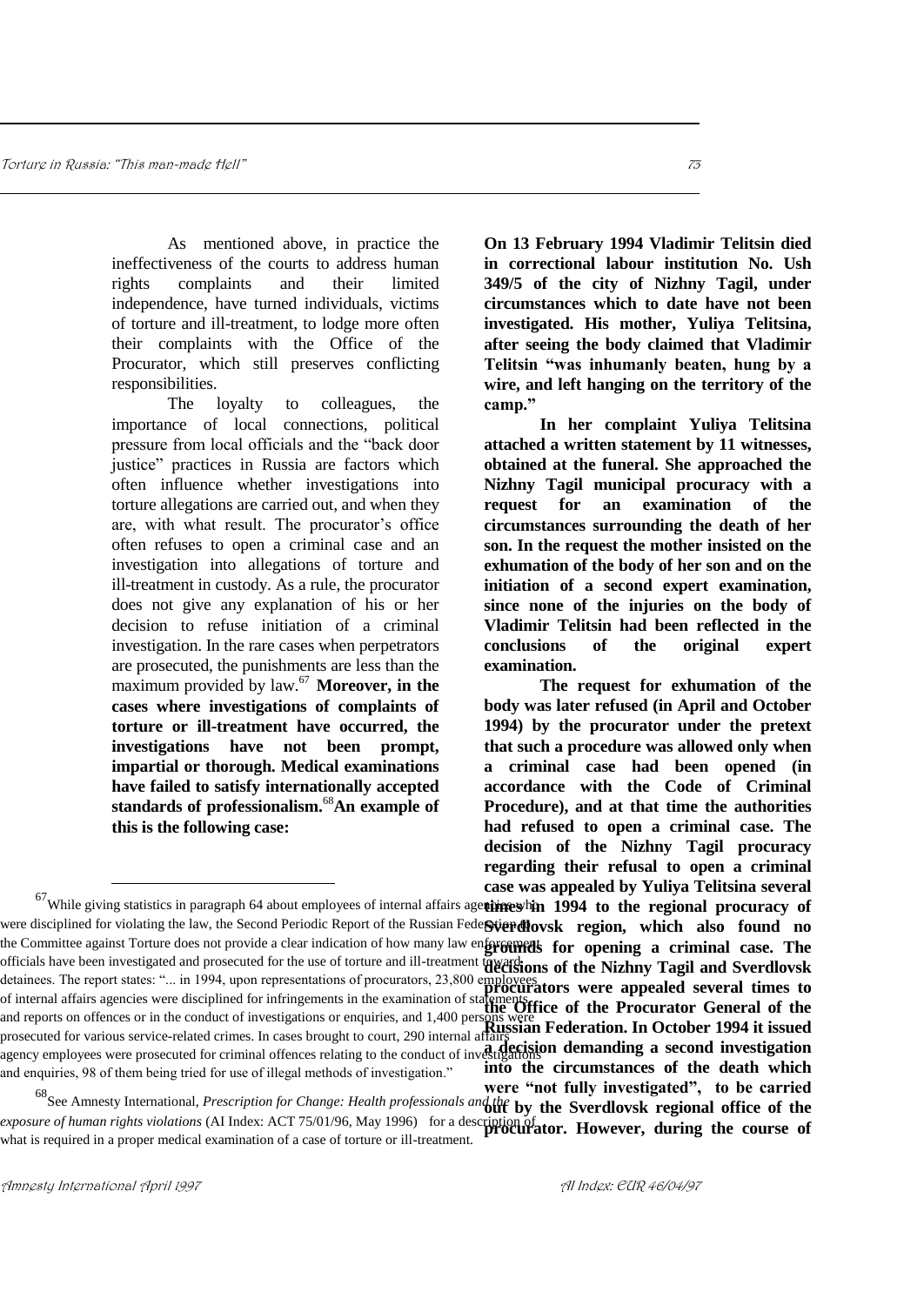*"The Nizhny Tagil procuracy and the Correctional-Labour Administration*, *(ITU) classified him as a suicide case. They deliberately hid all the facts of violence against him in the expert examination. ... In the camp they took from us a healthy young man and threw us back a mutilated corpse. His nose was broken and ripped off, it was falling off his face; a chunk of flesh was ripped off the right side of his forehead; there was a stream of blood from his right ear. The whole palm of his right hand was one blackish-purple abrasion. His spine was stripped bare, his whole back was torn up - it was one black mess terrible to look at. I couldn't find the tongue in his mouth. There was grass stuck in his teeth, even though it was during the winter. There may also have been broken bones. It was as if he had been put through a meat-grinder."* Three of the four men who "disappeared" in Tatarstan in October 1994 and in March 1996

**From a letter by Yuliya Telitsina to the International Protection Centre in Moscow**

> **the supplementary investigation, once again a criminal case was not opened, by a decision issued in November 1994. Once again no exhumation was ordered, without any explanation of the reasons for the refusals (of August and November 1995) by the Sverdlovsk regional procuracy. The mother was informed again that her son's death had occurred as a result of suicide, that no bodily injuries were discovered on the corpse and that the cause of suicide was "mental deviations."**

> **Following a new complaint by Yuliya Telitsina to the Office of the Procurator General, she received an answer that "examination of the circumstances of Telitsin's death have been carried out...with adequate thoroughness."**

> **By October 1996 Yuliya Telitsina had gone a fourth time around the same institutional cycle with similar results. She has exhausted all accessible means of redress through domestic remedies. The investigation failed to satisfy the requirements of a prompt and impartial investigation mandated by Article 13 of the Convention against Torture or of a "thorough, prompt and impartial investigation" mandated by the UN Principles on the Effective Prevention and Investigation of Extra-legal, Arbitrary and Summary Executions.**

Torturg in Russia: "This man-madg Hgll"

**Another example of inadequacy of the investigations is the apparent pattern of forced "disappearances" in the Republic of Tatarstan. According to witnesses, on 21 October 1994 in the city of Kazan two young men, Andrey Mavrin** and his friend **Konstantin Shirshov,** was detained by a group of armed men who wore OMON uniforms. The two men were handcuffed and taken in a car to an unknown destination. In January 1995 the Office of the Procurator of Republic of Tatarstan reportedly opened a criminal case into the "disappearances". In July 1995 the mother of Andrey Mavrin, G.K. Hadieva, learned that the criminal case had been closed by the procuracy of Tatarstan and she was not given any explanation for the decision to close the case. In August 1995 the criminal investigation into the case was reopened in view of newly found evidence. In mid-1996 the mother had still not been informed of any details or findings of the criminal investigation into the "disappearance" of her son. In July 1996 the Office of the Procurator of Tatarstan stated in a letter that the participation of law enforcement officers in the detention of the two men had not been confirmed by the investigation.

It was reported that on 2 March 1996 two more men had "disappeared" in Kazan, A. Grudinin and M. Zaripov. According to one of the witnesses, Rashid Gafarov, the two men were detained around 2pm by several police officers who had taken them away in a police car. On 3 June 1996 Rashid Gafarov made a witness statement on the television program "Fantom" about the circumstances in which A. Grudinin and M. Zaripov were taken into custody . He was detained on 24 June 1996 by the Regional Department of Internal Affairs in Kazan allegedly in connection with his television appearance. On 26 June he was released.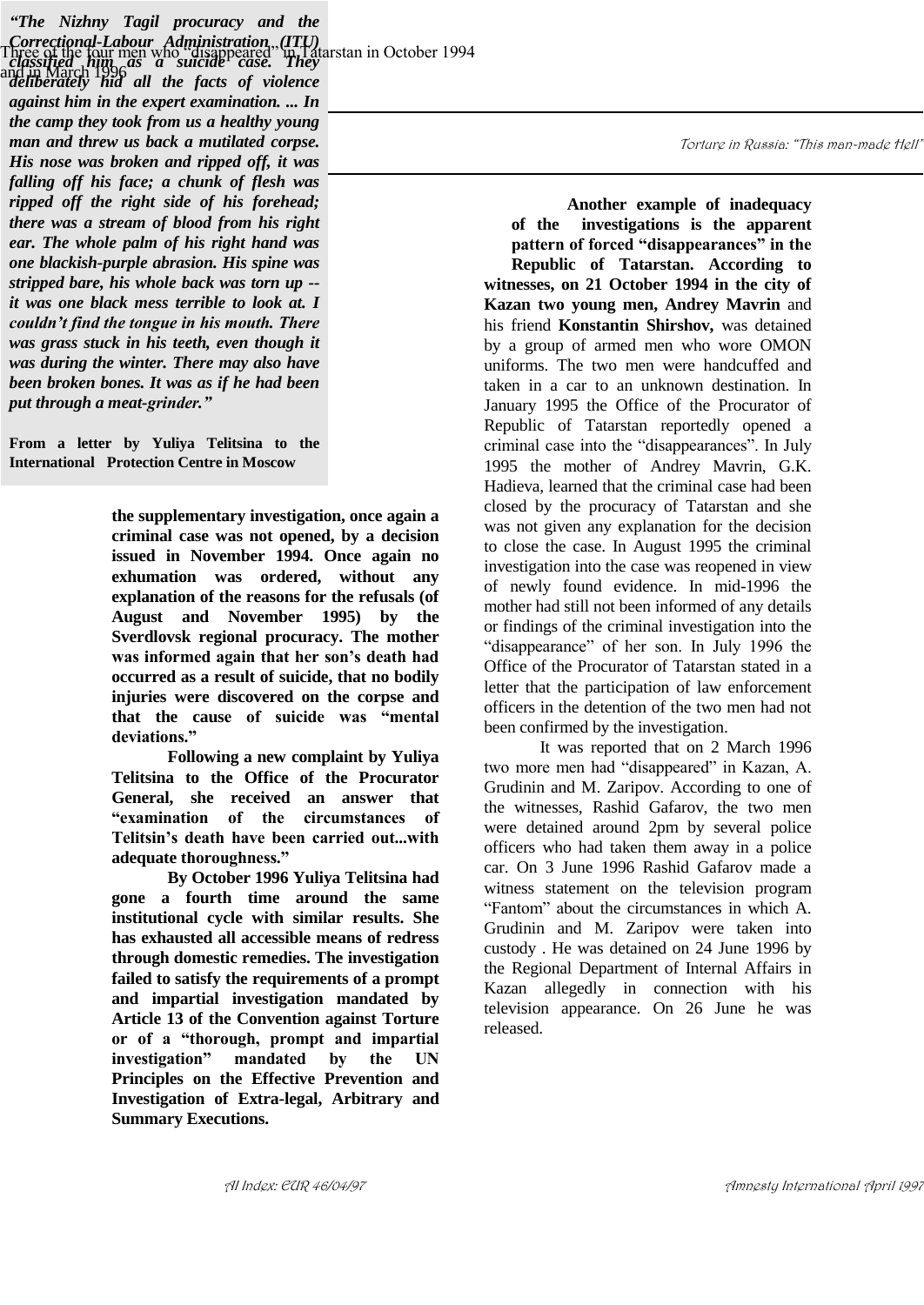A letter by the Office of the Procurator of Tatarstan stated that Rashid Gafarov had been detained as a suspect under the provisions of the Presidential Decree on fighting organized crime. Local human rights advocates reported in August 1996 that the body of one (name unknown) of the four "disappeared" men was found in the river Volga. It was alleged that there were clear signs of torture and beatings on the body, such as bruises and cuts by a knife.

# 4. Redress and compensation for victims of torture is rarely provided

Under Article 14 of the Convention against Torture all States Parties are required to ensure in their legal systems that a victim of torture is able to obtain redress and that he or she has an enforceable right to fair and adequate compensation, including the means for as full a rehabilitation as possible. The Russian Constitution incorporates only some aspects of this obligation. It provides for full compensation for damage inflicted by the state, <sup>69</sup> **but there is no specific mention of torture as a form of damage inflicted, nor of a requirement of rehabilitation. Furthermore, there is not yet in place any enabling legislation to regulate such compensation or a mechanism to effect it. The conditions and procedure for awarding compensation for damage caused by improper actions of officials, inquiry or preliminary investigation agencies, a procurator's office or a court are still enforced by an old Soviet decree of the Supreme Soviet of the USSR of 18 May 1981,** 

**which significantly predates the 1993 Constitution.**

**In practice, according to reports, the legislative norms providing for a monetary compensation to victims of crimes ceased to be applied after several law suits were successful in court. Sociological surveys assessed that the activities of the law enforcement bodies in compensating damages were positively estimated by less than 10 per cent of the population.**<sup>70</sup> 

**There are no cases known to Amnesty International of compensation being awarded to a victim of torture or ill-treatment in the Russian Federation. In spite of repeated requests the authorities have failed to provide Russian human rights groups and Amnesty International with information on redress and compensation awarded to torture victims.** 

# 5. Lack of training and knowledge regarding prohibition of torture among police officers and prison officials

In addition to the inadequate implementation of standards and legislation against torture, the situation is aggravated by the fact that personnel of the penitentiary system and the law enforcement agencies are in practice not acquainted with international standards such as the United Nations Standard Minimum Rules on the Treatment of Prisoners. There is also no specific program of education and training regarding the prohibition against torture for all law enforcement officials or others involved in the penitentiary system, as required by Article 10 of the Convention against Torture.<sup>71</sup>

<u>—</u>

È,

<sup>&</sup>lt;sup>69</sup> Article 52 of the Constitution states: "The rights of victims of crimes and of a states: "The rights of victims of crimes and of abuses for Prison Reform, Independent Submission to the Human Rights office shall be protected by law. The state shall provide the victims Content and  $\theta$ Pastice and

compensation for damage sustained." Article 53 of the Constitution provides that "everyone shall assume State Party shall ensure that education and information have the right to state compensation for damage caused by unlawful actions (or inaction) of state.<br>regarding the prohibition against torture are fully included in the training of law enforcement government bodies or their officials." personnel, civil or military, medical personnel, public officials and other persons who may be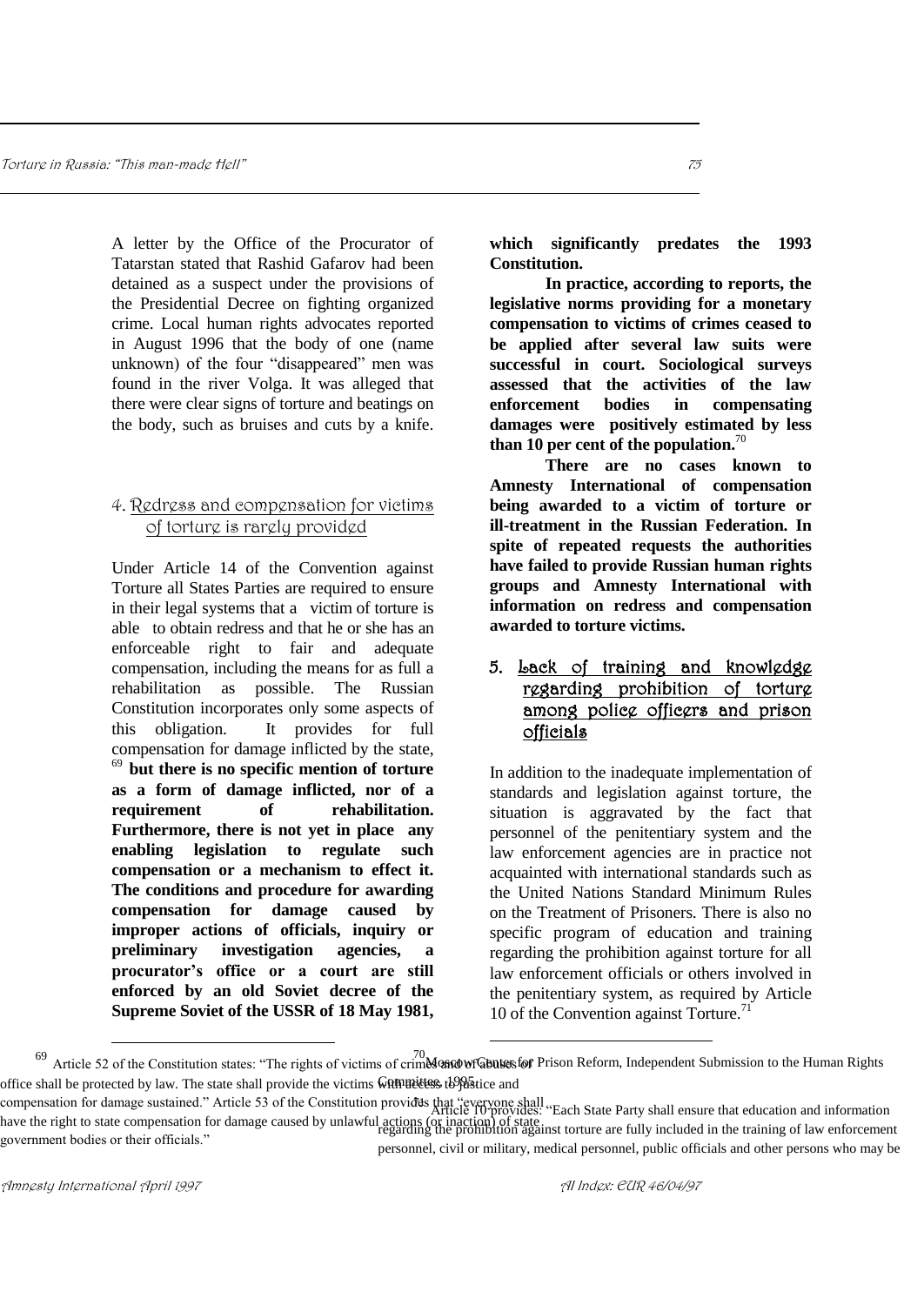**Most importantly, the authorities have failed to make known to law enforcement officials and to personnel of the penitentiary system that international norms, such as the Convention against Torture, take precedence over internal laws, decrees (including presidential decrees), institutional instructions and orders. The failure to make information regarding the prohibition of torture available and to ensure its implementation in practice violates Article 10 of the Convention against Torture. In July 1995 the United Nations Human Rights Committee noted in its Comments in paragraph 24 that: "The Committee deeply regrets the lack of familiarity of law enforcement and prison officers with the guarantees provided in the new Constitution, with international human rights standards under the Covenant." The Committee further recommended in paragraph 36 that "efforts be made to make the Covenant and other international human rights norms as widely known as possible, particularly among the authorities invested with the administration of justice, law enforcement and prison officers but also among the general public."**

**In addition, the Russian authorities often fail to train law enforcement officials and prison system personnel adequately or at all regarding the rules and provisions of national legislation concerning ill-treatment, such as the federal law, "On the Detention of Persons Suspected or Accused of Having Committed Offences".**<sup>72</sup> **Reports received in October 1995 pointed out that the law enforcement officials and especially those of the temporary detention centres (IVS) at the police stations were not acquainted with the provisions of the law. In fact, most police** 

**officers did not know about the existence of the law.** <sup>73</sup>

**Three months after the law came into force, high-ranking officials of the MVD had vague and incomplete information about its provisions, as reported by the Russian media. Copies of the law were not available to the courts and to the lawyers' collectives; the regional Departments of Internal Affairs (UVD) and the offices of the procurator did not know about the existence of the law. The text of the law was not made available to detainees in SIZO. In October 1995, in response to a request from a human rights group to be acquainted with the text of the law, officials from the parliamentary commission dealing specifically with the problems of the penitentiary institutions reportedly answered that this law had not yet been signed by the President.** 

**During visits to SIZO and prison colonies and meetings with prison governors and staff, Amnesty International noted the treatment of prison staff in the institutions under GUIN supervision. In 1995 and 1996, SIZO and prison colonies personnel were paid their salaries with a delay of three to five months, and had not received the additional funding due to them for food, uniforms, etc. The prison administration often explained the delay in payments with the lack of financing from the MVD and the conflict in Chechnya, to which substantial funds were allocated. According to General Yury Kalinin, head of GUIN, in October 1995 prison personnel in 30 regions were about to go on strike.**<sup>74</sup> **The Moscow Center for Prison Reform reported in 1996 that "many penitentiary workers are unable to support their families, more and more cases are recorded when they and their families get infected with tuberculosis." In addition,**  <u>—</u>

—<br>—

involved in the custody, interrogation or treatment of any individual subjected to any **Comtet of Prison Reform conducted a special monitoring of the** arrest, detention or imprisonment." implementation of this Law and published its findings in the report "Poysky Vyihoda" in 1996.

<sup>&</sup>lt;sup>72</sup>The Law was adopted by the State Duma on 21 June 1995 and signet the president Yu. Kalinin made at the parliamentary hearings in Moscow on 24 on 15 July 1995. It officially came into force on 20 July 1995. October 1995.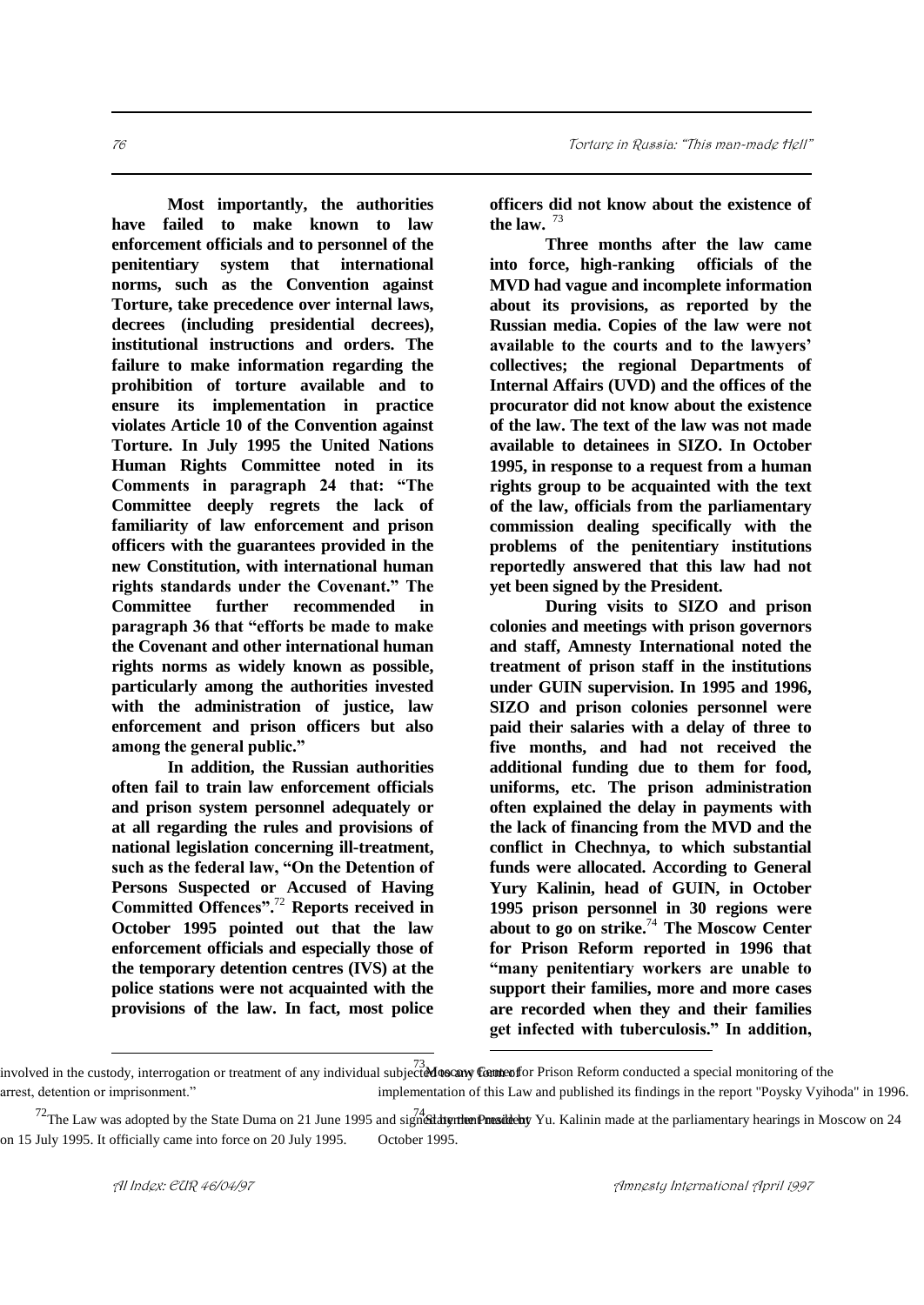**an official MVD report, submitted to the Council of Europe expert group in 1995, claimed an increase in the suicide rate among prison staff. In 1995 the number of suicides reached 41. In 1995 Vladimir Prilepin, a prison warden from the village of Krivoborye, in Voronezh Region, reportedly shot himself in the stomach with a hunting gun. Before he committed suicide, he reportedly left a note in which he wrote: "Do not blame anyone for my death. I can't go on living like this: to work and receive no money. How am I supposed to support my family?"** 

**The Moscow Center for Prison Reform gives the following statistics:** 

**"In 1994, 9,300 staff members were held responsible for 'discrediting actions,' of whom 2,900 were brought to trial. Out of those brought to trial, every eight is accused of bribery and every fifth of exceeding one's power or office. In 1995, 48,000 new staff members were hired, and 24,000 were sacked, including 5,489 (or 23%) who were sacked for poor performance. The number of cases of violations of the law increased by 22.1% and the number of crimes committed by prison staff increased by 35.9% in comparison with previous years."** 

**Some of the prison governors interviewed by Amnesty International claimed that the poor conditions of work and the lack of means to support their families are often pre-conditions for acts of torture and ill-treatment performed by the prison personnel on the prisoners. The penitentiary institutions are not attractive places of**  **employment and they allegedly attract poorly educated people with no high expectations and no desire to develop professionally or be trained. In some cases, reportedly, people with sadistic inclinations were hired as prison wardens. According to Russian human rights monitors, the mandatory psychological tests and evaluation to determine which applicant is suitable for the job, have not been recently updated and allegedly are not in line with modern standards.** 

**Amnesty International is not aware of any concrete plans by the authorities to remedy this situation.**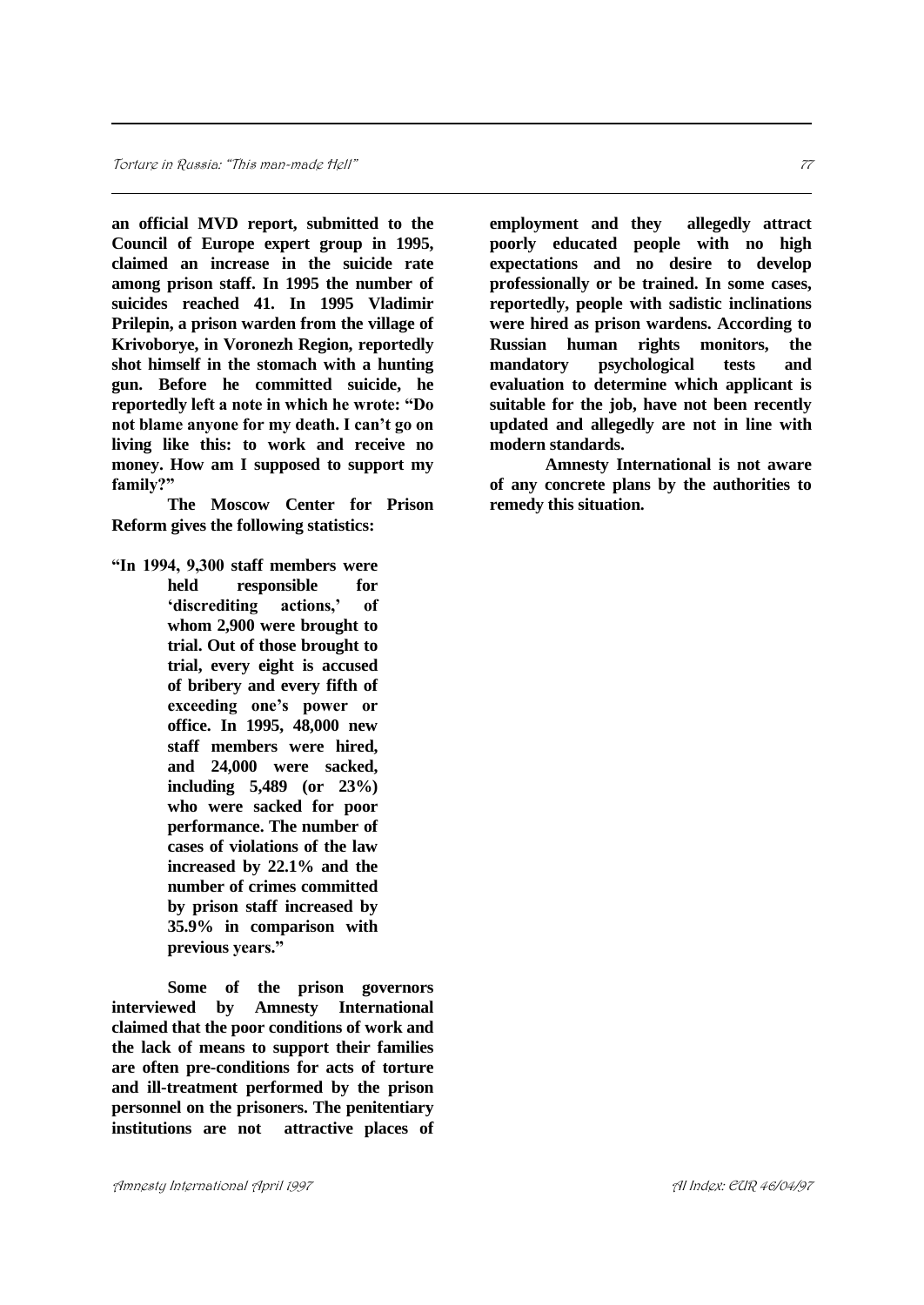# X. AMNESTY INTERNATIONAL'S PROPOSALS AND RECOMMENDATIONS FOR THE PREVENTION OF TORTURE

Torture and ill-treatment of persons under any circumstances are expressly prohibited under international agreements to which Russia is party, such as the Convention against Torture, and the ICCPR. Amnesty International recognizes the problems that may exist within the prison system, for example those caused by lack of funding for professional staff, training and infrastructure. The organization also recognizes the problems which exist concerning the growing level of crime in the society, and the need to protect citizens' safety. However, these problems can never be used as an excuse for torture and deliberate ill-treatment. Amnesty International believes that it is clearly within the power of the Russian authorities to take immediate measures to eliminate these illegal practices within its detention and prison system, including during situations of armed conflict, and in the armed forces. Amnesty International calls on the authorities to establish a National Action Plan for the Eradication of Torture in the Russian Federation, to include effective legislative, administrative, judicial or other measures to prevent acts of torture in any territory under its jurisdiction.

Amnesty International recommends that the authorities as a matter of priority:

criminalize torture as a distinct crime with appropriate punishments under the national law, as defined in the Convention against Torture; rescind Presidential Decrees No. 1815 of 2 November 1993, No. 1226 of 14 June 1994 and No. 1025 of 10 July 1996 on the grounds that they violate the Russian Constitution and international standards, and facilitate the occurrence of acts of torture

> and ill-treatment of detainees, while held incommunicado; and abolish all federal, local or institutional acts, rules and regulations allowing detention for longer than 48 hours without judicial authorization and access to counsel;

inform all detainees of their rights, including the right to complain to the authorities against ill-treatment;

ensure that detainees under interrogation are informed promptly of the charge or charges against them, and that they are allowed prompt and regular access to a lawyer of their own choice, as well as to relatives and an independent medical practitioner;

implement prompt and impartial investigations of all complaints of torture or ill-treatment of detainees, as well as when there are reasonable grounds to believe that torture or ill-treatment has occurred even if no complaint has been made;

as part of such investigations, ensure prompt, impartial and professional medical examinations of people alleging torture or who may have been tortured;

bring those responsible for torture or ill-treatment of detainees to justice in the courts;

ensure that every victim of torture has access to the means of obtaining redress and an enforceable right to fair and adequate compensation, including the means for as full a rehabilitation as possible;

ensure that information regarding the absolute prohibition against the use of torture and ill-treatment is fully included in the training of law enforcement personnel, members of the armed forces and other persons who may be involved in the custody, interrogation and treatment of any individual subjected to any form of arrest, detention or imprisonment; and

establish an effective system of independent inspection of all places of detention.

take immediate steps to address the concerns and the recommendations of the UN Special Rapporteur on Torture and the Committee against Torture;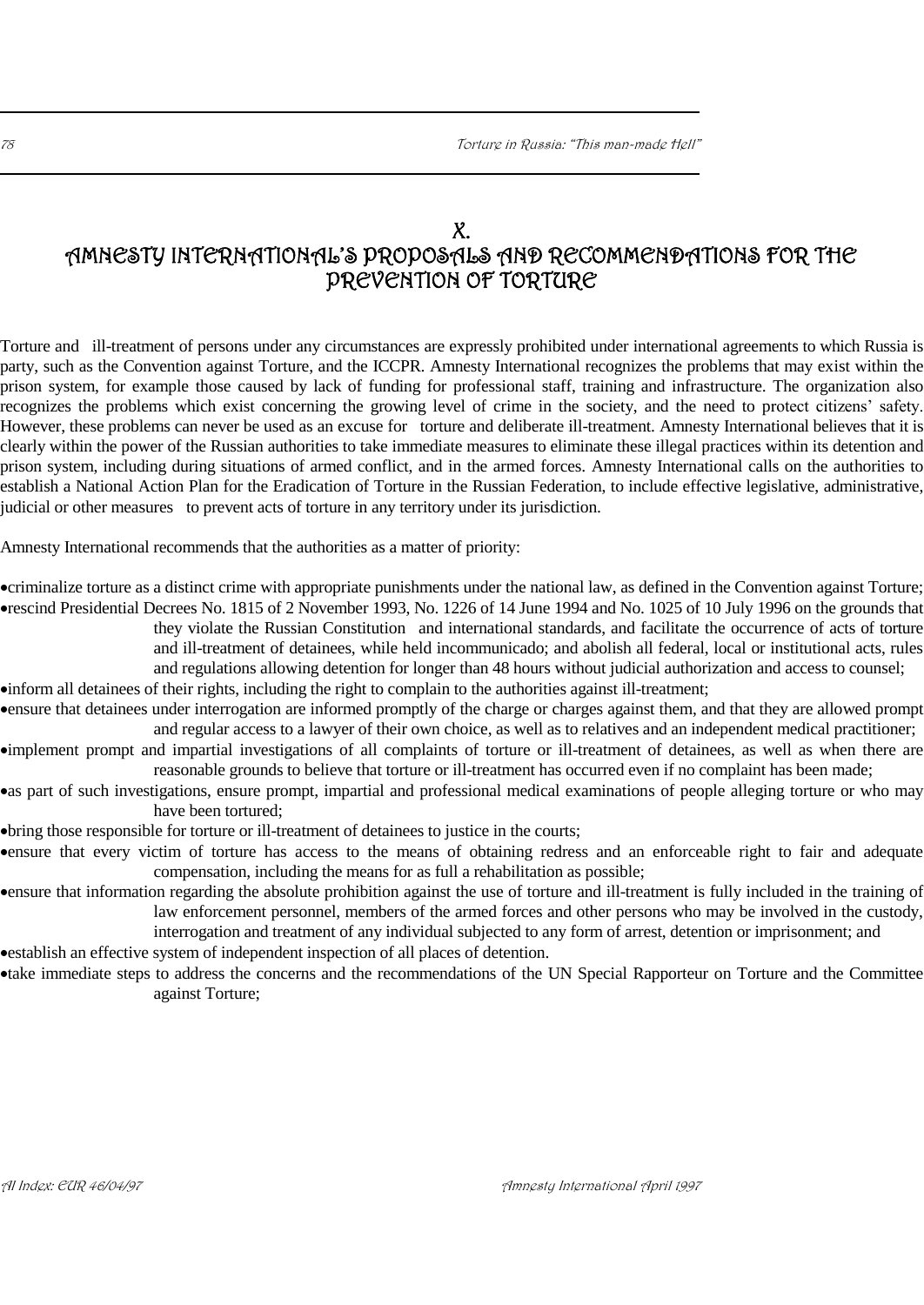human rights obligations of the  $\frac{79}{3}$ Inineery International Is not taking a position on Chechnya's legal status. By addressing separately the Regardless of its current legal status it remains bound by the international Russian Federation, including the ICCPR and the Convention against Torture. The organization does not promote or oppose any particular system of justice, urging only that it conforms to internationally accepted standards. Amnesty International urges the authorities of the Chechen Republic to:

- abolish officially all acts, decrees, laws, orders and directives currently enforced in the republic which allow for the use of torture and ill-treatment and other cruel or degrading treatment or punishment, notably the provisions of the Chechen Criminal Code; and
- amend all articles in the Criminal Code which provide for corporal punishment, such as caning and amputations, and for the death penalty, and replace them with punishments which do not violate international human rights standards;

respect and scrupulously abide by the norms of international standards, especially the Universal Declaration of Human Rights, the ICCPR and the Convention against Torture, which prohibit torture in any circumstances;

- abolish the death penalty and grant clemency to all death row prisoners;
- ensure equality of all people before the law and respect for the human rights of every individual in the Chechen Republic, regardless of their ethnic origin, religious or political beliefs, or their gender, age, race or sexual orientation.

 $\frac{M_{\text{tot}}}{M_{\text{tot}}}$  of the Chechon Bopyblic between vith portraits of soldiers who died as a result of authorities in the Chechen Republic,<br>Amnostof Gleechen man receives 40 lashes as a punishmen**©understhe bhOpen Media** Research a amorriza Chechen man receives 40 lashes as a punishmen**t under strictly of the last extending to the Shari**<br>Amnesty International is not taking a © *Komsomolskaya Pravda*

ensure effective protection of all asylum seekers and stop the practice of *refoulement* of people to countries

where they risk serious human rights violations on return, including torture and ill-treatment;

take urgent measures to stop the practice of torture and ill-treatment in the army, known as *dedovshchina,* and conduct prompt, impartial and effective investigations into all individual complaints by conscripts and their families;

take immediate steps to improve conditions of pre-trial detention, including limiting the period of detention pending trial and making effective use of the system of release on bail for suspects charged with non-violent crimes, notably women and adolescents;

With regard to the death penalty, Amnesty International urges the Russian authorities to:

commute all pending death sentences and institute an immediate moratorium on executions; and

take immediate and concrete steps toward abolition of the death penalty in law, in accordance with the requirements of the Council of Europe.

# APPENDIX 1 RECOMMENDATIONS OF THE UN COMMITTEE AGAINST TORTURE (NOVEMBER 1996)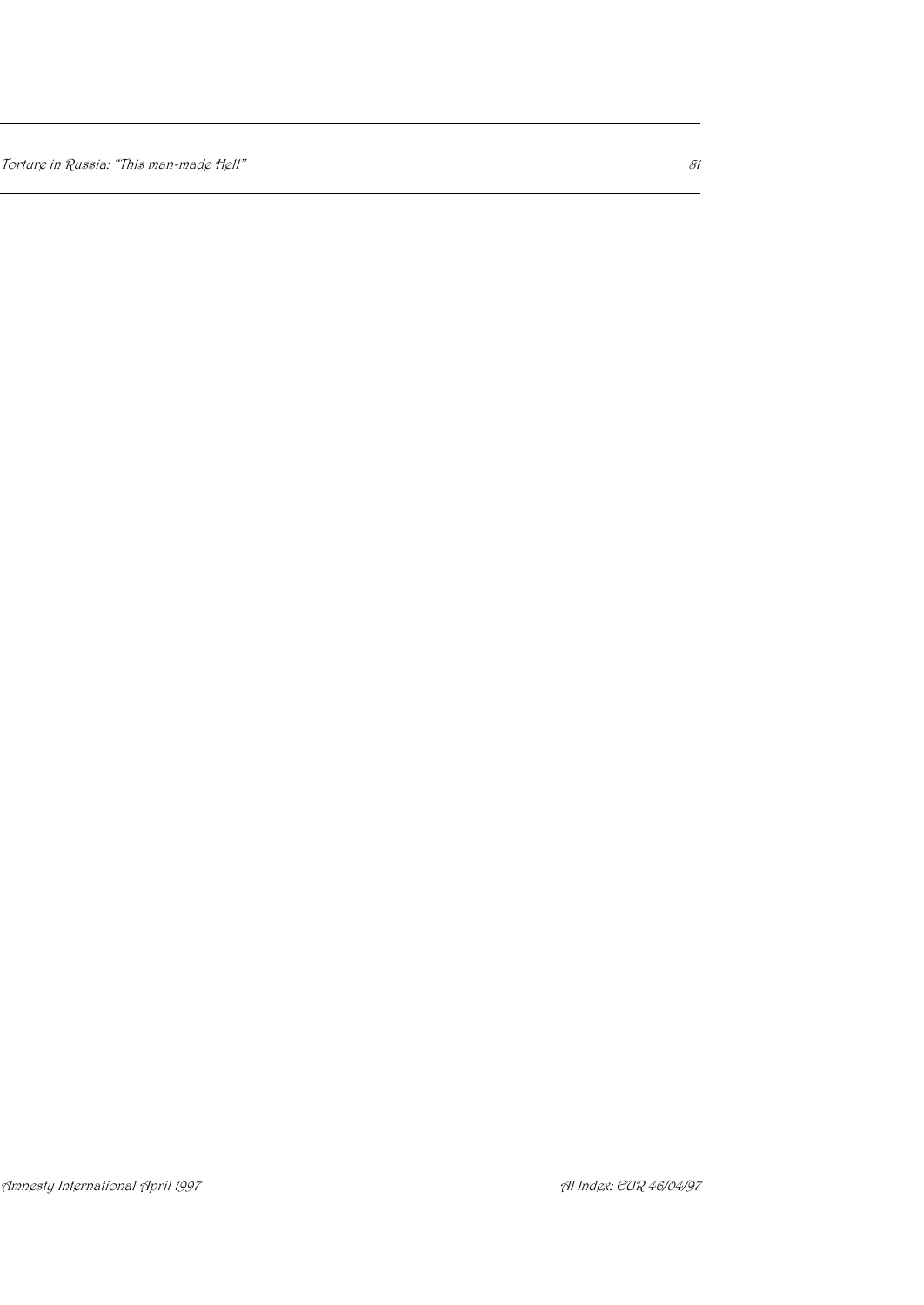# APPENDIX 2 TEXT OF THE CONVENTION AGAINST TORTURE

# **Convention against Torture and Other Cruel, Inhuman or Degrading Treatment or Punishment**

Adopted and opened for signature, ratification and accession by General Assembly Resolution 39/46 of 10 December 1984

Entry into force: +26 June 1987, in accordance with Article 27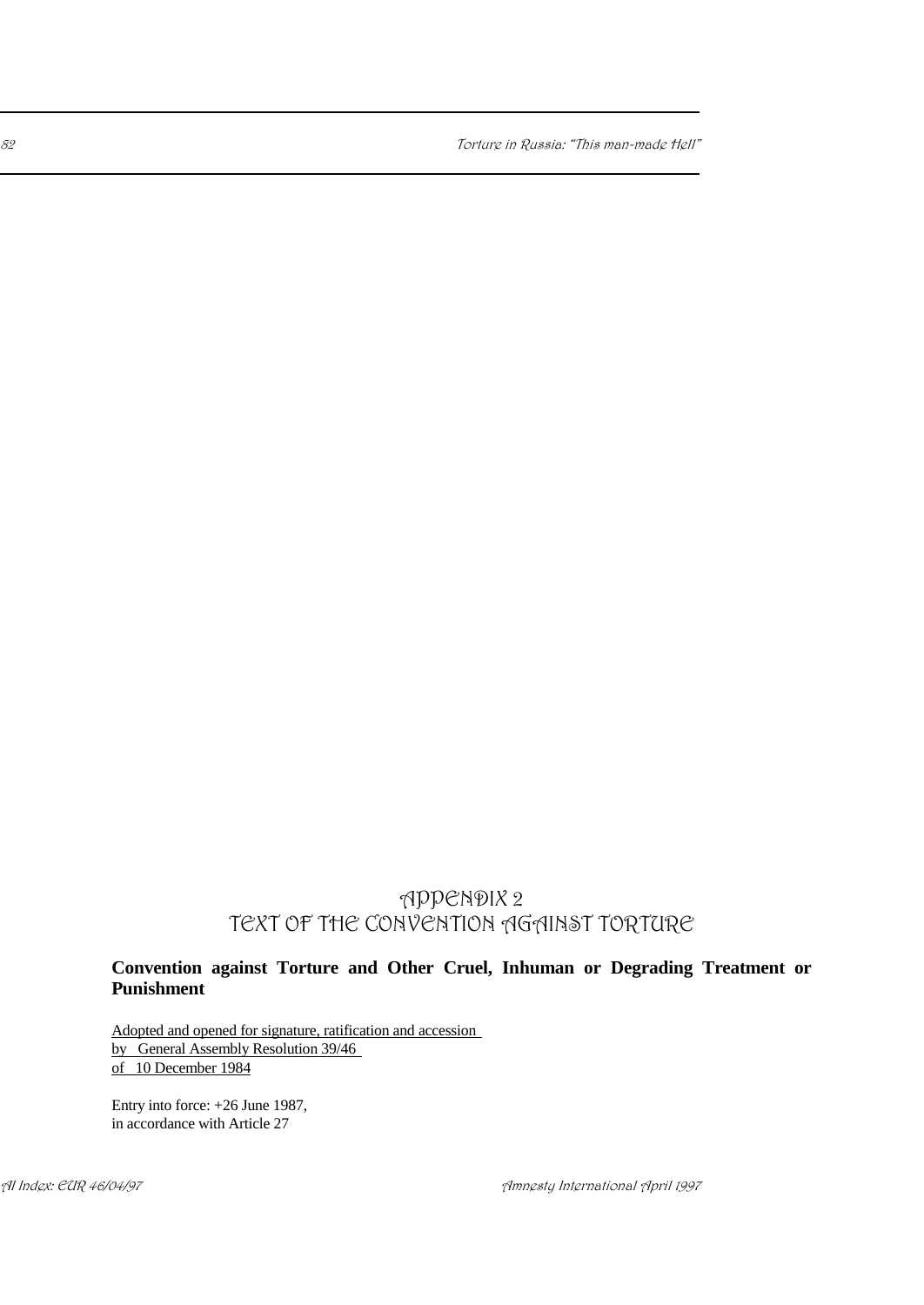The States Parties to this Convention,

Considering that, in accordance with the principles proclaimed in the Charter of the United Nations, recognition of the equal and inalienable rights of all members of the human family is the foundation of freedom, justice and peace in the world,

Recognizing that those rights derive from the inherent dignity of the human person,

Considering the obligation of States under the Charter, in particular Article 55, to promote universal respect for, and observance of, human rights and fundamental freedoms,

Having regard to Article 5 of the Universal Declaration of Human Rights and Article 7 of the International Covenant on Civil and Political Rights, both of which provide that no one shall be subjected to torture or to cruel, inhuman or degrading treatment or punishment,

Having regard also to the Declaration on the Protection of All Persons from Being Subjected to Torture and Other Cruel, Inhuman or Degrading Treatment or Punishment, adopted by the General Assembly on 9 December 1975,

Desiring to make more effective the struggle against torture and other cruel, inhuman or degrading treatment or punishment throughout the world,

Have agreed as follows:

# **PART I**

## *Article 1*

1. For the purposes of this Convention, the term "torture" means any act by which severe pain or suffering, whether physical or mental, is intentionally inflicted on a person for such purposes as obtaining from him or a third person information or a confession, punishing him for an act he or a third person has committed or is suspected of having committed, or intimidating or coercing him or a third person, or for any reason based on discrimination of any kind, when such pain or suffering is inflicted by or at the instigation of or with the consent or acquiescence of a public official or other person acting in an official capacity. It does not include pain or suffering arising only from, inherent in or incidental to lawful sanctions.

2. This Article is without prejudice to any international instrument or national legislation which does or may contain provisions of wider application.

#### *Article 2*

1. Each State Party shall take effective legislative, administrative, judicial or other measures to prevent acts of torture in any territory under its jurisdiction.

2. No exceptional circumstances whatsoever, whether a state of war or a threat of war, internal political instability or any other public emergency, may be invoked as a justification of torture.

3. An order from a superior officer or a public authority may not be invoked as a justification of torture.

*Article 3*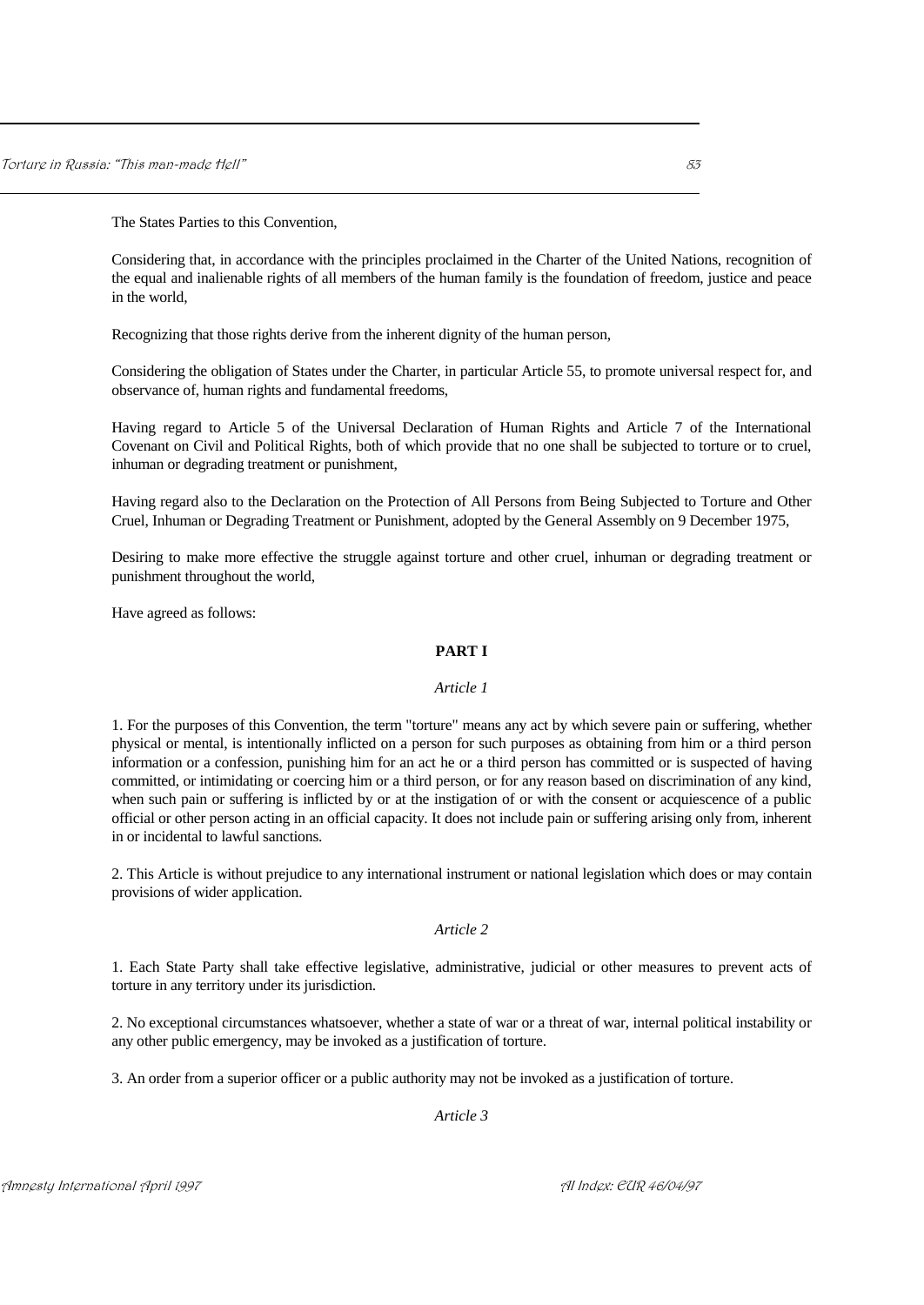1. No State Party shall expel, return ("refouler") or extradite a person to another State where there are substantial grounds for believing that he would be in danger of being subjected to torture.

2. For the purpose of determining whether there are such grounds, the competent authorities shall take into account all relevant considerations including, where applicable, the existence in the State concerned of a consistent pattern of gross, flagrant or mass violations of human rights.

#### *Article 4*

1. Each State Party shall ensure that all acts of torture are offences under its criminal law. The same shall apply to an attempt to commit torture and to an act by any person which constitutes complicity or participation in torture.

2. Each State Party shall make these offences punishable by appropriate penalties which take into account their grave nature.

#### *Article 5*

1. Each State Party shall take such measures as may be necessary to establish its jurisdiction over the offences referred to in Article 4 in the following cases:

a. when the offences are committed in any territory under its jurisdiction or on board a ship or aircraft registered in that State;

b. when the alleged offender is a national of that State;

c. when the victim is a national of that State if that State considers it appropriate.

2. Each State Party shall likewise take such measures as may be necessary to establish its jurisdiction over such offences in cases where the alleged offender is present in any territory under its jurisdiction and it does not extradite him pursuant to Article 8 to any of the States mentioned in paragraph 1 of this Article.

3. This Convention does not exclude any criminal jurisdiction exercised in accordance with internal law.

#### *Article 6*

1. Upon being satisfied, after an examination of information available to it, that the circumstances so warrant, any State Party in whose territory a person alleged to have committed any offence referred to in Article 4 is present shall take him into custody or take other legal measures to ensure his presence. The custody and other legal measures shall be as provided in the law of that State but may be continued only for such time as is necessary to enable any criminal or extradition proceedings to be instituted.

2. Such State shall immediately make a preliminary inquiry into the facts.

3. Any person in custody pursuant to paragraph 1 of this Article shall be assisted in communicating immediately with the nearest appropriate representative of the State of which he is a national, or, if he is a stateless person, with the representative of the State where he usually resides.

4. When a State, pursuant to this Article, has taken a person into custody, it shall immediately notify the States referred to in Article 5, paragraph 1, of the fact that such person is in custody and of the circumstances which warrant his detention. The State which makes the preliminary inquiry contemplated in paragraph 2 of this Article shall promptly report its findings to the said States and shall indicate whether it intends to exercise jurisdiction.

AI Index: EUR 46/04/97 Amnesty International April 1997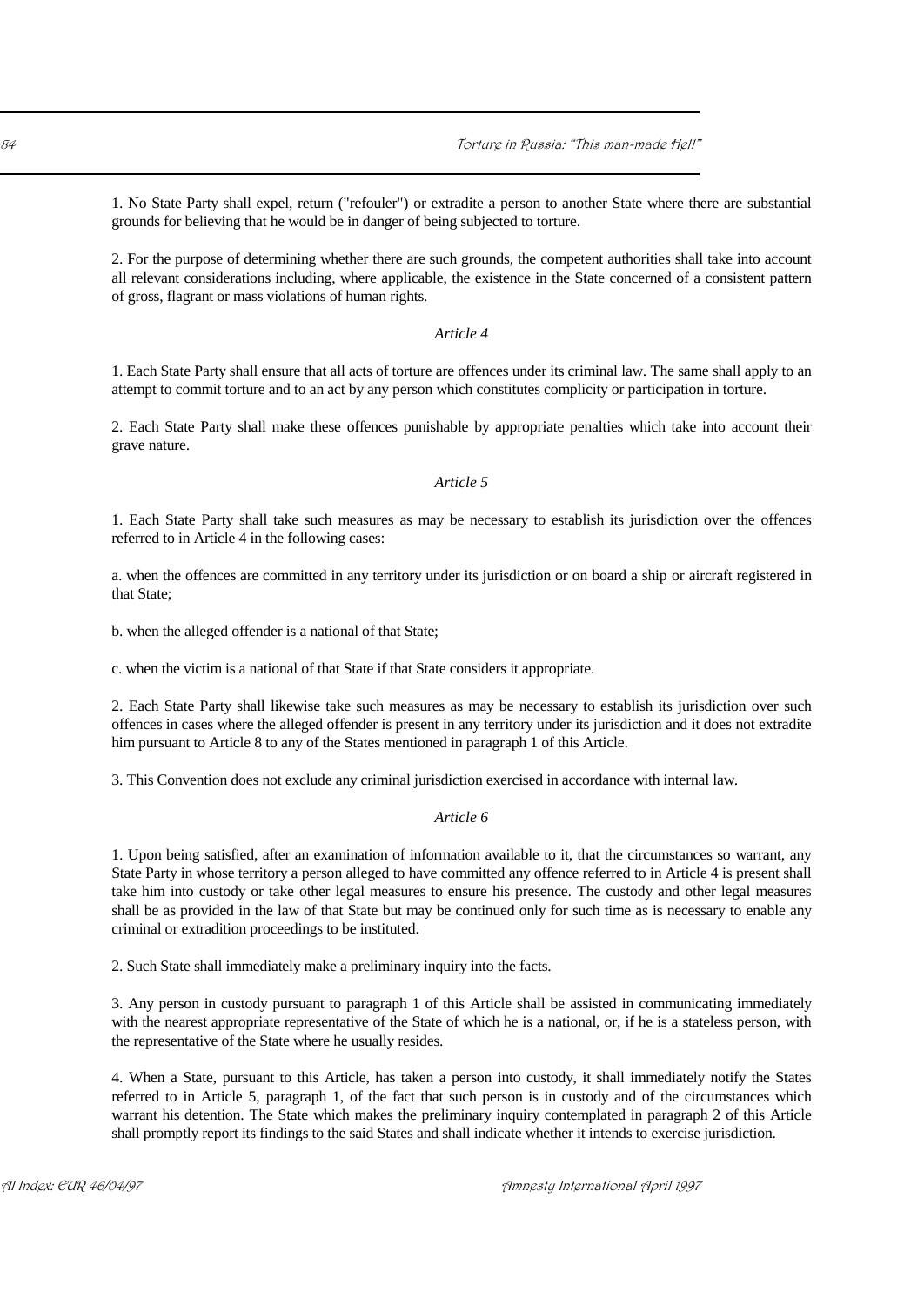#### *Article 7*

1. The State Party in the territory under whose jurisdiction a person alleged to have committed any offence referred to in Article 4 is found shall in the cases contemplated in Article 5, if it does not extradite him, submit the case to its competent authorities for the purpose of prosecution.

2. These authorities shall take their decision in the same manner as in the case of any ordinary offence of a serious nature under the law of that State. In the cases referred to in Article 5, paragraph 2, the standards of evidence required for prosecution and conviction shall in no way be less stringent than those which apply in the cases referred to in Article 5, paragraph 1.

3. Any person regarding whom proceedings are brought in connection with any of the offences referred to in Article 4 shall be guaranteed fair treatment at all stages of the proceedings.

# *Article 8*

1. The offences referred to in Article 4 shall be deemed to be included as extraditable offences in any extradition treaty existing between States Parties. States Parties undertake to include such offences as extraditable offences in every extradition treaty to be concluded between them.

2. If a State Party which makes extradition conditional on the existence of a treaty receives a request for extradition from another State Party with which it has no extradition treaty, it may consider this Convention as the legal basis for extradition in respect of such offences. Extradition shall be subject to the other conditions provided by the law of the requested State.

3. States Parties which do not make extradition conditional on the existence of a treaty shall recognize such offences as extraditable offences between themselves subject to the conditions provided by the law of the requested State.

4. Such offences shall be treated, for the purpose of extradition between States Parties, as if they had been committed not only in the place in which they occurred but also in the territories of the States required to establish their jurisdiction in accordance with Article 5, paragraph 1.

#### *Article 9*

1. States Parties shall afford one another the greatest measure of assistance in connection with criminal proceedings brought in respect of any of the offences referred to in Article 4, including the supply of all evidence at their disposal necessary for the proceedings.

2. States Parties shall carry out their obligations under paragraph 1 of this Article in conformity with any treaties on mutual judicial assistance that may exist between them.

## *Article 10*

1. Each State Party shall ensure that education and information regarding the prohibition against torture are fully included in the training of law enforcement personnel, civil or military, medical personnel, public officials and other persons who may be involved in the custody, interrogation or treatment of any individual subjected to any form of arrest, detention or imprisonment.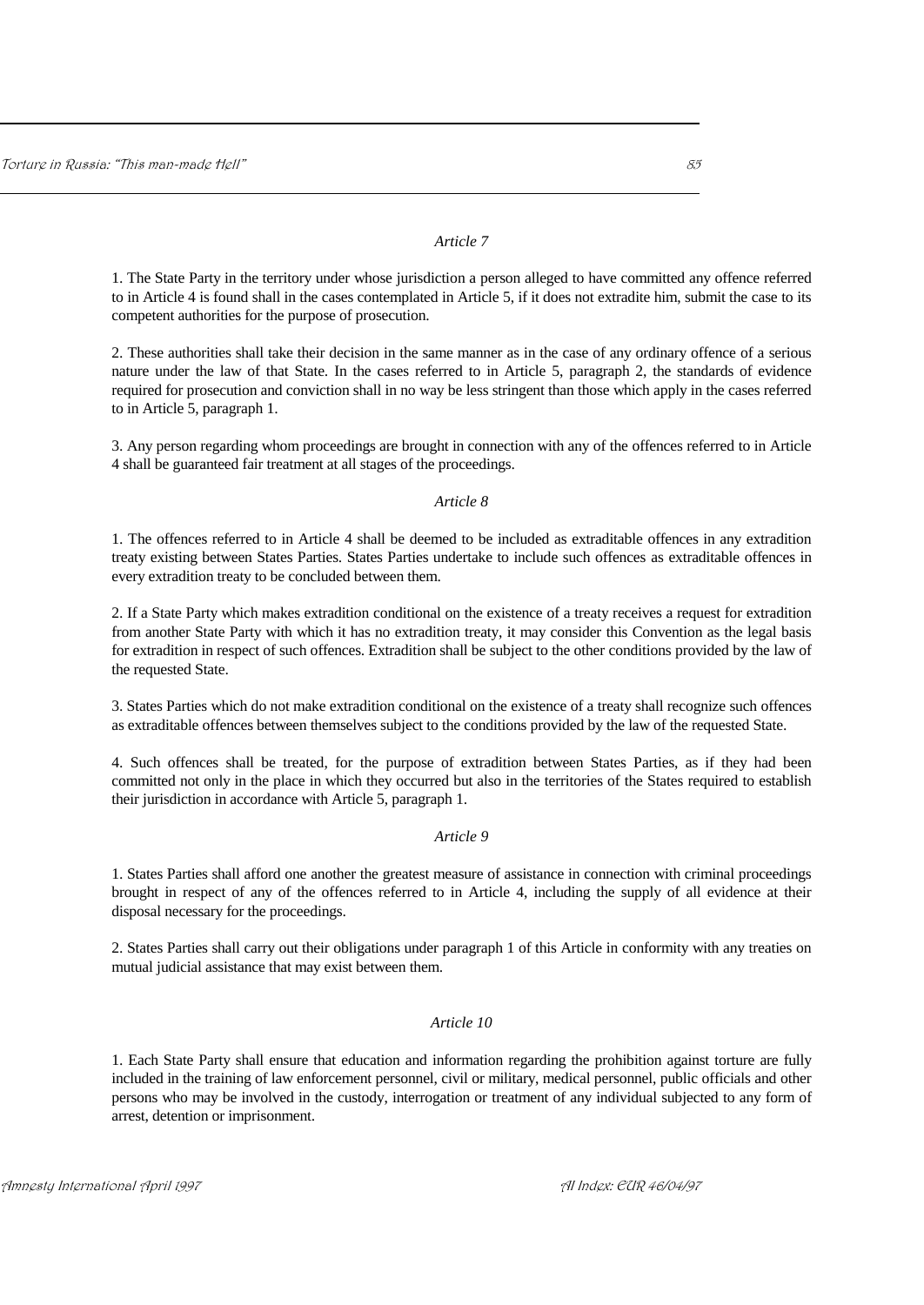2. Each State Party shall include this prohibition in the rules or instructions issued in regard to the duties and functions of any such person.

#### *Article 11*

Each State Party shall keep under systematic review interrogation rules, instructions, methods and practices as well as arrangements for the custody and treatment of persons subjected to any form of arrest, detention or imprisonment in any territory under its jurisdiction, with a view to preventing any cases of torture.

# *Article 12*

Each State Party shall ensure that its competent authorities proceed to a prompt and impartial investigation, wherever there is reasonable ground to believe that an act of torture has been committed in any territory under its jurisdiction.

### *Article 13*

Each State Party shall ensure that any individual who alleges he has been subjected to torture in any territory under its jurisdiction has the right to complain to, and to have his case promptly and impartially examined by, its competent authorities. Steps shall be taken to ensure that the complainant and witnesses are protected against all ill-treatment or intimidation as a consequence of his complaint or any evidence given.

#### *Article 14*

1. Each State Party shall ensure in its legal system that the victim of an act of torture obtains redress and has an enforceable right to fair and adequate compensation, including the means for as full rehabilitation as possible. In the event of the death of the victim as a result of an act of torture, his dependants shall be entitled to compensation.

2. Nothing in this Article shall affect any right of the victim or other persons to compensation which may exist under national law.

#### *Article 15*

Each State Party shall ensure that any statement which is established to have been made as a result of torture shall not be invoked as evidence in any proceedings, except against a person accused of torture as evidence that the statement was made.

### *Article 16*

1. Each State Party shall undertake to prevent in any territory under its jurisdiction other acts of cruel, inhuman or degrading treatment or punishment which do not amount to torture as defined in Article 1, when such acts are committed by or at the instigation of or with the consent or acquiescence of a public official or other person acting in an official capacity. In particular, the obligations contained in Articles 10, 11, 12 and 13 shall apply with the substitution for references to torture of references to other forms of cruel, inhuman or degrading treatment or punishment.

2. The provisions of this Convention are without prejudice to the provisions of any other international instrument or national law which prohibits cruel, inhuman or degrading treatment or punishment or which relates to extradition or expulsion.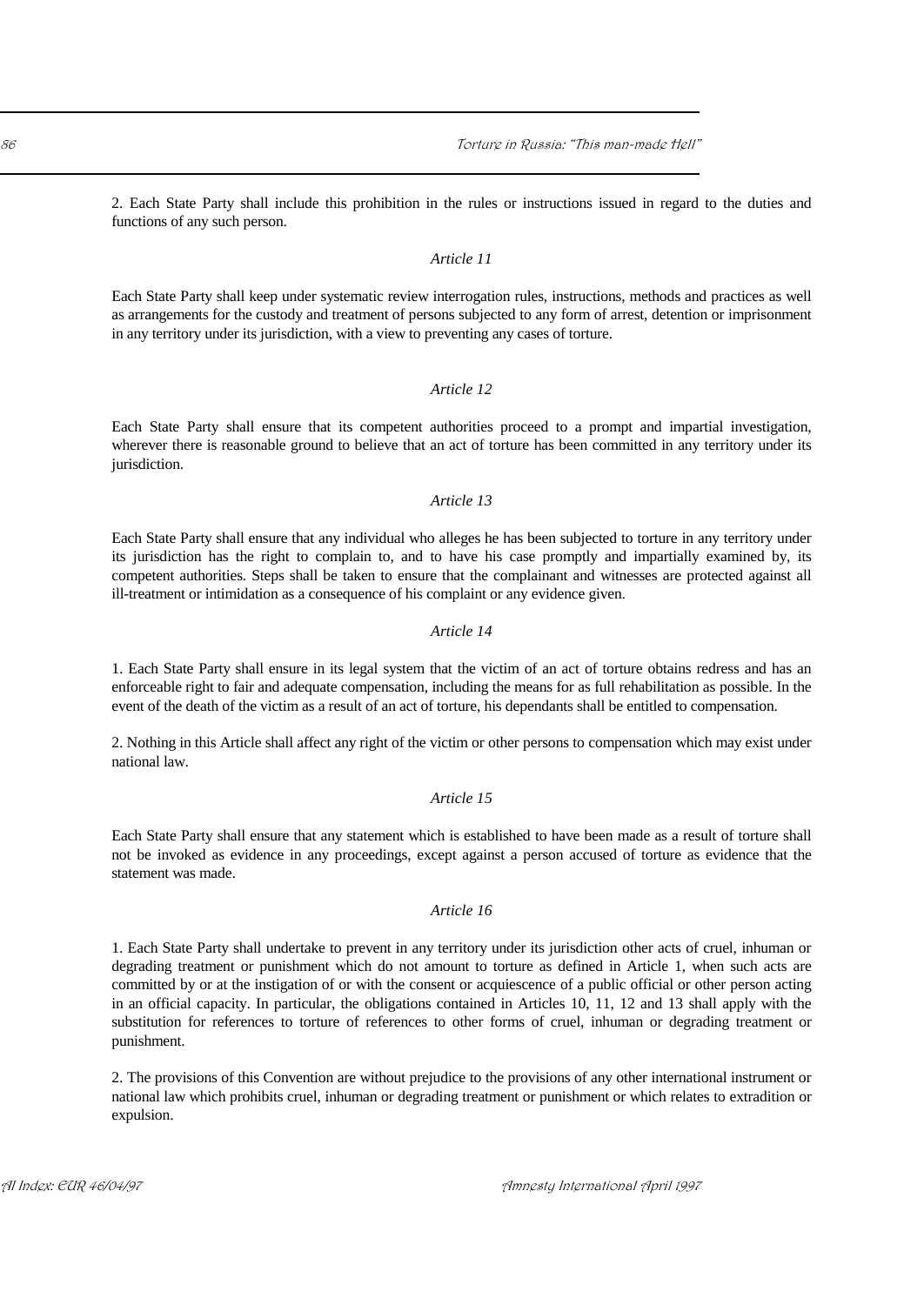# **PART II**

#### Article 17

1. There shall be established a Committee against Torture (hereinafter referred to as the Committee) which shall carry out the functions hereinafter provided. The Committee shall consist of ten experts of high moral standing and recognized competence in the field of human rights, who shall serve in their personal capacity. The experts shall be elected by the States Parties, consideration being given to equitable geographical distribution and to the usefulness of the participation of some persons having legal experience.

2. The members of the Committee shall be elected by secret ballot from a list of persons nominated by States Parties. Each State Party may nominate one person from among its own nationals. States Parties shall bear in mind the usefulness of nominating persons who are also members of the Human Rights Committee established under the International Covenant on Civil and Political Rights and who are willing to serve on the Committee against Torture.

3. Elections of the members of the Committee shall be held at biennial meetings of States Parties convened by the Secretary General of the United Nations. At those meetings, for which two thirds of the States Parties shall constitute a quorum, the persons elected to the Committee shall be those who obtain the largest number of votes and an absolute majority of the votes of the representatives of States Parties present and voting.

4. The initial election shall be held no later than six months after the date of the entry into force of this Convention. At least four months before the date of each election, the Secretary General of the United Nations shall address a letter to the States Parties inviting them to submit their nominations within three months. The Secretary General shall prepare a list in alphabetical order of all persons thus nominated, indicating the States Parties which have nominated them, and shall submit it to the States Parties.

5. The members of the Committee shall be elected for a term of four years. They shall be eligible for re-election if renominated. However, the term of five of the members elected at the first election shall expire at the end of two years; immediately after the first election the names of these five members shall be chosen by lot by the chairman of the meeting referred to in paragraph 3 of this Article.

6. If a member of the Committee dies or resigns or for any other cause can no longer perform his Committee duties, the State Party which nominated him shall appoint another expert from among its nationals to serve for the remainder of his term, subject to the approval of the majority of the States Parties. The approval shall be considered given unless half or more of the States Parties respond negatively within six weeks after having been informed by the Secretary General of the United Nations of the proposed appointment.

7. States Parties shall be responsible for the expenses of the members of the Committee while they are in performance of Committee duties.

# *Article 18*

1. The Committee shall elect its officers for a term of two years. They may be re-elected.

2. The Committee shall establish its own rules of procedure, but these rules shall provide, inter alia, that:

a. six members shall constitute a quorum;

b. decisions of the Committee shall be made by a majority vote of the members present.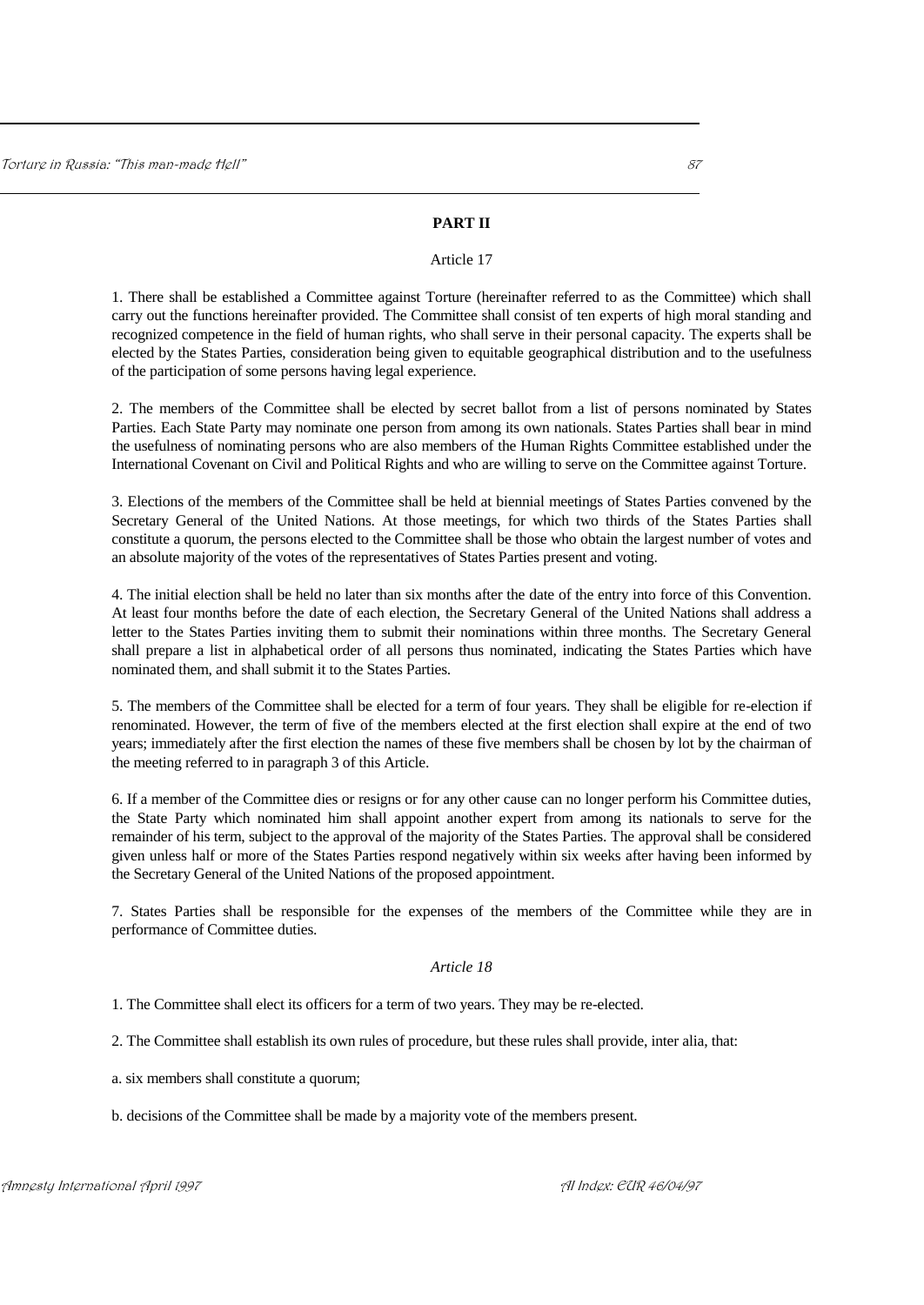3. The Secretary General of the United Nations shall provide the necessary staff and facilities for the effective performance of the functions of the Committee under this Convention.

4. The Secretary General of the United Nations shall convene the initial meeting of the Committee. After its initial meeting, the Committee shall meet at such times as shall be provided in its rules of procedure.

5. The States Parties shall be responsible for expenses incurred in connection with the holding of meetings of the States Parties and of the Committee, including reimbursement to the United Nations for any expenses, such as the cost of staff and facilities, incurred by the United Nations pursuant to paragraph 3 of this Article.

# *Article 19*

1. The States Parties shall submit to the Committee, through the Secretary General of the United Nations, reports on the measures they have taken to give effect to their undertakings under this Convention, within one year after the entry into force of the Convention for the State Party concerned. Thereafter the States Parties shall submit supplementary reports every four years on any new measures taken and such other reports as the Committee may request.

2. The Secretary General of the United Nations shall transmit the reports to all States Parties.

3. Each report shall be considered by the Committee which may make such general comments on the report as it may consider appropriate, and shall forward these to the State Party concerned. That State Party may respond with any observations it chooses to the Committee.

4. The Committee may, at its discretion, decide to include any comments made by it in accordance with paragraph 3 of this Article, together with the observations thereon received from the State Party concerned, in its annual report made in accordance with Article 24. If so requested by the State Party concerned, the Committee may also include a copy of the report submitted under paragraph 1 of this Article.

# *Article 20*

1. If the Committee receives reliable information which appears to it to contain well-founded indications that torture is being systematically practised in the territory of a State Party, the Committee shall invite that State Party to co-operate in the examination of the information and to this end to submit observations with regard to the information concerned.

2. Taking into account any observations which may have been submitted by the State Party concerned, as well as any other relevant information available to it, the Committee may, if it decides that this is warranted, designate one or more of its members to make a confidential inquiry and to report to the Committee urgently.

3. If an inquiry is made in accordance with paragraph 2 of this Article, the Committee shall seek the co-operation of the State Party concerned. In agreement with that State Party, such an inquiry may include a visit to its territory.

4. After examining the findings of its member or members submitted in accordance with paragraph 2 of this Article, the Committee shall transmit these findings to the State Party concerned together with any comments or suggestions which seem appropriate in view of the situation.

5. All the proceedings of the Committee referred to in paragraphs 1 to 4 of this Article shall be confidential, and at all stages of the proceedings the co-operation of the State Party shall be sought. After such proceedings have been completed with regard to an inquiry made in accordance with paragraph 2, the Committee may, after consultations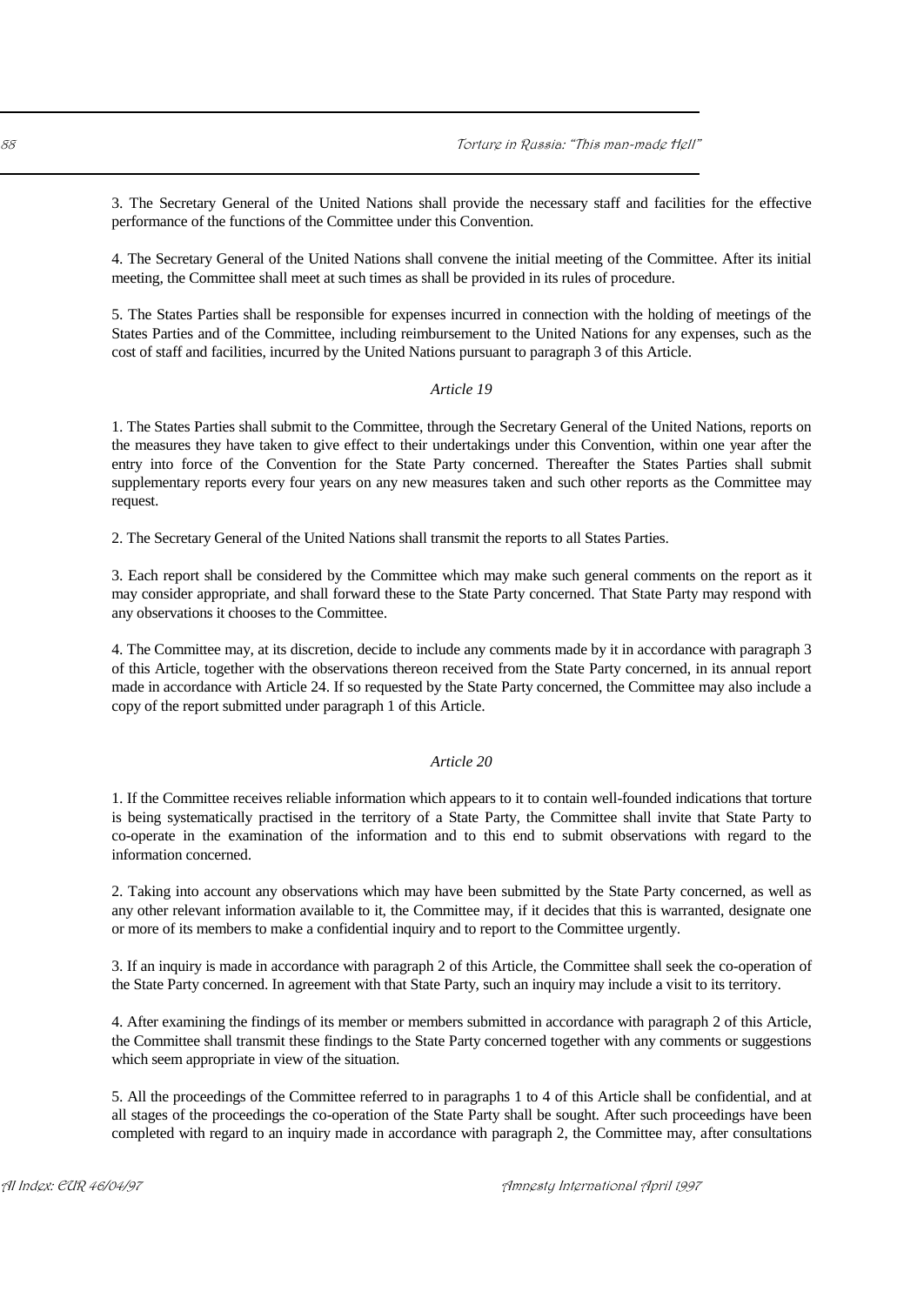with the State Party concerned, decide to include a summary account of the results of the proceedings in its annual report made in accordance with Article 24.

# *Article 21*

1. A State Party to this Convention may at any time declare under this Article that it recognizes the competence of the Committee to receive and consider communications to the effect that a State Party claims that another State Party is not fulfilling its obligations under this Convention. Such communications may be received and considered according to the procedures laid down in this Article only if submitted by a State Party which has made a declaration recognizing in regard to itself the competence of the Committee. No communication shall be dealt with by the Committee under this Article if it concerns a State Party which has not made such a declaration. Communications received under this Article shall be dealt with in accordance with the following procedure:

a. If a State Party considers that another State Party is not giving effect to the provisions of this Convention, it may, by written communication, bring the matter to the attention of that State Party. Within three months after the receipt of the communication the receiving State shall afford the State which sent the communication an explanation or any other statement in writing clarifying the matter which should include, to the extent possible and pertinent, reference to domestic procedures and remedies taken, pending or available in the matter;

b. If the matter is not adjusted to the satisfaction of both States Parties concerned within six months after the receipt by the receiving State of the initial communication, either State shall have the right to refer the matter to the Committee, by notice given to the Committee and to the other State;

c. The Committee shall deal with a matter referred to it under this Article only after it has ascertained that all domestic remedies have been invoked and exhausted in the matter, in conformity with the generally recognized principles of international law. This shall not be the rule where the application of the remedies is unreasonably prolonged or is unlikely to bring effective relief to the person who is the victim of the violation of this Convention;

d. The Committee shall hold closed meetings when examining communications under this Article;

e. Subject to the provisions of subparagraph c, the Committee shall make available its good offices to the States Parties concerned with a view to a friendly solution of the matter on the basis of respect for the obligations provided for in this Convention. For this purpose, the Committee may, when appropriate, set up an ad hoc conciliation commission;

f. In any matter referred to it under this Article, the Committee may call upon the States Parties concerned, referred to in subparagraph b, to supply any relevant information;

g. The States Parties concerned, referred to in subparagraph b, shall have the right to be represented when the matter is being considered by the Committee and to make submissions orally and/or in writing;

h. The Committee shall, within twelve months after the date of receipt of notice under subparagraph b, submit a report:

i. If a solution within the terms of subparagraph e is reached, the Committee shall confine its report to a brief statement of the facts and of the solution reached;

ii. If a solution within the terms of subparagraph e is not reached, the Committee shall confine its report to a brief statement of the facts; the written submissions and record of the oral submissions made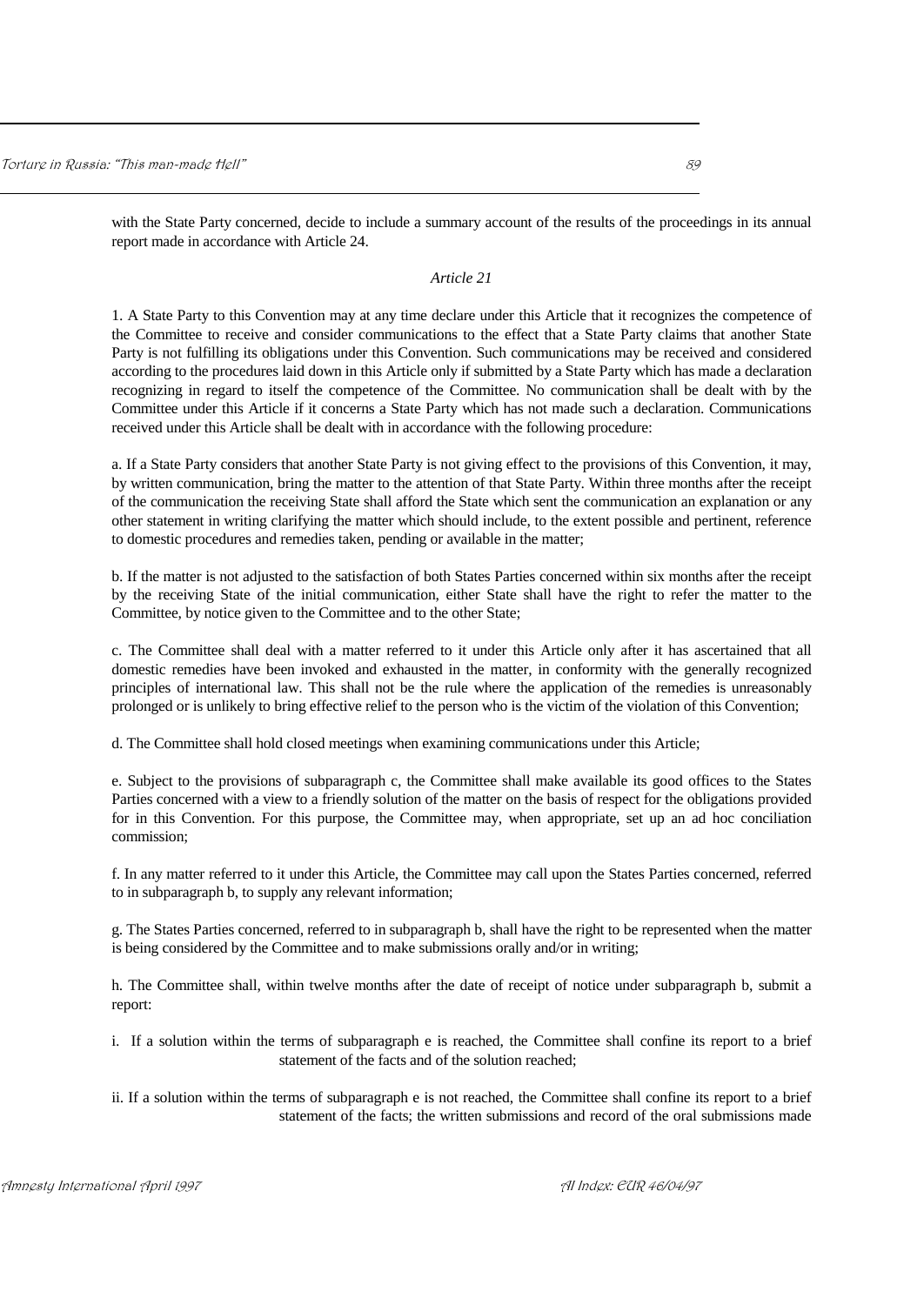by the States Parties concerned shall be attached to the report. In every matter, the report shall be communicated to the States Parties concerned.

2. The provisions of this Article shall come into force when five States Parties to this Convention have made declarations under paragraph 1 of this Article. Such declarations shall be deposited by the States Parties with the Secretary General of the United Nations, who shall transmit copies thereof to the other States Parties. A declaration may be withdrawn at any time by notification to the Secretary General. Such a withdrawal shall not prejudice the consideration of any matter which is the subject of a communication already transmitted under this Article; no further communication by any State Party shall be received under this Article after the notification of withdrawal of the declaration has been received by the Secretary General, unless the State Party concerned has made a new declaration.

### *Article 22*

1. A State Party to this Convention may at any time declare under this Article that it recognizes the competence of the Committee to receive and consider communications from or on behalf of individuals subject to its jurisdiction who claim to be victims of a violation by a State Party of the provisions of the Convention. No communication shall be received by the Committee if it concerns a State Party which has not made such a declaration.

2. The Committee shall consider inadmissible any communication under this Article which is anonymous or which it considers to be an abuse of the right of submission of such communications or to be incompatible with the provisions of this Convention.

3. Subject to the provisions of paragraph 2, the Committee shall bring any communications submitted to it under this Article to the attention of the State Party to this Convention which has made a declaration under paragraph 1 and is alleged to be violating any provisions of the Convention. Within six months, the receiving State shall submit to the Committee written explanations or statements clarifying the matter and the remedy, if any, that may have been taken by that State.

4. The Committee shall consider communications received under this Article in the light of all information made available to it by or on behalf of the individual and by the State Party concerned.

5. The Committee shall not consider any communications from an individual under this Article unless it has ascertained that:

a. The same matter has not been, and is not being, examined under another procedure of international investigation or settlement;

b. The individual has exhausted all available domestic remedies; this shall not be the rule where the application of the remedies is unreasonably prolonged or is unlikely to bring effective relief to the person who is the victim of the violation of this Convention.

6. The Committee shall hold closed meetings when examining communications under this Article.

7. The Committee shall forward its views to the State Party concerned and to the individual.

8. The provisions of this Article shall come into force when five States Parties to this Convention have made declarations under paragraph 1 of this Article. Such declarations shall be deposited by the States Parties with the Secretary General of the United Nations, who shall transmit copies thereof to the other States Parties. A declaration may be withdrawn at any time by notification to the Secretary General. Such a withdrawal shall not prejudice the consideration of any matter which is the subject of a communication already transmitted under this Article; no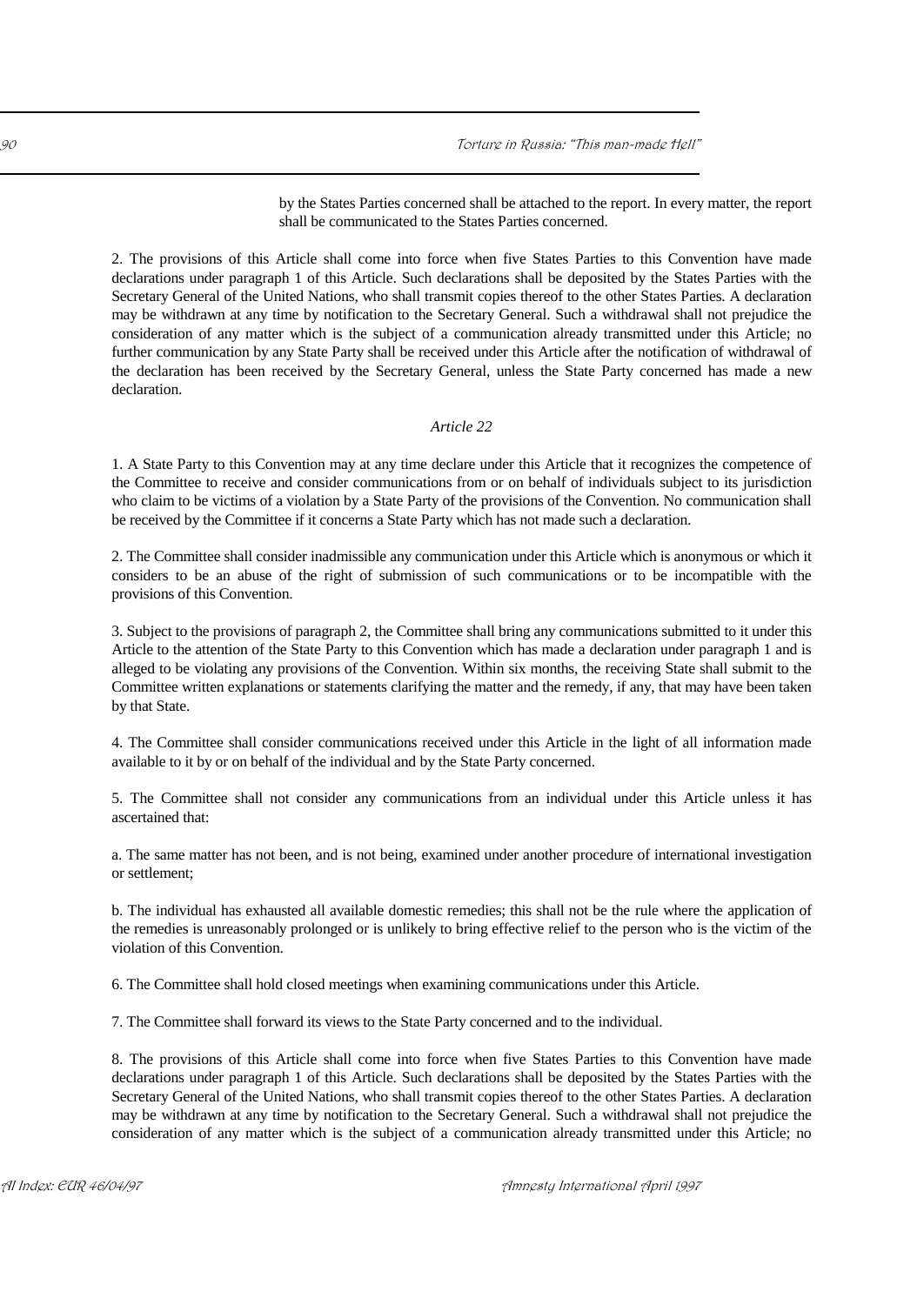further communication by or on behalf of an individual shall be received under this Article after the notification of withdrawal of the declaration has been received by the Secretary General, unless the State Party has made a new declaration.

# *Article 23*

The members of the Committee and of the ad hoc conciliation commissions which may be appointed under Article 21, paragraph 1 e, shall be entitled to the facilities, privileges and immunities of experts on mission for the United Nations as laid down in the relevant sections of the Convention on the Privileges and Immunities of the United Nations.

#### *Article 24*

The Committee shall submit an annual report on its activities under this Convention to the States Parties and to the General Assembly of the United Nations.

# **PART III**

### *Article 25*

1. This Convention is open for signature by all States.

2. This Convention is subject to ratification. Instruments of ratification shall be deposited with the Secretary General of the United Nations.

#### *Article 26*

This Convention is open to accession by all States. Accession shall be effected by the deposit of an instrument of accession with the Secretary General of the United Nations.

#### *Article 27*

1. This Convention shall enter into force on the thirtieth day after the date of the deposit with the Secretary General of the United Nations of the twentieth instrument of ratification or accession.

2. For each State ratifying this Convention or acceding to it after the deposit of the twentieth instrument of ratification or accession, the Convention shall enter into force on the thirtieth day after the date of the deposit of its own instrument of ratification or accession.

#### *Article 28*

1. Each State may, at the time of signature or ratification of this Convention or accession thereto, declare that it does not recognize the competence of the Committee provided for in Article 20.

2. Any State Party having made a reservation in accordance with paragraph 1 of this Article may, at any time, withdraw this reservation by notification to the Secretary General of the United Nations.

*Article 29*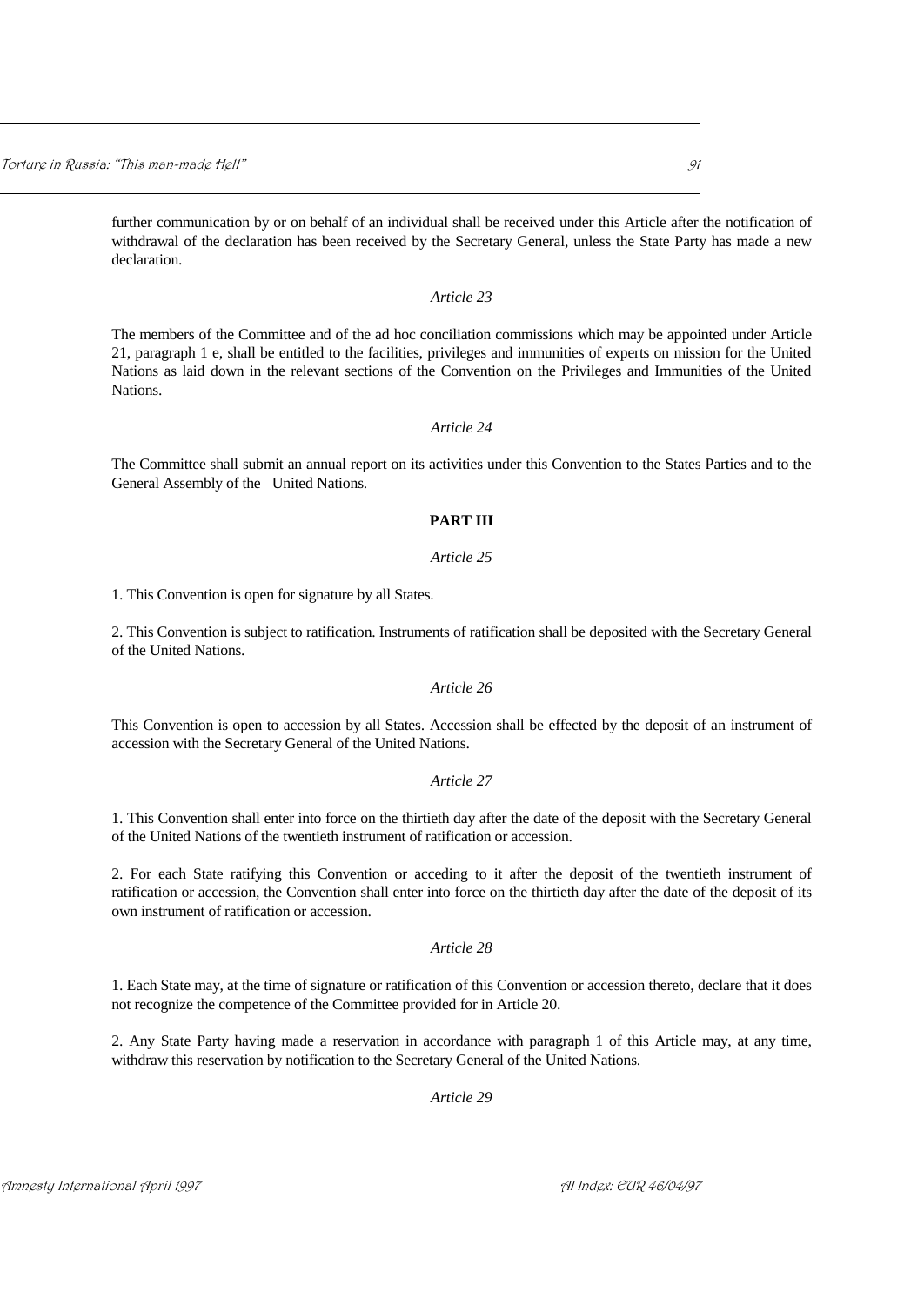1. Any State Party to this Convention may propose an amendment and file it with the Secretary General of the United Nations. The Secretary General shall thereupon communicate the proposed amendment to the States Parties with a request that they notify him whether they favour a conference of States Parties for the purpose of considering and voting upon the proposal. In the event that within four months from the date of such communication at least one third of the States Parties favours such a conference, the Secretary General shall convene the conference under the auspices of the United Nations. Any amendment adopted by a majority of the States Parties present and voting at the conference shall be submitted by the Secretary General to all the States Parties for acceptance.

2. An amendment adopted in accordance with paragraph 1 of this Article shall enter into force when two thirds of the States Parties to this Convention have notified the Secretary General of the United Nations that they have accepted it in accordance with their respective constitutional processes.

3. When amendments enter into force, they shall be binding on those States Parties which have accepted them, other States Parties still being bound by the provisions of this Convention and any earlier amendments which they have accepted.

# *Article 30*

1. Any dispute between two or more States Parties concerning the interpretation or application of this Convention which cannot be settled through negotiation shall, at the request of one of them, be submitted to arbitration. If within six months from the date of the request for arbitration the Parties are unable to agree on the organization of the arbitration, any one of those Parties may refer the dispute to the International Court of Justice by request in conformity with the Statute of the Court.

2. Each State may, at the time of signature or ratification of this Convention or accession thereto, declare that it does not consider itself bound by paragraph 1 of this Article. The other States Parties shall not be bound by paragraph 1 of this Article with respect to any State Party having made such a reservation.

3. Any State Party having made a reservation in accordance with paragraph 2 of this Article may at any time withdraw this reservation by notification to the Secretary General of the United Nations.

#### *Article 31*

1. A State Party may denounce this Convention by written notification to the Secretary General of the United Nations. Denunciation becomes effective one year after the date of receipt of the notification by the Secretary General.

2. Such a denunciation shall not have the effect of releasing the State Party from its obligations under this Convention in regard to any act or omission which occurs prior to the date at which the denunciation becomes effective, nor shall denunciation prejudice in any way the continued consideration of any matter which is already under consideration by the Committee prior to the date at which the denunciation becomes effective.

3. Following the date at which the denunciation of a State Party becomes effective, the Committee shall not commence consideration of any new matter regarding that State.

#### *Article 32*

The Secretary General of the United Nations shall inform all States Members of the United Nations and all States which have signed this Convention or acceded to it of the following:

a. signatures, ratifications and accessions under Articles 25 and 26;